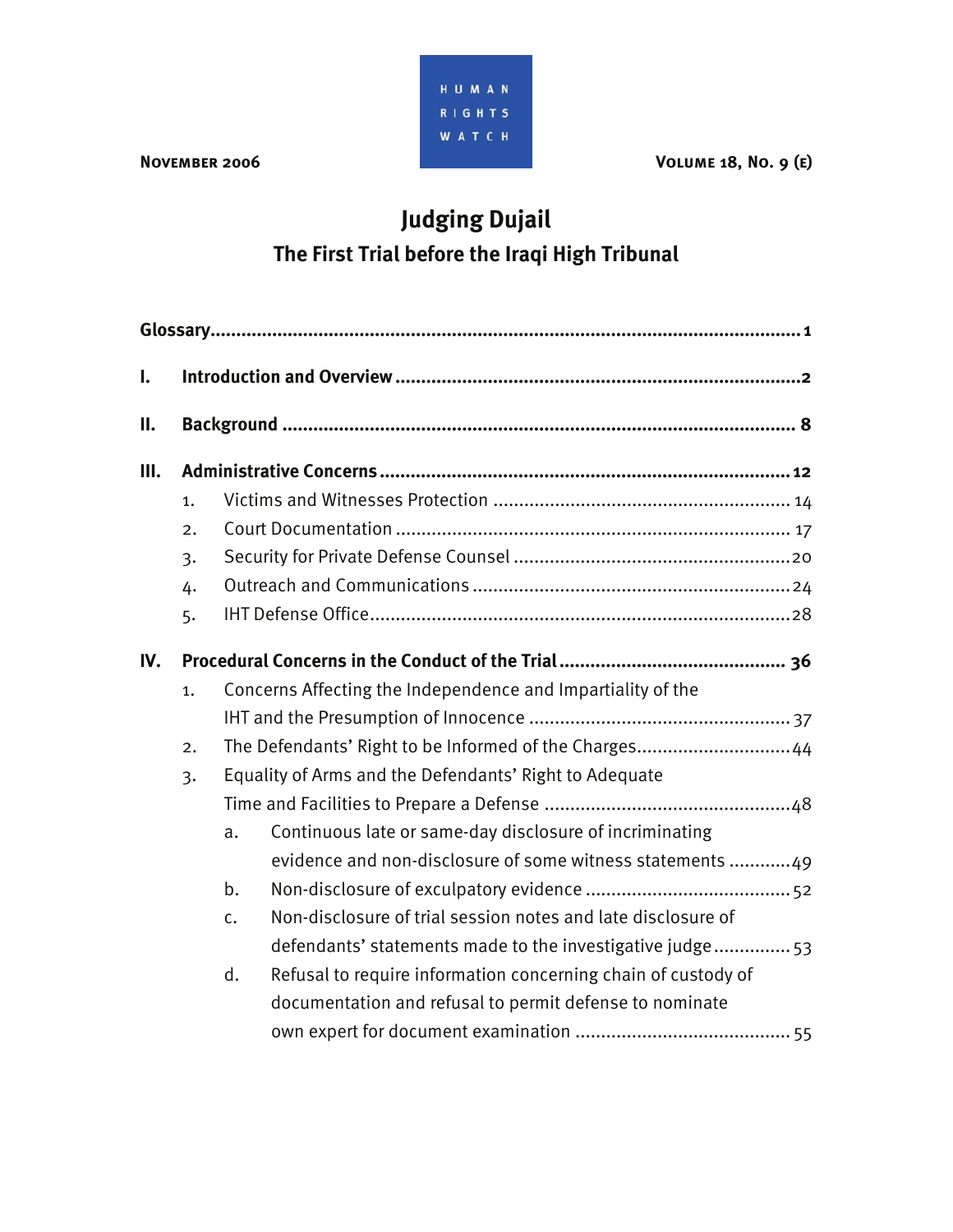|    | e. | Ex parte scheduling of trial sessions and closing of the |                                                                                                                                                                                                                                                                                                        |  |  |  |
|----|----|----------------------------------------------------------|--------------------------------------------------------------------------------------------------------------------------------------------------------------------------------------------------------------------------------------------------------------------------------------------------------|--|--|--|
|    |    |                                                          |                                                                                                                                                                                                                                                                                                        |  |  |  |
| 4. |    |                                                          |                                                                                                                                                                                                                                                                                                        |  |  |  |
|    | a. |                                                          |                                                                                                                                                                                                                                                                                                        |  |  |  |
|    | b. | Constructive anonymity and blanket use of protective     |                                                                                                                                                                                                                                                                                                        |  |  |  |
|    |    |                                                          |                                                                                                                                                                                                                                                                                                        |  |  |  |
| 5. |    |                                                          |                                                                                                                                                                                                                                                                                                        |  |  |  |
| 6. |    |                                                          |                                                                                                                                                                                                                                                                                                        |  |  |  |
|    | a. |                                                          |                                                                                                                                                                                                                                                                                                        |  |  |  |
|    | b. |                                                          |                                                                                                                                                                                                                                                                                                        |  |  |  |
| 7. |    |                                                          |                                                                                                                                                                                                                                                                                                        |  |  |  |
|    |    |                                                          |                                                                                                                                                                                                                                                                                                        |  |  |  |
|    |    |                                                          |                                                                                                                                                                                                                                                                                                        |  |  |  |
| 1. |    |                                                          |                                                                                                                                                                                                                                                                                                        |  |  |  |
| 2. |    |                                                          |                                                                                                                                                                                                                                                                                                        |  |  |  |
|    |    |                                                          |                                                                                                                                                                                                                                                                                                        |  |  |  |
|    |    |                                                          |                                                                                                                                                                                                                                                                                                        |  |  |  |
|    |    |                                                          |                                                                                                                                                                                                                                                                                                        |  |  |  |
|    |    |                                                          |                                                                                                                                                                                                                                                                                                        |  |  |  |
|    |    |                                                          |                                                                                                                                                                                                                                                                                                        |  |  |  |
|    |    |                                                          |                                                                                                                                                                                                                                                                                                        |  |  |  |
|    |    |                                                          |                                                                                                                                                                                                                                                                                                        |  |  |  |
|    |    |                                                          |                                                                                                                                                                                                                                                                                                        |  |  |  |
|    |    |                                                          |                                                                                                                                                                                                                                                                                                        |  |  |  |
|    |    |                                                          |                                                                                                                                                                                                                                                                                                        |  |  |  |
|    |    |                                                          |                                                                                                                                                                                                                                                                                                        |  |  |  |
|    |    |                                                          | The Defendants' Right to Confront and Examine Witnesses60<br>Reading of 29 witness statements into the court record 61<br>No Reasoned Written Decisions on Key Procedural Issues  63<br>Lapses in judicial demeanor by the presiding judge  65<br>Lack of 'Linkage' Evidence Relating to Knowledge and |  |  |  |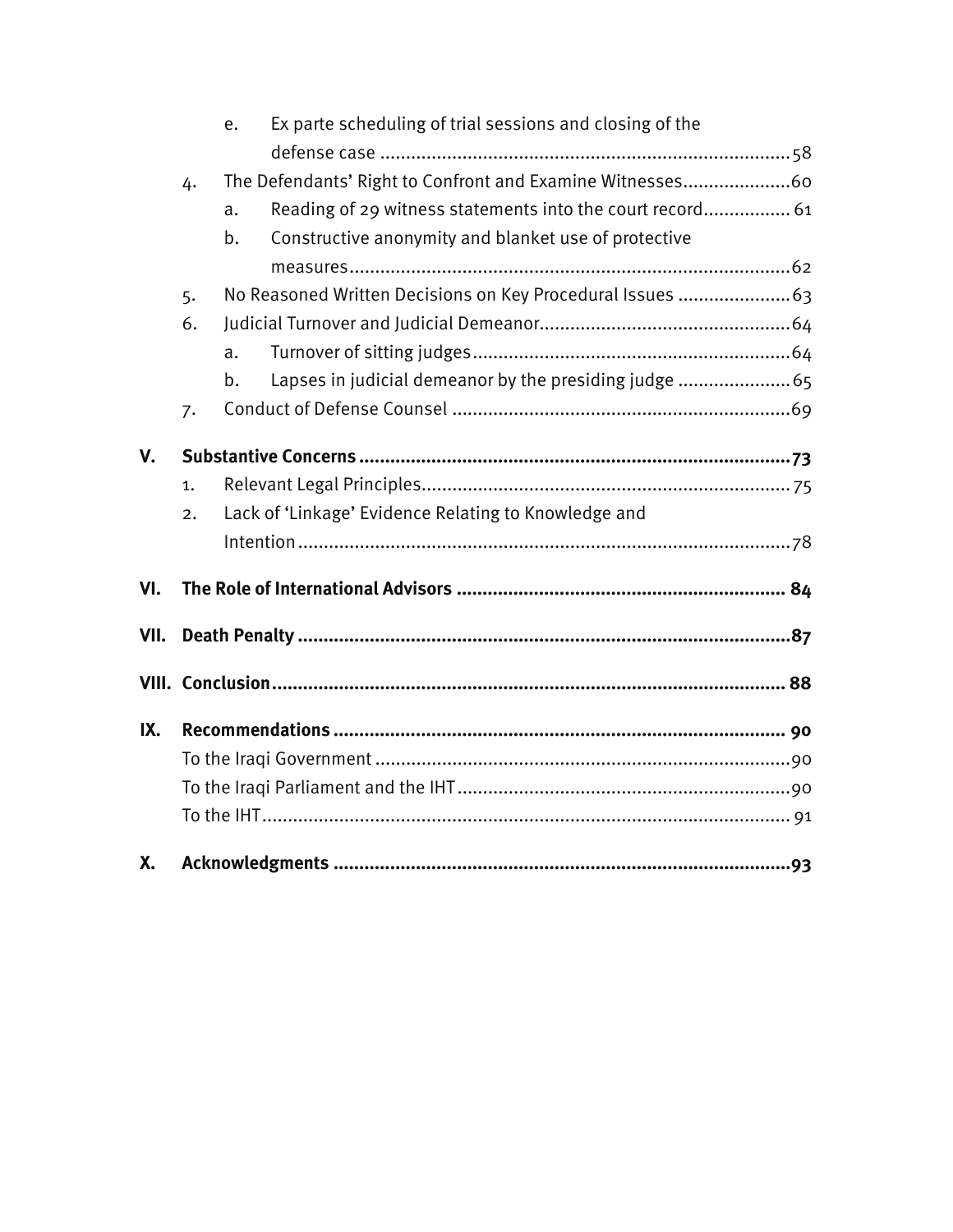# **Glossary**

|              | Ba'th Party The Ba'th Arab Socialist Party                                     |
|--------------|--------------------------------------------------------------------------------|
| <b>CPA</b>   | <b>Coalition Provisional Authority</b>                                         |
| ICTJ         | International Center for Transitional Justice                                  |
| <b>ICTR</b>  | International Criminal Tribunal for Rwanda                                     |
| <b>ICTY</b>  | International Criminal Tribunal for the former Yugoslavia                      |
| <b>IHT</b>   | Iraqi High Tribunal                                                            |
| <b>IST</b>   | Iraqi Special Tribunal                                                         |
| <b>NDBC</b>  | National De-Ba'thification Commission                                          |
| <b>RCLO</b>  | Regime Crimes Liaison Office (United States Embassy)                           |
| <b>SCIRI</b> | Supreme Council of the Islamic Revolution in Iraq<br>(a Shi'a political party) |
| <b>VWP</b>   | <b>Victims and Witnesses Protection</b>                                        |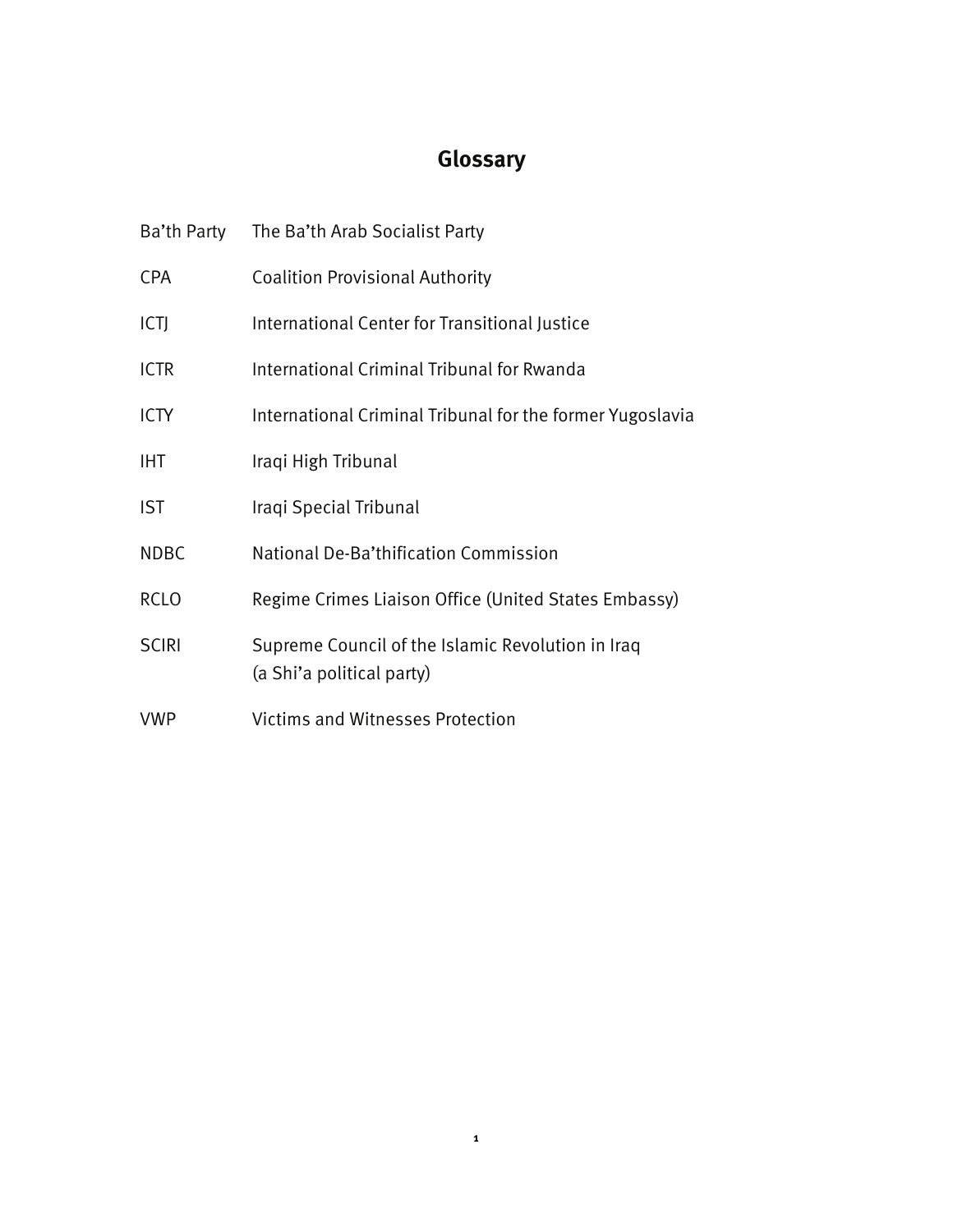# **I. Introduction and Overview**

On October 19, 2005, much of daily life in Iraq paused to watch an unprecedented event: the opening of the trial of former President Saddam Hussein, three other senior former government officials, and four lower-level Ba'th Party members,<sup>1</sup> all charged with crimes against humanity. The trial concerned events centered on Dujail, a town in Iraq's central Salahaddin governorate, between 1982 and 1985.

On July 8, 1982, there was an assassination attempt against then-President Saddam Hussein during a visit to Dujail. The prosecution at the trial of Saddam Hussein and his co-defendants claimed that, soon after the assassination attempt and in retaliation for it, Dujail was the object of a "widespread and systematic attack" in which nearly 800 men, women, and children were detained, of whom an unspecified number were tortured. After a year of detention in Baghdad, approximately 400 detainees were transferred to internal exile in a remote part of southern Iraq. Another 148 male detainees were referred to trial before the Revolutionary Court, are recorded as having been convicted and sentenced to death in 1984 after a summary trial (the number who actually stood trial is disputed**<sup>2</sup>** ), and most of them were executed in 1985.**<sup>3</sup>** Large swathes of agricultural land and some homes in Dujail were confiscated by the government and bulldozed.

The Dujail trial was the first case brought before the Iraqi High Tribunal (IHT), the Iraqi court created to try persons responsible for grave human rights violations committed in Iraq between 1968 and 2003. Given the legacy of severe human rights

**<sup>1</sup>** The defendants in the Dujail case are: Saddam Hussein, former president of Iraq; Barzan al-Tikriti, head of the General Intelligence Directorate (*Mudiriyyat al-Mukhabarat al'Amma*) between 1979 and 1983; Taha Yassin Ramadan, former vicepresident of Iraq; 'Awwad al-Bandar, chief judge of the Revolutionary Court between 1983 and 1990; 'Abdullah Kadhim Ruwayid Fandi al-Mashaikh, a farmer from Dujail and former Ba'th Party member; Mizher 'Abdullah Kadhim Ruwayid Fandi al-Mashaikh, a postal worker from Dujail and former Ba'th Party member (and son of 'Abdullah Kadhim); Muhammad 'Azzawi 'Ali al-Marsumi, a mechanic from Dujail and former Ba'th Party member; and 'Ali Dayeh 'Ali al-Zubaidi, a teacher and former Ba'th Party member from Dujail.

**<sup>2</sup>** See below, Section IV.6.b.

**<sup>3</sup>** Documents produced in court suggested that two persons listed for execution were mistakenly transferred to detention in southern Iraq, while another 10 listed for execution were not executed until 1989.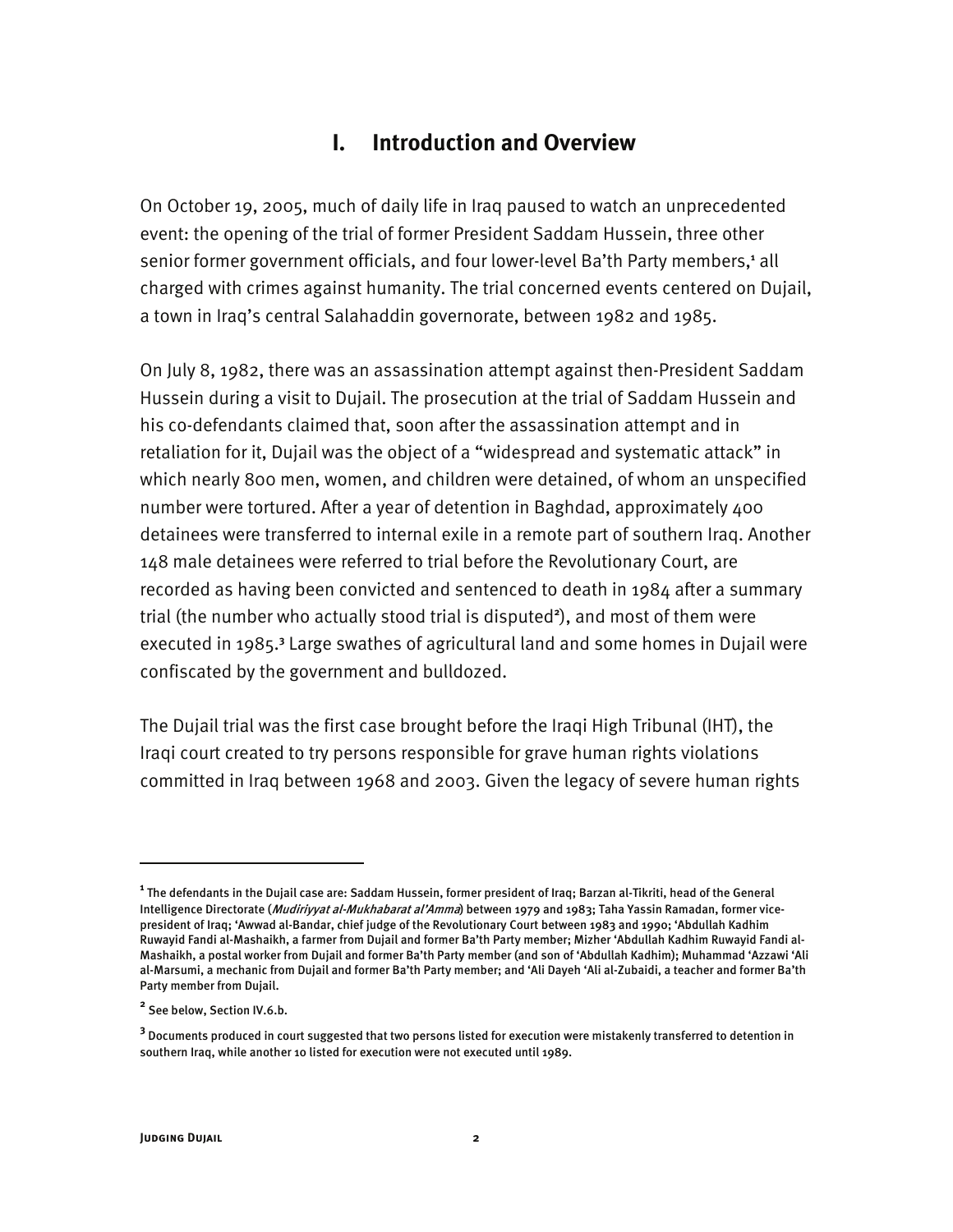violations of the previous government,**<sup>4</sup>** the Dujail trial is likely to be one of several that eventually comes before the court. The scale of human rights violations in Iraq under the Ba'thist government was so serious that they reached the level of international crimes, such as genocide, crimes against humanity, and war crimes.

The significance of the trials before the IHT is difficult to overstate. For the first time since the post-Second World War Nuremberg trials, almost the entire senior leadership cadre of a long-lived repressive government faces trial for gross human rights violations committed during their tenure. At stake is not only justice for hundreds of thousands of victims, but, as at Nuremberg, the historical record itself. The trials represent the first opportunity to create a historical record concerning some of the worst cases of human rights violations, and to begin the process of a methodical accounting of the policies and decisions that gave rise to these events. Long shrouded in secrecy, the former government's "bureaucracy of repression"**<sup>5</sup>** could now potentially be examined in meticulous detail, evidence analyzed and tested, and individual criminal responsibility determined for human rights crimes.

In a political environment that has become even more intensely polarized since the Dujail trial commenced, the IHT must ensure that the legal and factual record it establishes through its proceedings and judgments is fair, credible, and withstands scrutiny. It should strive to make sure it is unimpeachable. Human Rights Watch believes that trials that meet international human rights standards of fairness will be more likely to ventilate and verify the historical facts at issue, contribute to the public recognition of the experiences of victims of different religious groups and ethnicities, and set a more stable foundation for democratic accountability after periods of conflict and/or repression.

The IHT as an institution has the heavy responsibility of being, up to now, the only mechanism for justice and accountability for these crimes in Iraq. But at the same

<sup>&</sup>lt;sup>4</sup> See, for example, Middle East Watch (now Human Rights Watch/Middle East), *Genocide in Iraq: The Anfal Campaign Against* the Kurds (New York: Human Rights Watch, 1993); Middle East Watch, *Endless Torment: The 1991 Uprising in Iraq and its* Aftermath (New York: Human Rights Watch, 1992); Human Rights Watch/Middle East, Iraq's Crime of Genocide: The Anfal Campaign Against the Kurds (New Haven: Yale University Press, 1994); and Physicians for Human Rights, Winds of Death: Iraq's Use of Poison Gas against Its Kurdish Population (Boston: Physicians for Human Rights, 1989).

**<sup>5</sup>** Middle East Watch (now Human Rights Watch/Middle East), Bureaucracy of Repression: The Iraqi Government in Its Own Words (New York: Human Rights Watch, 1994).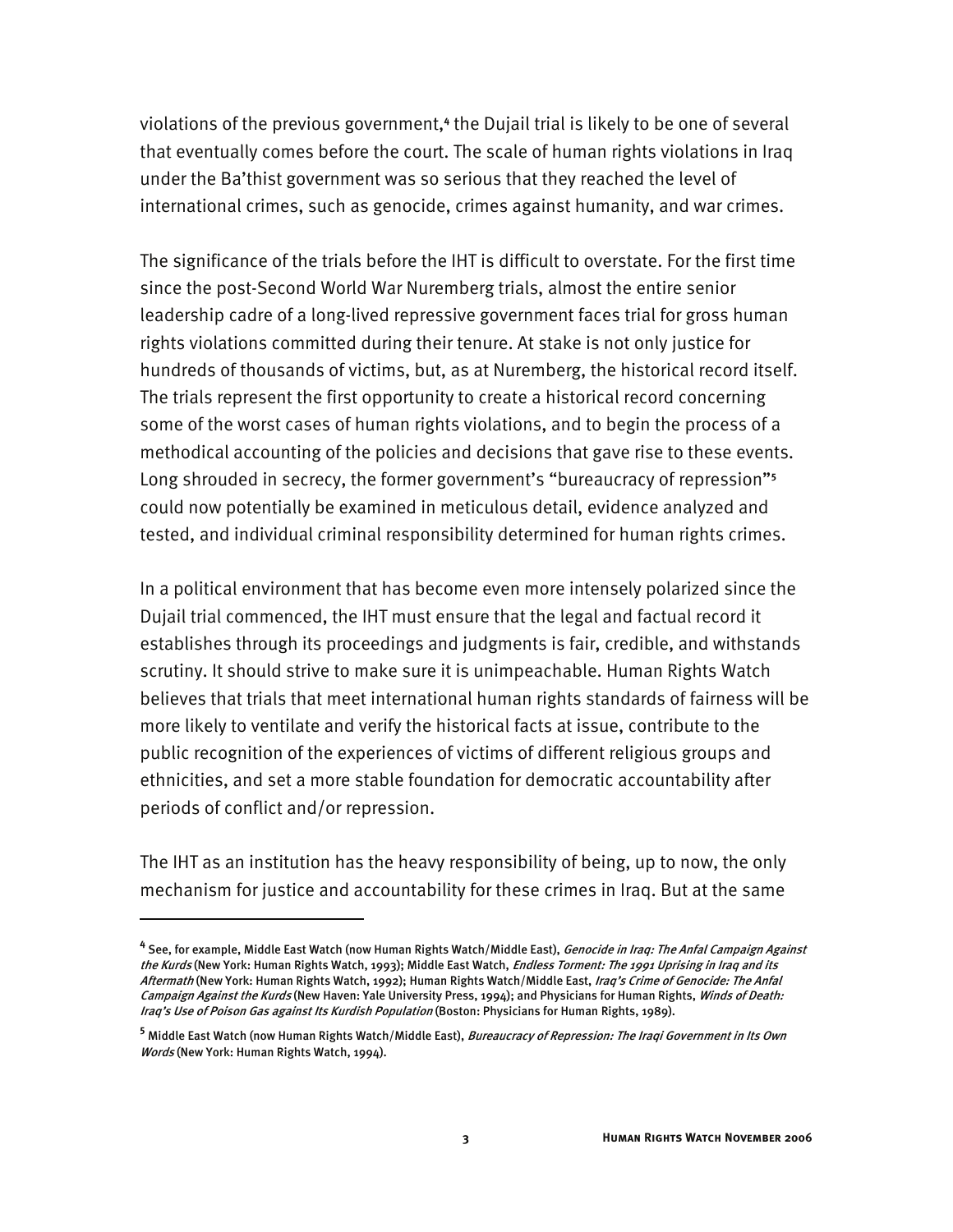time, the court is a newly created institution in a recently reconstituted legal system, in which lawyers and judges were previously isolated from developments in international criminal law and had no experience in investigating and trying complex international crimes. The United States-led Coalition Provisional Authority (CPA)**<sup>6</sup>** insisted on an "Iraqi-led" process,**<sup>7</sup>** and the US government strongly opposed an international tribunal or mixed Iraqi-international court under United Nations (UN) management, so significant international involvement in the creation of the court was largely foreclosed.**<sup>8</sup>** There was also a strong demand among many Iraqis for "Iraqi control" of any court.<sup>9</sup> The IHT Statute requires that the judges, prosecutors, and staff of the court, and the principal defense lawyer for the accused, be Iraqi nationals.**<sup>10</sup>**

Based on its long-standing commitment to ensuring justice and accountability for grave international crimes committed during the Ba'th Party's three-decade rule in Iraq, Human Rights Watch has closely followed the development of the IHT since before and through its creation in 2003 under a CPA order.**<sup>11</sup>** Human Rights Watch strongly urged over many years the investigation and prosecution of leaders of the now-deposed Ba'thist regime.

**<sup>6</sup>** The CPA was the occupying power in Iraq between April 2003 and June 30, 2004.

**<sup>7</sup>** See comments of then-US Ambassador-at-Large for War Crimes Pierre Prosper in April 2003, quoted in Peter Landesman, "Who vs. Saddam?" New York Times, July 11, 2004.

**<sup>8</sup>** See the background to the creation of the court, and the reasons for the lack of international participation, in Human Rights Watch, The Former Iraqi Government on Trial: A Human Rights Watch Briefing Paper, October 2005, http://hrw.org/backgrounder/mena/iraq1005/iraq1005.pdf, pp. 2–3.

<sup>&</sup>lt;sup>9</sup> See International Center for Transitional Justice and Human Rights Center, University of California at Berkeley, *Iraqi Voices:* Iraqi Attitudes Towards Transitional Justice and Social Reconstruction, May 2004, http://www.hrcberkeley.org/download/Iraqi\_voices.pdf (accessed October 20, 2006).

**<sup>10</sup>** Law of the Iraqi High Tribunal (IHT Statute), Official Gazette of the Republic of Iraq, No. 4006, October 18, 2005, English translation by the International Center for Transitional Justice,

http://www.ictj.org/static/MENA/Iraq/iraq.statute.engtrans.pdf, art. 28 (judges, prosecutors, and staff), art. 19.4(B) (principal defense lawyer).

**<sup>11</sup>** See, for example, Human Rights Watch, Justice for Iraq: A Human Rights Watch Policy Paper, December 2002, http://www.hrw.org/backgrounder/mena/iraq1217bg.htm; Iraq - The Mass Graves of Al-Mahawil: The Truth Uncovered, vol. 15, no. 5(E), May 2003, http://www.hrw.org/reports/2003/iraq0503/; *Iraq: State of the Evidence*, vol. 16, no. 7(E), November 2004, http://www.hrw.org/reports/2004/iraq1104/; Memorandum to the Iraqi Governing Council on 'The Statute of the Iraqi Special Tribunal,' December 2003, http://www.hrw.org/backgrounder/mena/iraq121703.htm; Briefing Paper: The Iraqi Special Tribunal – Rules of Procedure and Evidence Missing Key Protections, April 2005,

http://hrw.org/english/docs/2005/04/22/iraq10533.htm; and The Former Iraqi Government on Trial, October 2005.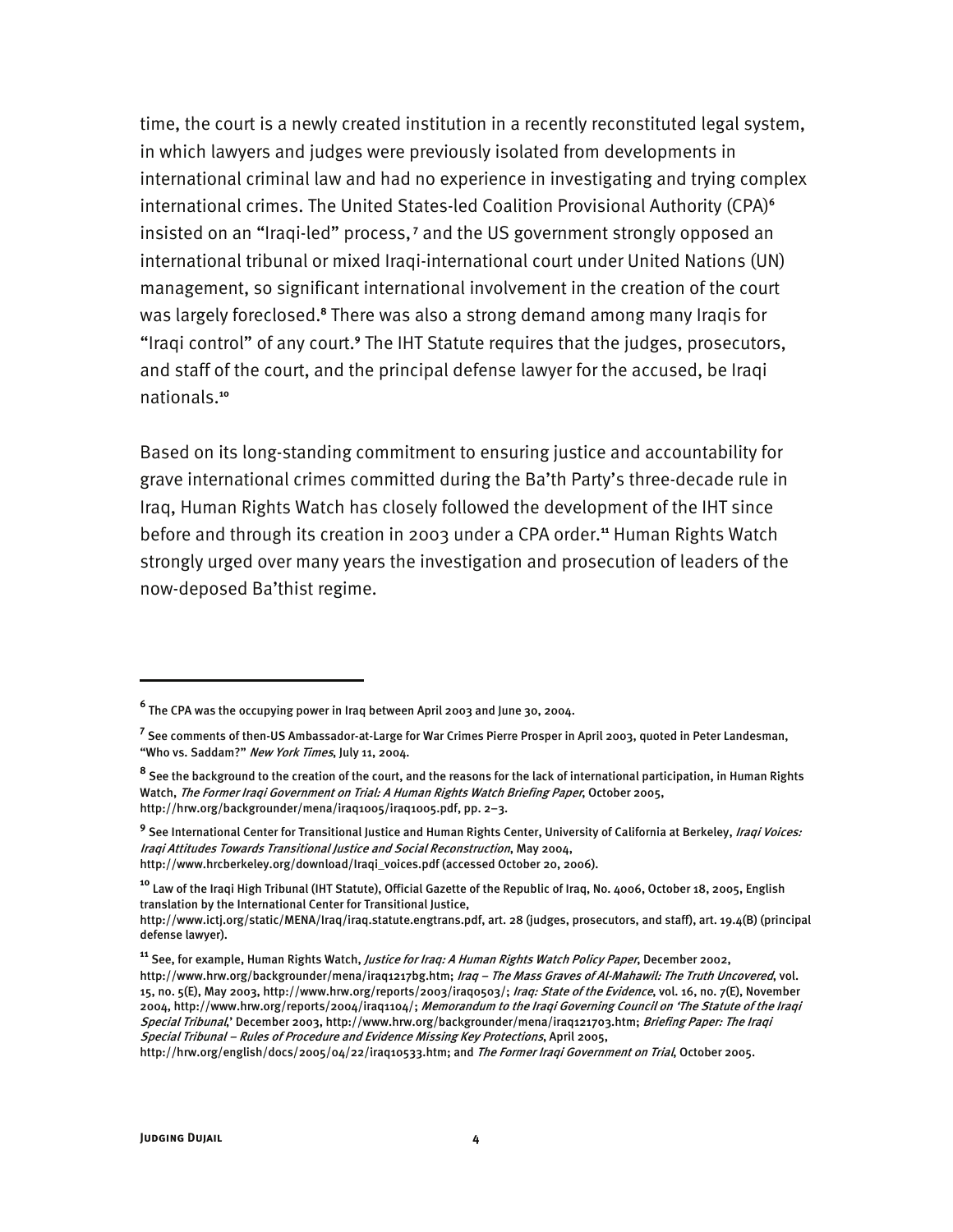The evolution of the IHT over the past three years has given rise to serious concerns about its capacity to fairly and effectively try these massive crimes in a manner that is consistent with international criminal law and fair trial standards.**<sup>12</sup>** Underlying many of the concerns was the reality that, at the time the court was created, Iraq "lack[ed] the professional and technical investigative and judicial expertise to [prosecute crimes against humanity and war crimes] on its own."**<sup>13</sup>** At the same time, US advisors to the court insisted that sufficient training and advice could make up for this lack of capacity. The first trial would thus be a critical test of the functioning of the court, and an opportunity to carefully and objectively evaluate the proceedings—both from the point of view of their procedural fairness, and in terms of whether the court and its personnel had developed sufficient expertise to competently investigate and try complex international crimes.

From the beginning of the Dujail trial, Human Rights Watch engaged in intensive monitoring of the proceedings before the first trial chamber of the IHT. Human Rights Watch and the International Center for Transitional Justice (ICTJ) were the only international human rights organizations to consistently observe the trial and investigate the functioning of the court. Working collaboratively, the monitoring presences fielded by the two organizations achieved almost complete coverage of all trial sessions.**<sup>14</sup>** In addition, Human Rights Watch conducted over three dozen interviews over the course of the trial with key actors in the tribunal, including prosecutors, judges, defense lawyers, and administrators. Human Rights Watch researchers also reviewed the dossier of evidence submitted by the investigative judge to the trial court, and examined the statements given by the defendants to the investigative judge. While much of the media and public attention on the trial concerned the behavior of key defendants such as Saddam Hussein, and the often-

**<sup>12</sup>** For further discussion of the development of the IHT, and Human Rights Watch's concerns about its statute, see Human Rights Watch, The Former Iraqi Government on Trial.

**<sup>13</sup>** US Department of State, Quarterly Update to Congress: Section 2207 Report on Iraq Relief and Reconstruction (January 2004), http://www.whitehouse.gov/omb/legislative/20040105-sec2207\_main\_report.pdf (accessed October 20, 2006), p. 43. The weaknesses of the post-conflict Iraqi legal system were also documented in the CPA's "Report of the Iraq Judicial Assessment Team," June 2003, and World Bank and United Nations Development Group, *Legal Needs Assessment Mission to* Iraq, August 2003.

**<sup>14</sup>** For Human Rights Watch, trial monitoring was conducted principally by a Middle East-based researcher, who was joined for part of the trial by a researcher from the Human Rights Watch office in New York. Human Rights Watch and ICTJ shared all information obtained through their respective trial monitoring presences, and often jointly conducted interviews with tribunal personnel and defense lawyers.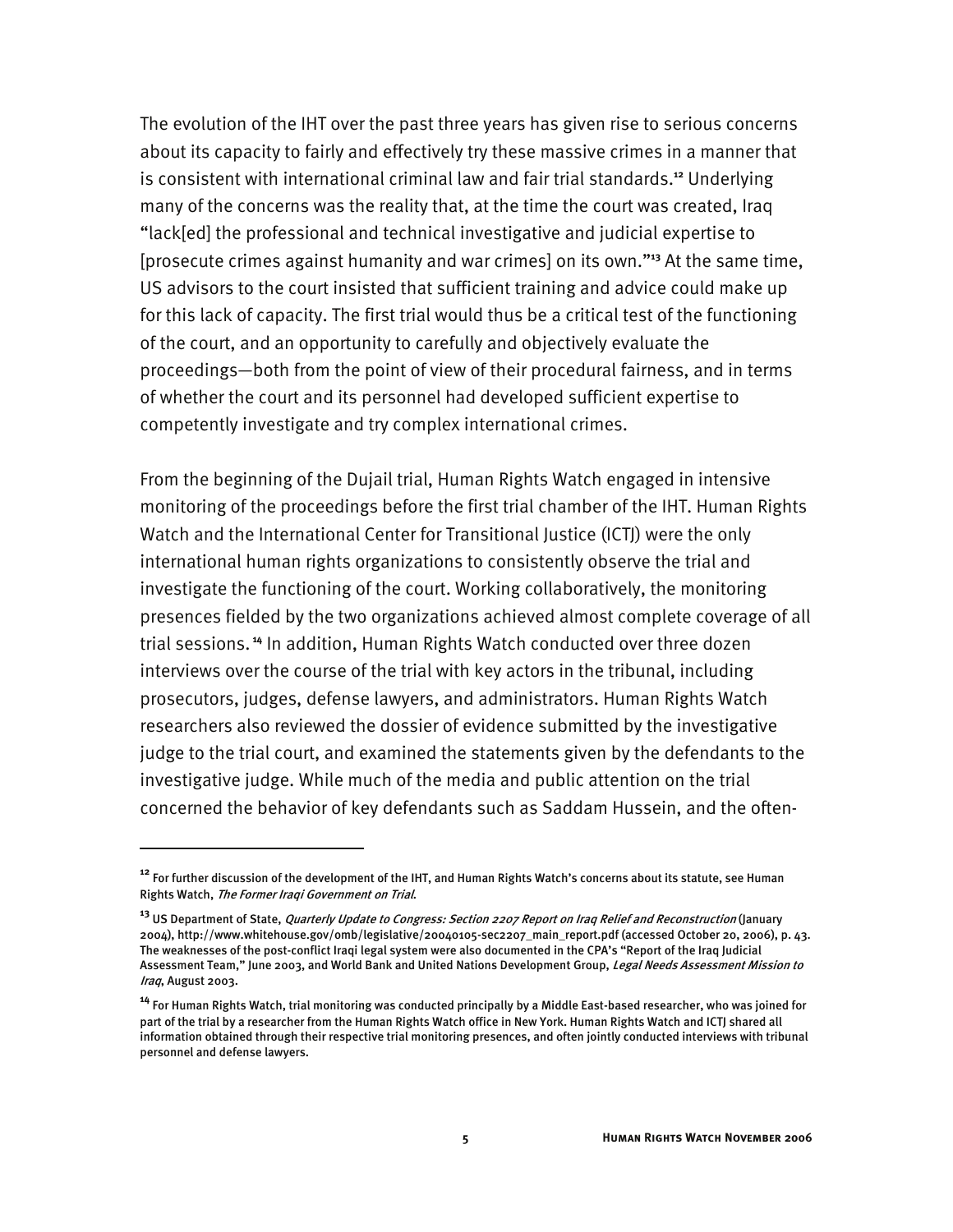tumultuous courtroom proceedings, Human Rights Watch's focus was on the fairness of the proceedings and the capacity of the court to prosecute and adjudicate the crimes charged, in a manner consistent with international law.**<sup>15</sup>**

The picture that emerges from this research is of an institution struggling with all aspects of conducting these legally and factually complicated trials, and also beset by external problems: misunderstanding and hostility in public opinion and from political leaders; grave and increasing security threats to all participants; a bitterly divided legal profession; and a deepening reluctance by other international actors to assist the process. Cumulatively, these limitations have meant that, in the Dujail trial, the court has not met essential fair trial standards and that the credibility of the trial process is doubtful. Human Rights Watch has documented serious administrative, procedural, and substantive legal defects in the trial.

Taken together, these problems point strongly to the conclusion that the level of legal and practical expertise of the key Iraqi actors in the court—trial judges, administrators, prosecutors, and defense lawyers—is not sufficient to fairly and effectively try crimes of this magnitude. In addition, while non-Iraqi advisors provided by the US Embassy have been indispensable to the day-to-day functioning of the court, they have proved a poor substitute for the direct participation of international judges, counsel, and managers in the court. In the last instance, it appears that "advisors" can advise, but cannot actively participate to ensure that essential international standards are met.

In this report, Human Rights Watch sets out the principal concerns arising out of its observation of the Dujail trial and its research into the court. These concerns are divided into three categories: administrative difficulties that have significantly hampered the smooth functioning of the trial and also impacted on its fairness; procedural problems arising in the course of the trial; and substantive problems with the case presented by the prosecution and investigative judges, indicating a lack of

**<sup>15</sup>** Crimes such as genocide and crimes against humanity achieved recognition as crimes through international law; the legitimacy of trying them is thus inextricably linked to whether the trial meets international fair trial standards and correctly applies substantive international criminal law.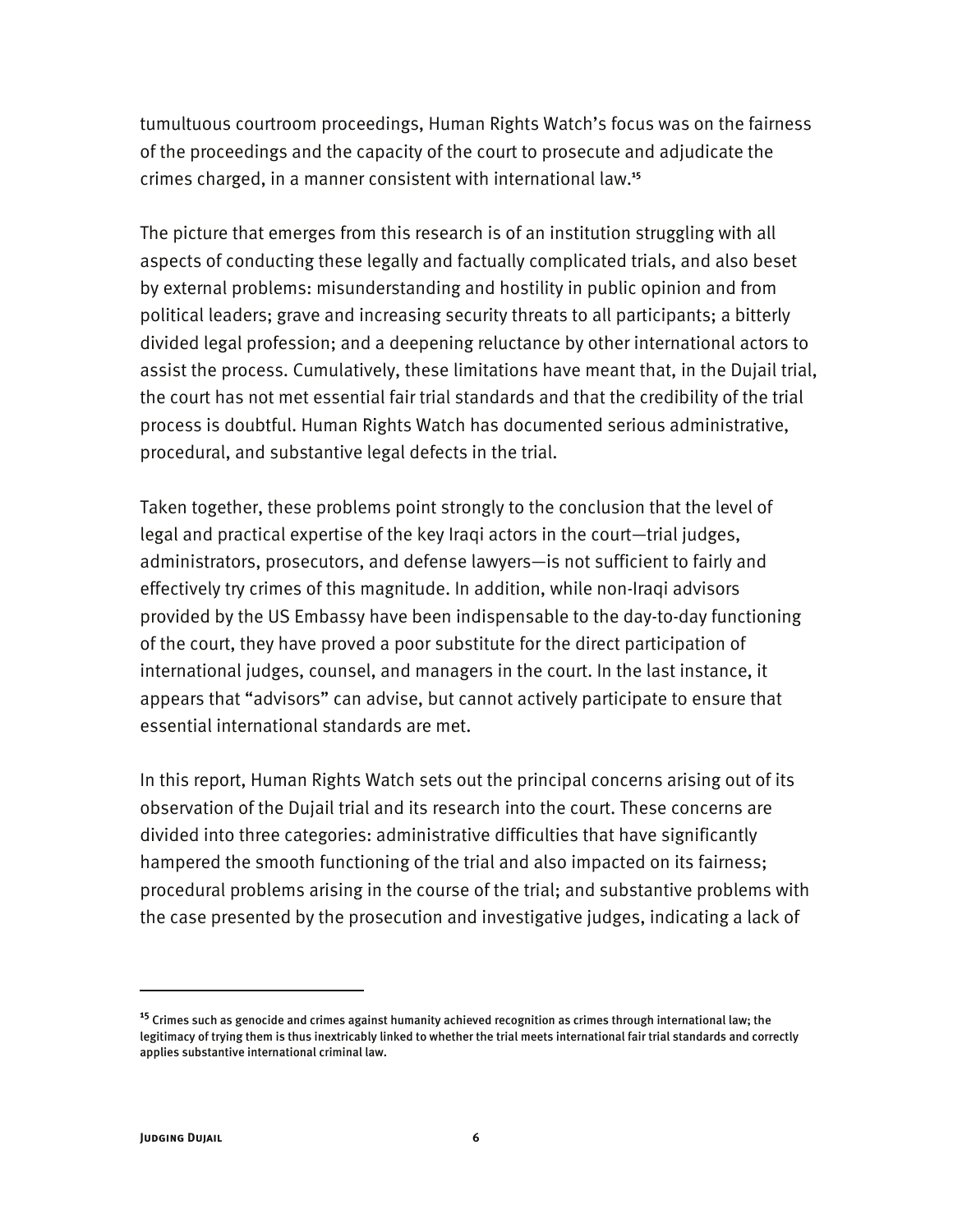sufficient understanding of the elements of proof required to establish individual criminal responsibility under international criminal law.

Because of severe security threats to all persons involved in the court process, and the desire of interviewees to be able to speak candidly about their concerns, persons quoted in this report are not referred to by name, but according to their role (for example "judge," "Defense Office lawyer," etc.).

\* \* \*

On August 21, 2006, the second trial before the IHT commenced. The trial concerns a series of large-scale attacks mounted by the Iraqi army against the Kurdish populations of northern Iraq during 1988 and known as the "Anfal" campaign. The campaign involved the repeated use of chemical weapons, and resulted in the deaths of between 50,000 and 100,000 Kurdish civilians. Saddam Hussein is a defendant in that trial also (charged with genocide, war crimes, and crimes against humanity), along with six others.**<sup>16</sup>** At this writing the trial is ongoing.

**<sup>16</sup>** The other defendants in the Anfal trial are Ali Hassan al-Majid al-Tikriti (charged with genocide, war crimes, and crimes against humanity), Tahir Tawfiq al-'Ani (charged with crimes against humanity), Sabr Abdul-Aziz al-Douri (charged with war crimes and crimes against humanity), Farhan Mutlak al-Juburi (charged with war crimes and crimes against humanity), Sultan Hashem Ahmed al-Ta'i(charged with war crimes and crimes against humanity), and Hussein Rashid al-Tikriti (charged with war crimes and crimes against humanity).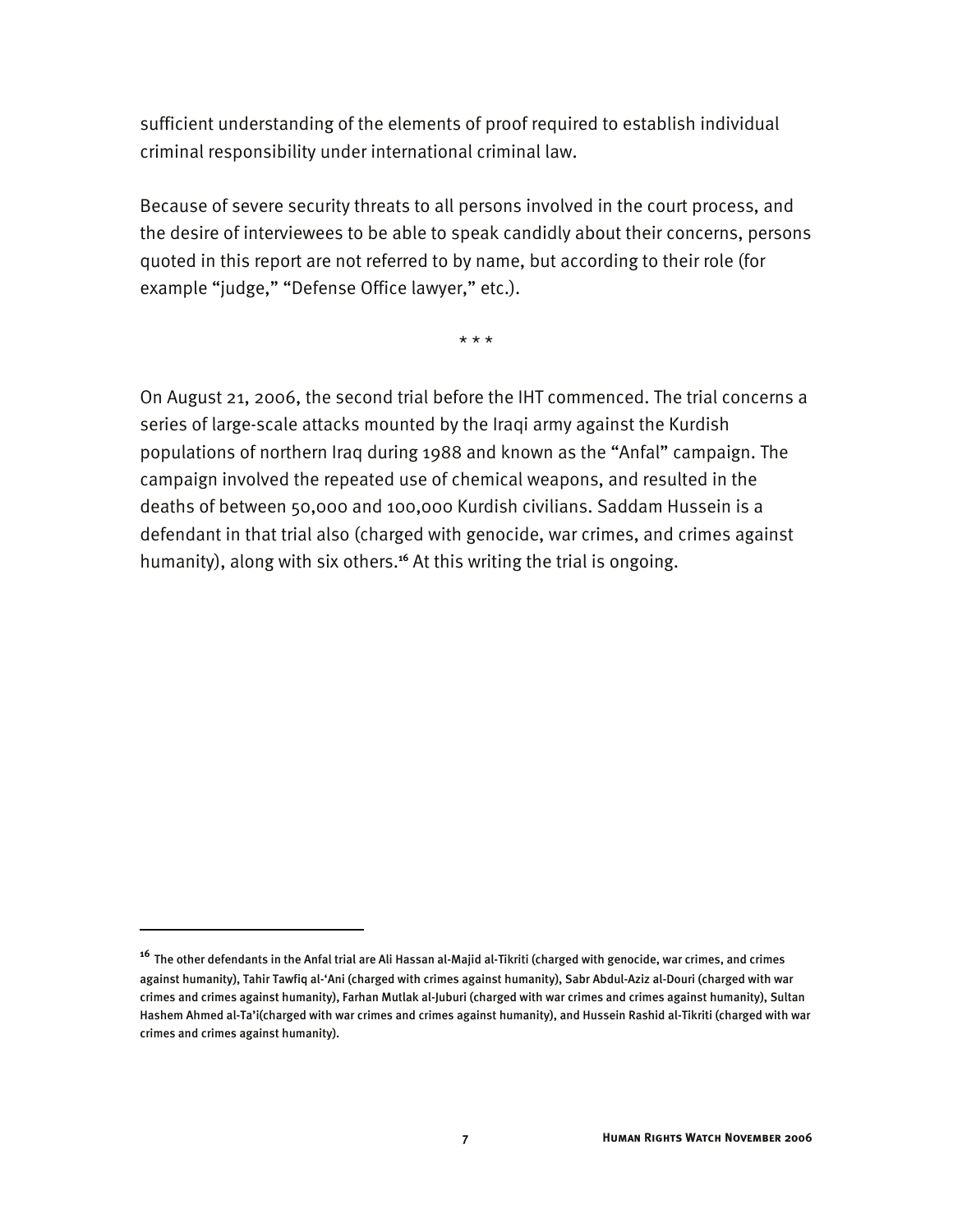#### **II.** Background<sup>17</sup>

Between December 2003 and October 2005 the Iraqi High Tribunal was known as the Iraqi Special Tribunal (IST). The IST Statute was promulgated as an Order of the CPA on December 10, 2003.**<sup>18</sup>** In early August 2005 the IST Statute was revoked by Iraq's Transitional National Assembly, and replaced by an amended statute that renamed the Special Tribunal as the High Tribunal. The August enactment proved legally defective due to a failure to follow the proper legislative process,**<sup>19</sup>** and was therefore re-debated and re-enacted in September 2005. The new law, Law No. 10 of 2005,**<sup>20</sup>** was promulgated in the Official Gazette on October 18, only one day before the commencement of the Dujail trial.**<sup>21</sup>**

The IHT has jurisdiction over Iraqis, and non-Iraqis residing in Iraq, accused of committing genocide, crimes against humanity, and war crimes between July 1968 and May 2003.**<sup>22</sup>** The IHT Statute adopts the definitions of these crimes from the Rome Statute of the International Criminal Court. However, the IHT Statute also includes crimes from a 1958 Iraqi law that are of a breadth and vagueness that makes them susceptible to politicized interpretation and application, and therefore could be regarded as political offenses.**<sup>23</sup>** For example, the IHT Statute allows individuals to be

**<sup>22</sup>** IHT Statute, art. 1(2).

**<sup>17</sup>** This section draws on Human Rights Watch's previous analysis of the IHT in The Former Iraqi Government on Trial.

**<sup>18</sup>** Coalition Provisional Authority Order Number 48: Delegation of Authority Regarding an Iraqi Tribunal, CPA/ORD/9 Dec 2003/48 (2003) (IST Statute).

**<sup>19</sup>** Draft legislation should normally be referred by the relevant ministry or the Council of Ministers to the State Consultative Council (Majlis Shura al-Dawla) for review before being debated in parliament. In this instance, the Council of Ministers sent the draft statute to the State Consultative Council and the Transitional National Assembly simultaneously. Consequently, in August 2005 parliament debated and adopted a draft law that had not been reviewed by the State Consultative Council. When the error was discovered, the adopted law was sent to the State Consultative Council for review, then re-debated and reenacted with further amendments in September 2005.

**<sup>20</sup>** The Rules of Procedure and Evidence were also revised at this time, and were promulgated as an annex to Law No. 10 of 2005 on the same day. Rules of Procedure and Gathering of Evidence With Regard to the Iraqi High Tribunal (IHT Rules of Procedure and Evidence), Official Gazette of the Republic of Iraq, No. 4006, October 18, 2005, English translation by the International Center for Transitional Justice, http://www.ictj.org/static/MENA/Iraq/IraqTribRules.eng.pdf.

**<sup>21</sup>** IHT Statute, Official Gazette of the Republic of Iraq, October 18, 2005.

**<sup>23</sup>** Ibid., art. 14. Two of the crimes listed in article 14 appear to have their origins in the military tribunal that was constituted to try leaders of the monarchical government after the 1958 revolution led by 'Abdel Karim Qassim. This tribunal, known as the Mahdawi Court, conducted overtly political trials more concerned with discrediting the monarchy than with establishing the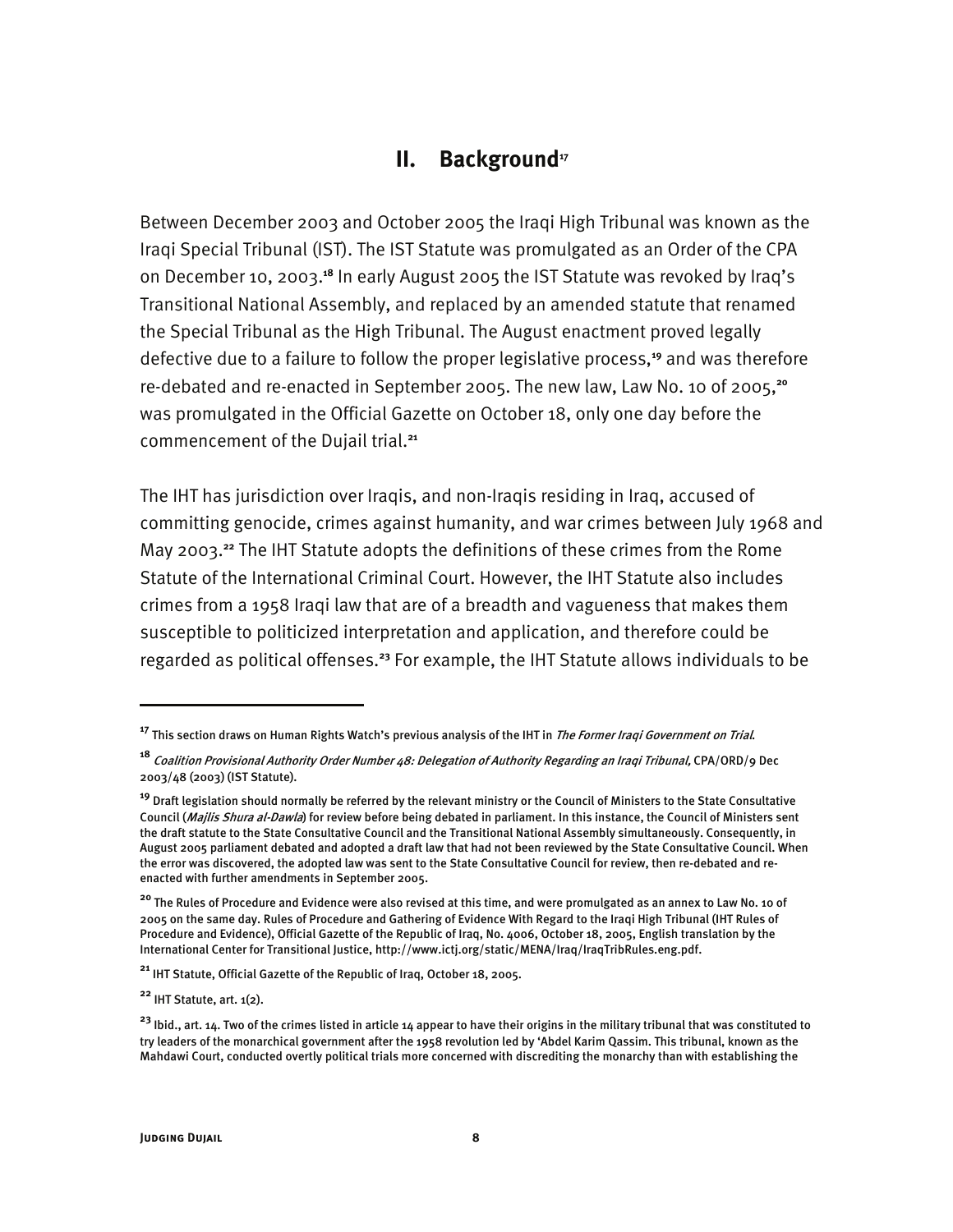charged with "the wastage of natural resources and the squandering of public assets," and "the abuse of position and the pursuit of policies that may lead to the threat of war or the use of the armed forces of Iraq against an Arab country." These offenses are not defined, either in the IHT Statute or in the 1958 Law from which they are drawn.

Investigations and trials before the IHT are regulated primarily by the Iraqi Code of Criminal Procedure.**<sup>24</sup>** This is based on the civil law system of criminal procedure as used in countries such as France in the 1950s.**25** It concentrates powers of factfinding and investigation in the hands of an investigative judge. The investigative judge plays the role of an inquisitor whose objective is to ascertain the truth,<sup>26</sup> and has broad powers to compel testimony, seek out experts, and collect and preserve evidence.**<sup>27</sup>** He or she must seek out both exculpatory and inculpatory evidence in order to assess whether there is sufficient evidence for trial. All evidence collected and testimony taken are compiled in a written dossier. During the investigative phase, the accused and the accused's lawyer can seek to be present while the investigative judge collects evidence and questions witnesses,**<sup>28</sup>** and may only question a witness through the investigative judge and with the latter's permission.**<sup>29</sup>** However, the investigative judge has an unfettered discretion to exclude the accused and his or her lawyer from investigative hearings.**<sup>30</sup>** The accused can submit comments on witnesses' testimony, to be included in the dossier.**<sup>31</sup>**

guilt or innocence of the accused. It is troubling that these offenses have been included in the substantive jurisdiction of the IHT.

**<sup>24</sup>** IHT Statute, art. 16. The principal law is the Code of Criminal Procedure, No. 23 of 1971, as amended.

**<sup>25</sup>** In 1993 and 2000, French criminal procedure law was amended in order to expand the rights of defendants, which were considered insufficiently protected under the earlier laws. See Stewart Field and Andrew West, "Dialogue and the Inquisitorial Tradition: French Defense Lawyers in the Pre-Trial Criminal Process," Criminal Law Forum, vol. 14, no. 3 (2003), pp. 261-316.

**<sup>26</sup>** Christoph J.M. Safferling, Towards an International Criminal Procedure (Oxford, UK: Oxford University Press, 2001), p. 217.

**<sup>27</sup>** Iraqi Code of Criminal Procedure, Law No. 23 of 1971, arts. 51-129.

**<sup>28</sup>** Ibid., art. 57.

**<sup>29</sup>** Ibid., art. 64.

**<sup>30</sup>** Ibid., art. 57. Under the IHT Statute, the accused is guaranteed the right for counsel to be present when the accused himself or herself is being questioned as part of the investigative process.

**<sup>31</sup>** Iraqi Code of Criminal Procedure, art. 63.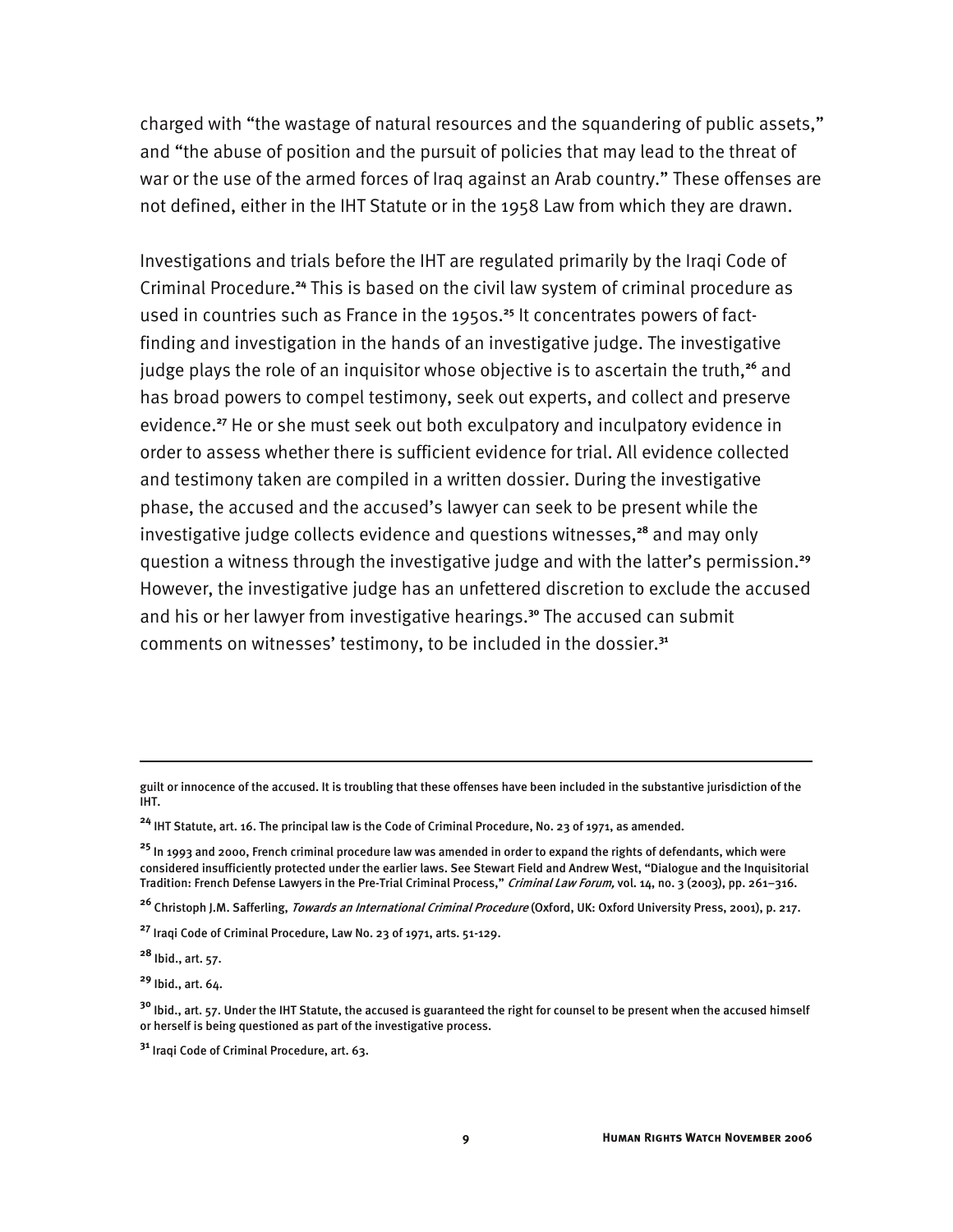If the case is referred to trial, everything contained in the dossier constitutes evidence, and the trial court is entitled to treat all witness testimony in the investigative dossier as having been given at trial.**<sup>32</sup>**

The Rules of Procedure and Evidence (IHT Rules) provide that the IHT will establish a Defense Office, headed by a director and supported by the Administration of the IHT, to ensure adequate facilities for counsel in the preparation of defense cases.**<sup>33</sup>**

Each trial chamber of the IHT consists of five judges.**<sup>34</sup>** The conduct of a trial is controlled by the judges, who decide which witnesses shall be called and what questions are put to the witnesses and the defendant. Lawyers for the prosecution and the defense may address questions to witnesses only through the judges.**<sup>35</sup>** Proceedings at the trial stage can be expected generally to entail a review of the evidence contained in the dossier, followed by statements by the lawyers for the prosecution and defense. Where the judges are satisfied of the guilt of the defendant, they issue a verdict and sentence in a written opinion. Convictions may be appealed to the Appeals Chamber of the IHT, which is constituted by nine appeals judges including the president of the IHT.**<sup>36</sup>** A conviction and sentence may be reversed, revised, or set aside and the case sent back for re-trial.

The IHT applies the penalties that are available in Iraqi law.**<sup>37</sup>** Where the defendant is convicted of a crime that would also amount to murder or rape under domestic Iraqi law, the penalties for those offenses will apply.**<sup>38</sup>** The death penalty is widely prescribed in the Iraqi Penal Code, including for the murder of more than one

**<sup>32</sup>** Defense counsel in the Dujail case were not invited to participate in the investigative judge's taking of witness statements, and thus could not question or submit comments on witness testimony during the investigative phase. See Human Rights Watch, The Former Iraqi Government on Trial, p. 11, and also below, Section IV.4.a.

**<sup>33</sup>** IHT Rules of Procedure and Evidence, rule 30(3)(c).

**<sup>34</sup>** IHT Statute, art. 3(4)(B).

**<sup>35</sup>** Iraqi Code of Criminal Procedure, art. 168(B). Article 16 of the IHT Statute makes the Code of Criminal Procedure the governing procedure for the trials, supplemented by the Rules of Procedure and Evidence.

**<sup>36</sup>** IHT Statute, art. 3.4(A).

**<sup>37</sup>** Ibid., art. 24.

 $38$  Ibid., art.  $24(4)$ .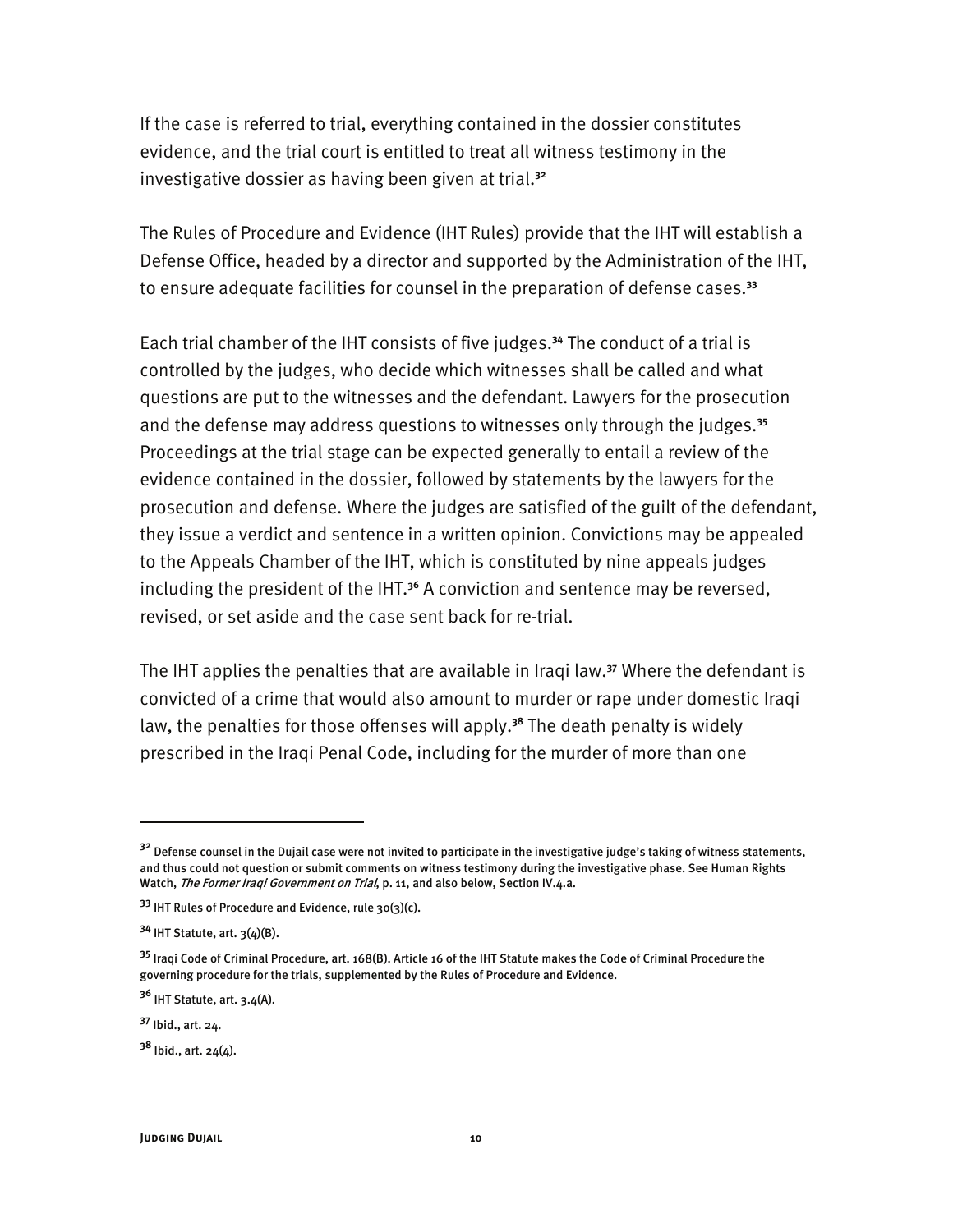person.**<sup>39</sup>** Consequently, most offenses over which the IHT has jurisdiction may incur the death penalty.

The IST Statute as originally promulgated permitted the appointment of non-Iraqi judges with expertise in international criminal proceedings to the trial chamber. The amended version that is the IHT Statute provides that non-Iraqi judges may be appointed only if a foreign state is a party to proceedings before the IHT. $40$  To date, no non-Iraqi judges have been appointed to any chamber of the IHT. Non-Iraqi lawyers with experience in international criminal law may be appointed, at the discretion of the court's president, as "advisors" to judges and prosecutors in order to provide "assistance in the field of international law" (the exact role of advisors, to whom they are accountable, and how they exercise an "assistance" function are unspecified, however).41 Non-Iraqi defense lawyers are permitted to assist the principal lawyer, but non-Iraqis cannot register as representing the accused unless they present proof of accreditation with the legal professional association in their country, and are then approved by the Iraqi Ministry of Justice.<sup>42</sup>

Almost the only source of non-Iraqi advisors and assistance has thus far been the US Embassy's Regime Crimes Liaison Office (RCLO), established in March 2004 by the US Department of Justice and funded by the US Congress.<sup>43</sup> Non-Iraqi defense lawyers were privately retained in the Dujail trial by Saddam Hussein, Barzan al-Tikriti, and Taha Yassin Ramadan (see also Section III.5, below).

**<sup>39</sup>** Iraqi Penal Code, Law No. 111 of 1969, art. 406 (1). The CPA suspended the application of the death penalty by means of Order No. 7 of June 10, 2003, section 3(1): CPA Order Number 7: Penal Code, CPA/ORD/9 June 2003/07,

http://www.iraqcoalition.org/regulations/20030610\_CPAORD\_7\_Penal\_Code.pdf (accessed November 3, 2006). The Iraqi Interim Government reintroduced capital punishment for a range of offenses by means of Order No. 3 of August 8, 2004. The offenses for which the death penalty was reintroduced include premeditated murder. All the defendants in the Dujail case were charged with murder as a crime against humanity.

**<sup>40</sup>** IHT Statute, art. 3(5).

**<sup>41</sup>** Ibid., arts. 7(2), 8(9), 9(7).

**<sup>42</sup>** Ibid., art. 19(4)(D).

**<sup>43</sup>** See the discussion in Human Rights Watch, The Former Iraqi Government on Trial, pp. 17–18. Further discussion of the role of the RCLO is found below, in Section VI. According to the Foreign and Commonwealth Office website, the United Kingdom has provided 1.2 million UK pounds in training-related assistance to the IHT (this is less than 2 percent of the amount contributed to the IHT by the United States, which allocated US 128 million dollars to supporting the IHT between 2003 and 2006). See http://www.fco.gov.uk/servlet/Front?pagename=OpenMarket/Xcelerate/ShowPage&c=Page&cid=1024313967149 (accessed September 22, 2006). As discussed further below, two non-RCLO international advisors have been appointed, one to the first trial chamber shortly before the opening of the Dujail trial, and the second to the Defense Office in late April 2006, six months after the commencement of the Dujail trial.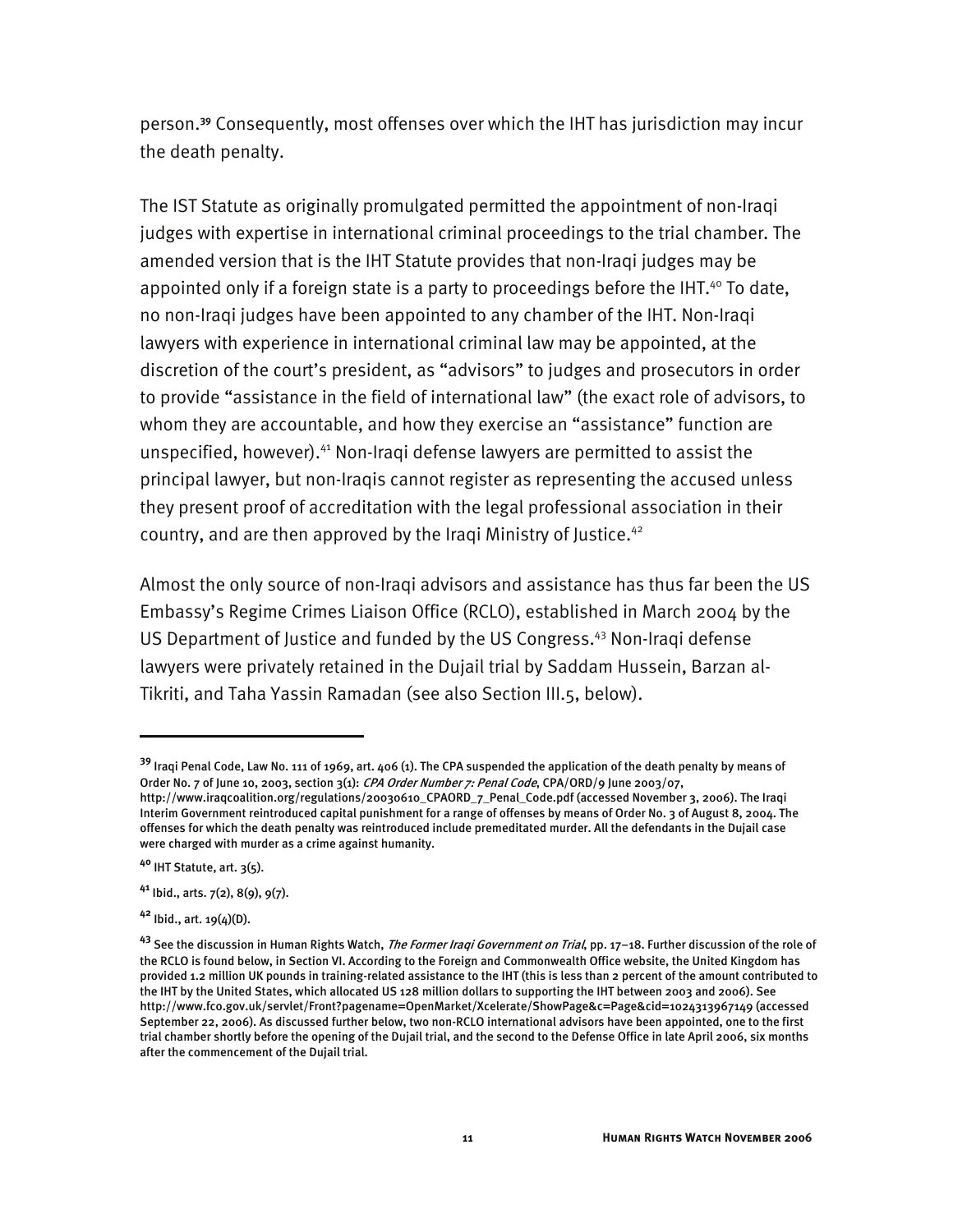### **III. Administrative Concerns**

Competent administration is essential for any court to run effectively, but in the case of courts adjudicating multi-defendant trials concerning large-scale crimes, court administration is the fulcrum on which the trial pivots. For example, the administrative organ of the ad hoc international criminal tribunals for the former Yugoslavia and for Rwanda (ICTY, ICTR), usually known as the Registry, is independent of the judiciary and prosecution, and undertakes multifaceted tasks indispensable to both the efficiency and fairness of the trials. These tasks include servicing the judiciary's administrative and personnel needs, managing vast amounts of documentation, liaising between prosecution and defense, ensuring defense access to clients, supervising witness protection, supervising conditions of the accused's detention, and managing outreach and communications for the court.

Prior to its amendment in September 2005, the IHT (then-IST) Statute provided for an Administrative Department,**<sup>44</sup>** headed by an administrative director.**<sup>45</sup>** In its original form, the department was charged with addressing the administrative needs of judges and prosecutors, but not defense lawyers, and in addition was responsible for Victims and Witnesses Protection (VWP), detention conditions of the accused, communication with parties,**<sup>46</sup>** outreach and communications,**<sup>47</sup>** and the creation of the Defense Office.**<sup>48</sup>** In the 2005 revisions of the IHT Statute, the appointment of the administrative director and tribunal spokesperson was brought under the control of the president of the IHT, making the president ultimately responsible for the overall administration of the court.**<sup>49</sup>**

The first administrative director was Salem Chalabi, who assumed a prominent role in the drafting of the IST Statute up to December 2003, and in nominating judges and

**<sup>44</sup>** IST Statute (revoked), art. 3(c).

**<sup>45</sup>** Ibid., art. 9(a).

**<sup>46</sup>** IHT Rules of Procedure and Evidence, rules 13–15.

**<sup>47</sup>** IST Statute (revoked), art. 9(e).

**<sup>48</sup>** IHT Rules of Procedure and Evidence, rule 30.

**<sup>49</sup>** IHT Statute, art. 7(1).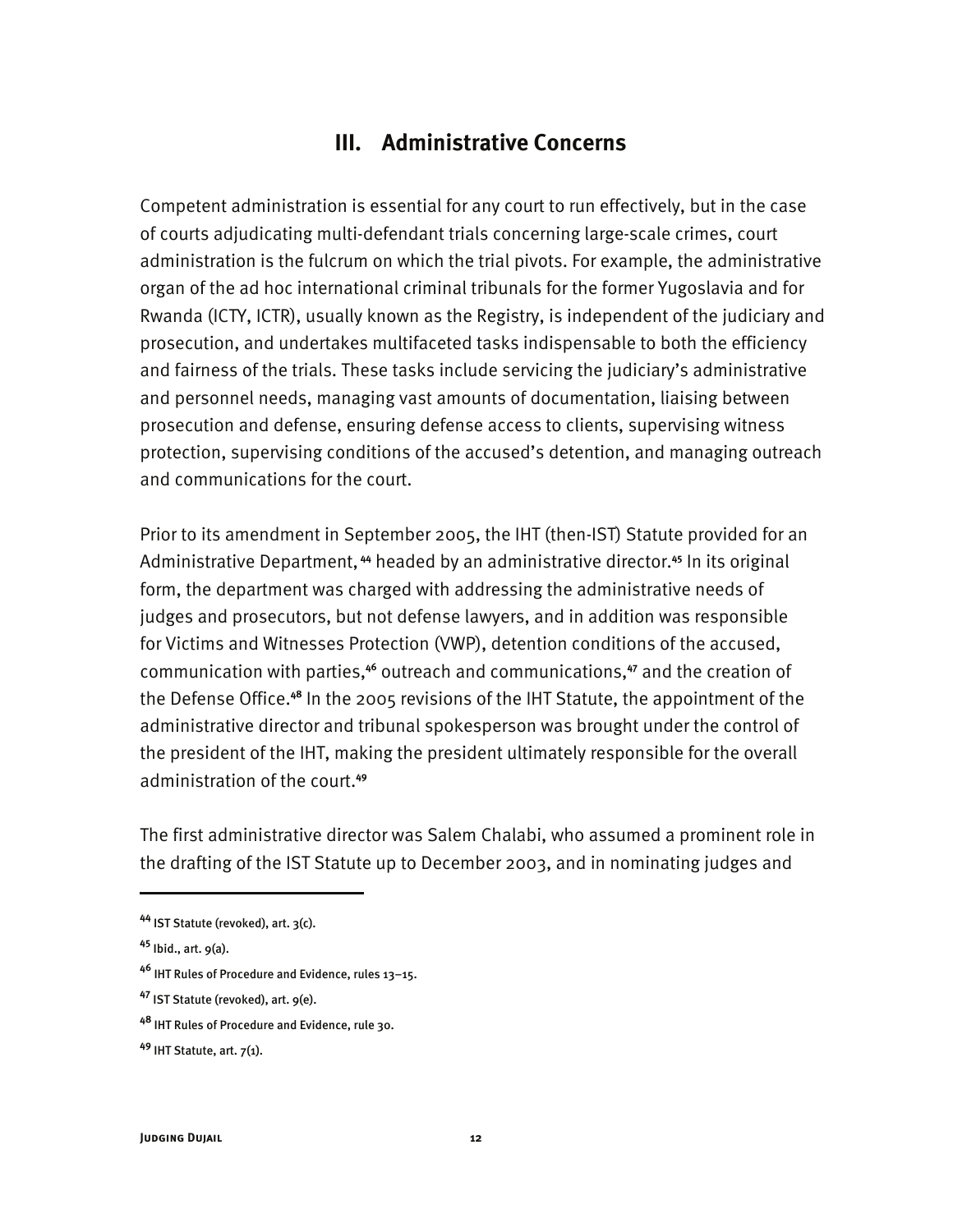other key personnel during the court's start-up phase in mid-2004. However, Chalabi was dismissed as administrative director in September 2004,**<sup>50</sup>** and his dismissal was followed by efforts to have "Chalabi loyalists" removed from the IST and replaced by personnel selected by officials in the government headed by then-interim Prime Minister Ayad Allawi. In the subsequent months the position of administrative director was filled by two other IST personnel on a temporary basis, during which time the administrative affairs of the court fell into disarray.**51** In September 2005 an Iraqi-American was nominated as administrative director, but his nomination was not accepted by the IST president, and a judge of the Appeals Chamber assumed the role temporarily. The 2005 amendments to the court's statute, which took effect in October and concentrated administrative powers in the hands of the IHT's president,**<sup>52</sup>** meant that the position of administrative director was effectively downgraded. As far as Human Rights Watch has been able to determine, the position has not been permanently filled since, and its functions were disaggregated and exercised by different officials within the court on an as-needed basis.

Although the IHT Rules continued to stipulate that the Administrative Department was responsible for VWP, detention conditions, communication with the parties,**<sup>53</sup>** and the creation of a Defense Office, in practice these essential functions have been taken over by other officials within the IHT. VWP is managed by the chief investigative judge,**<sup>54</sup>** who also functions as the court's spokesperson and media liaison. The defendants in all cases before the IHT are detained by the US military, and thus the US military is responsible for their detention conditions. At the court, it is unclear who is responsible for the court's supervision of the defendants' detention.

<sup>&</sup>lt;sup>50</sup> Nancy Youssef, "Salem Chalabi Reportedly Removed from Post Overseeing Saddam Trial", *Knight Ridder News Service*, September 8, 2004. Charges were brought against Chalabi in an unrelated criminal case and referred to the Central Criminal Court of Iraq.

**<sup>51</sup>**John Burns, "Hussein Tribunal Shaken by Chalabi's Bid to Replace Staff," New York Times, July 20, 2005; John Burns, "Ignoring U.S., Chalabi Pursues Attempt to Fire Hussein Judge," New York Times, July 27, 2005; Edward Wong, "Iraqi Leader Vows to Block Purges on Hussein Tribunal," New York Times, July 29, 2005; Kathleen Ridolfo, "Iraq: Debaathification Commission Backs Away from Tribunal Purge," Agence France-Presse, July 29, 2005.

**<sup>52</sup>** IHT Statute, art. 7(1)(D).

**<sup>53</sup>** IHT Rules of Procedure and Evidence, rules 13–15.

**<sup>54</sup>** Human Rights Watch interview with chief investigative judge, Baghdad, February 2006; Human Rights Watch interview with non-Iraqi diplomatic official observing the court, Baghdad, November 2005.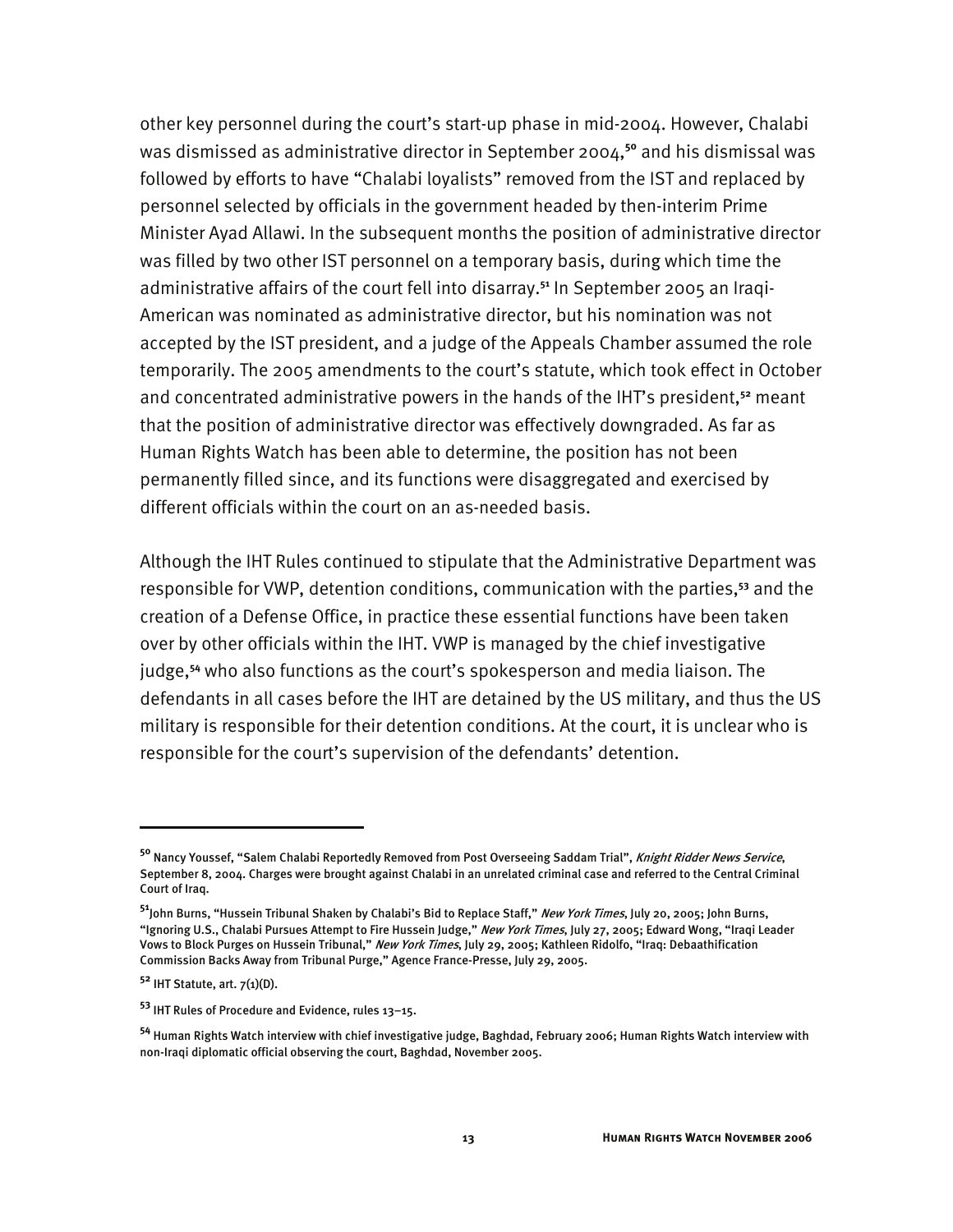The lack of administrative direction in the management of the IHT was a common theme among court personnel and lawyers interviewed by Human Rights Watch. Court administrative staff themselves complained that they received no training or instruction in administrative procedures relevant to trials of this kind,**<sup>55</sup>** while several judges asserted that the administration of the documentation and records of court proceedings was so poor that they could not easily determine what motions and documents had been received.**56** Judges also consistently stated that the thenpresident of the court was unresponsive to proposals to improve aspects of court administration.**<sup>57</sup>** As one judge commented,

It pains me to say this, but there is a lack of discipline in the administration of the court. The president is aged—he has my respect, I like him and he is a humane person, but … [he] is a judge, not an administrator.**<sup>58</sup>**

Overarching administrative problems have had a serious impact on the functionality of the court, and its capacity to perform tasks essential for a fair and effective trial, including witness protection, document management, security arrangements, the Defense Office, and outreach and communications.

#### 1. Victims and Witnesses Protection

Witnesses (who may also be direct victims) in trials for genocide, war crimes, or crimes against humanity face serious risks. They may confront direct threats to the safety of their families and themselves—before or after testifying in court—and may also be in need of ongoing psychosocial support in the aftermath of testifying about deeply traumatic events. In circumstances where a conflict is ongoing, such as Iraq, the risks to all witnesses, whether for the prosecution or the defense, can be expected to be very grave, and a comprehensive program of protection and support is thus indispensable to ensuring both an effective prosecution and an effective

**<sup>55</sup>** Human Rights Watch interview with court administrative staff, Baghdad, March 2006.

**<sup>56</sup>** Human Rights Watch interviews with IHT judges, Baghdad, November 2005, February 2006 and March 2006.

**<sup>57</sup>** Human Rights Watch interviews with IHT judges, Baghdad, February and March 2006.

**<sup>58</sup>** Human Rights Watch interview with IHT judge, Baghdad, March 2006.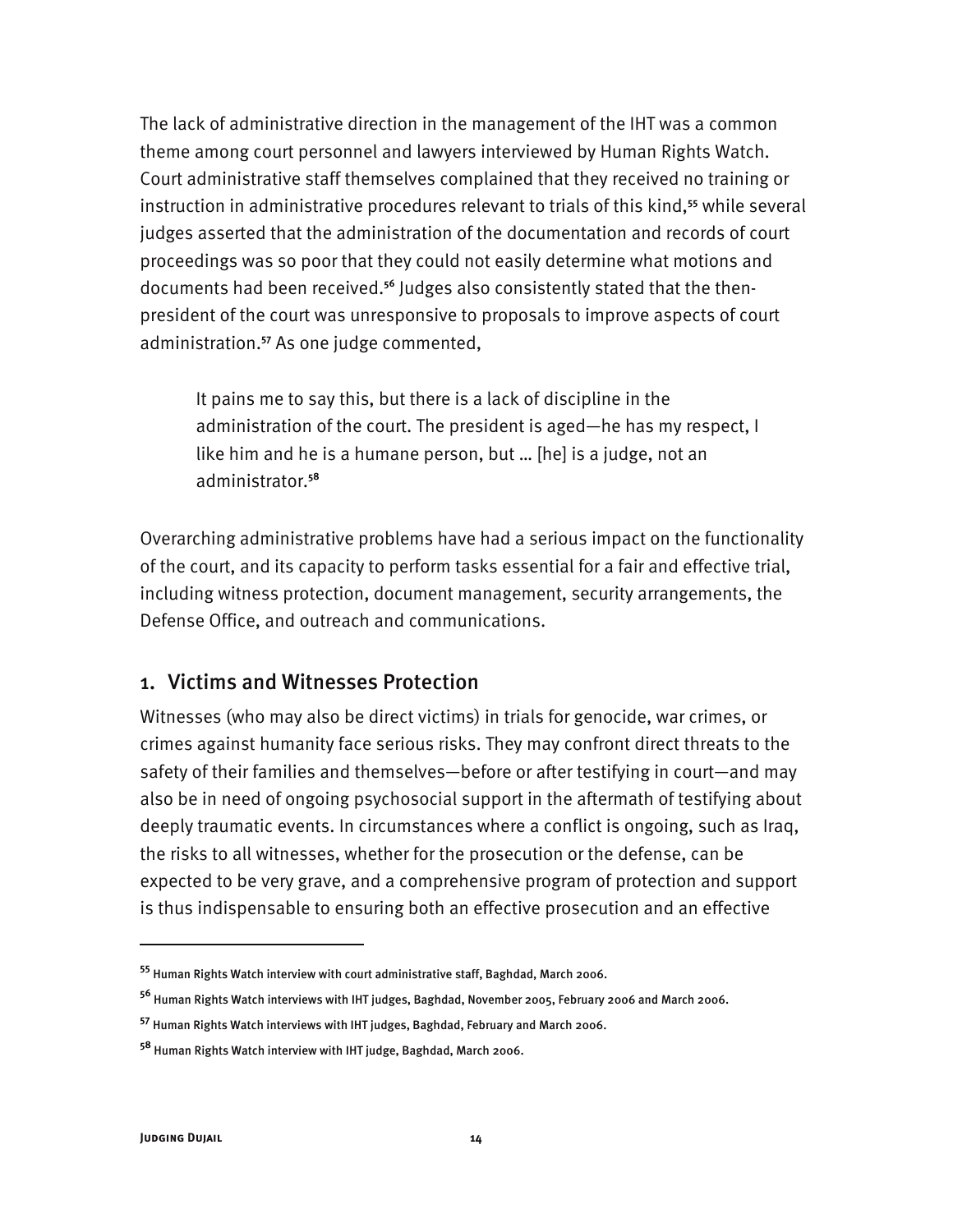defense. At minimum, a witness protection program in such circumstances would be expected to include pre-trial and post-trial risk assessments for each witness; incourt protective measures (based on the risk assessment and duly authorized by the court on a witness-by-witness basis);**<sup>59</sup>** safe transportation to and from the court and safe accommodation during court attendance; post-trial follow up and threat monitoring; and relocation arrangements, including international relocation agreements, for the most at-risk witnesses.**<sup>60</sup>**

The IHT Rules envisage the creation of a "Victims and Witnesses Unit."**<sup>61</sup>** However, concrete planning for the operationalization of such a unit does not appear to have commenced in earnest before July-August 2005, when a consultant expert in witness protection was funded by the United Kingdom (UK) Foreign and Commonwealth Office to develop a plan for the court. The consultant's report was submitted to the court in September 2005, but in interviews with Human Rights Watch in November 2005, non-Iraqi diplomatic personnel familiar with the court's workings stated that the Victims and Witnesses Unit existed only on paper.**<sup>62</sup>** Another diplomat familiar with the issue stated that there were "100 witness protection staff on the books, but they don't do anything."**<sup>63</sup>** Instead of someone with direct experience in creating and managing a victims and witnesses protection program being appointed to lead the unit, the chief investigative judge assumed responsibility for the program, in addition to his judicial duties and his role as the court's spokesperson.

In practice, the RCLO and the US military assumed complete responsibility for the safe transport of witnesses to and from the courtroom, and for accommodating them in Baghdad's International Zone during their time at the court. Defense witnesses within Iraq but outside Baghdad who wanted to testify were transported by helicopter from the US Forward Operating Base (FOB) nearest their home town, and

**<sup>59</sup>** For concerns about the court's approach to in-court protective measures see below, Section IV.4.b.

**<sup>60</sup>** See, for example, discussion in Eric Stover, The Witnesses: War Crimes and the Promise of Justice in The Hague (Philadelphia: University of Pennsylvania Press, 2005), pp. 41-43, See also Human Rights Watch, Justice in Motion: The Trial Phase of the Special Court for Sierra Leone, vol. 17, no. 14(A), October 2005, http://hrw.org/reports/2005/sierraleone1105/, pp. 20-27.

**<sup>61</sup>** IHT Rules of Procedure and Evidence, rule 15.

**<sup>62</sup>** Human Rights Watch interview with non-Iraqi diplomatic personnel, Baghdad, November 2005.

**<sup>63</sup>** Human Rights Watch interview with non-Iraqi diplomatic personnel, Baghdad, November 2005.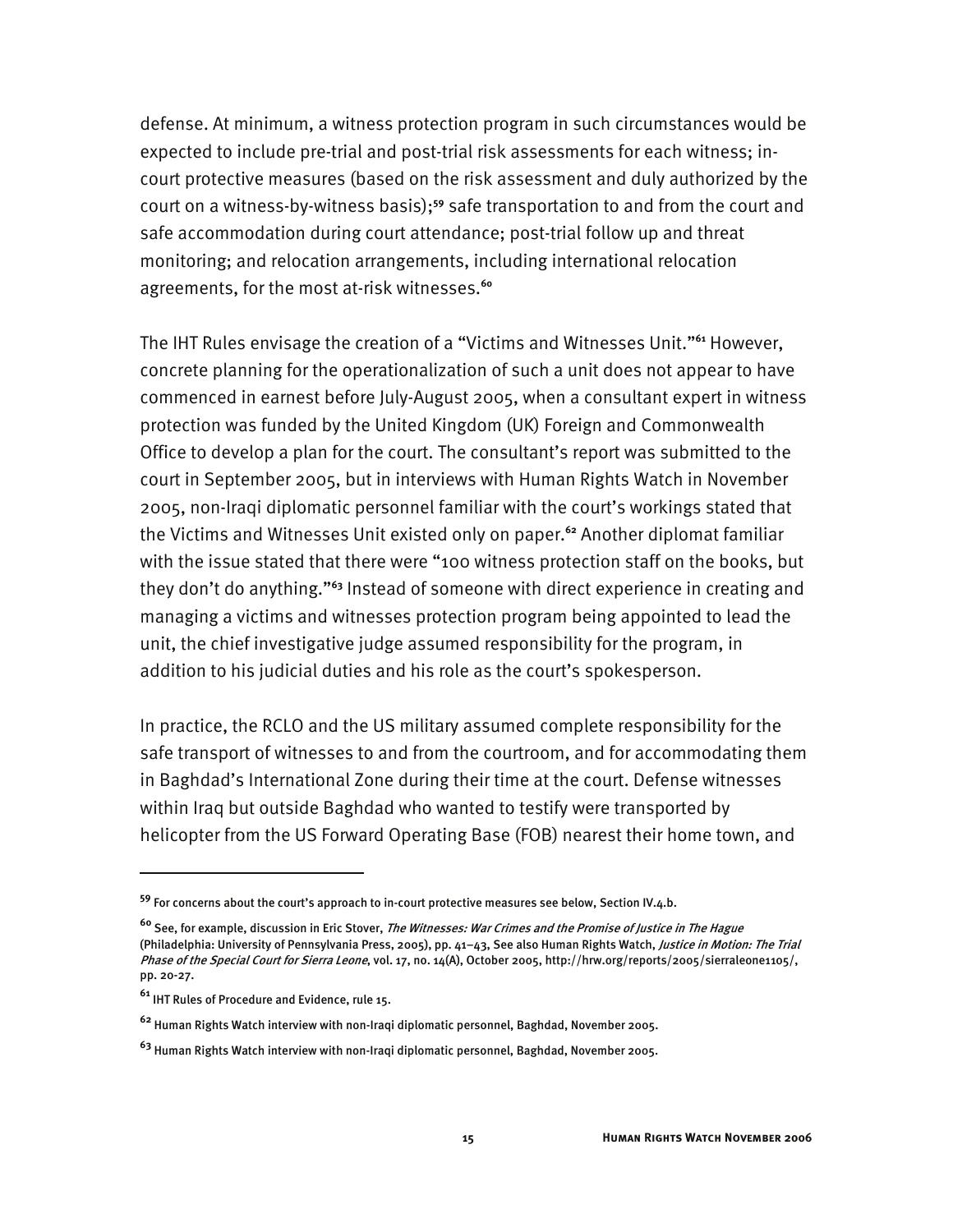were returned there after the completion of their testimony (it was incumbent upon the defense lawyer seeking to have the witness come forward to arrange for the witness to report to the FOB at an arranged time, in order to be transported to the International Zone). A number of witnesses for Saddam Hussein were first relocated out of Iraq, because the defense lawyers insisted that this was the only way to ensure the witnesses' safety.**<sup>64</sup>** When they were due to testify, the witnesses were flown back into Baghdad International Airport, and the RCLO provided secure transportation between the airport and the International Zone.

No systematic post-testimony mechanism of threat assessment or individual protection was available for either prosecution or defense witnesses. However, the town of Dujail did benefit during trial days from some additional deployments of Iraqi military personnel and increased vigilance by US military forces stationed nearby.

The RCLO also assumed responsibility for arrangements to relocate the most seriously at-risk witnesses. But no coherent and integrated program was operational by the beginning of the Dujail trial, and relocation arrangements appear to be largely ad hoc and dependent on the RCLO.

According to a Dujail-based witness ("Witness A") who testified before the court in the Dujail trial,**<sup>65</sup>** prosecution witnesses and complainants**<sup>66</sup>** were frightened to attend the first session of the trial on October 19, 2005, because no arrangements for their protection had been made, and threats had been received from the families of certain defendants. In early February 2006, lawyers for the victims complained in court that witnesses and complainants had received kidnap threats, and asked the court to "activate" its witness protection mechanisms.**<sup>67</sup>** According to Witness A, no risk

**<sup>64</sup>** Human Rights Watch interview with private defense lawyers, Amman, September 2006; Human Rights Watch interview with RCLO representatives, Baghdad, October 2006. The defense lawyers claimed that there was an agreement with the RCLO that the costs of transporting the witnesses for Saddam Hussein out of Iraq and accommodating them in a neighboring country would be reimbursed by the RCLO to the defense lawyers, and that the RCLO reneged on this agreement. The RCLO confirmed that they were willing to meet some costs, but that the defense lawyers concerned demanded a lump-sum of cash up front. This was unacceptable to the RCLO, particularly without guaranteed proper accounting of expenditures, and no reimbursement agreement was ultimately reached.

**<sup>65</sup>** Human Rights Watch interview with Witness A, March 2006.

**<sup>66</sup>** Under Iraqi law, a complainant is someone who alleges that they suffered injury as a result of the crime, and who has a right to file suit for compensation with the criminal court trying the case. Iraqi Code of Criminal Procedure, arts. 9, 25.

**<sup>67</sup>** Human Rights Watch–ICTJ trial observation notes, February 13, 2006.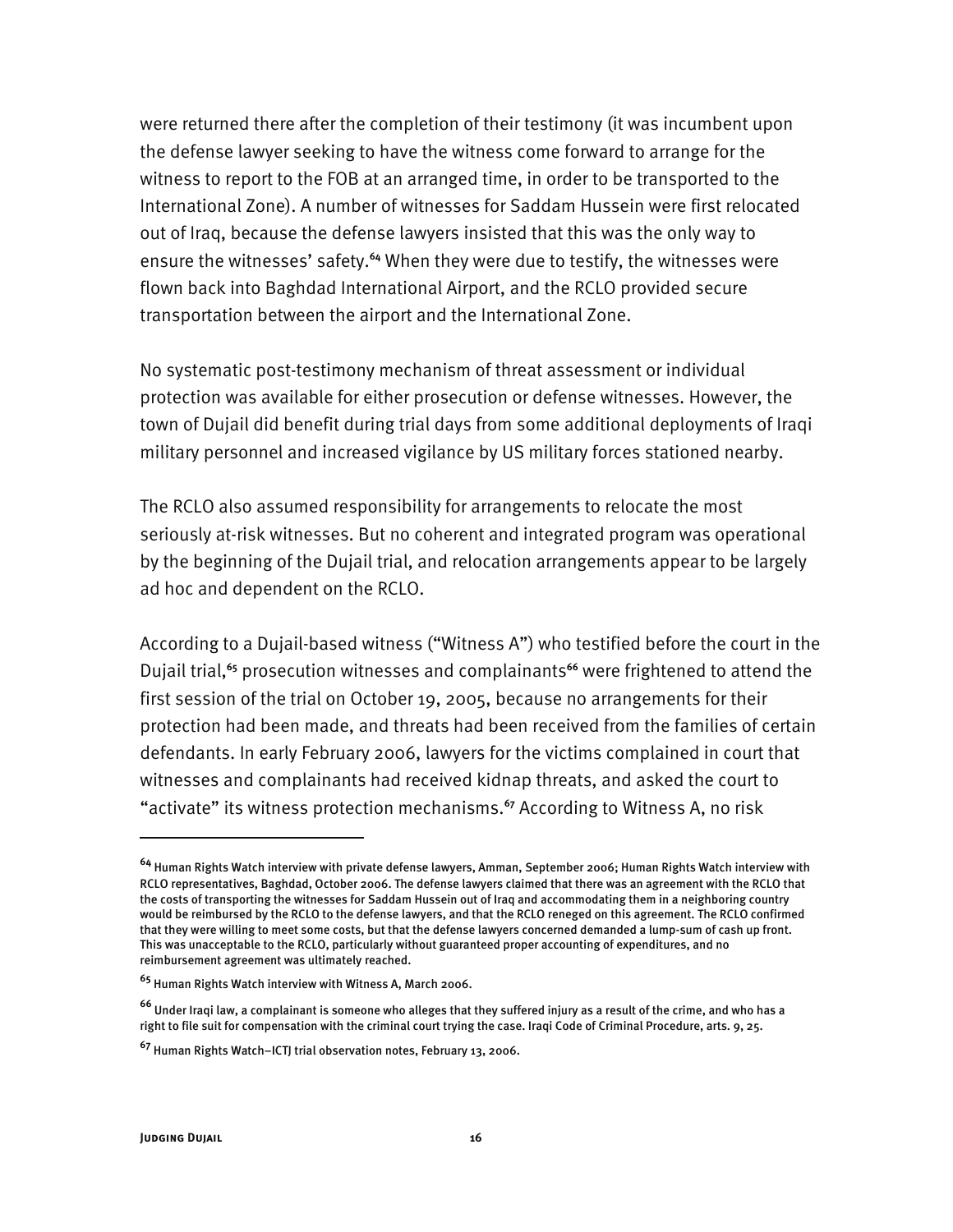assessments were undertaken for him or his family, and he arranged his own protection for his family (who remained in Dujail when he traveled to Baghdad to testify) through "local groups." After completing his testimony, Witness A was offered the option of relocating to the Kurdistan region, but he chose to return to Dujail in the belief that the court's witness protection program was now activated. However, sectarian conflict and threats intensified in Dujail, and Witness A returned to Baghdad on his own initiative to seek help. With the assistance of a Cabinet advisor, the witness was able to move into the International Zone and his family traveled to join him there. Witness A was subsequently contacted by an RCLO official, who offered to make arrangements for international relocation for Witness A and his family.

These arrangements were the result of the witness's own initiatives and the intercession of an Iraqi government advisor. They were not the product of a coordinated response by the Victims and Witnesses Unit. Witness A stated,

The government is weak. The witnesses cannot leave Dujail. They protect themselves. They cannot go to Baghdad without being killed … There is no counseling or support for female witnesses. I don't think the court takes witness protection seriously. I am confused.**<sup>68</sup>**

#### 2. Court Documentation

Based both on in-court observation and on interviews with key actors in the trial process, it became evident that during the Dujail trial the court encountered significant difficulties in the management of trial-related documents. These difficulties were concentrated along two axes: private defense lawyers' problems in receipt and transmission of documents, and problems with the internal management of documents received by the court, such as motions and powers of attorney.

In pre-trial interviews with privately retained defense lawyers (including lawyers representing accused who were not defendants in the Dujail trial), Human Rights Watch received consistent complaints that the court failed to process powers of attorney submitted by defense lawyers, and was unresponsive to written

**<sup>68</sup>** Human Rights Watch interview with Witness A, March 2006.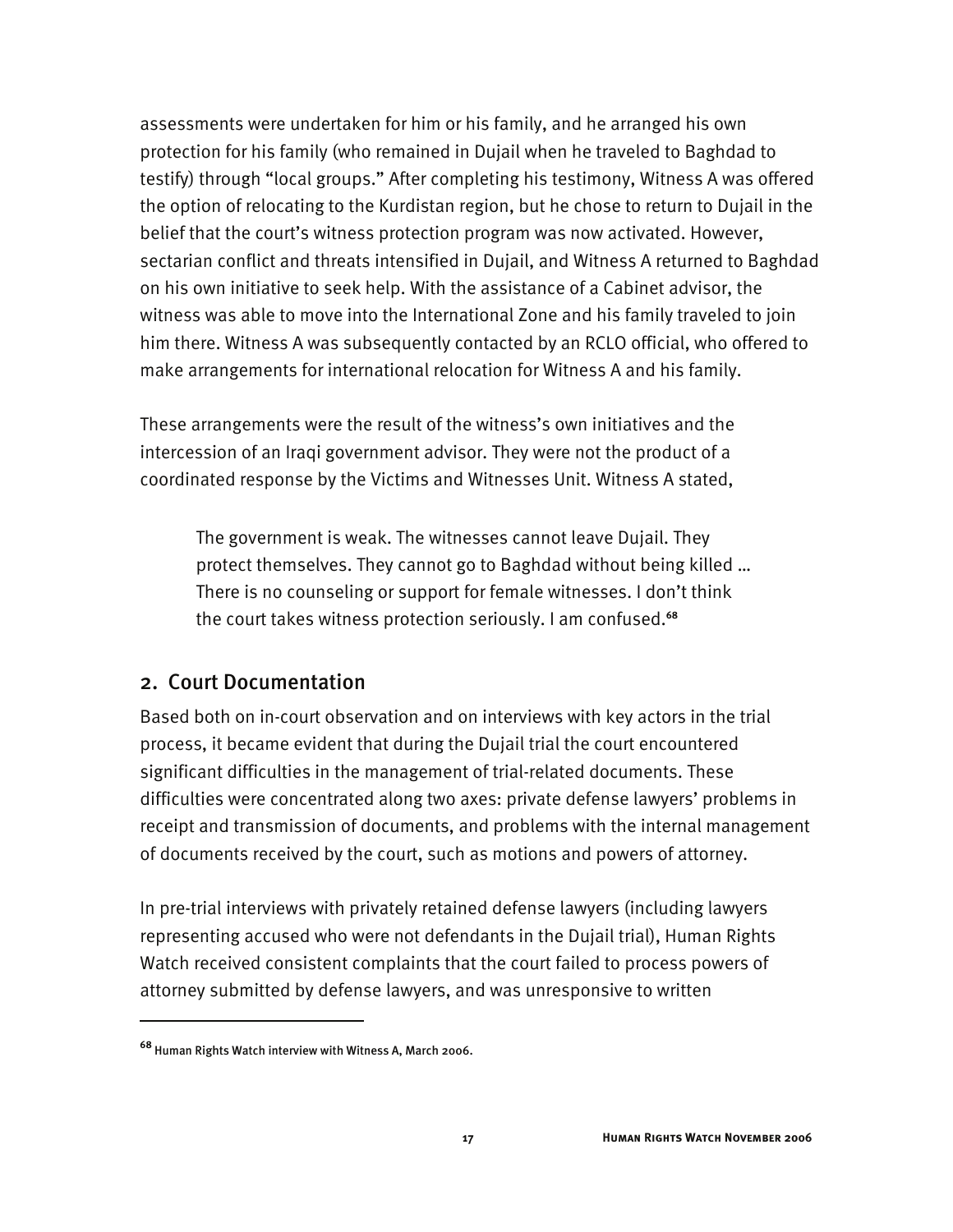communications.**<sup>69</sup>** A court official denied this claim, and attributed problems in certifying powers of attorney to a lack of due diligence on the part of defense lawyers. However, it was apparent during trial proceedings that the court regularly could not find powers of attorney that defense lawyers claimed to have submitted, and the court lacked a system for verifying and tracking the receipt of documents.**<sup>70</sup>**

The same problem arose in relation to motions claimed to have been submitted to the court,**<sup>71</sup>** and more than one judge admitted that he was unable to determine exactly how many motions had been submitted.**<sup>72</sup>** Court officials contradicted each other about whether a comprehensive list of submitted motions was maintained by the court, and despite repeated requests by Human Rights Watch to inspect such a list one was never made available. While Human Rights Watch was unable to substantiate each claim of document mishandling, it became clear in the course of observing proceedings that the only way for a lawyer to ensure that a legal document reached the trial judges was to submit it in person during a court session.

Private defense lawyers complained that part of the problem of submitting documents to the court, outside of court sessions, was that the court's administrative offices within the International Zone were difficult and very time-consuming to access.**<sup>73</sup>** These lawyers also expressed reservations about the security risk posed by regularly entering

**<sup>69</sup>** See Human Rights Watch, The Former Iraqi Government on Trial, p. 12. Human Rights Watch interview with private defense lawyer for a non-Dujail accused, October 2005.

**<sup>70</sup>** Human Rights Watch–ICTJ trial observation notes, October 19 and December 5, 2005; April 19 and July 11, 2006.

**<sup>71</sup>** For example, on April 19, 2005, lawyers for the victims asked about a motion they had submitted to the court, and the court could find no record of it. Human Rights Watch–ICTJ trial observation notes, April 19, 2006.

**<sup>72</sup>** Human Rights Watch interviews with IHT judges Baghdad, February and March 2006.

**<sup>73</sup>** Because the renovation of the building housing the courtroom is ongoing, the court's administrative offices (for prosecutors, investigative judges, trial judges, and appeal judges) have been provisionally located on one floor of a multi-storey building in the heart of the International Zone (this office building also accommodates numerous other Iraqi government agencies, such as the National De-Ba'thification Commission). Privately retained defense lawyers are not provided with badges that would allow them direct access to the building. Instead, they must place a phone call 24 to 48 hours ahead of the desired visit, and arrange to have their names listed at the entrance to the building. On the day they seek to visit, the lawyers must enter the International Zone on foot through the pedestrian checkpoint ("Checkpoint 3") and then traverse two other checkpoints over approximately 500 meters, before reaching the court administrative building. Once they arrive at the building, there is no guarantee that their names have in fact been communicated to the security desk at the entrance. If the name has not, the lawyer will be unable to enter; if the name is at the entrance, the lawyer may still have to wait for an hour or more before gaining access to the building. Once they enter the building, they are not permitted to go beyond the lobby area, and must wait for a court employee to meet them to either hand over documents or receive them. Private defense lawyers indicated that because the process is both time-consuming and fraught with uncertainty they rarely try to gain access to the administrative offices of the court.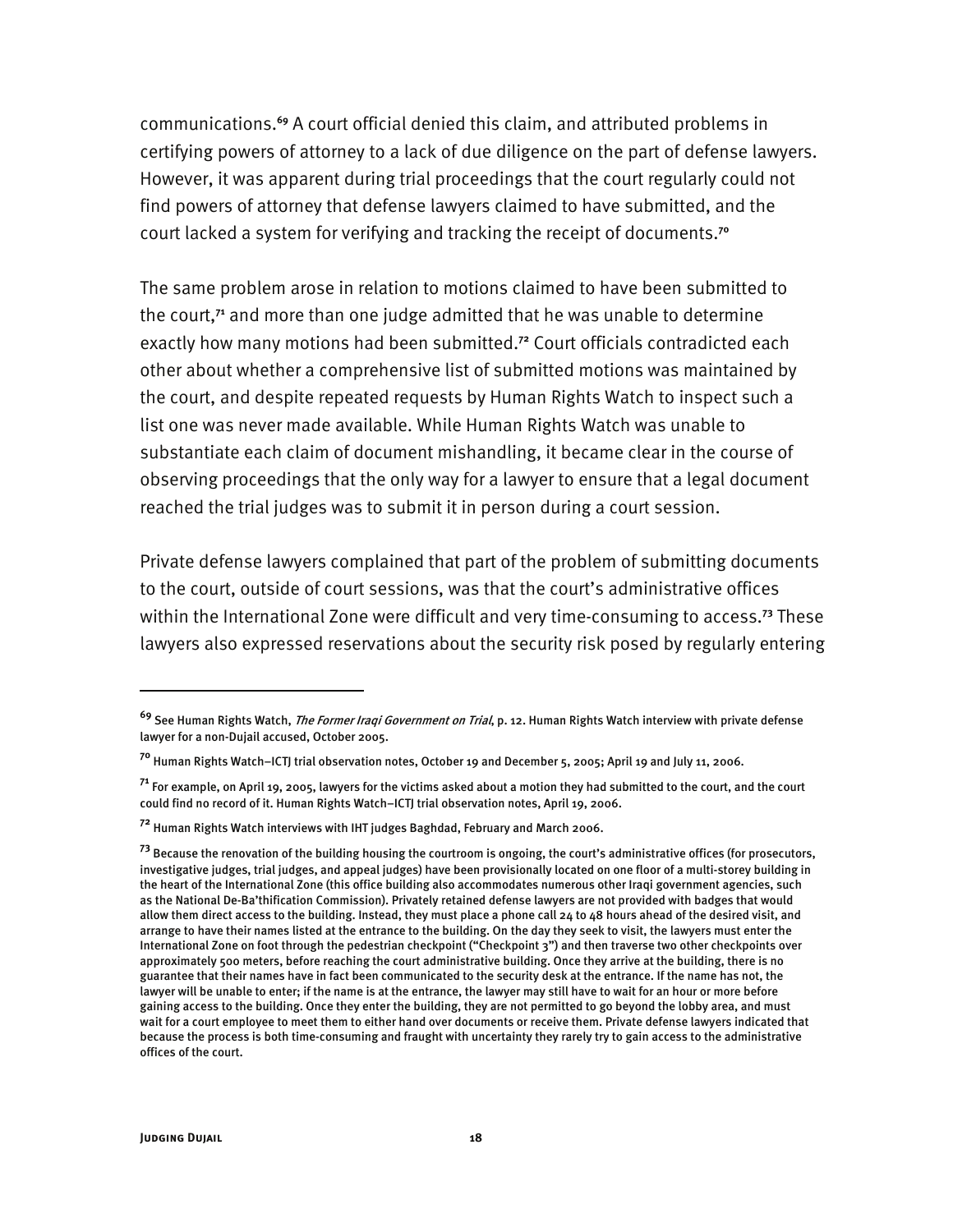and exiting the International Zone on foot.**<sup>74</sup>** The court did not provide badges that could have facilitated private defense lawyers' entry into the International Zone.

Among court officials there was confusion about how a private defense lawyer could effectively submit documents to the court if unable to reach the court offices. Some officials claimed that there was an arrangement with the Iraqi Bar Association, whereby lawyers could submit documents to the Bar Association and the court would send an employee to collect them;**<sup>75</sup>** private defense lawyers expressed support for this as an idea, but claimed that the procedure was not in fact in place, and documents were only collected from the Bar Association on an irregular basis.**<sup>76</sup>** By contrast, a trial judge firmly denied that any documents were received, or could be submitted, through the Bar Association.**<sup>77</sup>** Email submission of documents to the court was possible, and the court did receive motions from defense lawyers by email.**<sup>78</sup>** However, the court never instituted a practice of acknowledging the receipt of documents via email, leaving defense lawyers uncertain as to whether the documents had been received by the court.**<sup>79</sup>** As of March 2006 no standard protocol or procedure governing the modalities of submitting documents to the court had been established, and no court official had been appointed to liaise with private defense lawyers concerning the transmission of documents. Human Rights Watch has not been able to establish whether this situation has since changed.

The dossier of evidence in the Dujail case—containing witness statements and documentation collected by the investigative judge—was made available to defense counsel on August 10, 2005. On the first trial day, defense counsel complained that large portions of the dossier were illegible.**<sup>80</sup>** Human Rights Watch reviewed copies of

**<sup>74</sup>** Human Rights Watch's experience was that entry via Checkpoint 3 was possible if the entrant had two forms of legible photo identification. However, what amounted to acceptable identification could vary, and thus entrants can occasionally be refused. The pedestrian checkpoint has also been the subject of several suicide attacks in the past 12 months.

**<sup>75</sup>** Human Rights Watch interview with IHT judge, Baghdad, March 2006; and Human Rights Watch interview with prosecutor, Baghdad, February 2006.

**<sup>76</sup>** Human Rights Watch interview with private defense lawyers, Baghdad, March 2006.

**<sup>77</sup>** Human Rights Watch interview with IHT judge, Baghdad, March 2006.

**<sup>78</sup>** Human Rights Watch interview with IHT judge, Baghdad, February 2006.

**<sup>79</sup>** Human Rights Watch interview with private defense lawyer, New York, April 2006.

**<sup>80</sup>** Human Rights Watch–ICTJ trial observation notes, October 19, 2005.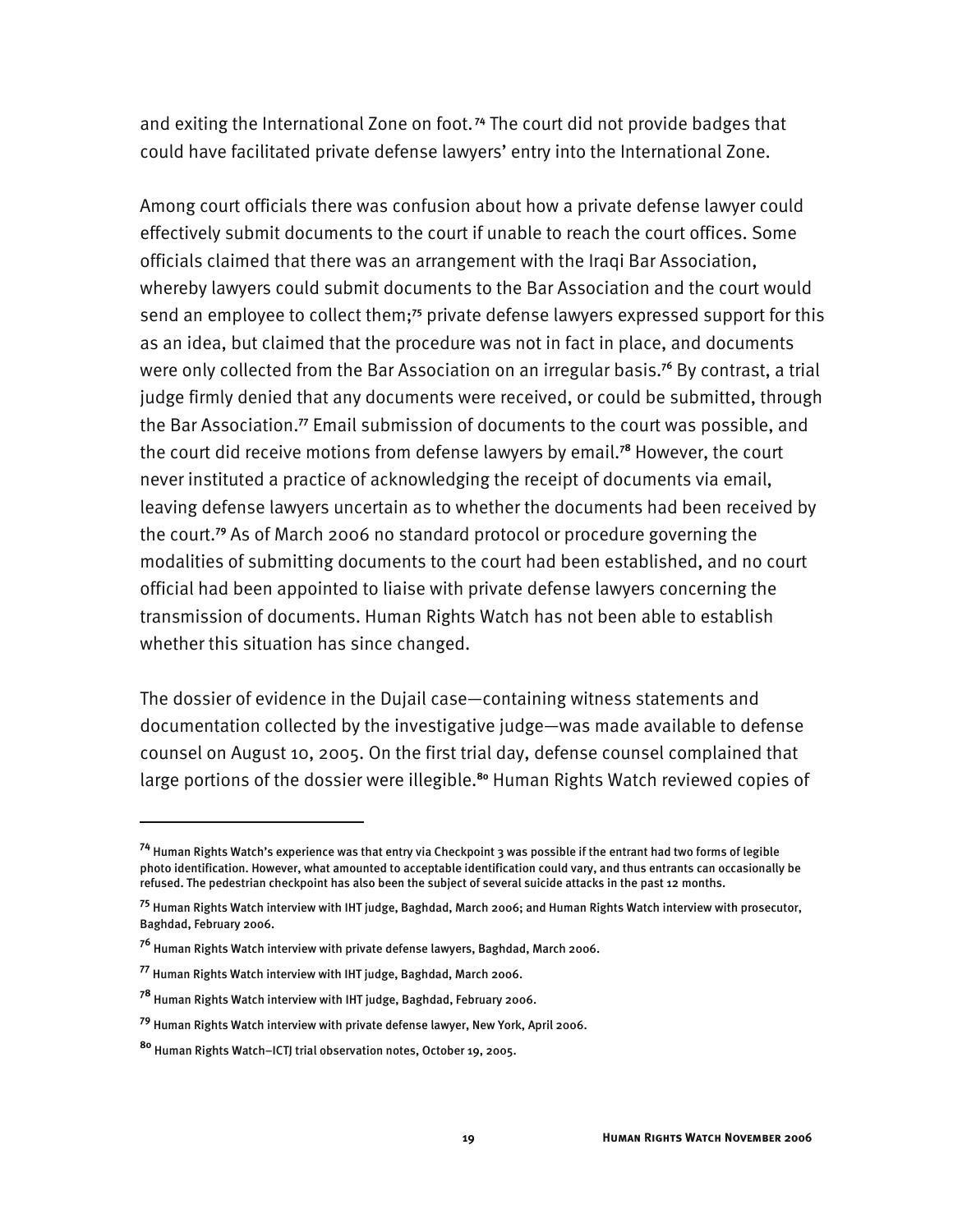the dossier disclosed on August 10, 2005, and found approximately 30 percent of its pages to be unreadable.**<sup>81</sup>** The dossier was also poorly assembled and organized, with inconsistent pagination and some documents presented out of sequence or with missing pages. The dossier contained multiple copies of the same documents for no apparent reason, as well as documents that had no apparent connection with the Dujail case. Given that the dossier constitutes the principal basis for the conduct of the case, and for a defendant to understand the case against him, such haphazard collation of the material is problematic. As far as Human Rights Watch can determine, some defense counsel received more legible copies by late November 2005.

#### 3. Security for Private Defense Counsel

Since the creation of the IHT (then-IST) in December 2003, the security situation in Iraq has declined steadily, with a dramatic deterioration from late 2004. In such an environment, and with trials concerning individuals and events that provoke very powerful emotions and polarized political views, all persons involved with the trials are at grave risk. At least five persons working for the court, including an investigative judge and the chief of security, were killed before the opening of the Dujail trial.**<sup>82</sup>** Over the course of 2005, apartments inside the International Zone were renovated for use by prosecutors and judges, and as an interim measure some judges and prosecutors, and their families, were provided temporary hotel accommodation inside the International Zone. The RCLO played the primary role in devising security arrangements for court personnel, and for securing the court building in the start-up phase of the court.

However, a similar level of advanced planning for the security of defense counsel does not appear to have been undertaken. The ability of defense counsel to vigorously represent their clients without fear of reprisal or retaliation is essential for a fair trial. In Iraq's deteriorating security environment, the high level of risk to defense counsel for senior figures of the former regime such as Saddam Hussein, 'Awwad al-Bandar, Taha Yassin Ramadan, and Barzan al-Tikriti, was foreseeable.

**<sup>81</sup>** The original dossier contained approximately 900 pages. It was supplemented by further material disclosed by the prosecutor in late January and early March 2006. For concerns about the practice of disclosure during the trial see below, Section IV.3.a–c.

**<sup>82</sup>** Human Rights Watch interview with IHT judge, Baghdad, October 2005.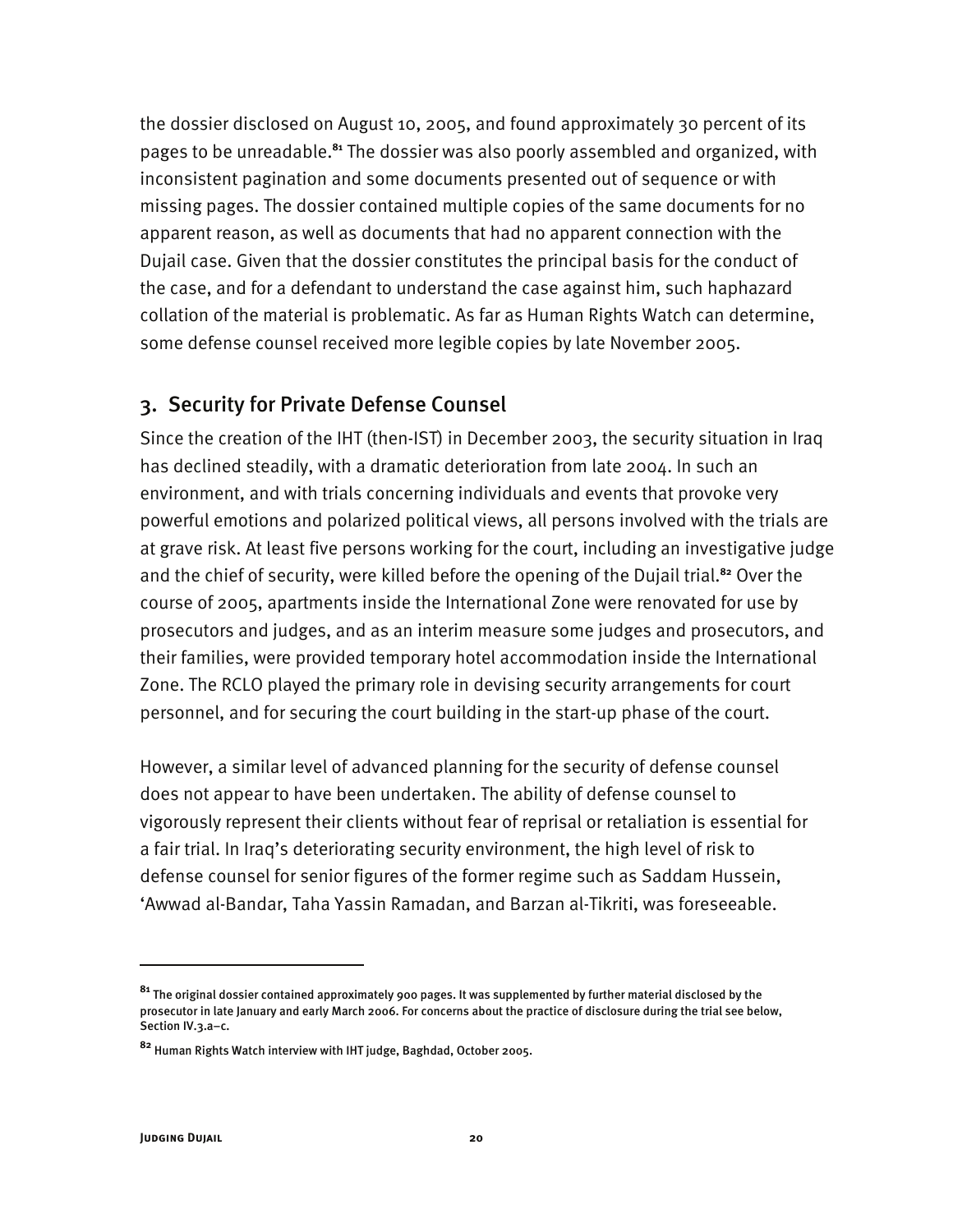Whereas from among the prosecutors and the five-member bench only the faces of the chief prosecutor and the presiding judge were broadcast on the first day of the Dujail trial, the faces of all defense lawyers were visible. Defense lawyers stated that they gave their permission to be televised, but that they were consulted only a few minutes before the trial opened.**83** The following day (October 20, 2005), Sa'doun al-Janabi, lawyer for defendant 'Awwad al-Bandar, was kidnapped from his offices and murdered. Three weeks later, Adel al-Zubeidi and Thamer al-Khuza'i, defense counsel for defendants Taha Yassin Ramadan and Barzan al-Tikriti, were attacked by gunmen. Al-Zubeidi was killed, and al-Khuza'i was injured and fled Iraq. On June 21, 2006, Khamis al-Obeidi, defense counsel for Saddam Hussein, was abducted from his home in Baghdad and shot dead.

Up until the assassination of al-Janabi, neither the court administration nor the RCLO appears to have developed specific proposals to ensure the security of defense counsel. Defense Office lawyers, who are retained by the court, also complained that no security measures for them were planned or implemented before the beginning of the trial.**<sup>84</sup>** After al-Janabi's killing, a representative of the RCLO contacted private defense lawyers in the Dujail case and offered to relocate them and their families into the International Zone.**<sup>85</sup>** As an alternative, the Iraqi government offered security guards from the Ministry of Interior.

The private defense lawyers rejected security guards provided by the Interior Ministry, as they regarded it as hostile to them and their clients.**<sup>86</sup>** They also rejected the offer

**<sup>83</sup>** Human Rights Watch interview with private defense lawyer, Baghdad, October 2005.

**<sup>84</sup>** Human Rights Watch interview with Defense Office lawyers, Baghdad, November 2005. See Section III.5, below, for further discussion concerning the Defense Office.

**<sup>85</sup>** Human Rights Watch interviews with private defense lawyers, Baghdad, October–November 2005. According to representatives of the RCLO, the RCLO was able to secure one apartment in the International Zone in November 2005 that could have been made immediately available. Human Rights Watch interview with RCLO representatives Baghdad, July 2006. Under the security conditions prevailing in Iraq, the RCLO was unable to safeguard defense lawyers living outside the International Zone, and they made this clear to the defense lawyers when the latter made their choices.

**<sup>86</sup>** The killings of al-Janabi and al-Zubeidi came at a time when militia activity was intensifying in Baghdad, and there were persistent rumors that "death squads" and secret detention facilities were being operated by the Ministry of Interior. The Ministry of Interior was frequently alleged to be dominated by the paramilitary forces of the Shi'a political party the Supreme Council of Islamic Revolution in Iraq (SCIRI). Subsequently, the Ministry of Interior was indeed found to be operating secret detention facilities, and there were continued reports of death squads operating from among the police force and the ministry. See, for example, "Widespread abuse of Iraqi prisoners and detainees by Iraqi police and commandos," in "All Things Considered," National Public Radio, July 12, 2005, 8:00 PM EST; John F. Burns, "If It's Civil War, Do We Know It?" New York Times, July 24, 2005; Peter Beaumont, "Revealed: Grim world of new Iraqi torture camps," Observer (London), July 3, 2005; Edward Wong and John F. Burns, "Iraqi Rift Grows As Secret Prison Enrages Sunnis," New York Times, November 17, 2005;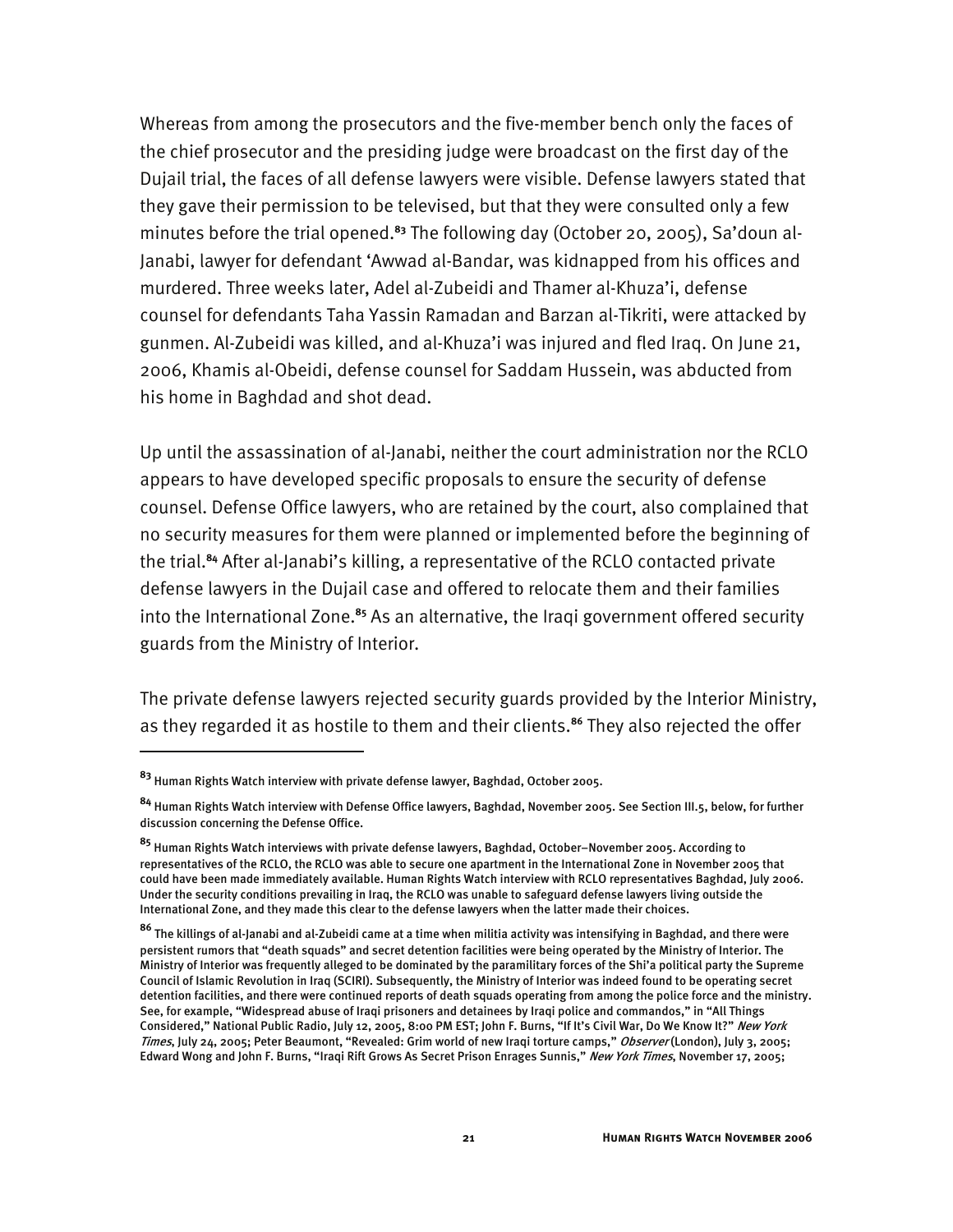to relocate into the International Zone on the grounds that living there—the heart of the US presence in Iraq and the seat of the new government—compromised their perceived independence and their ability to defend their clients. For those lawyers who maintained a legal practice in Baghdad's ordinary courts, International Zone relocation also implied restrictions on their ability to continue their other legal work and an added risk of having to regularly enter and exit the International Zone. Defense lawyers further noted that, insofar as they feared violence from persons associated with the new government (such as Interior Ministry forces), living in the International Zone would not necessarily afford protection.**<sup>87</sup>**

After the November 2005 killing of al-Zubeidi, defense lawyers negotiated an arrangement with the Iraqi government and US advisors to the court under which defense lawyers would be provided weapons licenses to carry a sidearm themselves, and the Iraqi government would pay the salaries for three armed guards for each defense lawyer. The armed guards would be nominated by each defense lawyer and approved by the Ministry of Interior. However, in interviews with Human Rights Watch over several months, defense lawyers consistently complained that the salaries for the three armed guards were never provided by the Iraqi government. Some lawyers also experienced difficulties obtaining the weapons licenses, with delays in the processing of the paperwork. Because the armed guards went unpaid, those defense lawyers who did not have their own resources to keep up payments were forced to let the guards go, and rely instead on relatives to volunteer their time as guards. This appears to have been the case with Khamis al-Obeidi, whose relatives were unable to guard him 24 hours a day.

Human Rights Watch raised these concerns with US advisors to the court in March 2006, but the situation did not improve. No single official among the court staff or in the Iraqi government was given responsibility for ensuring that the security arrangement negotiated in November 2005 was properly implemented. Defense lawyers who raised the concern with the court were told to speak to the RCLO, but

Solomon Moore, "The Conflict in Iraq; Killings by Shiite Militias Detailed," Los Angeles Times, September 28, 2006; Ali Al-Fadhily and Dahr Jamail, "Government Death Squads Ravaging Baghdad," IPS News, October 19, 2006. See also "Iraq: End Interior Ministry Death Squads, Police Must be Held Accountable for Killings," Human Rights Watch news release, October 29, 2006, http://www.hrw.org/english/docs/2006/10/29/iraq14473.htm.

**<sup>87</sup>** Human Rights Watch interview with private defense lawyers, October 2005.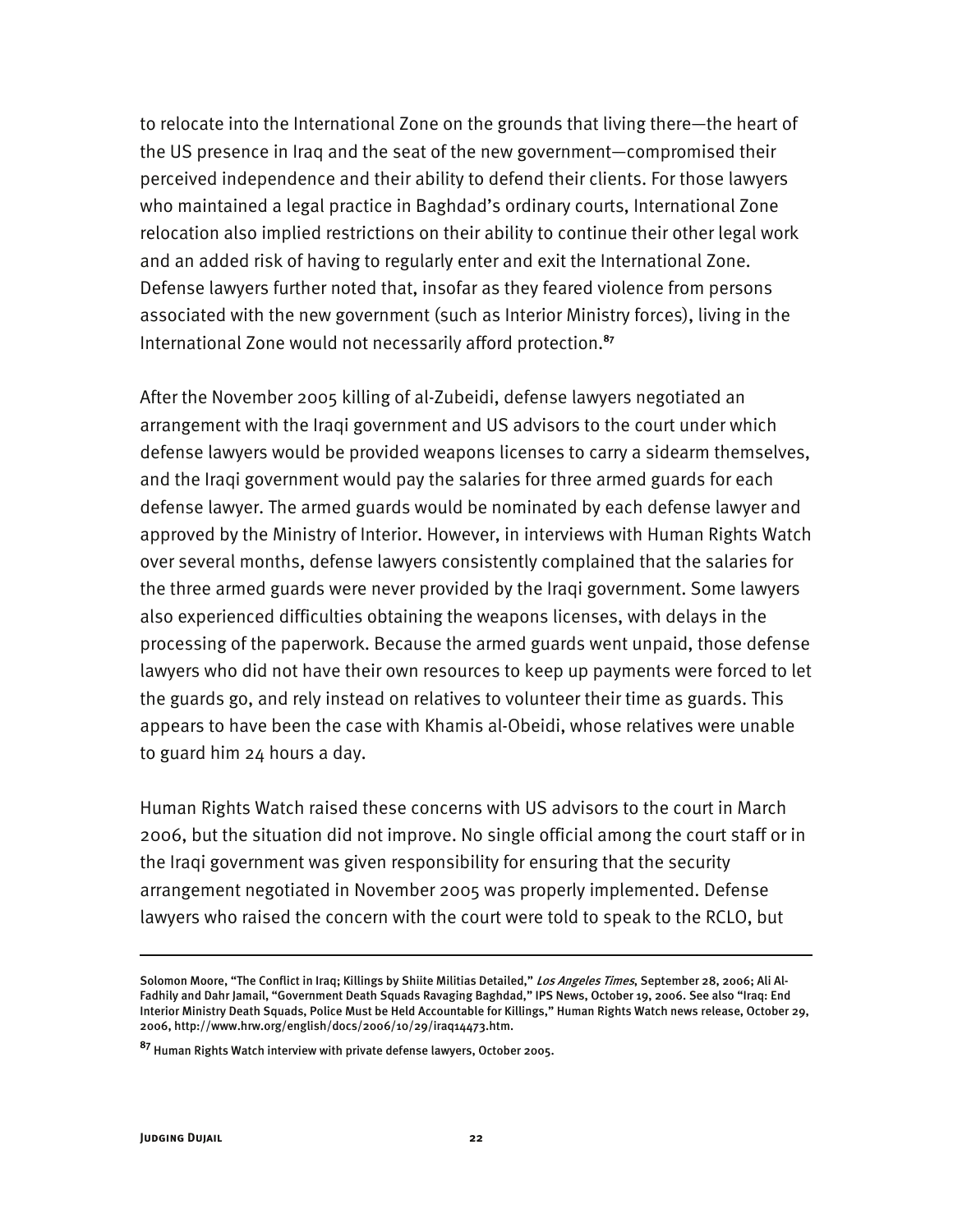the RCLO was in no position to ensure that the Iraqi government met its commitment to pay the guards. As a result, and in light of the other serious administrative difficulties faced by the court, no effective follow up seems to have occurred.

RCLO officials did expend considerable effort to be able to give the private defense lawyers an undertaking that the deaths of al-Janabi and al-Zubeidi would be independently investigated by US investigators. However, due to the continuing deterioration of security conditions the investigation did not progress, and the murders of all three lawyers remain unsolved.**<sup>88</sup>**

After al-Zubeidi's killing, several Iraqi defense lawyers responded to the security risks by choosing to leave Iraq whenever the IHT was not in session. US advisors to the court facilitated this choice by providing secure transportation to and from Baghdad International Airport for those lawyers leaving Iraq between court sessions and returning for hearings. This transportation has so far been provided free of charge. Those defense lawyers who felt that they could not leave the country between court sessions—because they felt that they could not leave their homes unattended for fear of theft, or because they could not afford to take their families with them outside the country—were essentially left to make whatever security arrangements they could on their own.

On December 7, 2005, defense lawyers for all defendants submitted to the IHT trial chamber in open court a detailed, seven-page motion concerning security. The motion included a proposal for security arrangements that defense lawyers believed would adequately protect them and ensure their ability to fully participate in the trial. According to correspondence seen by Human Rights Watch, the presiding judge of the trial chamber referred the motion to the IHT president,**<sup>89</sup>** but no response was forthcoming. In failing to accept, reject, or rule on it in any way, the court effectively ignored this motion and the attached proposal.

A durable solution to the problem of security for private defense lawyers was not developed by the court over the course of the Dujail case. Insofar as the private defense

**<sup>88</sup>** Human Rights Watch interview with RCLO representatives, Baghdad, March 2006.

**<sup>89</sup>** Letter from Judge Rizgar Amin, dated December 7, 2005, viewed by Human Rights Watch on December 9, 2005.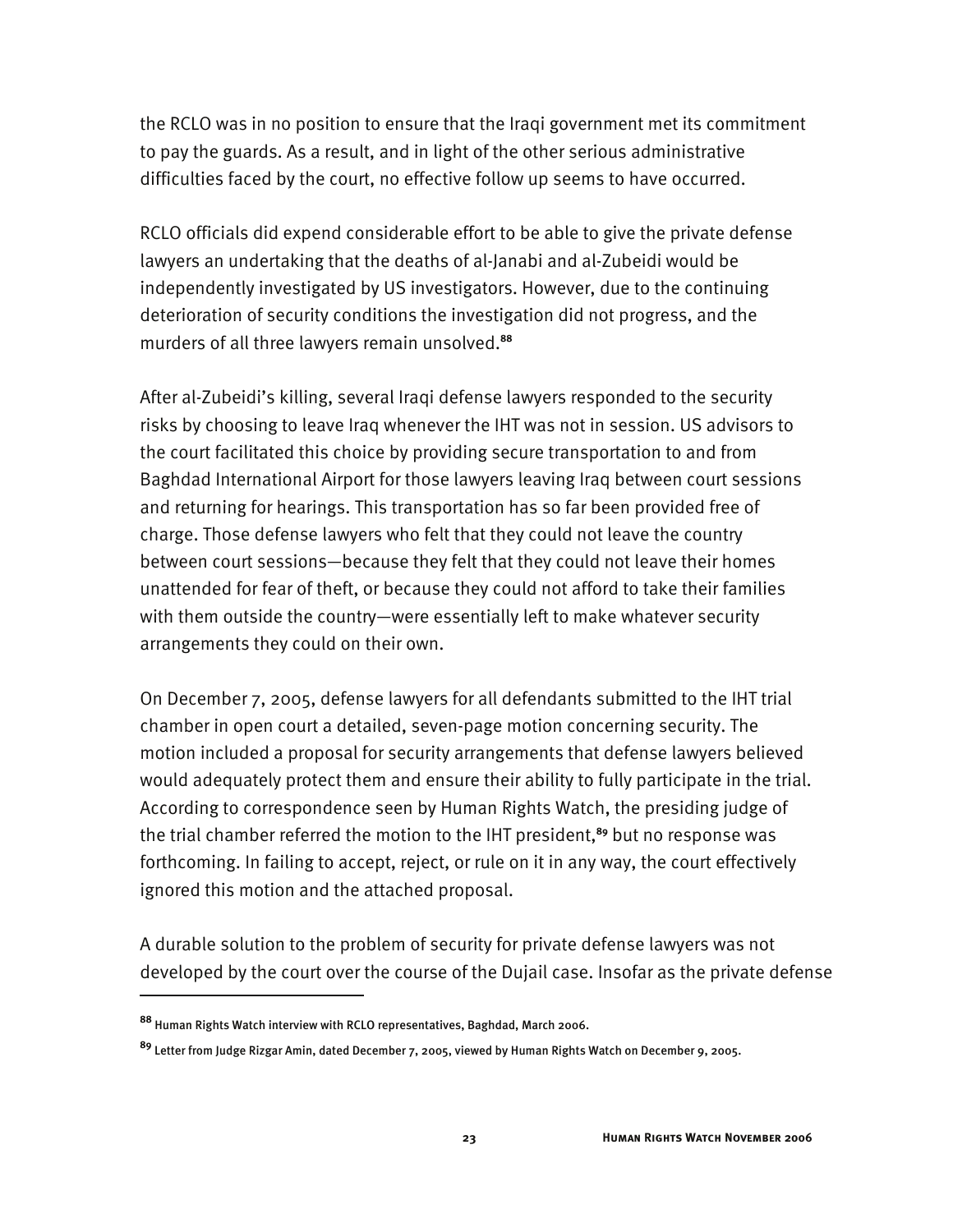lawyers for high-profile defendants in the Dujail case regarded relocation to the International Zone as unsafe and unacceptable, they were effectively left with one option: to relocate their families outside Iraq at their own cost, and return to Iraq for trial sessions. Such circumstances impose considerable practical constraints on the capacity of retained lawyers to conduct an effective defense, and are also an enormous disincentive for private Iraqi criminal lawyers to accept a high-profile defendant as a client. If the court fails to act decisively to develop security arrangements that regain the confidence of defense counsel in the court's capacity to protect them and all persons involved in the trial process, it is difficult to envisage how the court can ensure effective defense participation in current and future cases before the court.

Human Rights Watch has been informed that several lawyers who had accepted clients accused in the on-going Anfal trial withdrew from the case, on the grounds of personal security.

### 4. Outreach and Communications

Trials of a deposed political leadership for international crimes, applying international fair trial standards and international criminal law, are unprecedented in Iraqi history. All previous regime changes resulted in show trials for political crimes (such as the 1958-60 Mahdawi trials of leaders of the monarchical government), or summary executions and exile (1958, 1963, 1968). A countrywide qualitative interview study of Iraqi attitudes towards justice for the Ba'thist government revealed, on the one hand, some support for the idea of legal trials, and on the other, almost no knowledge about how trials under international criminal law, and applying international fair trial guarantees would work.**<sup>90</sup>** Understandably, among many sectors of the Iraqi population directly affected by human rights violations under the Ba'thist government, the desire for vengeance also ran high.**<sup>91</sup>**

Moreover, the ordinary legal system in Iraq deteriorated over three decades of authoritarian rule, when special or political courts were used to marginalize civilian courts. Fair trial guarantees found in the Iraqi Code of Criminal Procedure were

<sup>&</sup>lt;sup>90</sup> See International Center for Transitional Justice and Human Rights Center, University of California at Berkeley, *Iraqi Voices.* **<sup>91</sup>** Ibid, pp. 26–27.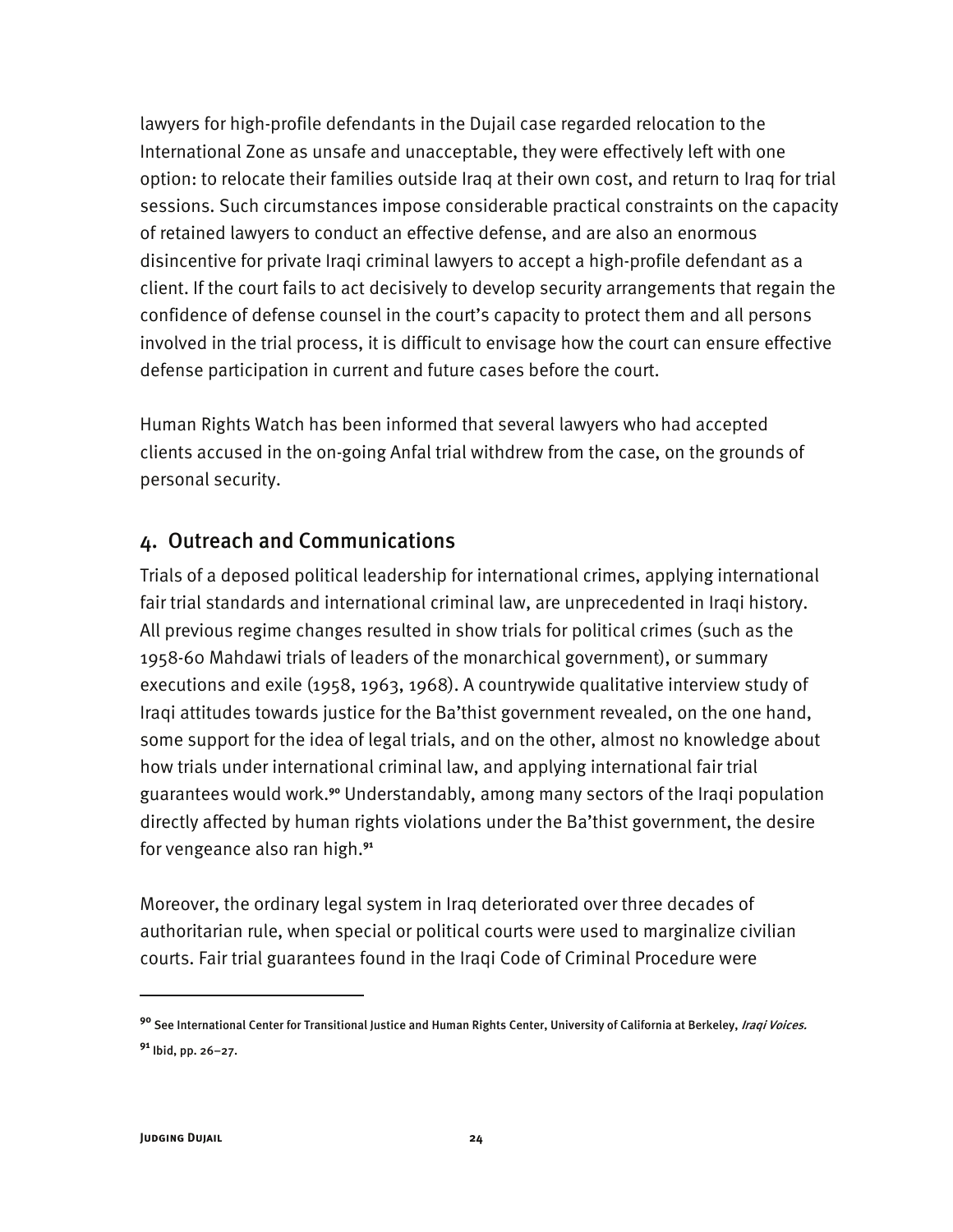regularly violated in practice. Even after the end of the Ba'thist government, and despite investment in judicial training and capacity building, felony trials in ordinary criminal courts monitored by Human Rights Watch are essentially summary in nature.**<sup>92</sup>**

In such an environment—and faced with defendants who are notorious and widely detested—public understanding of, and tolerance for, the need to uphold defendants' fair trial guarantees is likely to be low. In addition, the IHT is an entirely new institution within Iraq, with a unique set of procedures that mix Iraqi and international law. Understanding of the IHT Statute and IHT Rules is minimal beyond those individuals directly involved with the court. Indeed, after the commencement of the Dujail trial, there was intense public criticism of the court and the trial judges for not being sufficiently harsh with the defendants. Steps aimed at ensuring basic fair trial guarantees—such as postponing a hearing to ensure that a defendant's lawyer could be accredited—were vociferously condemned as excessive leniency in favor of defendants.**<sup>93</sup>** Even prior to the opening of the trial, a climate of hostile public opinion and a number of highly prejudicial comments made by political figures (see below, Section IV.1) threatened both the defendants' right to be presumed innocent and the ability of the court to preserve its appearance of impartiality.

Under such conditions, an effective outreach and communications strategy for the court is imperative. Outreach and communications are also essential if the trials are to have a "demonstration effect" in terms of educating the broader public about the content of a fair trial, and in order to enhance public comprehension of why the court behaves in the way it does. This comprehension may in turn help ameliorate an understandable frustration and impatience with the legal process.

In other national or national-international courts trying international crimes, such as the Special Court for Sierra Leone (the Special Court),**<sup>94</sup>** specific Outreach Units have

**<sup>92</sup>** As part of its research on torture in detention, Human Rights Watch conducted regular observation of felony trial proceedings at the Central Criminal Court of Iraq, Baghdad, during 2004–05.

**<sup>93</sup>** Human Rights Watch–ICTJ observer notes on Arabic-language press coverage in Baghdad, Iraq, December 2005 and February–March 2006. See below, Section IV.1., for further discussion of prejudicial comments made by public and political figures throughout the course of the Dujail trial.

**<sup>94</sup>** Human Rights Watch, Bringing Justice: The Special Court for Sierra Leone – Accomplishments, Shortcomings, and Needed Support, vol. 16, no. 8(A), September 2004, http://hrw.org/reports/2004/sierraleone0904/, p.33; Justice in Motion, p. 28.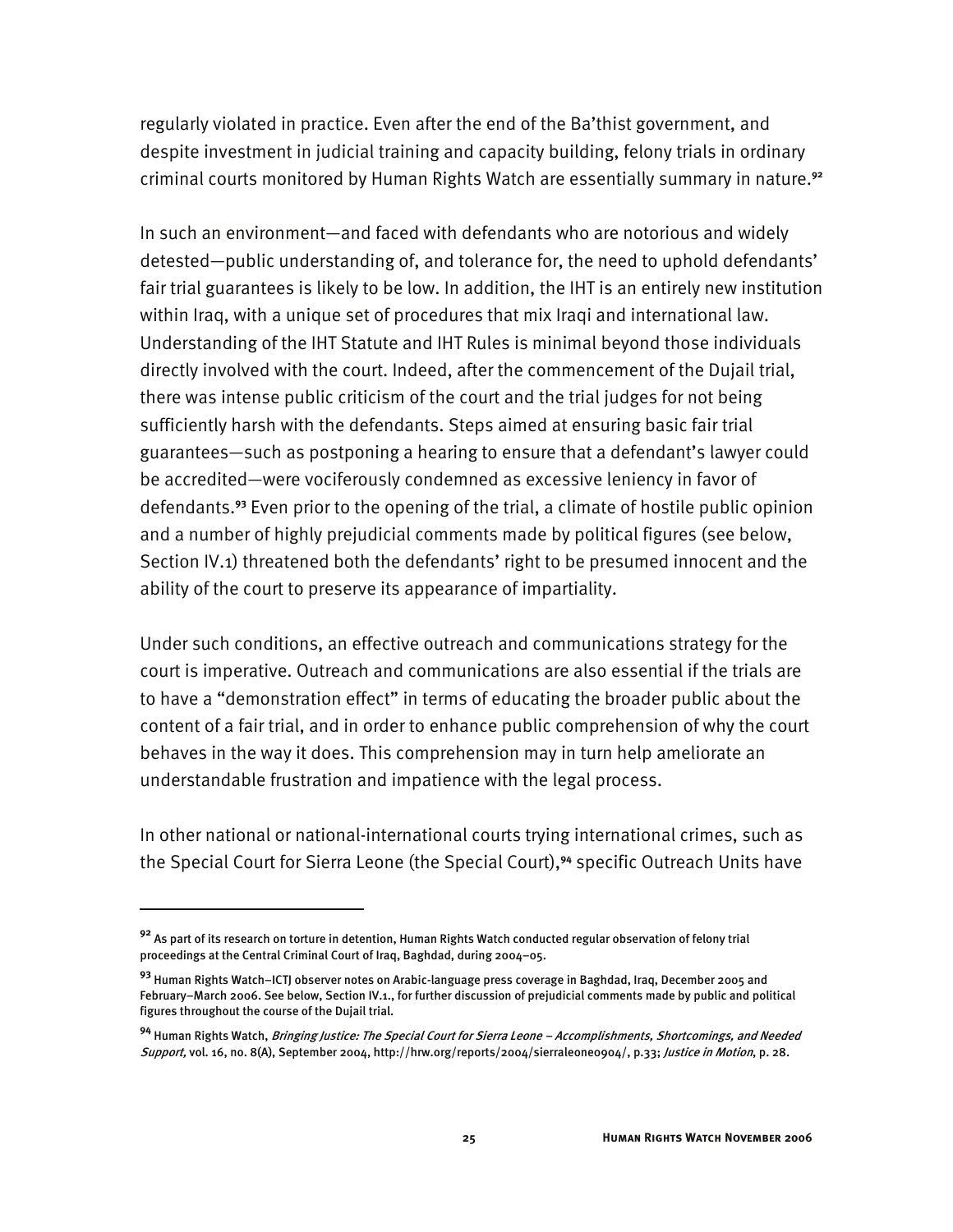been created at the inception of the court to help maximize public understanding and impact. These units have developed a variety of innovative and potentially farreaching initiatives to enhance comprehension—and combat misperception—about their respective courts. For example, the Outreach Unit of the Special Court based outreach staff in Sierra Leone's provinces, where they tapped into local social networks to disseminate information about the court through workshops, trainings, and screenings of specially prepared video materials. These materials covered such issues as the role of the judge, the prosecutor, and the defense lawyer in a fair trial, and simple explanations of complex legal issues such as jurisdiction and challenges to the court's legal foundation.**<sup>95</sup>** The Special Court's Outreach Unit also undertook workshops to educate the Sierra Leonean legal profession about the court and its rules, helping overcome misperceptions and confusion about the court in this important local constituency.

While some of these measures may not be feasible in Iraq due to the severe security risks facing court personnel, the IHT has failed to devise and implement any kind of outreach strategy, or create a specific outreach unit staffed with the relevant expertise. The IHT's communications strategy has thus far consisted of only two basic activities: media briefings provided by the chief investigative judge as the court's spokesperson, and the televising of court sessions on a "gavel-to-gavel" basis.**<sup>96</sup>** Neither of these activities can be considered adequate to ensure widespread knowledge and understanding of the court in Iraq. The mere provision of media briefings to Iraqi media is unlikely to be effective if the media personnel have not benefited from workshops or trainings to familiarize them with court procedures, relevant principles of international criminal law and fair trials, or other essential background knowledge. Indeed, a member of the Iraqi media pool covering the IHT stated to an international trial observer that most of the Iraqi media pool reporters could not easily follow the legal terminology used in the trial, and had a limited grasp of key principles such as the role of the defense.**<sup>97</sup>** Similarly, televising of proceedings without disseminating

**<sup>95</sup>** Human Rights Watch, Justice in Motion, p. 29.

**<sup>96</sup>** The court televises trial sessions with a 20-minute delay to allow for deletion of sensitive information, or to edit out remarks by defendants that the court deems inflammatory or prejudicial to national security. The exact criteria applied when redacting the televised sessions are not publicly available, and it is unclear whether they are consistently applied. Closed sessions are not televised.

**<sup>97</sup>** ICTJ trial observation consultant report, March 28, 2006, paras. 68–88.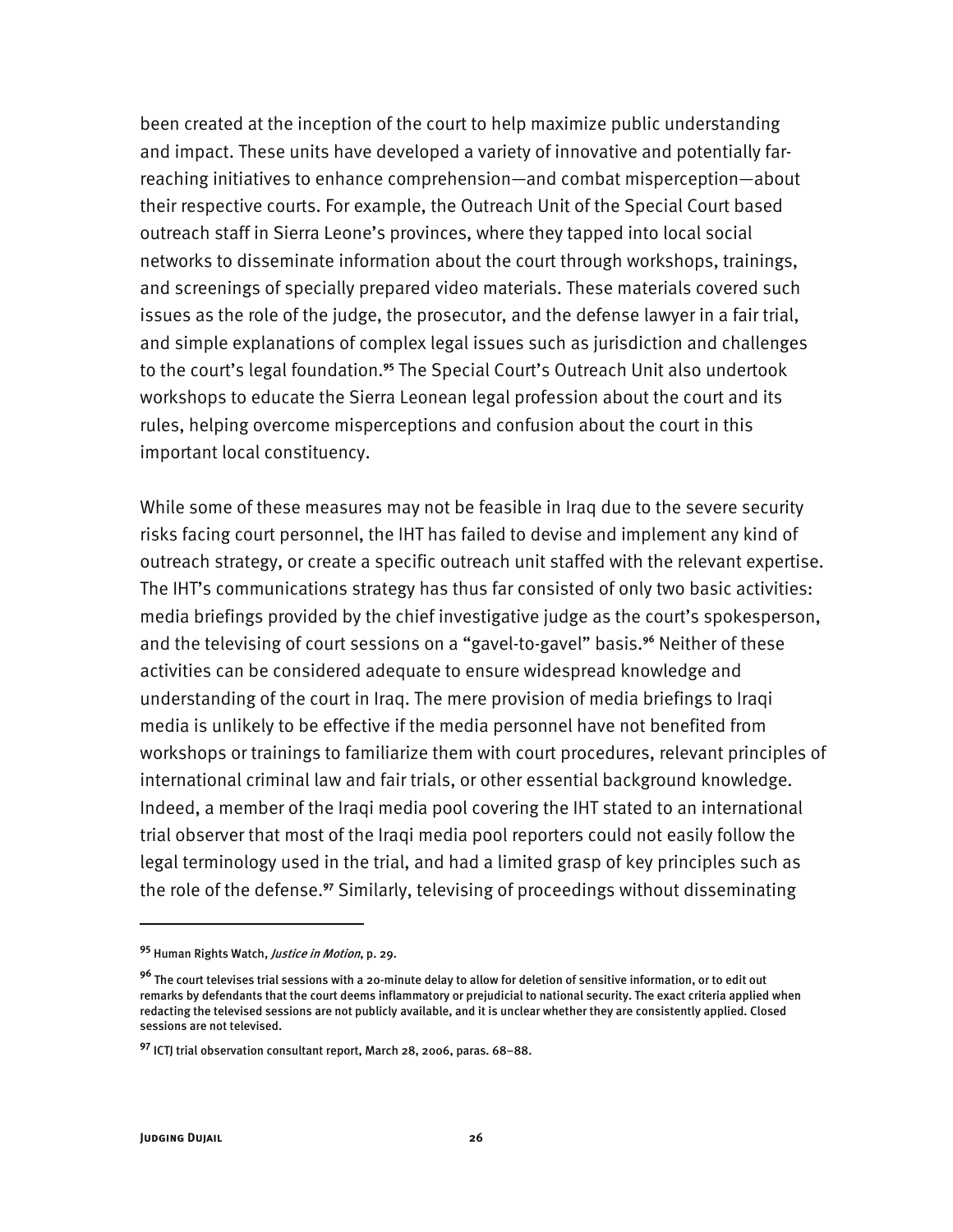simple, accessible, and neutral explanations of the workings of the court and its laws may spread confusion as much as comprehension. Over the course of 2005 the IHT website was only intermittently updated and for much of 2006 the website did not function at all.

Furthermore, under the Iraqi legal system key documents such as indictments and records of court proceedings are not publicly posted.**<sup>98</sup>**

The role of the chief investigative judge as the court's spokesperson is also a matter of concern.**<sup>99</sup>** The IHT Statute requires that the spokesperson for the court be a judge or a prosecutor,**<sup>100</sup>** but casting either of these court personnel in such a role raises the risk that the perceived impartiality of the court will be diminished. A court spokesperson will be required not only to explain the actions of the court, but also at times to defend the court's decisions from criticism by defense lawyers, among others. Having a judge play this function is potentially in conflict with the need for judges to maintain the appearance of impartiality in their dealings with parties to a case. Similarly, appointing a prosecutor as spokesperson can create the impression that the judiciary and prosecution "speak with one voice." Several trial judges interviewed by Human Rights Watch stated their discomfort with the fact that a judge was acting as the court's spokesperson, on the grounds that judges should not make out-of-court statements to the media.**<sup>101</sup>**

The spokesperson's role was not consistently respected. Former presiding judge in the Dujail case Rizgar Amin gave an interview to the press while he was still a sitting judge in the case,**<sup>102</sup>** and an IHT judge complained to Human Rights Watch that some judges had taken to speaking directly to the media because the court lacked

**<sup>98</sup>** The IHT does not maintain verbatim transcripts of any session. For further discussion, see below, Section IV.3.c.

**<sup>99</sup>** A court spokesperson, who was not the chief investigative judge, was in fact appointed initially, but his tenure was shortlived. Because of concerns about his security, the spokesperson could not reveal his name and this proved unacceptable to journalists. The chief investigative judge, whose identity was already publicly known, then stepped into the gap. After the amendment of the statute of the court in September 2005, it became a requirement that the spokesperson be a judge or prosecutor.

**<sup>100</sup>** IHT Statute, art. 7(1)(F).

**<sup>101</sup>** Human Rights Watch interviews with IHT judges, Baghdad, November 2005 and February–March 2006.

**<sup>102</sup>** Interview by the Arabic-language Al-Hayat newspaper (London) with Judge Rizgar Amin, December 21, 2005 (summary on file with Human Rights Watch).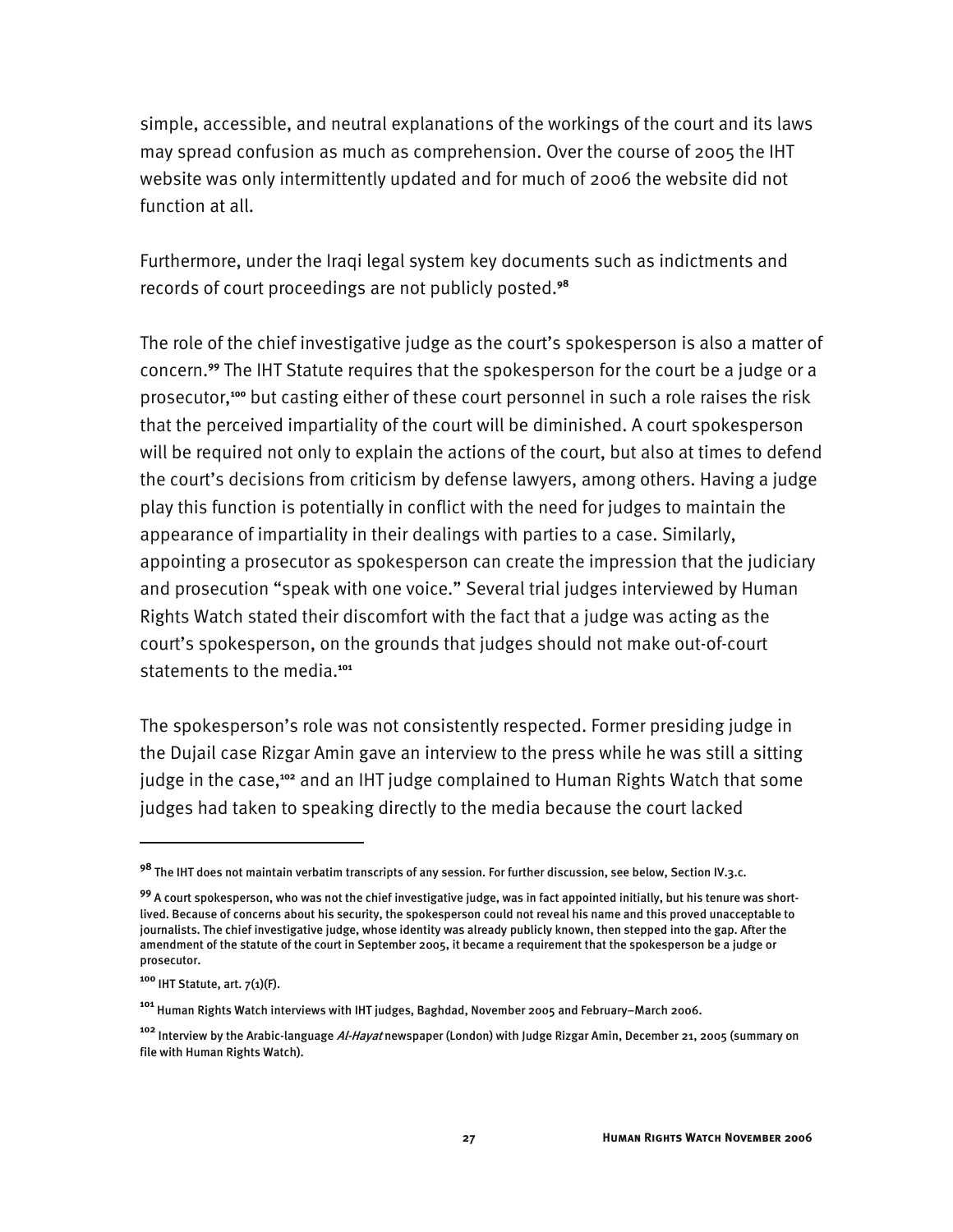sufficient communications expertise.**<sup>103</sup>** The chief prosecutor regularly spoke to the media concerning such matters as the scheduling of trial sessions.

In a meeting with the then-president of the IHT in March 2006,**<sup>104</sup>** Human Rights Watch raised its concerns about both the lack of any outreach strategy, and about the role of the chief investigative judge as court spokesperson. The president of the IHT stated his view that the IHT's efforts at communicating information about the court and the trial were more than sufficient, arguing that the Iraqi people were sufficiently knowledgeable about legal matters to comprehend the working of the court. He also saw no difficulties in respect of having the chief investigative judge as court spokesperson. According to a representative of the RCLO, the position of an outreach coordinator has been advertised but had not been filled as of October 2006.**<sup>105</sup>**

## 5. IHT Defense Office

A fundamental component of a fair trial is "equality of arms." Equality of arms refers to the principle that every party must be afforded a reasonable opportunity to present his or her case under conditions that do not place the party at a substantial disadvantage vis-a-vis the opponent.**<sup>106</sup>** This includes not only equality in presenting arguments, but also equality in being able to present evidence. In international or mixed national-international courts the prosecution typically has the benefit of considerable international assistance and expertise, including forensic analysts, military analysts, international legal experts, and experienced investigators and prosecutors. While such a level of prosecution resources is necessary if the prosecution is to meet its burden of proving guilt for massive crimes, it has been increasingly recognized that an effective defense of such cases also requires significant institutional, logistical, investigative, and legal support. One mechanism by which this support can be provided is through the creation of a Defense Office, which is an independent office within the court that endeavors to strengthen defense

**<sup>103</sup>** Human Rights Watch interview with IHT judge, Baghdad, March 2006.

**<sup>104</sup>** Human Rights Watch interview with IHT president, Baghdad, March 2006. The president of the court died in June 2006 while undergoing surgery, and has been replaced by another Appeals Chamber judge.

**<sup>105</sup>** Human Rights Watch interview with RCLO representative, Baghdad, October 2006.

**<sup>106</sup>** European Commission of Human Rights, Kaufman v. Belgium (App. 10938/84); (1986) 50 DR 98, p. 115; European Court of Human Rights, Foucher v. France (App. 22209/93), Judgment of 18 March 1997; (1998) 25 EHRR 234, para. 34.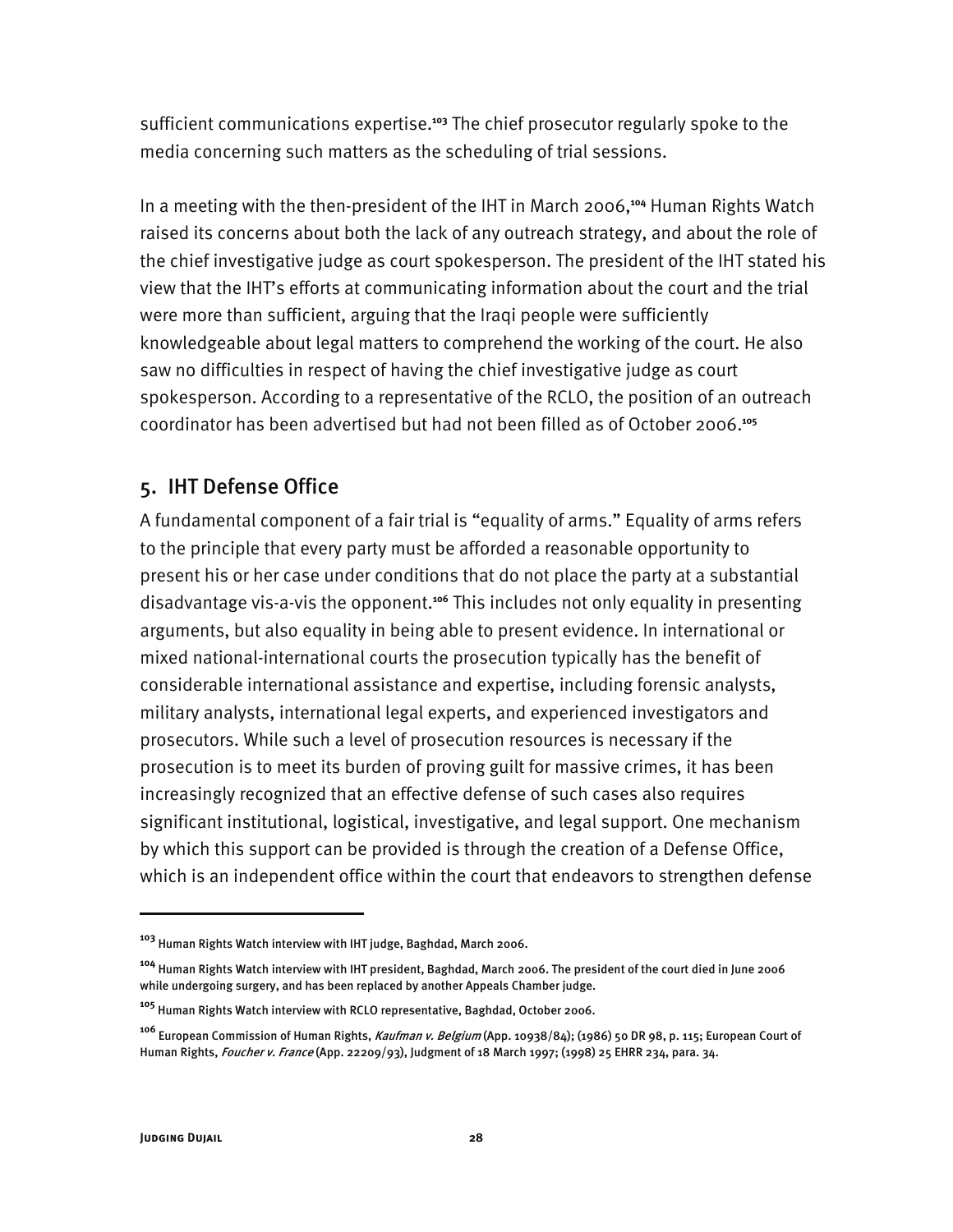capacity in various ways. For example, the Defense Office of the Special Court for Sierra Leone maintains a list of qualified counsel to represent accused who cannot afford legal assistance; advocates with the court administration and judges to ensure that defense lawyers (both privately retained and court-funded) have the necessary resources to prepare a defense; hires defense investigators to inquire into factual issues relevant to an accused's defense; and participates in regular discussions with court management concerning the needs of defense counsel.**<sup>107</sup>**

Bosnia's War Crimes Chamber has a Criminal Defense Support Section (known by its Bosnian acronym OKO), headed by an experienced international defense lawyer, which forms part of the administrative and management structure of the War Crimes Chamber's Registry. As well as providing logistical and administrative support to all defense counsel, the OKO also engages in intensive training and capacity-building for Bosnian lawyers participating in trials before the War Crimes Chamber. The OKO manages the accreditation of lawyers seeking to appear before the War Crimes Chamber, in part to ensure that the lawyers have the necessary training and expertise. It also maintains five regionally-based teams that provide assistance to individual Bosnian lawyers defending persons indicted by the chamber. The assistance provided includes helping with the preparation and presentation of legal arguments, and the hiring of expert consultants if necessary.

There is a profound need for a Defense Office fulfilling these kinds of functions at the IHT. As previously noted, the Iraqi legal system has never before undertaken trials of this scope or complexity, and Iraqi lawyers have been isolated from the rapid development of international criminal law over the last 15 years. Yet contesting cases under the IHT's substantive jurisdiction requires a deep knowledge of international criminal law and international law more generally, as well as knowledge of modern investigative techniques and methods. The RCLO sought to build this capacity among IHT prosecutors and judges, including tens of millions of dollars worth of investigative assistance and substantial training programs. However, private Iraqi defense lawyers were not incorporated into these training programs, and no expert legal or investigative assistance was made available in the lead-up to the Dujail trial. Hence, the degree of inequality of arms between the prosecution and the defense—

**<sup>107</sup>** Human Rights Watch, Bringing Justice, pp. 21–28; Justice in Motion, pp. 15–17; Looking for Justice, pp. 22–23.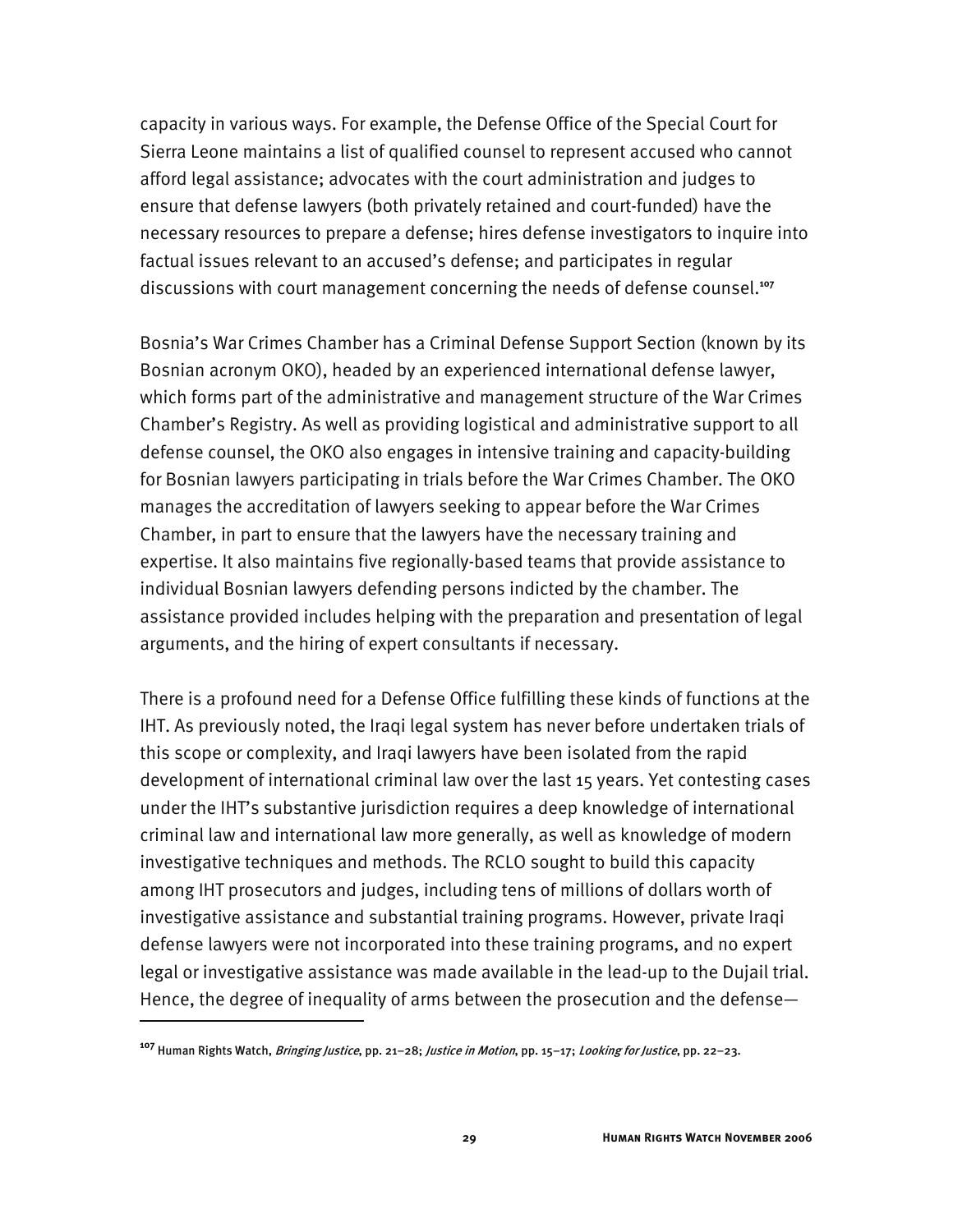in terms of institutional support, expertise and training, and infrastructure—is potentially considerable.**<sup>108</sup>** A robust and well resourced Defense Office, with international advisors, would be one way to redress this imbalance.

The Rules of Procedure provide for the creation of a Defense Office that could potentially play a role similar to those at the Special Court and the War Crimes Chamber.**<sup>109</sup>** However, the poor implementation of these provisions has meant that, in fact, the IHT Defense Office has not realized this potential, and functions essentially as a "legal aid" office for indigent accused. The picture is one of disarray in terms of recruitment and training, and fraught relations between private counsel and Defense Office lawyers, with the latter reluctant to provide any assistance or support to non-Defense Office defense lawyers.

A director for the Defense Office was not appointed until early September 2005**<sup>110</sup>** six weeks prior to the start of the Dujail trial—and the Defense Office came into existence around the same time. Two other Iraqi lawyers were appointed to it shortly after that. These three lawyers participated in two training sessions in international criminal law in September 2005. One of the Defense Office lawyers was appointed to represent defendant Muhammad 'Azzawi in the Dujail proceedings, but did not meet with his client for at least a month after the opening of the trial.<sup>111</sup>

When private defense lawyers for the Dujail defendants threatened to boycott the trial after the assassinations of Sa'doun al-Janabi and Adel al-Zubeidi, an additional

**<sup>108</sup>** As noted above (see Section II), Saddam Hussein, Barzan al-Tikriti, and Taha Yassin Ramadan privately retained non-Iraqi defense counsel. However, apparently only one of Saddam's non-Iraqi lawyers, US attorney Ramsey Clark, has international criminal trial experience (he has defended individuals before the International Criminal Tribunal for Rwanda ). The Dujail trial chamber did not provide legal-quality translation for non-Arabic-speaking lawyers such as Ramsey Clark, and was generally reluctant to allow him to speak in court. For example, on December 5, 2005, the court initially declined to hear Clark on the grounds that he did not speak Arabic, and then changed its mind. Overall, the poor quality of translation meant that his ability to follow proceedings was impeded. Under these conditions, non-Arabic-speaking, non-Iraqi lawyers with direct experience in defending international criminal cases are effectively precluded from directly participating in defending the accused. In the first days of the Anfal case, the court has ruled orally that non-Iraqi lawyers cannot have a speaking role in court.

**<sup>109</sup>** IHT Rules of Procedure and Evidence, rule 30. This provides that the director of administration shall establish a Defense Office and appoint a director for the office from among the lawyers working for the office. The director of the Defense Office serves at the pleasure of the director of administration, who may remove the Defense Office director "at any time." The Defense Office is mandated to provide legal counsel to accused persons who cannot afford counsel, to appoint a lawyer on a temporary basis to persons in detention who have not yet appointed a lawyer, and to provide "the required facilities to enable the lawyer in preparing his defense."

**<sup>110</sup>** Human Rights Watch interview with Defense Office lawyer, Baghdad, November 2005.

**<sup>111</sup>** Human Rights Watch interview with Defense Office lawyer, Baghdad, November 2005.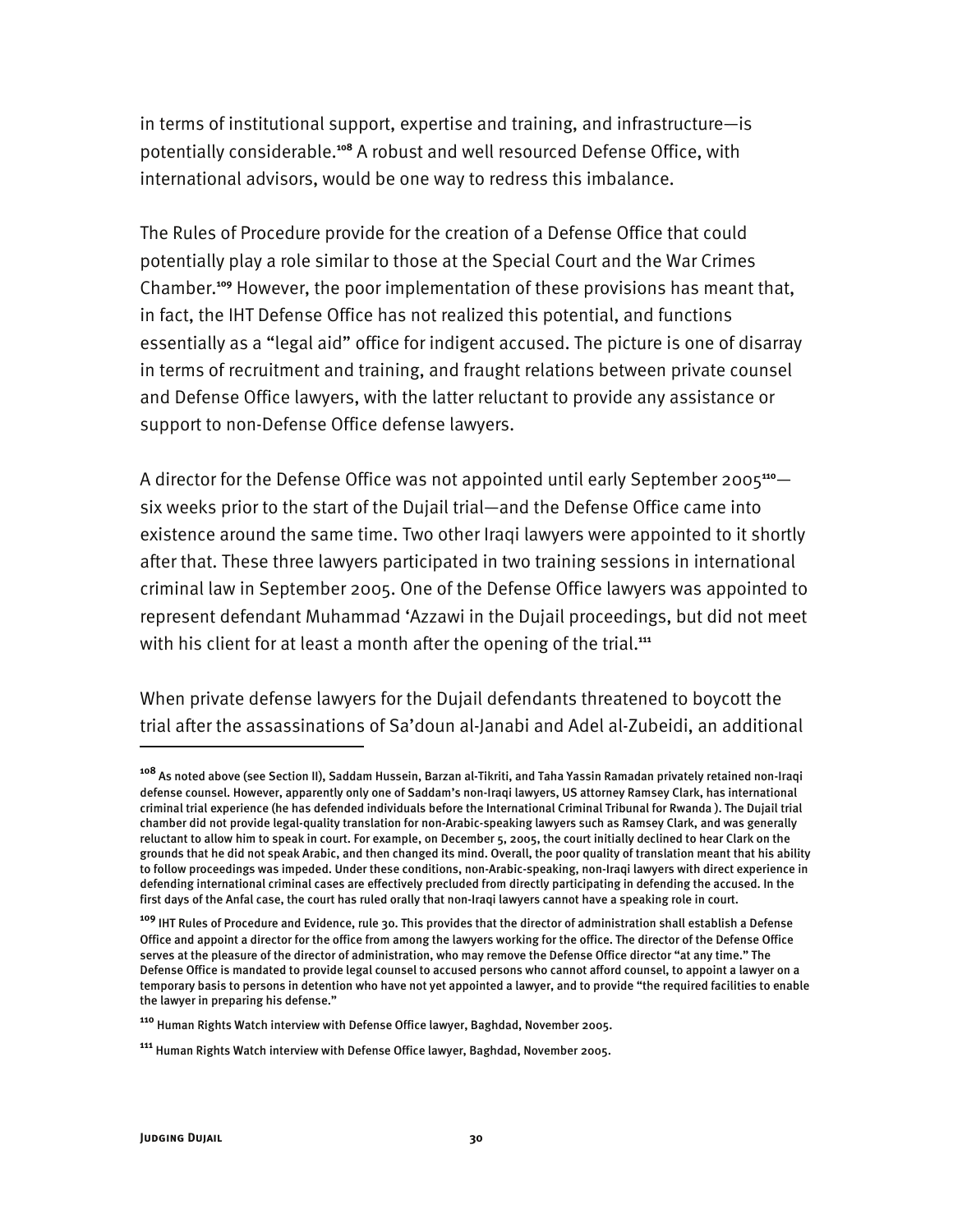five Iraqi defense lawyers were recruited by the Defense Office in October and November 2005. These lawyers were recruited to act as "stand-by counsel" in the event that the private defense lawyers failed to appear in court, and were given copies of the dossier of evidence. However, because they were recruited only a few weeks before the trial was to resume, they were not provided with any training in international criminal law. The threatened defense boycott of the court session of November 28, 2005, did not materialize, but in December six of the Defense Office lawyers resigned en bloc because their names had been inadvertently revealed to the media by a court official.**<sup>112</sup>** To replace them new lawyers were recruited, but these also did not have the opportunity to undergo training in international criminal law before a January 2006 boycott by the private defense lawyers led the trial court to appoint the new Defense Office lawyers as counsel for the defendants until their own counsel returned to court.**<sup>113</sup>** When Human Rights Watch interviewed the Defense Office lawyers again in March 2006, they stated that they had not yet received further training, and that they did not have access to international criminal law judgments in Arabic.**<sup>114</sup>**

Human Rights Watch's concerns about the in-court performance of Defense Office lawyers are detailed below (see Section IV.7), but it is clear that the Iraqi lawyers staffing the office have not had adequate training in substantive international criminal law, or in the relevant aspects of the fair trial procedure that should underpin any international criminal law prosecution. It appears that the Defense Office was eventually given a compact disc containing Arabic translations of key international criminal law judgments in May or June 2006. However, by their own admission, the Defense Office lawyers did not read these judgments. Indeed, it would be unrealistic to expect the lawyers to become conversant with judgments that are often hundreds of pages long, and which concern criminal laws not

**<sup>112</sup>** Human Rights Watch interview with Defense Office lawyers, Baghdad, February 2006.

**<sup>113</sup>** Human Rights Watch interview with Defense Office lawyers, Baghdad, February 2006. The Defense Office lawyers were imposed on the defendants against their will. For our concerns about the imposition of lawyers against the will of the accused, see Human Rights Watch, The Iraqi High Tribunal and Representation of the Accused, February 2006, http://hrw.org/backgrounder/mena/iraq0206/.

**<sup>114</sup>** Human Rights Watch interview with Defense Office lawyers, Baghdad, March 2006. The RCLO undertook the translation of over 12,000 pages of international criminal law judgments from English to Arabic. These were provided to judges of the court in December 2005.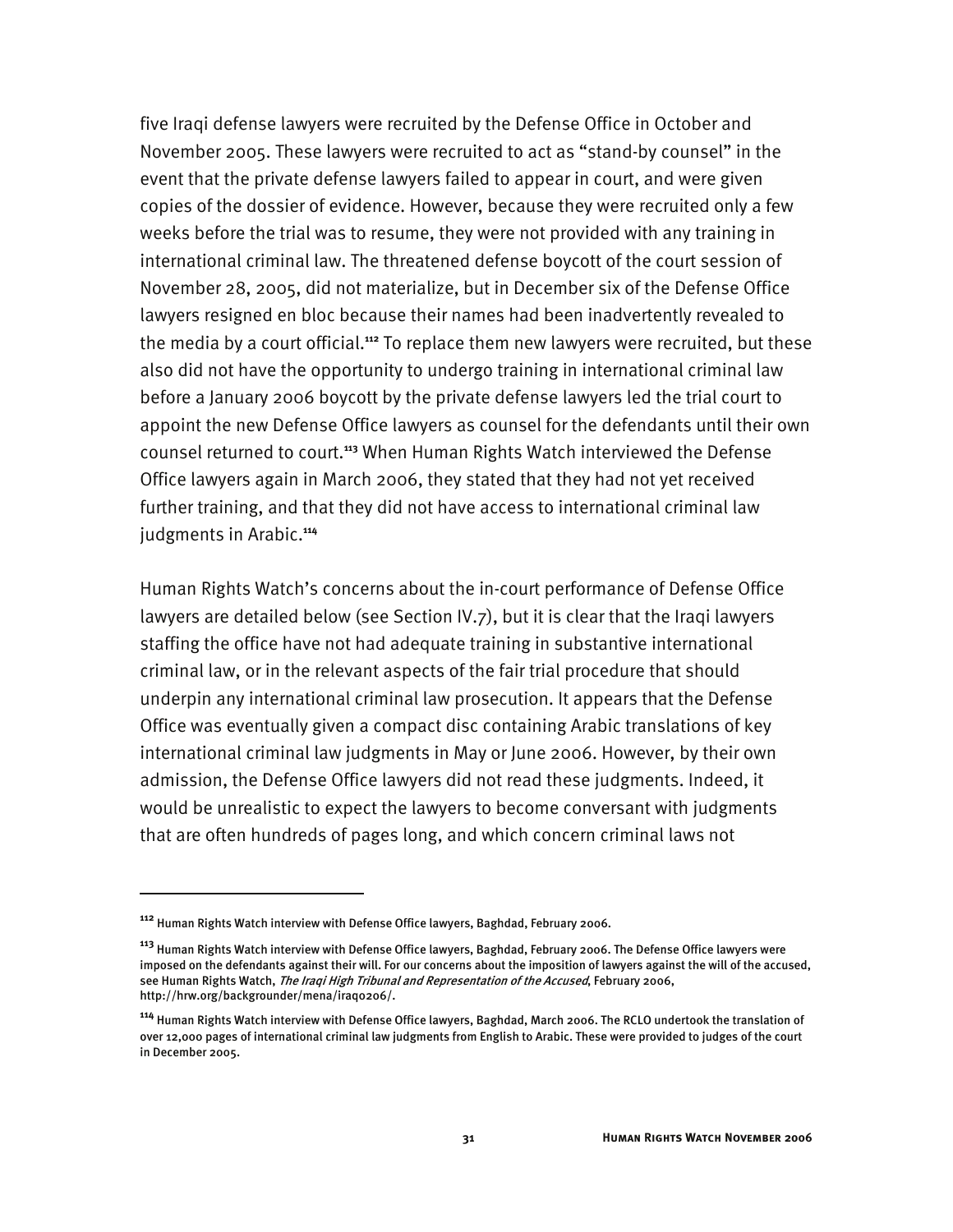previously contained in Iraqi law, in the absence of formal instruction and some guidance.

It is noteworthy that the closing statements for the defendants read by Defense Office lawyers in July 2006 (after another boycott by private defense lawyers) did contain extensive reference to and discussion of the relevant international criminal law principles. However, Human Rights Watch has determined that these statements were written not by the Defense Office lawyers but by international advisors to the IHT. The statements were drafted in English, translated into Arabic, and provided to the Defense Office lawyers to read aloud in court—indicating the underlying lack of capacity among the Defense Office lawyers themselves.**<sup>115</sup>**

The Defense Office has not hired any investigators to work on behalf of defendants in the Dujail trial or any other trial before the IHT.**<sup>116</sup>** The Defense Office also does not provide logistical, administrative, or other support to privately retained defense lawyers.**<sup>117</sup>** In interviews over several months, the director of the Defense Office reiterated his view that the Defense Office did not, and would not, have a role in supporting or assisting the private defense lawyers in the Dujail case.**<sup>118</sup>** Other Defense Office lawyers emphatically seconded this view, arguing that the role of the Defense Office is to assist court-appointed lawyers only. They also stated that they preferred to keep their distance from the private defense lawyers out of concern for their own security.**<sup>119</sup>**

**<sup>115</sup>** The advisor told Human Rights Watch that he had provided international criminal law references to the Defense Office lawyers as part of his assistance with the closing statements. However, Defense Office lawyers confirmed Human Rights Watch's conclusion that the advisor had written the text of the closing statements. Human Rights Watch interviews with Defense Office lawyers, Baghdad, July and September 2006.

**<sup>116</sup>** While the investigative judge is under an obligation to seek out exculpatory evidence, this does not necessarily mitigate the need for defense investigators in lengthy and complex criminal cases. For example, in the Dutch trial of two former Afghan military officers for torture committed in Afghanistan in the 1980s, the court authorized an investigator to travel to Afghanistan on behalf of the defense to collect evidence to present to the investigative judge. See Human Rights Watch, Universal Jurisdiction in Europe: The State of the Art, vol. 18, no. 5(D), June 2006, http://hrw.org/reports/2006/ij0606/, pp. 17–18. It is noteworthy that the Bosnian War Crimes Chamber's Criminal Defense Support Section, which functions in a civil law system, also facilitates the hiring of defense investigators.

**<sup>117</sup>** One exception to this was the attempt by an international advisor to the Defense Office to provide legal assistance to privately retained lawyers.

**<sup>118</sup>** Human Rights Watch interviews with Defense Office director, Baghdad, November 2005 and February–March 2006.

**<sup>119</sup>** Human Rights Watch interviews with Defense Office lawyers, Baghdad, November 2005 and March 2006.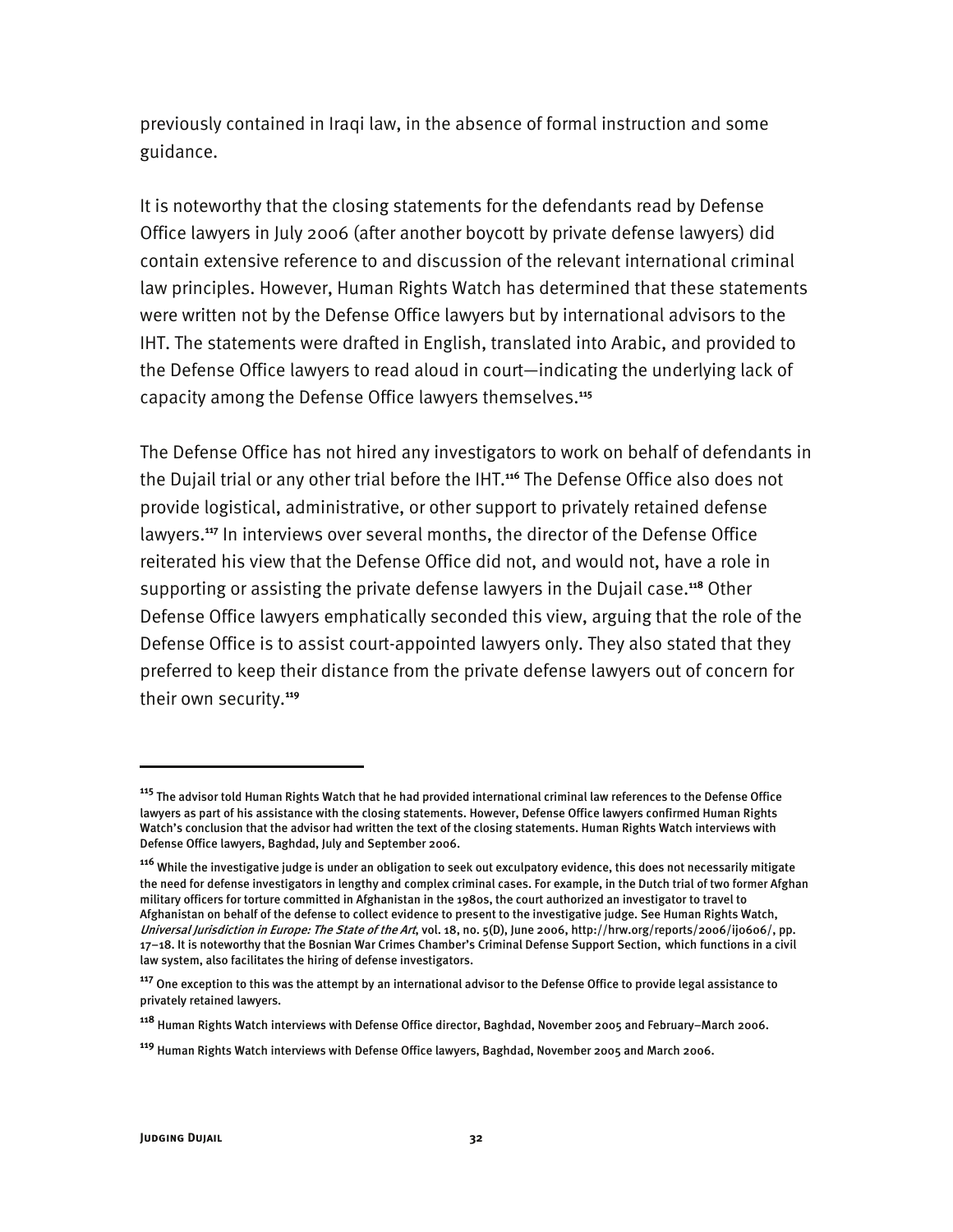Relations between Defense Office lawyers and private defense lawyers deteriorated further after January 2006 when the Defense Office lawyers were brought into court to replace the boycotting private lawyers. The private defense lawyers filed a complaint with the Iraqi Bar Association, arguing that the payment arrangements between Defense Office lawyers and the IHT amounted to a "salary," and this violated the Iraqi Law of the Legal Profession.**<sup>120</sup>** The Iraqi Bar Association demanded that the IHT disclose to it the identity of the Defense Office lawyers, but the court declined to do so.**<sup>121</sup>** These divisive developments have resulted in little or no professional interaction between the Defense Office lawyers and the privately retained lawyers.

The Defense Office premises are located in the same building as the IHT's administrative offices, and thus Defense Office lawyers do not have the difficulties in gaining access to the court administration encountered by private lawyers. However, when Human Rights Watch visited the premises of the Defense Office in November 2005, it found the accommodations to be very basic: one office with three desks and two computers with no internet connection, shared among seven lawyers. Defense Office lawyers complained consistently that the IHT had not allocated resources to improve the facilities available to them, and that they had no administrative or secretarial support. On subsequent visits to the Defense Office premises in July 2006 Human Rights Watch found no improvement in the conditions and indeed observed that the office no longer had computers.

No security arrangements were in place for Defense Office lawyers at the opening of the Dujail trial in October 2005. When Human Rights Watch interviewed the Defense Office lawyers in November 2005 and February and March 2006, they stated that they had been offered relocation into the International Zone after the killing of Sa'doun al-Janabi, but living accommodation had still not been made available. The Defense Office lawyers noted that while the court was in session they stayed in the International Zone, but when the court adjourned for a recess the lawyers left the International Zone without secure transportation.**<sup>122</sup>** Their homes also remained

**<sup>120</sup>** Human Rights Watch interview with Defense Office lawyers, Baghdad, March 2006.

**<sup>121</sup>** The Iraqi Bar Association itself was reportedly plagued with governance problems, and its governing officers were alleged by many lawyers to be corrupt and strongly supportive of the former Ba'thist government.

**<sup>122</sup>** Human Rights Watch interviews with Defense Office lawyers, Baghdad, February–March 2006.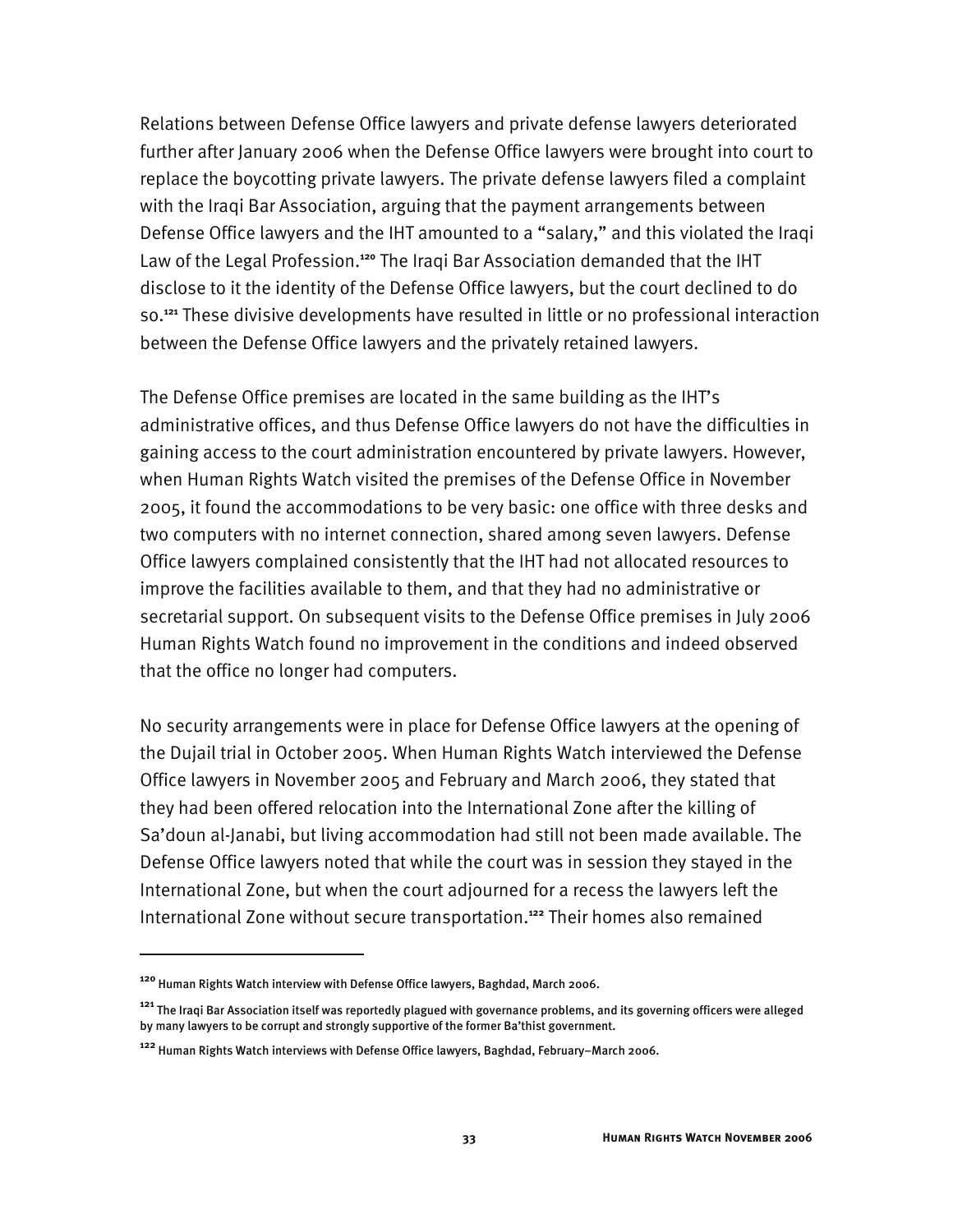unprotected. Like the private defense lawyers, Defense Office lawyers were also given the option of being licensed to carry a handgun, and handguns were issued to them in mid-February 2006.**<sup>123</sup>** Also, like the private defense lawyers, the Defense Office lawyers were given the option of nominating three guards, to be approved by the Ministry of Interior and paid for by the Iraqi government. According to the Defense Office lawyers, some of them had one or two nominated guards approved by the Ministry of Interior, but none of the approved guards' salaries had been paid.**<sup>124</sup>**

The Defense Office lawyers complained that, despite repeated requests to the court's administration to improve their security arrangements, the court was not responsive and the Defense Office lawyers asked the RCLO to intercede.**<sup>125</sup>** The RCLO responded by taking up the issue directly with the Prime Minister's Office, which has responsibility for allocating secure apartments within the International Zone. Representatives of the RCLO noted that the waiting list for accommodation within the International Zone runs to 1,500 families but they continued to press the issue with the Prime Minister's Office.**<sup>126</sup>** When Human Rights Watch again interviewed Defense Office lawyers in July 2006 they stated that apartment accommodation had recently become available in the International Zone and that some had been able to relocate to these apartments with their families.**<sup>127</sup>**

Rule 30(6)(a) and (b) of the IHT's Rules of Procedure and Evidence permit the director of administration to appoint an international advisor to the Defense Office. The advisor is required to have experience and expertise in "international war crimes trials."**128** An international advisor was not appointed to the Defense Office until mid-April 2006. The advisor appointed had considerable experience as an investigator with international criminal tribunals, but was not a lawyer. He appears to have made a good faith effort to offer assistance to the private defense lawyers during the Dujail trial, but over some time private defense lawyers became reluctant to accept his

**<sup>123</sup>** Human Rights Watch interviews with Defense Office lawyers, Baghdad, February 2006.

**<sup>124</sup>** Human Rights Watch interviews with Defense Office lawyers, Baghdad, July 2006.

**<sup>125</sup>** Human Rights Watch interviews with Defense Office lawyers, Baghdad, March 2006.

**<sup>126</sup>** Human Rights Watch interview with RCLO representatives, Baghdad, July 2006.

**<sup>127</sup>** Human Rights Watch interview with Defense Office lawyers, Baghdad, July 2006.

**<sup>128</sup>** IHT Rules of Procedure and Evidence, rule 30(6)(b).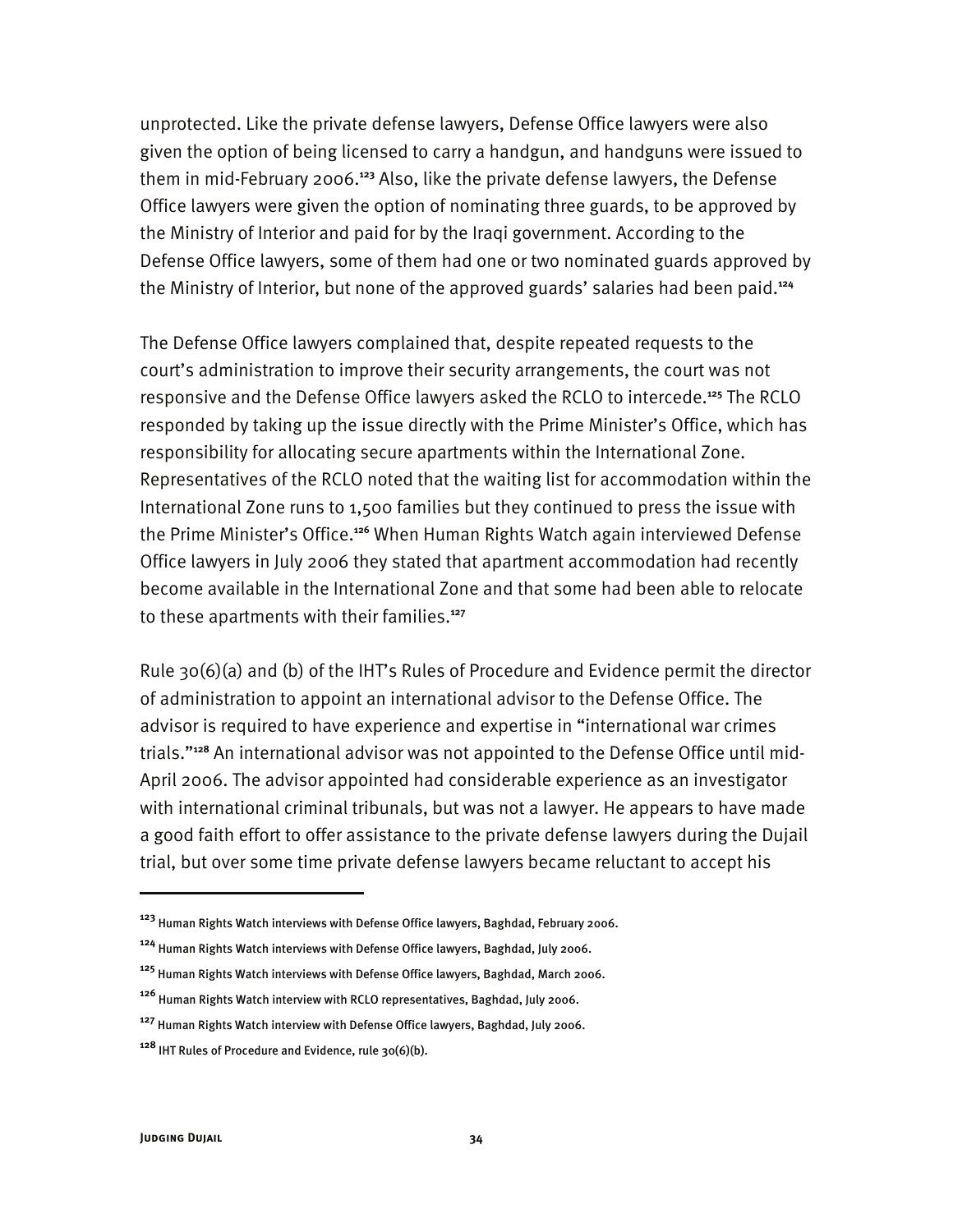assistance on the grounds that the international advisor was regarded as serving the interests of the RCLO (which played a role in his recruitment).**<sup>129</sup>** Private defense lawyers accused the advisor of talking to defense witnesses ex parte and without the permission of the defense lawyers.

**<sup>129</sup>** Human Rights Watch interview with private defense lawyers, Baghdad, September 2006.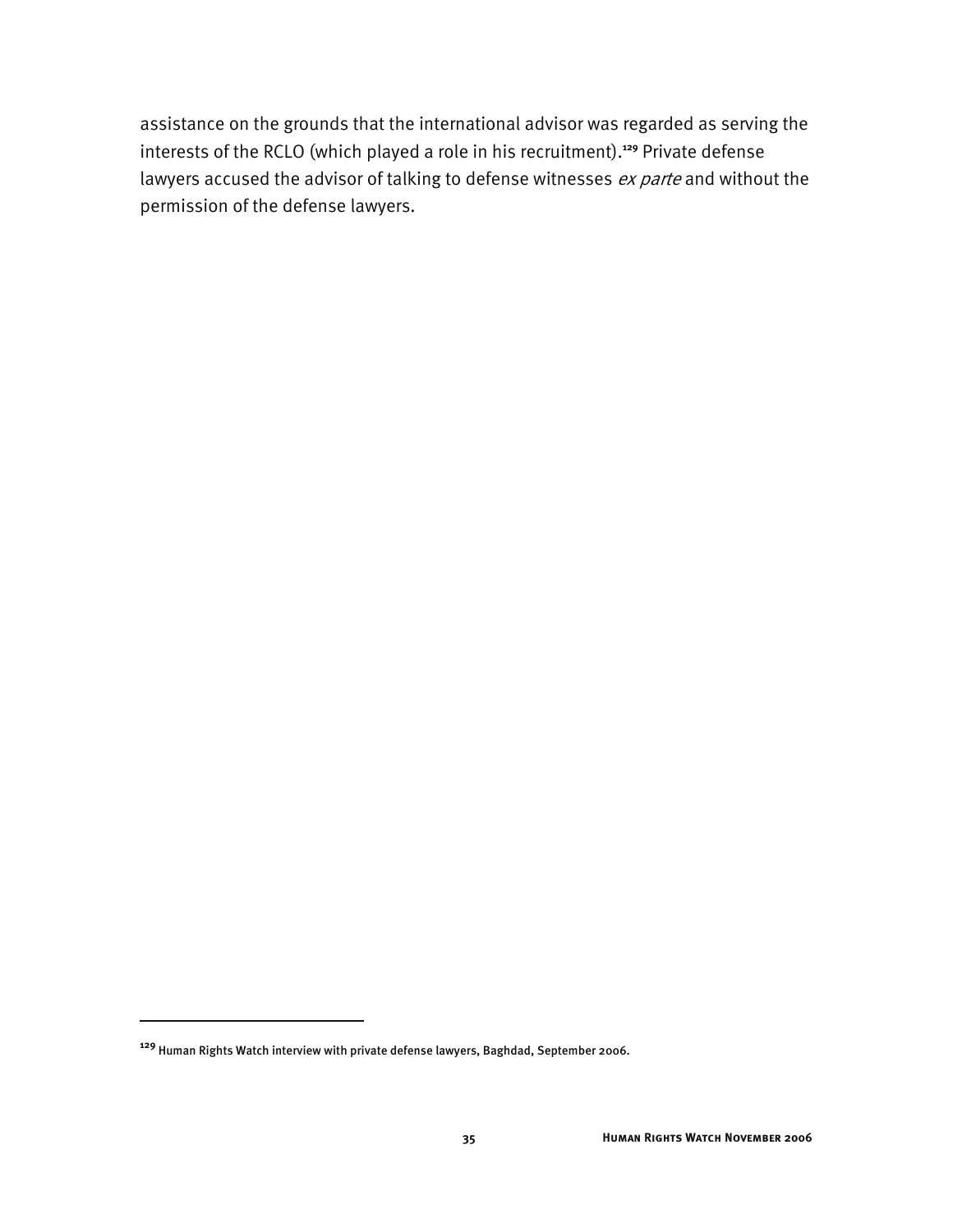# **IV. Procedural Concerns in the Conduct of the Trial**

Based on its extensive monitoring of trial sessions, and its interviews with key actors in the trial process, Human Rights Watch has identified a number of serious procedural concerns that, cumulatively, significantly diminished the fairness of the Dujail trial.

The Republic of Iraq ratified the International Covenant on Civil and Political Rights (ICCPR) in 1976, and all successor governments remain bound by it. Article 14 of the ICCPR provides that any person charged with a criminal offense is entitled to "a fair and public hearing by a competent, independent and impartial tribunal established by law."<sup>130</sup> A "fair trial" under the ICCPR means that a person being tried for a criminal offense must be guaranteed, at a minimum, the following rights: $131$ 

- To be presumed innocent until proved guilty according to law;<sup>132</sup>
- To be informed of the charges against her/him in detail and promptly, in a language she/he understands;
- To have adequate time and facilities for the preparation of a defense and communication with counsel of her/his own choosing;
- To be tried without undue delay; to be tried in her/his own presence, and to defend her/himself in person or through legal counsel of her/his own choosing;
- To examine witnesses against her/him and be able to obtain the attendance and examination of witnesses on her/his behalf, under the same conditions as the prosecution;
- Not to be compelled to confess guilt or incriminate her/himself;
- To be able to appeal to a higher tribunal against conviction and sentence.<sup>133</sup>

j

**<sup>130</sup>** International Covenant on Civil and Political Rights (ICCPR), adopted December 16, 1966, G.A. Res. 2200A (XXI), 21 U.N. GAOR Supp. (No. 16) at 52, U.N. Doc. A/6316 (1966), 999 U.N.T.S. 171, entered into force March 23, 1976, art. 14(1).

**<sup>131</sup>** Ibid., art. 14(3)(a)-(g).

**<sup>132</sup>** Ibid., art. 14(2).

**<sup>133</sup>** Ibid., art. 14(5).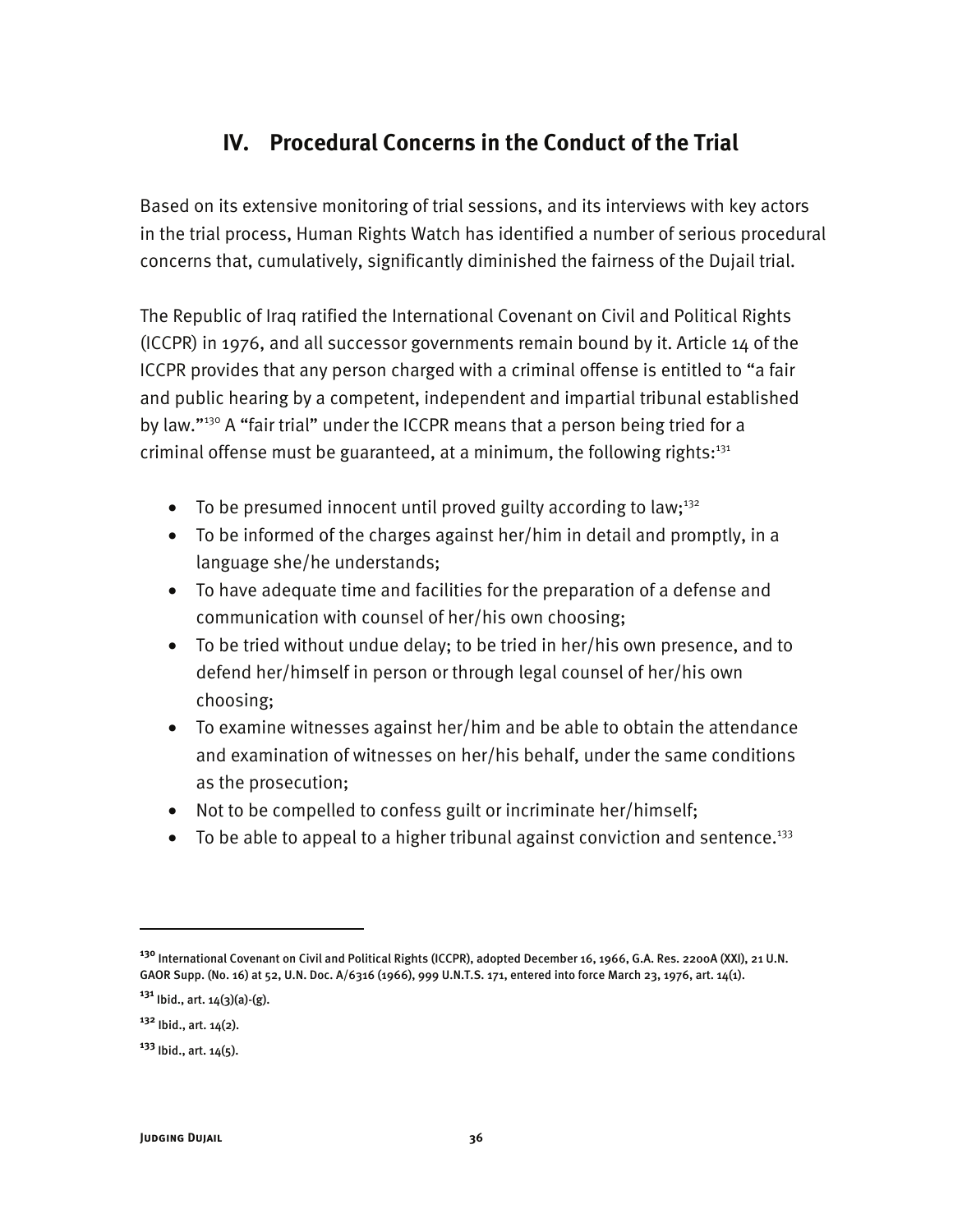These basic fair trial guarantees apply irrespective of whether the legal system of the country conforms to an adversarial model (such as in the United States or the United Kingdom) or an inquisitorial model (such as in Iraq). They are the minimum requirements for a trial to be considered "fair" in international law.

The procedural flaws identified by Human Rights Watch over the course of the Dujail trial undermine several of these fair trial guarantees, including: the right to an independent and impartial tribunal; the right to be presumed innocent; the right to be promptly informed of charges against the accused; the right to adequate time and facilities to prepare a defense; and the right to examine witnesses against the accused.

# 1. Concerns Affecting the Independence and Impartiality of the IHT and the Presumption of Innocence

A basic element of a fair trial is that the court conducting the proceedings be independent from interference by litigants, the political branches of government, or any other source. Critical determinants of the independence of a court are the laws and procedures governing the appointment of judges, the conditions governing the transfer and cessation of their functions, and the "actual independence of the judiciary from the executive branch and the legislative."<sup>134</sup> The UN Basic Principles on Independence of the Judiciary require that procedures for the suspension, removal or disciplining of a judge be determined in accordance with established standards of judicial conduct and be subject to independent review.**<sup>135</sup>**

The IHT Statute declares the "complete independence"<sup>136</sup> of the court, and the statute and rules contain judicial procedures governing the disciplining of a judge for misconduct, $137$  and concerning the recusal of a judge where there is an allegation of

**<sup>134</sup>** UN Human Rights Committee, General Comment 13, Article 14 (Twenty-first session, 1984), Compilation of General Comments and General Recommendations Adopted by Human Rights Treaty Bodies, UN Doc. HRI\GEN\1\Rev.1 (1994), para. 3. The Human Rights Committee monitors the implementation of the ICCPR.

**<sup>135</sup>** Basic Principles on the Independence of the Judiciary, adopted by the Seventh United Nations Congress on the Prevention of Crime and the Treatment of Offenders, Milan, 26 August to 6 September 1985, U.N. Doc. A/CONF.121/22/Rev.1 at 59 (1985).

**<sup>136</sup>** IHT Statute, art. 1(1).

**<sup>137</sup>** IHT Statute, arts. 4–6.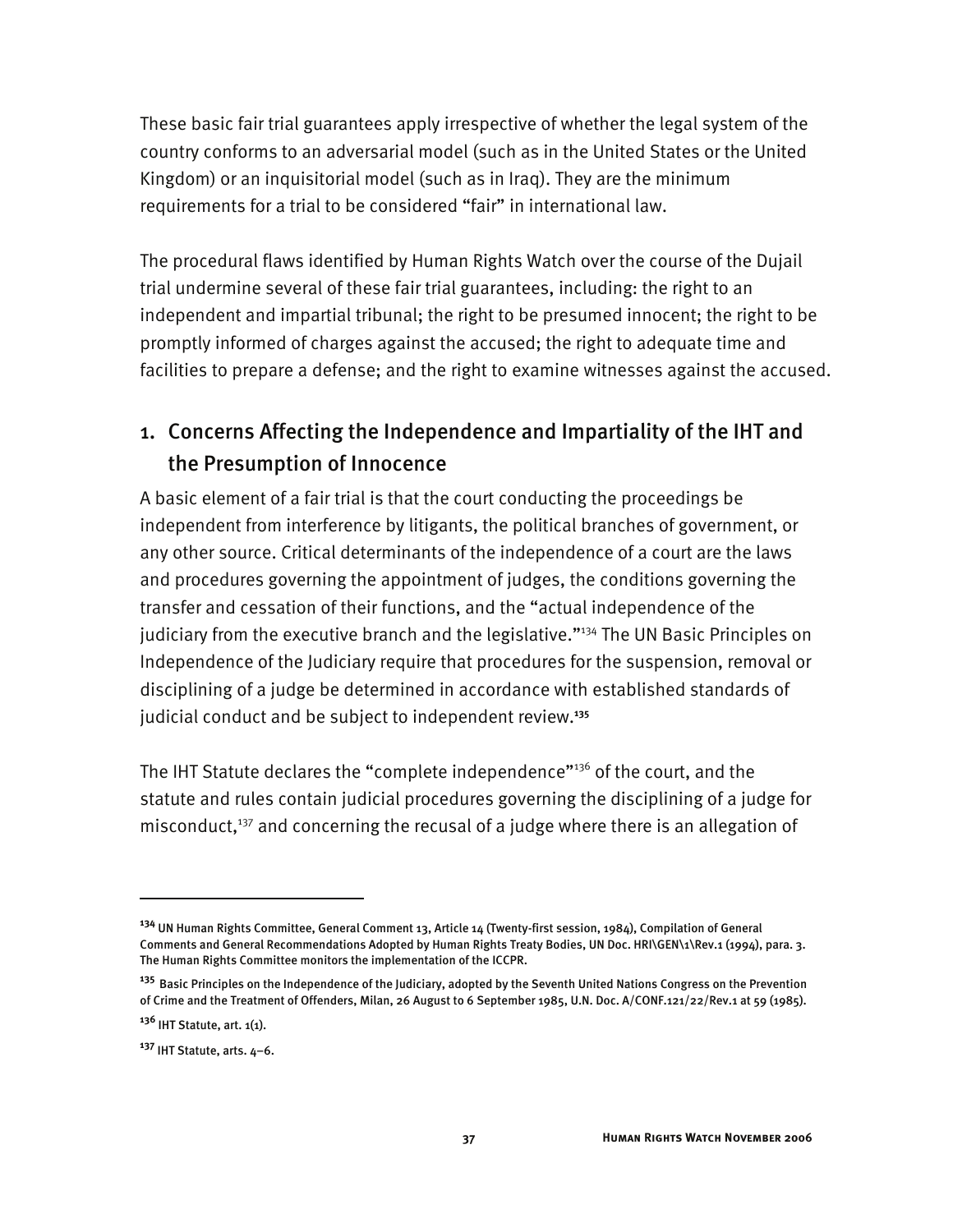bias.138 The Iraqi constitution also guarantees the independence of judges in the exercise of their functions.<sup>139</sup>

However, the IHT Statute contains two provisions—articles  $4(4)$  and 33—that are open to abuse, and have in fact been abused to seriously undermine the independence of the court by the transfer or suspension of judges in the midst of ongoing trials.

Despite specific provisions governing the suspension and dismissal of judges for misconduct,<sup>140</sup> article  $\Delta(\Delta)$  of the IHT Statute allows the Council of Ministers (the Prime Minister and Cabinet) to transfer a judge from the IHT to the Higher Judicial Council "for any reason." While a judge so transferred does not lose his status as a judge, he is removed from any role in adjudicating cases before the IHT and may also lose certain privileges associated with being an IHT judge, such as secure accommodation in the International Zone.

Article 33 of the IHT prohibits any person who belonged to the Ba'th Party from holding any position within the court. However, it does not specify any procedures for investigating whether a court employee was a member of the Ba'th Party, or which governmental institution is responsible for enforcing this provision. A de facto "pause" in the applicability of article 33 meant that former Ba'th members were in fact appointed to the IHT, although they remain vulnerable to dismissal should the article be enforced. Membership of the Ba'th Party was a prerequisite for admission to judicial training under the former government, and does not necessarily imply that the member was a supporter of the Ba'th Party or the government of Saddam Hussein, so former membership of the Ba'th Party, without regard to rank or extent of participation, is unlikely of itself to be sufficient to render a person unfit for office with the IHT.

The susceptibility of judicial personnel to dismissal at any time is a threat to the independence of the IHT. It creates the possibility that judges who belonged to the Ba'th Party may be selectively dismissed or threatened with dismissal. Any

**<sup>138</sup>** IHT Rules of Procedure and Evidence , rules 7–8.

**<sup>139</sup>** Constitution of Iraq (as adopted by referendum on October 15, 2005), art. 88.

**<sup>140</sup>** IHT Statute, arts. 5–6.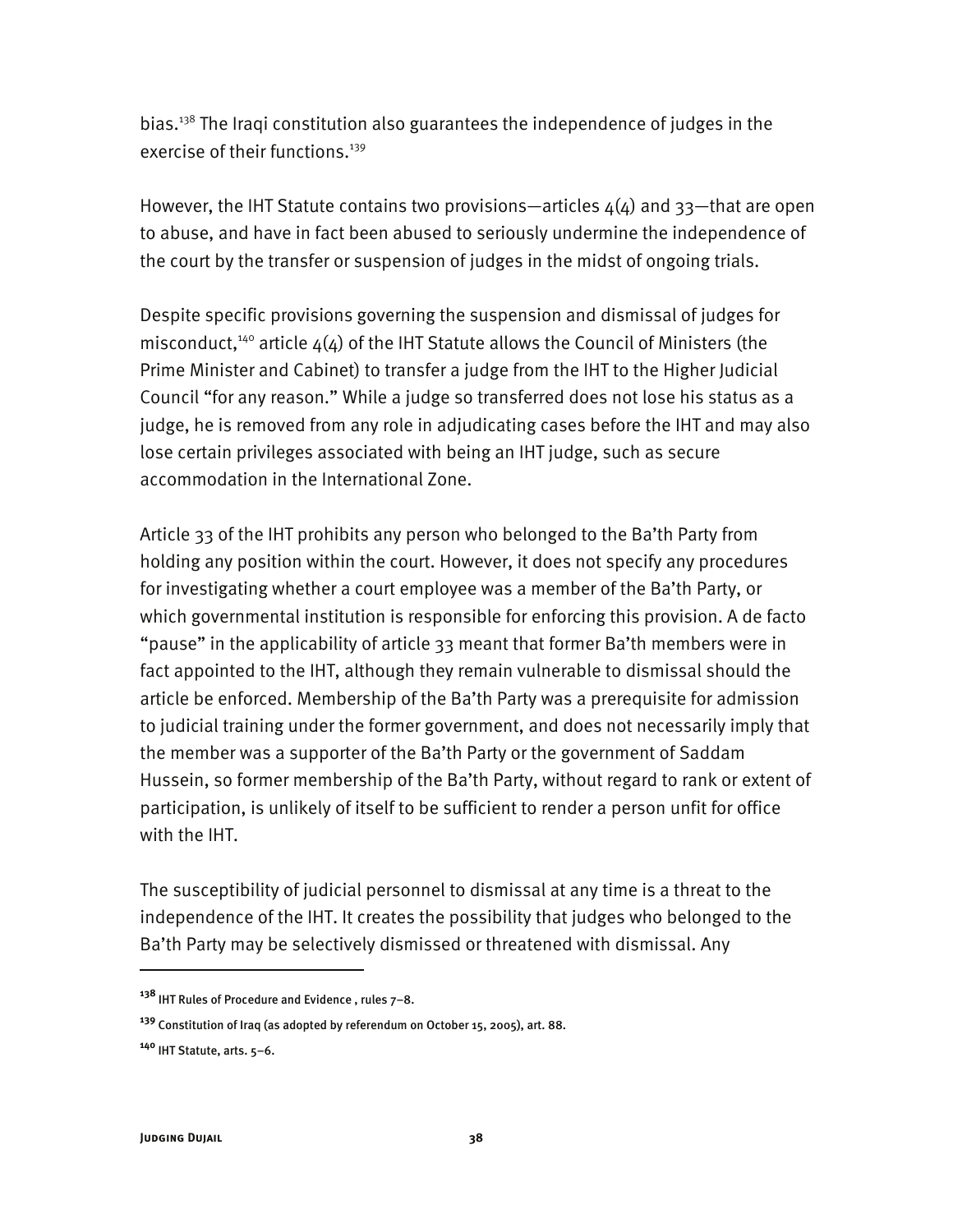procedure for the dismissal of judges must preserve the independence of judicial personnel, for example by considering their performance on an individual basis, and with avenues for review against a dismissal decision. Article 33 is also at variance with the general rules for de-Ba'thification applied by the National De-Ba'thification Commission (NDBC), which render persons holding any of the top four levels of Party membership potentially ineligible for government employment.<sup>141</sup>

In July 2005 the NDBC relied on article 33 to seek the dismissal of over 20 personnel from Iraqi courts, including judges. On that occasion the dismissals were avoided only due to the direct intervention of Iraqi President Jalal Talabani and then-Prime Minister Ibrahim al-Ja'fari. But in January 2006 the NDBC intervened again, this time in relation to a judge sitting on the Dujail case. After the resignation of the first presiding judge in the Dujail case (discussed below), the next most senior judge on the trial chamber, Judge Saeed al-Hammashi, was to take over as presiding judge. However, before Judge al-Hammashi could continue hearing the case in January, the NDBC demanded his removal on the grounds that he was previously a Ba'th Party member. Judge al-Hammashi denied the charge, and in November 2006 the NDBC notified Judge al-Hammashi that the case against him had been dropped. Nevertheless, due to the NDBC's invocation of article 33, Judge al-Hammashi was removed from the Dujail trial. The NDBC's intervention forced the IHT to negotiate with the Prime Minister's Office in order to forestall Judge al-Hammashi's dismissal from the IHT altogether; he remains a judge of the IHT but has not been reassigned to any case.

Article 33 has thus become a "sword at the necks"<sup>142</sup> of sitting IHT judges, and has been used by the NDBC to exercise considerable power in terms of having sitting judges suspended from their duties. In October 2006, a further four trial judges including one judge sitting on the ongoing Anfal trial—received letters stating that they were being transferred from the IHT to the Higher Judicial Council. According to one of the judges, those transferred were made to understand that if they protested the transfer they would become subject to investigation by the NDBC.<sup>143</sup>

**<sup>141</sup>** Coalition Provisional Authority, Order Number 1, De-Ba`thification of Iraqi Society, CPA/ORD/16 May 2003/01, paras. 2–3.

**<sup>142</sup>** Human Rights Watch interview with IHT judges, Baghdad, October 2006.

**<sup>143</sup>** Human Rights Watch interview with IHT judges, Baghdad, October 2006.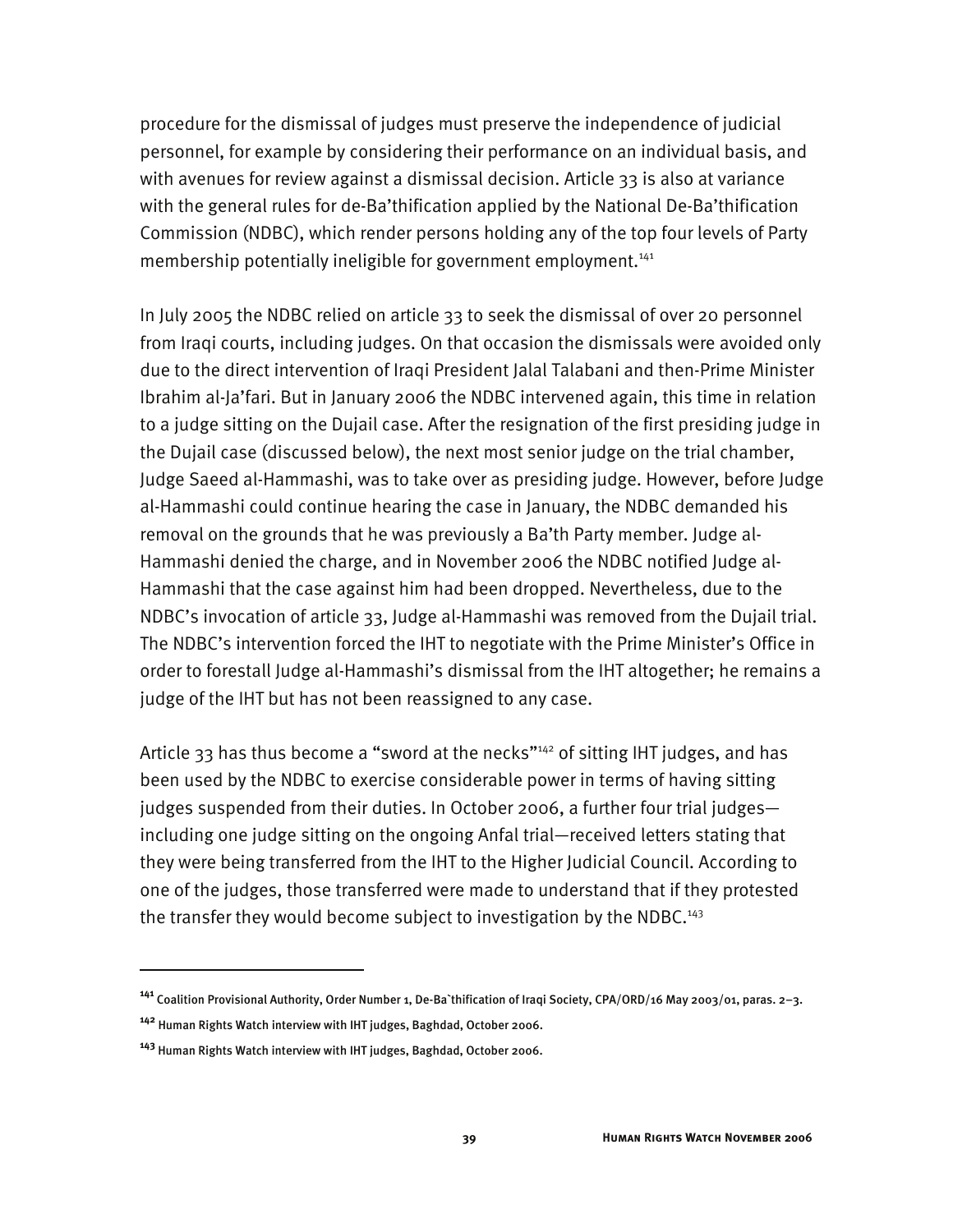Article  $4(4)$  of the IHT Statute was used by the Council of Ministers to remove the presiding judge in the Anfal trial, 'Abdullah al-Amiri, on September 19, 2006. Five days earlier, Judge al-Amiri had had an exchange with defendant Saddam Hussein in which the judge stated, "I will answer you: you are not a dictator. Not a dictator. You were not a dictator. The people or those who are around the official make him a dictator, and it is not just you. This is the case all over the world."<sup>144</sup> These comments were interpreted as showing leniency or bias towards Saddam Hussein, and were the subject of intense public criticism. Members of parliament demanded the removal of Judge al-Amiri,<sup>145</sup> and a representative of the prime minister was also dispatched to the president of the IHT to demand the judge's transfer off the case.<sup>146</sup> The IHT president then wrote to the Council of Ministers, requesting the transfer of Judge al-Amiri from the IHT to the Higher Judicial Council under article  $4(4)$  of the IHT Statute, and the Council of Ministers authorized the transfer. A spokesperson for the prime minister confirmed that the Cabinet acted to remove Judge al-Amiri because of its view that he was biased in favor of Saddam Hussein, and because of popular anger over al-Amiri's comments.<sup>147</sup> The executive's intervention to transfer Judge al-Amiridespite the existence of judicial procedures to resolve allegations of bias<sup>148</sup> $$ seriously undermined the IHT's independence and reflected a disturbing readiness to intervene in a judicial matter in response to public opinion. When challenged about the propriety of transferring a judge for such reasons, a Cabinet advisor responded that Iraqi law gives the government the right to "hire, fire and transfer judges. We are responsible and the Iraqi government does pay the salaries of these judges. The only thing is, we have no influence over the verdict and what goes on in court because it's an independent system."149 This statement suggests a failure to grasp fully the principle of independence of the judiciary.

j

**<sup>144</sup>** Paul von Zielbauer, "Judge Tells Hussein, 'You are Not a Dictator,'" New York Times, September 15, 2006.

**<sup>145</sup>** Richard Oppel, "After Remark, Judge in Trial of Hussein Loses His Post," New York Times, September 20, 2006.

**<sup>146</sup>** Brian Bennett, "Behind the Saddam Judge's Ouster", Time Magazine, September 20, 2006. This was confirmed by Human Rights Watch interviews with IHT judges, including a judge in the Anfal trial, Baghdad, October 2006.

**<sup>147</sup>** See comments by spokesman for Nouri al-Maliki, Ali Dabbagh, reported in "Saddam Hussein ejected from Trial," CNN, September 20, 2006, http://edition.cnn.com/2006/WORLD/meast/09/20/iraq.saddam/index.html (accessed November 3, 2006). See also Liz Sly, "Hussein Trial Judge Removed," Chicago Tribune, September 20, 2006.

**<sup>148</sup>** IHT Rules of Procedure and Evidence, rules 7 and 8.

**<sup>149</sup>** Bassam Ridha, quoted in Sly, "Hussein Trial Judge Removed," Chicago Tribune.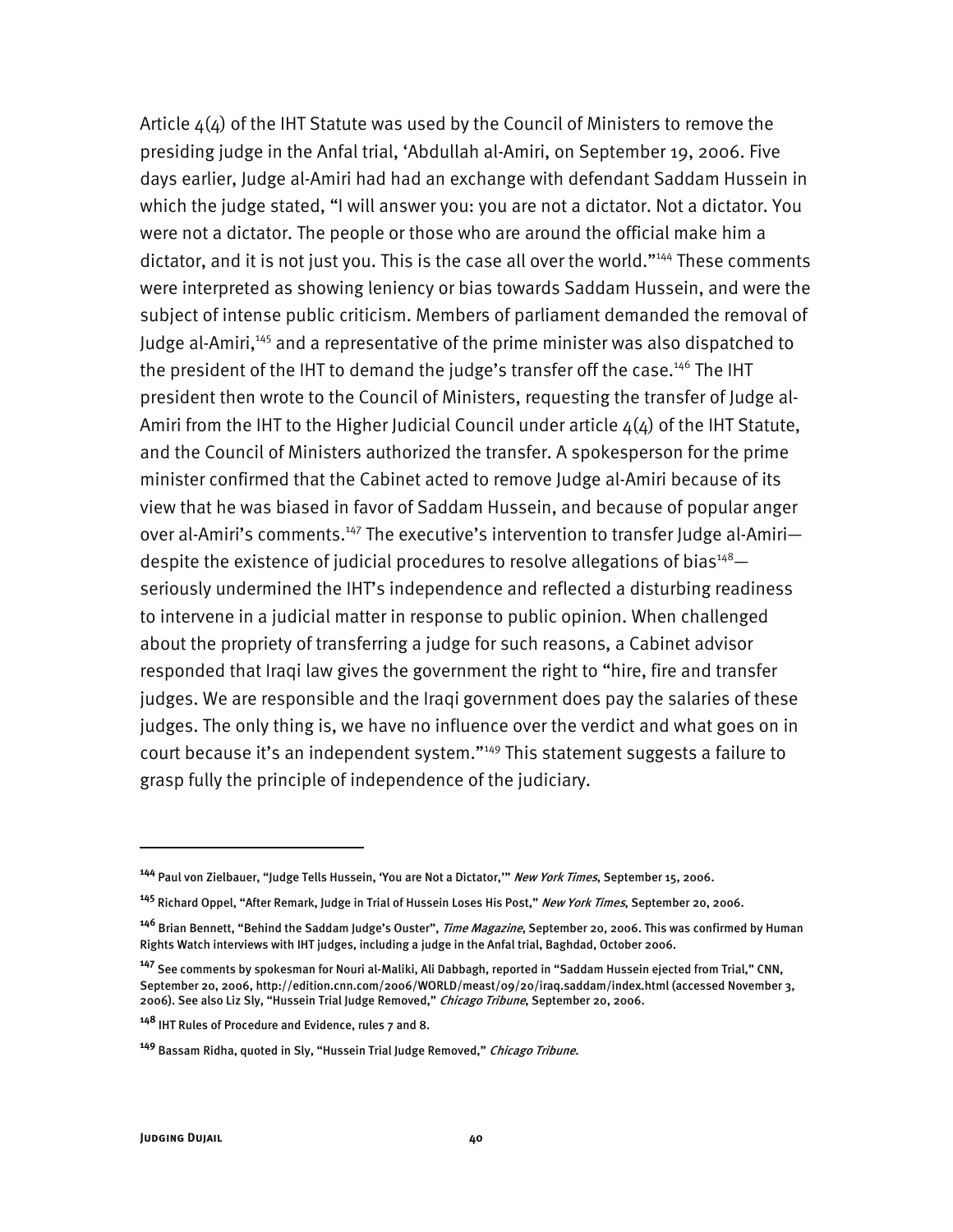The IHT's independence and its appearance of impartiality have also been undermined by fierce public criticism of the court and its judges by senior government officials. This has occurred regularly since the beginning of the Dujail trial. The uncertain and faltering start to the trial, and the difficulties in controlling the behavior of the defendants encountered by former presiding judge Rizgar Amin, gave rise to vituperative attacks from members of parliament and the then-minister of justice. Members of parliament denounced the court and Judge Amin as "weak" and excessively lenient with the defendants, and demanded his resignation.<sup>150</sup> During one trial session at which Human Rights Watch was in attendance, a prominent parliamentarian in the public gallery was heard to declare that "this Kurdish judge must go."151 The then-minister of justice also denounced Judge Amin as weak and demanded his resignation on more than one occasion in the press.<sup>152</sup> Then-Prime Minister Ibrahim al-Ja'fari during a press conference also criticized the conduct of the trial by the presiding judge.**<sup>153</sup>** The Iraqi government did nothing to defend the court from these attacks, and did not warn ministers or other public officials against making such statements. In January 2006 Judge Amin resigned. Judges interviewed by Human Rights Watch stated that the resignation was principally caused by the severity and intensity of official criticism of his conduct of the trial.<sup>154</sup> Judges observed that the attacks by government figures created an enormous sense of pressure upon them, and that there was in fact little understanding within the government about the IHT and its procedures.155 One judge explained,

The attitude of the cabinet towards the court and the trial is one of a consumer who pays money for a product: they give money, and they demand results. The government treats the court like a factory.<sup>156</sup>

**<sup>150</sup>** Iraqi press summaries, December 2005–March 2006, on file with Human Rights Watch.

**<sup>151</sup>** Human Rights Watch-ICTJ trial observation notes, November 28, 2005. In a similar vein, Shi'a parliamentarian and Da'wa Party member Ali al-Adeeb stated to the press, "The chief judge should be changed and replaced by someone who is strict and courageous." See Hamza Hendawi, "Saddam Lashes out at US as Trial Resumes," Associated Press, November 28, 2005.

**<sup>152</sup>** Iraqi press summaries, December 2005–March 2006, on file with Human Rights Watch.

**<sup>153</sup>** Iraqi press summaries, December 2005–March 2006, on file with Human Rights Watch.

**<sup>154</sup>** Human Rights Watch interviews with IHT judges, February, March and October 2006.

**<sup>155</sup>** Human Rights Watch interviews with IHT judges, November 2005 and March 2006.

**<sup>156</sup>** Human Rights Watch interview with IHT judge, March 2006.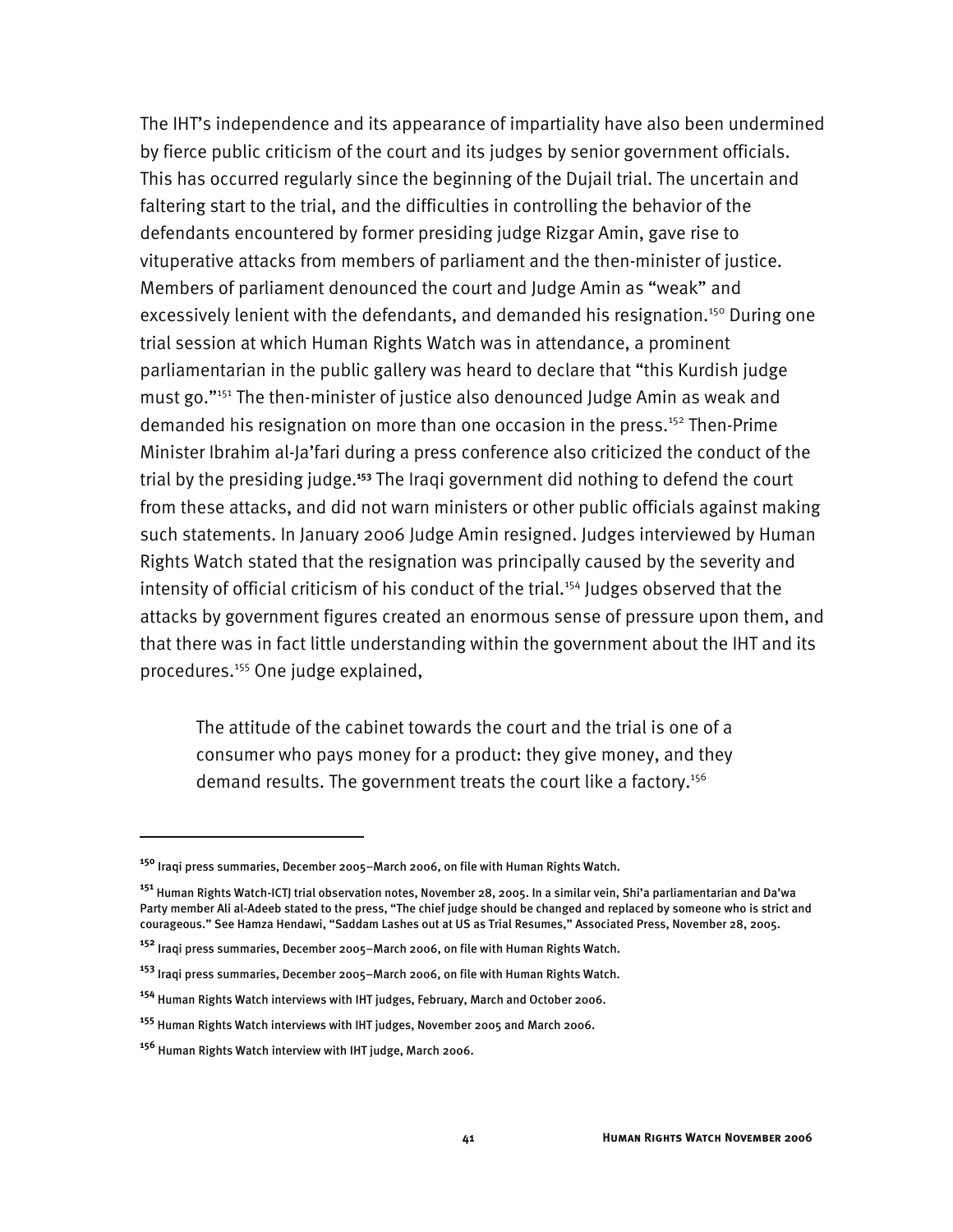The pressure was compounded by impatience and a lack of understanding in the wider Iraqi public, and the failure of the IHT to develop an effective outreach and communications strategy (discussed in Section III.4, above). This public impatience was intensified by statements from government officials demanding a rapid trial and speedy execution of Saddam Hussein.<sup>157</sup>

Through comments prejudging the guilt of the defendants, senior government officials and political figures have also run the risk of appearing to or actually seeking to influence the outcome of the trial. State officials and political figures must not prejudice the accused's fair trial rights or undermine the perceived impartiality of the tribunal by prejudging the assessment of the facts by the competent judicial authority.<sup>158</sup> From well before the beginning of the Dujail trial, senior Iraqi government officials and political figures made statements declaring Saddam Hussein guilty and deserving of execution.<sup>159</sup> These statements continued throughout the Dujail trial: On November 28, 2005, Abdul Aziz al-Hakim, leader of the powerful Shi'a political party the Supreme Council of the Islamic Revolution in Iraq (SCIRI), stated that "the government wants to see Saddam dead, it wants him to face the death penalty because that is the will of the people."160 Another prominent SCIRI

j

**<sup>157</sup>** Iraqi press summaries, December 2005–March 2006, on file with Human Rights Watch. See also statement by a leader of SCIRI, Adel Abdul Mahdi, that Saddam Hussein should have been "put to death without trial" quoted in Ali Rifat, "Saddam trial is bad for us, says top Iraqi," *Sunday Times* (London), January 8, 2006. See also Ellen Knickmeyer, "Iraq's Premier Urges a Speedy Trial for Hussein," Washington Post, October 18, 2005; and "Maliki: Saddam's Execution is Imminent," United Press International, July 5, 2006.

**<sup>158</sup>** UN Human Rights Committee (HRC), General Comment 13, para. 7; HRC, Decision: Gridin v. Russian Federation, CCPR/C/69/D/770/1997, July 18, 2000, para. 8.3; European Court of Human Rights (ECtHR), Allenet de Ribemont v. France, Judgment of 10 February 1995; (1995) 20 EHRR 557, para.35; African Commission on Human and Peoples' Rights (ACHPR), International Pen and Others (on behalf of Ken Saro-Wiwa Jr. and Civil Liberties Organization) v. Nigeria, Communication Nos. 137/94, 139/94, 154/96, and 161/97, decision adopted on October 31, 1998, paras. 94-96.

**<sup>159</sup>** On May 9, 2005, Iraqi President Jalal Talabani stated that Saddam Hussein "will not escape punishment for his terrible crimes" (as quoted in "Iraqi president on national unity, government, terrorism, foreign presence" (in Arabic), Al-Ra'y (Amman), May 9, 2005, p. 6, reproduced in English translation by BBC Monitoring Middle East – Political), and on May 31 Talabani stated that "Saddam Hussein is a war criminal" (as quoted in "Talabani: Saddam Likely to Face Trial Soon," Associated Press, May 31, 2005). In an interview with Iraq's state-funded broadcaster Al-Iraqiya on September 6, 2005, President Talabani stated, "I received the investigating magistrate who is in charge of questioning Saddam [Hussein]. I encouraged him to continue his interrogation. He told me good news, saying that he was able to extract important confessions from Saddam Hussein." Talabani added that "Saddam signed these confessions," and that "Saddam Hussein is a war criminal and he deserves to be executed 20 times a day for his crimes against humanity." See "Iraq's Talabani says Saddam 'confessed' and deserves to die" (in Arabic), Al-Iraqiya TV (Baghdad), September 6, 2005, 17:35 GMT, reproduced in English translation by BBC Worldwide Monitoring, September 7, 2005. On June 24, 2005, SCIRI head Abdul Aziz Hakim stated in an interview with Reuters that "there is no doubt that Saddam deserves more than just execution... I am among those who are going to file a complaint for killing 64 members of my family. For these crimes alone he deserves 64 executions." See Mariam Karouny, "Iraqi Shiite Leader Wants Insurgents Wiped Out," Reuters, June 24, 2005.

**<sup>160</sup>** Muhammad Shakeel, "Trial of Saddam Set to Resume, Former PM warns against Rising Abuse in Iraq," World Markets Analysis, November 28, 2005.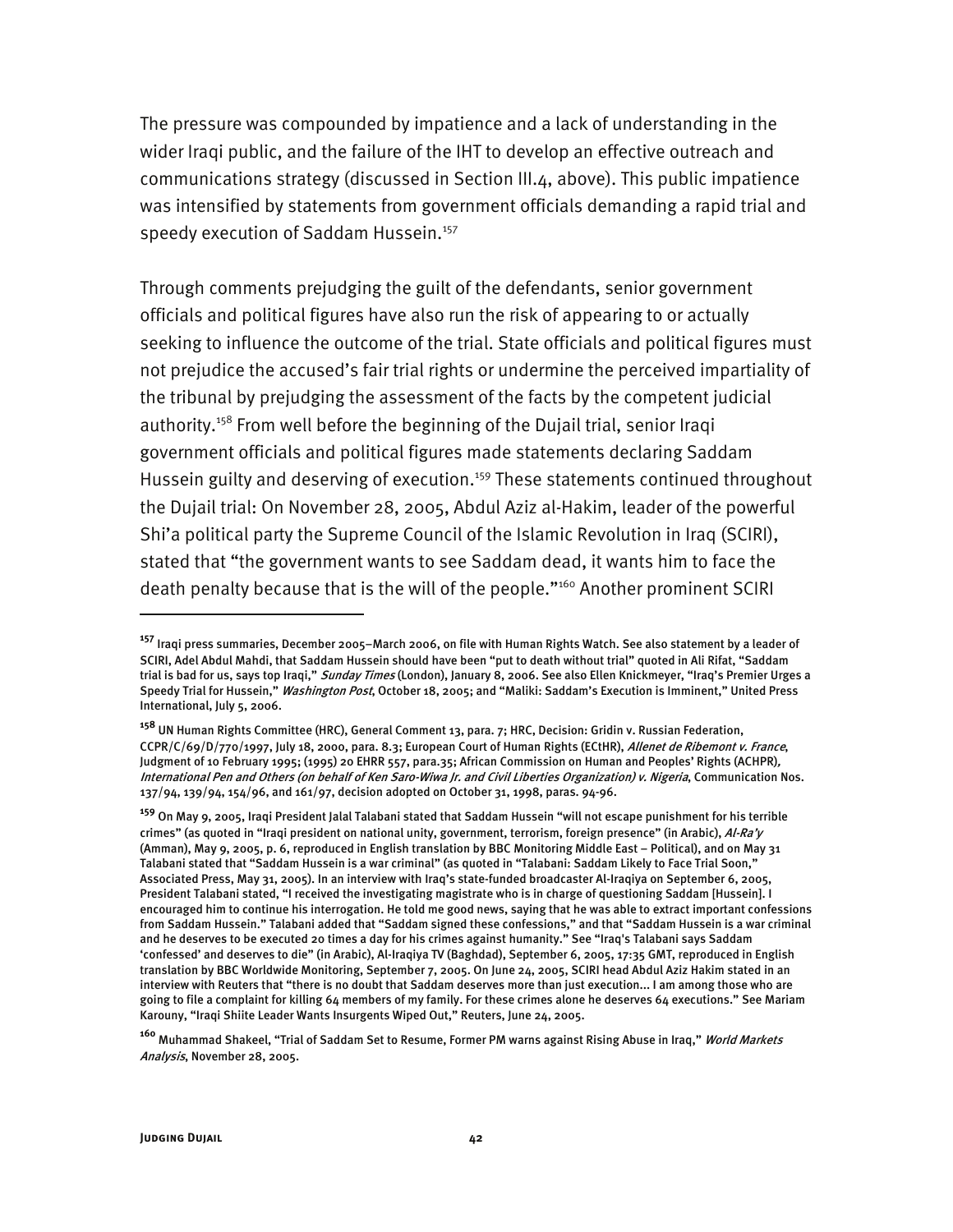figure (and currently one of Iraq's two vice-presidents), Adel Abdul Mahdi, stated in January 2006 that Saddam "deserves to be put to death without trial" and that "the continuing [trial process] is unnecessary and will only hurt the Iraqi people."<sup>161</sup> On February 20, 2006, Shi'a cleric Muqtada al-Sadr stated that Saddam deserved the death penalty because he was responsible, directly or indirectly, for all those killed in Iraq while he was president.<sup>162</sup> In an interview published on July 12, 2006, Muqtada al-Sadr—whose faction now formed part of the Iraqi government—asserted that "Saddam needs no trial and he must be treated as he treated the Iraqi people … I demand his execution immediately."<sup>163</sup> On July 5, Prime Minister Nouri al-Maliki stated of Saddam Hussein, "his execution for the crimes he committed will come soon, just after the court ruling."<sup>164</sup>

The statements of officials indicate that the Iraqi government has not only failed to promote a climate of public opinion conducive to a fair trial, but has actively encouraged the prejudgment of the outcome of the case. While the trial of someone as notorious as Saddam Hussein will inevitably be accompanied by strong opinions and public discussion as to his guilt or otherwise, public authorities and in particular leading political figures are not relieved of their obligation to refrain from prejudging the outcome of the trial. In creating an environment in which judges feel intense pressure to be seen as dealing severely with the accused, such behavior undermines the guarantee of presumption of innocence at trial.

**<sup>161</sup>** Rifat, "Saddam trial is bad for us, says top Iraqi," Sunday Times.

**<sup>162</sup>** Iraqi press summaries, December 2005–March 2006, on file with Human Rights Watch.

**<sup>163</sup>** "Iraqi Shi'i cleric Al-Sadr denies Al-Mahdi Army's involvement in recent killings" (in Arabic), Al-Iraqiya TV (Baghdad), July 12, 2006, 1710 GMT, reproduced in English translation by BBC Monitoring International Reports, July 14, 2006.

**<sup>164</sup>** "Maliki: Saddam's Execution is Imminent," United Press International. While in Baghdad in December 2005, Human Rights Watch also observed that, during the breaks in the telecast of the trial on the government-funded Al-Iraqiya television channel, material was broadcast that strongly suggested the guilt of the defendant Saddam Hussein. This is also described by journalist Jonathon Steele in "This faltering trial has put Saddam back in charge," *Guardian* (London), December 9, 2005: "Whenever the courtroom had a break, the screen was filled with a propaganda commercial showing Saddam's face. Blood slowly pours across it. Pictures of the former President bringing his hand down firmly to make a point are intercut with archive footage of a prisoner lying on the ground while a man uses a baseball bat to smash his wrists. In the style of Shi'a religious mourning, a voice wails a poem that taunts Saddam with God's judgment: 'Where will you hide from all your crimes?'"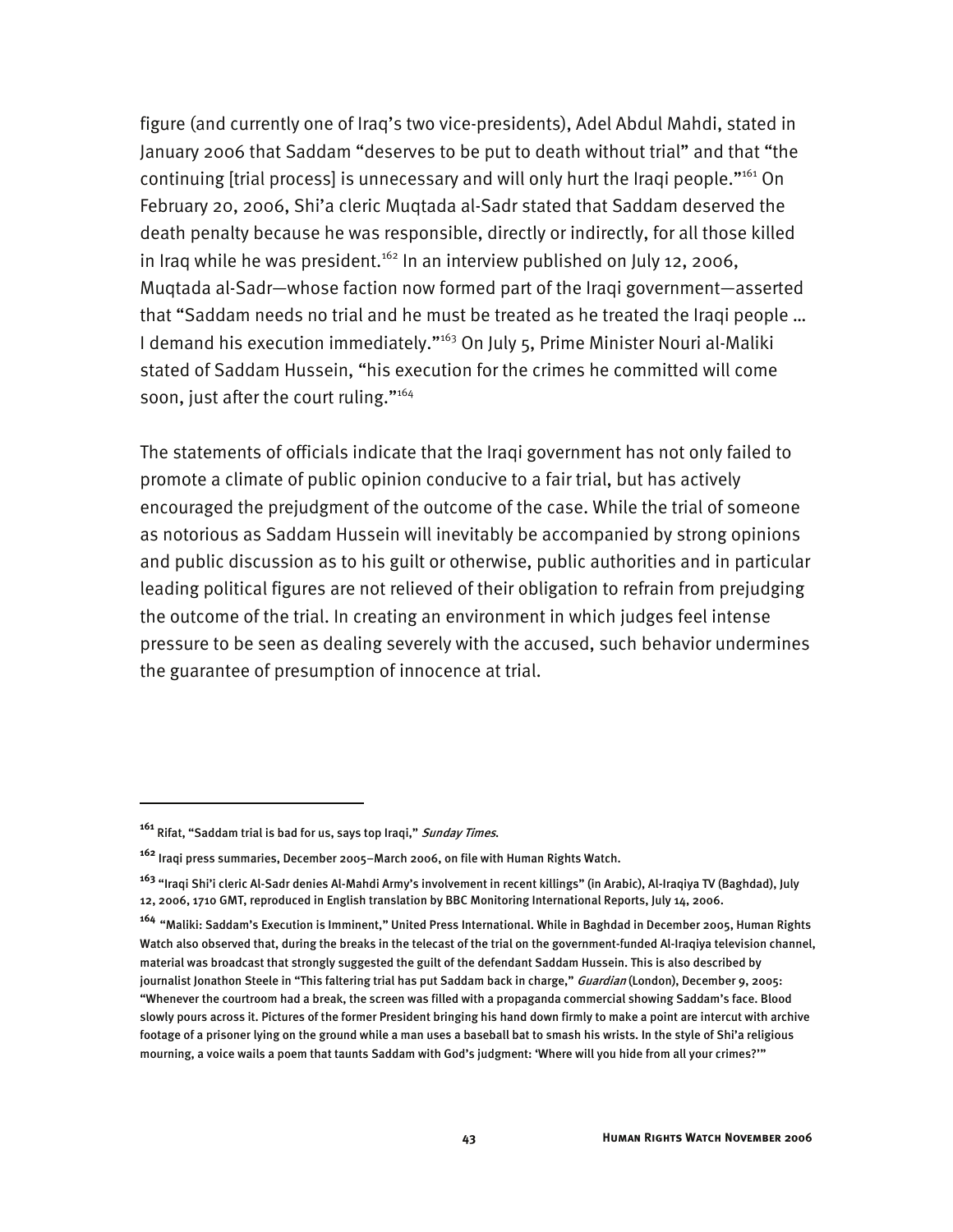### 2. The Defendants' Right to be Informed of the Charges

Article  $14(3)(a)$  of the ICCPR provides that the defendant has the right to be informed "promptly and in detail ... of the nature and cause of the charge against him." $165$  A basic prerequisite for the fairness of a trial is that a defendant has sufficient information about what is alleged against him or her, so that he or she can adequately defend him or herself against the charge.<sup>166</sup> At minimum, a defendant must be provided with information that identifies the material facts alleged against him or her that are at the basis of the accusation, and the legal characterization of these material facts.<sup>167</sup> The level of detail that is necessary will depend on the nature of the case, and needs to be considered in terms of what would amount to sufficient information to prepare an adequate defense to the charges.<sup>168</sup>

In international criminal law cases, the crimes alleged will likely have been committed by numerous individuals, playing distinct roles over an extended period of time. International criminal law contains several different theories of individual criminal liability that could be used to connect the defendant in court to the largescale crime that occurred. Individuals brought before a court may bear different kinds of responsibility, from a commander to a participant to an aider-and-abettor. Each of these forms of liability will require specific kinds of criminal intention (*mens* rea) and criminal act (*actus reus*) to be proved in order to convict the individual defendant. Thus, in cases involving accusations of international crimes (such as crimes against humanity), international tribunals have consistently held that sufficient detail about the nature and cause of the charge must be provided to the defendant, so that a defendant can properly understand *in what capacity* he or she is alleged to be responsible for the crime. International courts have held that, at minimum, the *particular nature* of the defendant's responsibility (for example, as a planner, commander, instigator, or aider of the crime) must be clearly identified, and

**<sup>165</sup>** This guarantee appears in almost identical form in article 6(3)(a) of the European Convention on Human Rights. The holdings of the European Court of Human Rights are therefore relevant to the interpretation of this fair trial guarantee, particularly because the European Court frequently interprets fair trial guarantees in the context of inquisitorial or civil law systems.

**<sup>166</sup>** European Court of Human Rights, Mattoccia v. Italy (App. 23969/94), Judgment of 25 July 2000, para. 59.

**<sup>167</sup>** Ibid.

**<sup>168</sup>** European Court of Human Rights, Sadak and Others v. Turkey (App. 29900/96, 29901/96, 29902/96 and 29903/96), Judgment of 17 July 2001, para. 50.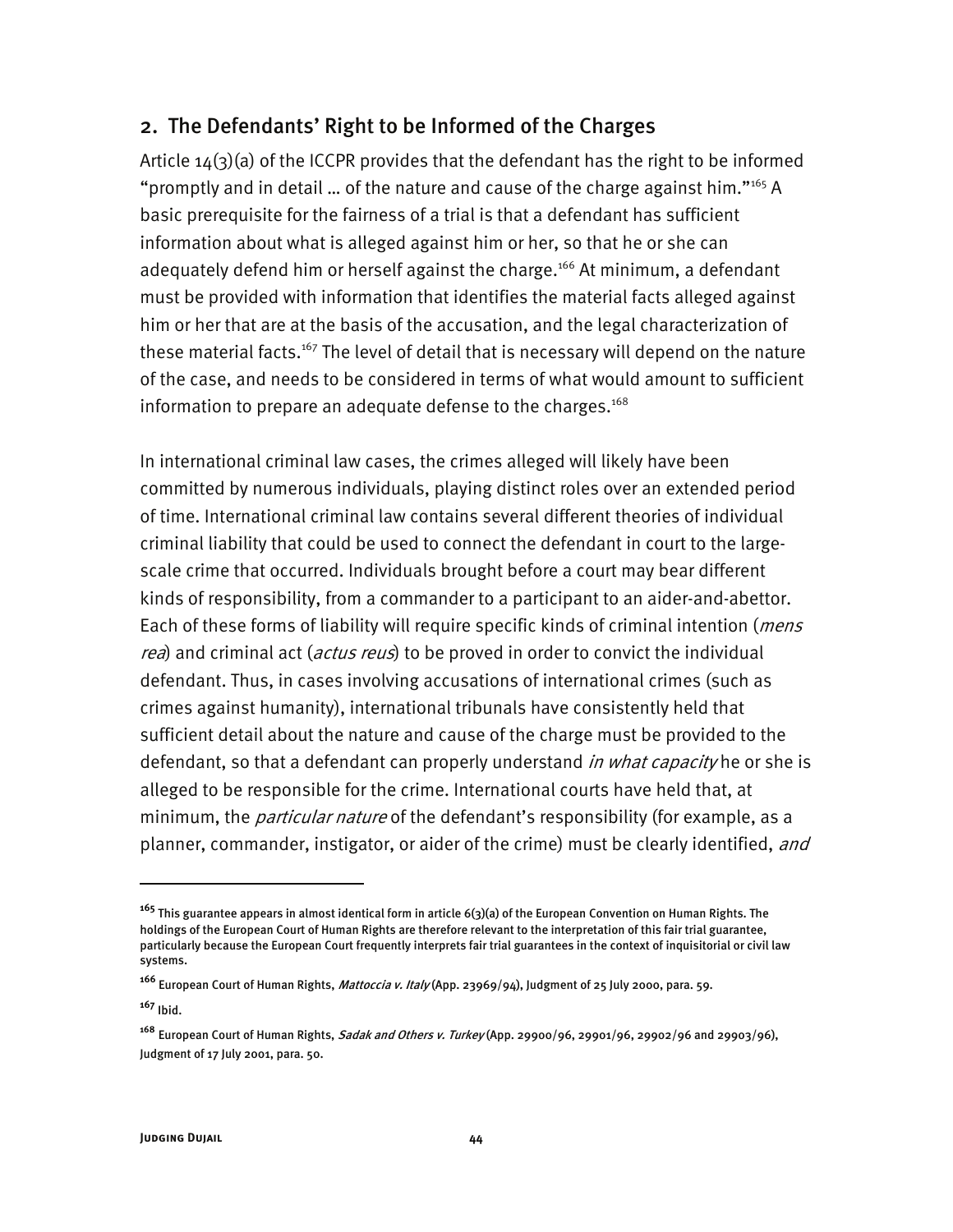the defendant must be given *a concise statement of the material facts* that will be used to establish the defendant's specific mode of responsibility.<sup>169</sup> The kinds of facts that may be material for someone alleged to have planned or directed a crime will be quite distinct from those facts that are material for someone accused of aiding a crime.

Thus, in order to effectively prepare a defense, the defendant must be able to determine the "theory of liability" to be applied against him or her, and what facts will be proved in order to sustain that theory. For example, the international courts have held that if a defendant is accused of having "command responsibility" for the crime, he or she must be given notice of the following material facts that will be proved against him or her:170

- (a) what command position he or she is alleged to have held;
- (b) the identities of the subordinates over whom he or she exercised effective control and for whose acts he or she is alleged to be responsible;
- (c) the conduct of the defendant that shows that he or she knew that a crime was being committed, or was about to be committed, by those identified subordinates and;
- (d) the conduct of the defendant that shows that he or she failed to take the necessary and reasonable measures to prevent such acts or to punish the persons who committed them.

If someone is alleged to have personally participated in the crime, material facts such as the identity of the victim, the time and place of the event, and the means by which the criminal acts were committed have to be notified to the defendant.<sup>171</sup> The facts that will be proved to show the defendant's mental state, and his or her criminal intent, also should be stipulated.<sup>172</sup>

**<sup>169</sup>** Prosecutor v. Kupreskic et al., ICTY, Case No. IT-95-16, Judgment (Appeals Chamber), October 23, 2001, para. 95; Prosecutor v. Mejakic et al., ICTY, Case No. IT-02-65, Decision on Dusan Fustar's Preliminary Motion on the Form of the Indictment, April 4, 2003; Prosecutor v. Sesay, Special Court for Sierra Leone (SCSL), Decision and Order on Defence Preliminary Motion for Defects in the Form of the Indictment, October 13, 2003, para. 12.

**<sup>170</sup>** Prosecutor v. Blaskic, ICTY, Case No. IT-95-14, Judgment (Appeals Chamber), July 29, 2004, para. 218.

**<sup>171</sup>** Kupreskic, Judgment (Appeals Chamber), para. 90.

**<sup>172</sup>** Blaskic, Judgment (Appeals Chamber), para. 219.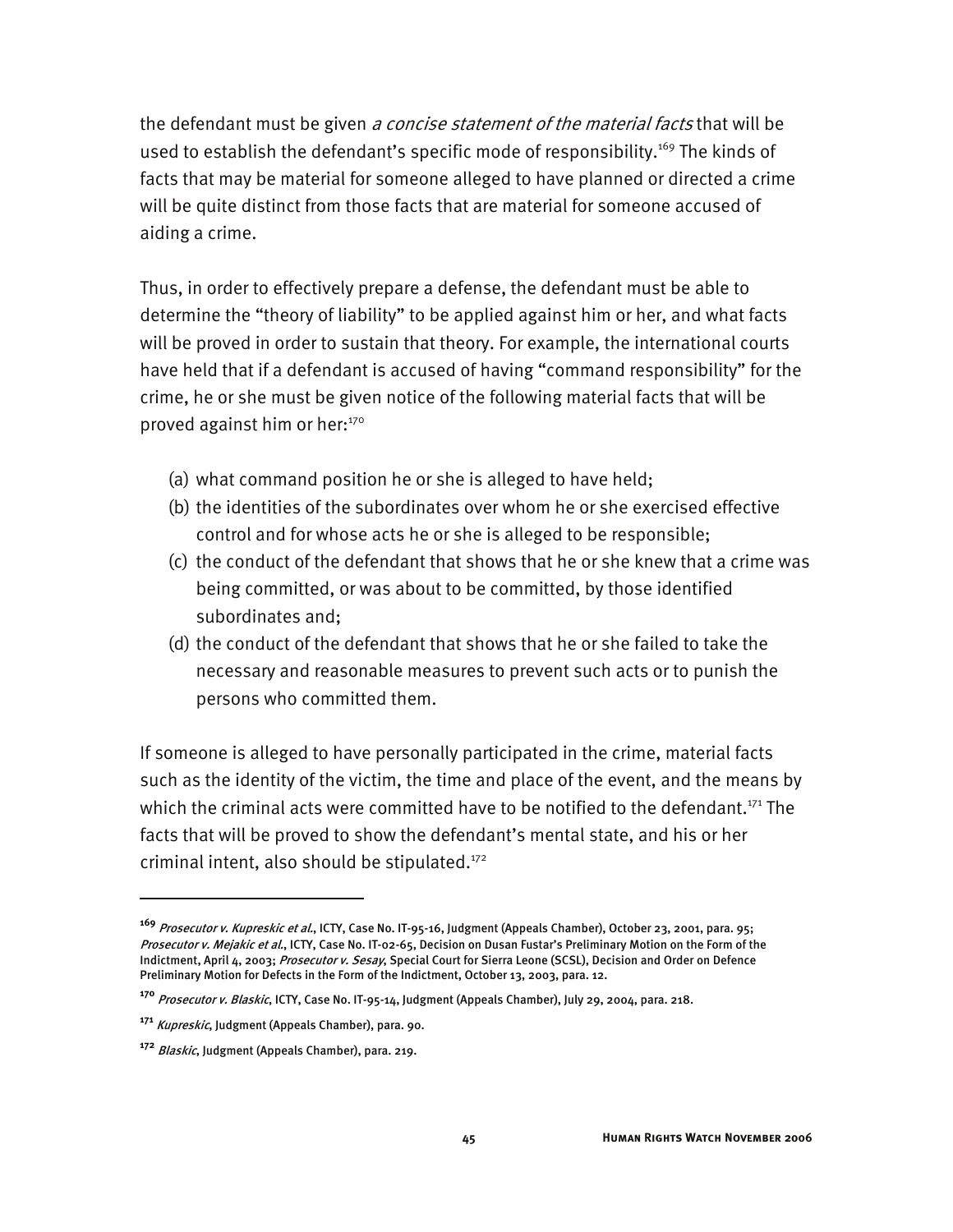Without this kind of specification of the defendant's alleged role in a large-scale, multiple-perpetrator crime, and identification of what facts will be established to prove that role, the defendant is essentially left to guess at the "nature and cause" of the case against him or her.

The charge sheet in the Dujail case was in the form of a "referral decision" from the IHT's chief investigative judge, and was provided to defendants along with the dossier of evidence on August 10, 2005. The referral decision and dossier were identical for all eight defendants, even though the defendants ranged from the former President of the Republic through to minor Ba'th Party officials from Dujail. The referral decision was the only notice of charges provided to the defendants before the trial commenced. The referral decision contained no information whatsoever about each defendant's alleged role in the crime, or what theory of liability was to be used against each defendant. No material facts to be proved against each defendant were described. Indeed, no material facts were stipulated at all; the referral decision simply stated that each defendant was charged with "[c]rimes against humanity against a number of citizens in the town of Dujail in Salahuddin Governorate on July 8, 1982. This is in accordance with Clauses A, D, E and F of Paragraph 'First' of article 12 of the court law. It consists of: A. Premeditated murder.

D. Removal of population or forcible removal of population.

E. Imprisonment or arbitrary deprivation of physical freedom contrary to the basic rules of international law.

F. Torture."

The referral decision does not constitute adequate notice of the cause and nature of the charge. The disclosure of the dossier of evidence does not amount to adequate notice, because the dossier was not tailored to each defendant, and thus does not inform a defendant of the material facts related to his role that will be proved at trial. $173$ 

Under Iraqi law, no "indictment" or similar document is produced before the beginning of the prosecution case. However, a more detailed "charging document" is

**<sup>173</sup>** Prosecutor v. Naletilic and Martinovic, ICTY, Case No. IT-98-34, Judgment (Appeals Chamber), May 3, 2006, para. 27; Prosecutor v. Jean Mpambara, ICTR, Case No. ICTR-01-65-T, Judgment (Trial Chamber), September 11, 2006, para. 30.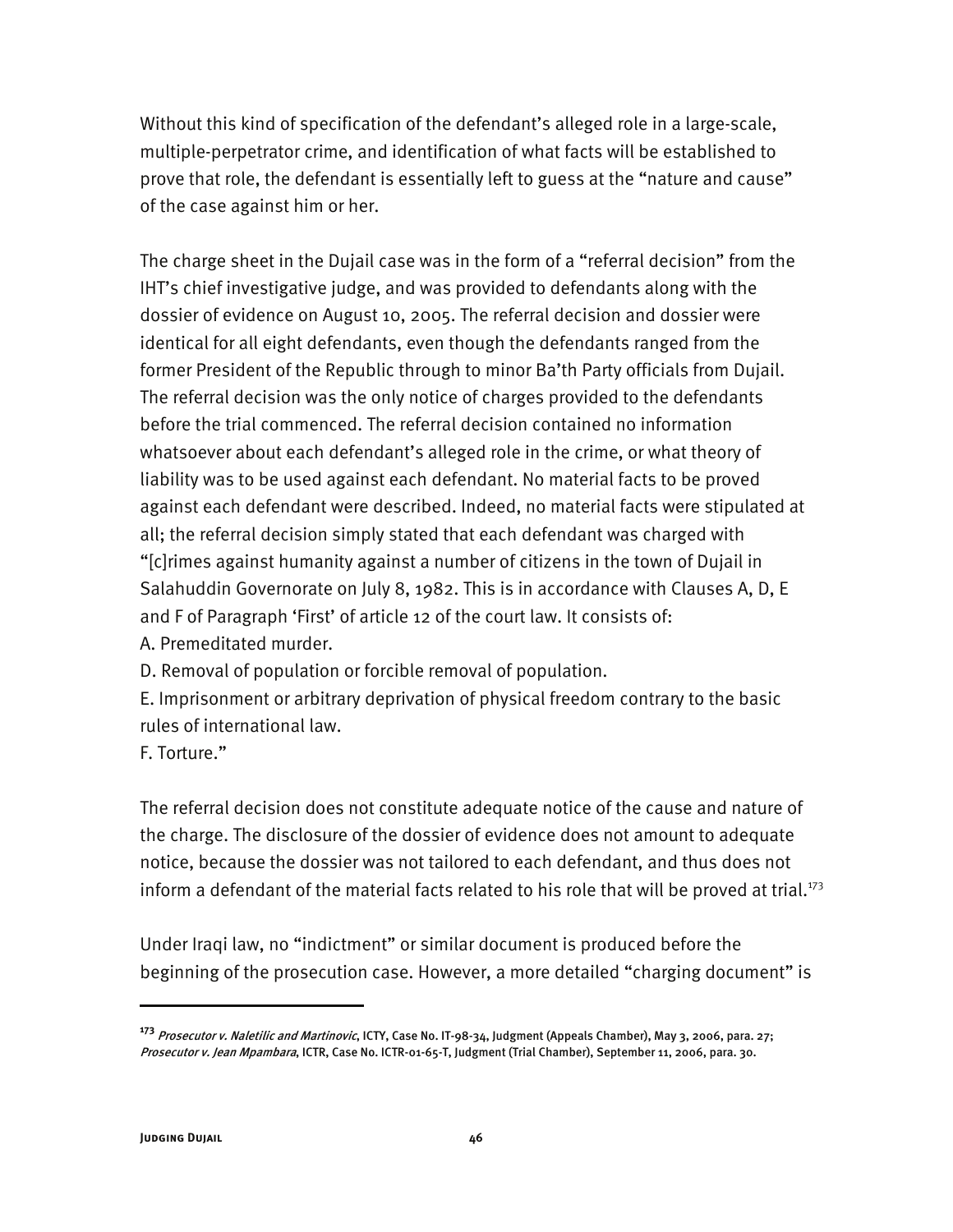drafted after the close of the prosecution case and before the commencement of the defense case.174 In the Dujail case, this more detailed charging document was read out in court on May 15, 2006, eight months after the beginning of the trial. The charging document did contain more details concerning the specific role that each defendant was alleged to have played in the events at Dujail. However, because it was formulated only after the close of the prosecution case, the defendants cannot be considered to have had adequate notice of the charges against them during the presentation of prosecution witnesses and documentary evidence. The defendants' ability to prepare challenges to this evidence was thus circumscribed.

In addition, the May 15 charging documents added two new charges against seven out of the eight defendants: in addition to murder, forcible displacement, arbitrary detention, and torture, the charges of enforced disappearance and "other inhumane acts" were added against Saddam Hussein, Taha Yassin Ramadan, Barzan al-Tikriti, 'Abdullah Kadhim Ruwayid, Mizher 'Abdullah Kadhim Ruwayid, 'Ali Dayeh 'Ali al-Zubaidi, and Muhammad 'Azzawi 'Ali al-Marsumi. The defendants had no notice during the prosecution case that these charges would be added, and thus could not effectively address prosecution evidence that may have been relevant to proving disappearance or "other inhumane acts." The court required the defendants to open their defense case on the same day that the charging document was read out in court, effectively denying them any opportunity to revise or amend their defense in accordance with the more detailed notice and in light of the new charges.

It is also questionable whether even the May 15 charging document constituted adequate notice of the charges against each defendant. The charging document does include more specific allegations concerning the acts of each defendant, but

**<sup>174</sup>** Iraqi Code of Criminal Procedure, art. 181(C), (D). This provides:

<sup>&</sup>quot;C – If it appears to the court, after the aforementioned steps have been taken, that the evidence indicates that the defendant has committed the offense being considered, then he is charged as appropriate, the charge is read to him and clarified and he is asked to enter a plea.

<sup>&</sup>quot;D – If the defendant confesses to the charge against him and the court is satisfied of the truth of the confession and that he understands its implications, then it listens to his defense and issues a judgment in the case without any requirement for further evidence. If he denies the charge or does not offer a defense, if he requests a trial or if the court considers that his confession is confused, or that he does not understand the consequences or if the offense is punishable by death then the case goes to trial, defense witnesses are heard and the remaining evidence in his defense is heard, unless the court finds it to be an unjustified attempt to impede the investigation or mislead the court. When this has been completed the commentary of the other parties, the public prosecutor and the defense of the defendant are heard. The end of the trial is then announced and the court issues its verdict in the same session or in another session held soon afterwards."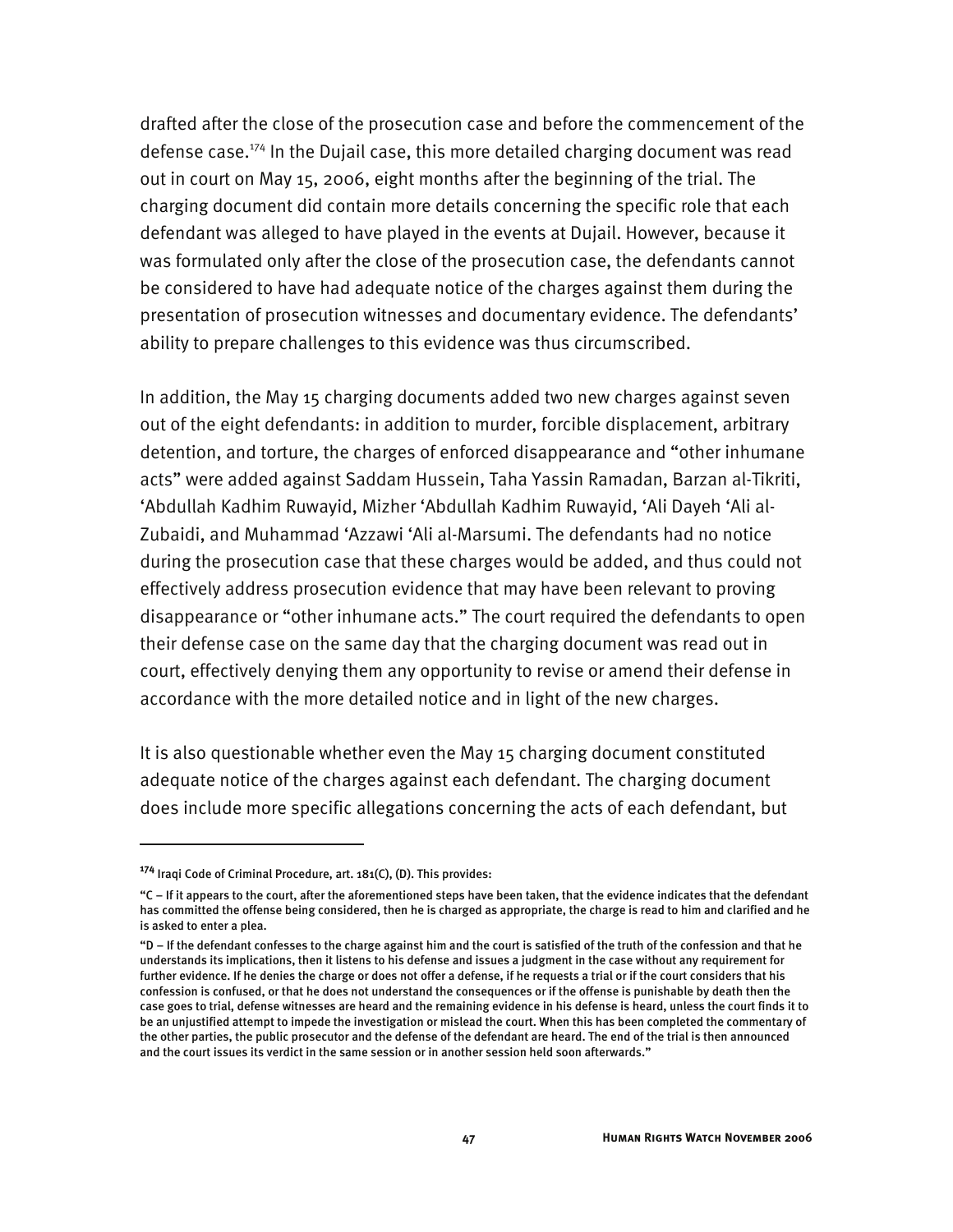does not stipulate material facts such as the facts showing the effective authority of defendants charged in a "command responsibility" role, the facts proving the mental state of the defendants, or the facts showing that a defendant knew that crimes were being committed by a subordinate. Moreover, the charging document does not clarify which theory of liability is being applied to each defendant—participation, instigation or joint criminal enterprise—or whether any high-level defendant is also accused of a "failure to prevent or punish" subordinates.

## 3. Equality of Arms and the Defendants' Right to Adequate Time and Facilities to Prepare a Defense

As noted above (see Section III.5), a fundamental element of a fair trial is that every party must be afforded a reasonable opportunity to present his or her case under conditions that do not place the party at a substantial disadvantage vis-a-vis the opponent.<sup>175</sup> Implicit in the notion of equality of arms,<sup>176</sup> and explicit in article 14(3)(b) of the ICCPR, is that a defendant has a right to adequate time to prepare his or her case. The meaning of "adequate" will depend on the size and complexity of the case against the defendant.<sup>177</sup>

Human Rights Watch has concluded that a number of aspects of the conduct of proceedings in the Dujail trial violated the principle of equality of arms, and deprived the defendants of adequate time and facilities to prepare their defense. In addition, Human Rights Watch observed a troubling indifference on the part of the court when these procedural concerns were raised by the defense. The court never engaged in a public or reasoned process of evaluating these concerns in light of fair trial principles, despite the seriousness of some of the concerns, as outlined below.

**<sup>175</sup>** European Commission of Human Rights, Kaufman v. Belgium (App. 10938/84); (1986) 50 DR 98, p. 115; European Court of Human Rights, *Foucher v. France* (App. 22209/93), Judgment of 18 March 1997; (1998) 25 EHRR 234, para. 34; UN Human Rights Committee, Decision: Morael v. France, Comm. No. 207/1986, UN Doc. Supp. No. 40 (A/44/40) at 210 (1989), para. 9.3 ("... the concept of a fair hearing in the context of article  $14(1)$  should be interpreted as requiring a number of conditions, such as equality of arms …").

**<sup>176</sup>** Prosecutor v. Kordic and Cerkez, ICTY, Case No. IT-95-14/2, Judgment (Appeals Chamber), December 17, 2004, para. 175.

**<sup>177</sup>** UN Human Rights Committee, General Comment 13, para. 9.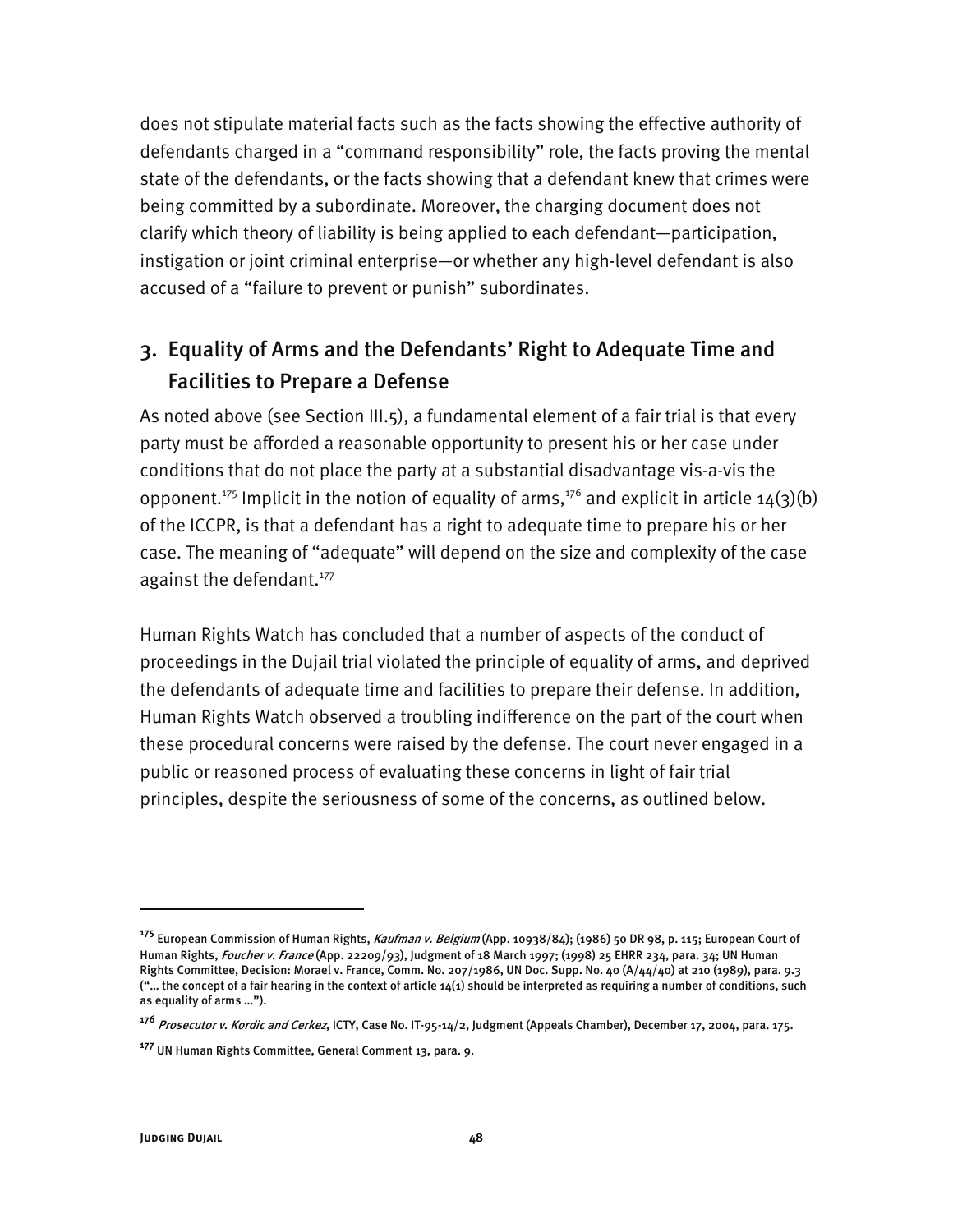### *a. Continuous late or same-day disclosure of incriminating evidence and nondisclosure of some witness statements*

Timely disclosure of prosecution evidence is essential for defendants to adequately prepare their defense. The IHT Rules provide that prosecution evidence must be disclosed  $45$  days before the start of the trial.<sup>178</sup> Approximately 900 pages of the trial dossier were disclosed in accordance with this rule, on August 10, 2005, seven weeks before the opening of the Dujail trial. The bulk of the 900 pages consisted of photocopies of official documents. On January 22, 2006—three months after the commencement of the trial—a further several hundred pages of documentation were provided to the defense, but with no explanation (and no explanation was requested by the court) as to why the material had not been made available in accordance with the Rules.**<sup>179</sup>**

Of more serious concern was a tendency by the prosecution to engage in "trial by ambush,"<sup>180</sup> in which incriminating documents were not disclosed to the defense until the day that the document was used in court by the prosecution. Human Rights Watch documented a number of instances in which critical, incriminating documents were disclosed to the defense only on the day that they were used in court, and in some cases well after the close of the prosecution case.

On February 13, 2006, the court read the statements of 23 prosecution witnesses into the court record, without making these witnesses available for questioning by the defense.<sup>181</sup> Of those 23 witness statements, 13 were not in the dossier and were not subsequently disclosed to the defendants during the trial. During the prosecution's presentation of its documentary evidence on March 1, 2006, over 40 previously undisclosed documents were presented to the court, including the most important incriminating evidence against three of the "low-level" defendants: three letters addressed to former Minister of Interior Sa'doun Shaker naming suspected

**<sup>178</sup>** IHT Rules of Procedure and Evidence, rule 40.

**<sup>179</sup>** Human Rights Watch examined the documents disclosed on January 22, 2006, and found that some were copies of documents previously disclosed but the majority were new documents, not previously disclosed.

**<sup>180</sup>** This term is used by Judge Richard May and Marieke Wierda in International Criminal Evidence (Ardsley, New York: Transnational Publishers, Inc.), p. 70.

**<sup>181</sup>** See below, Section IV.4 (on the right to confront and examine witnesses) for discussion of other concerns raised by this aspect of proceedings.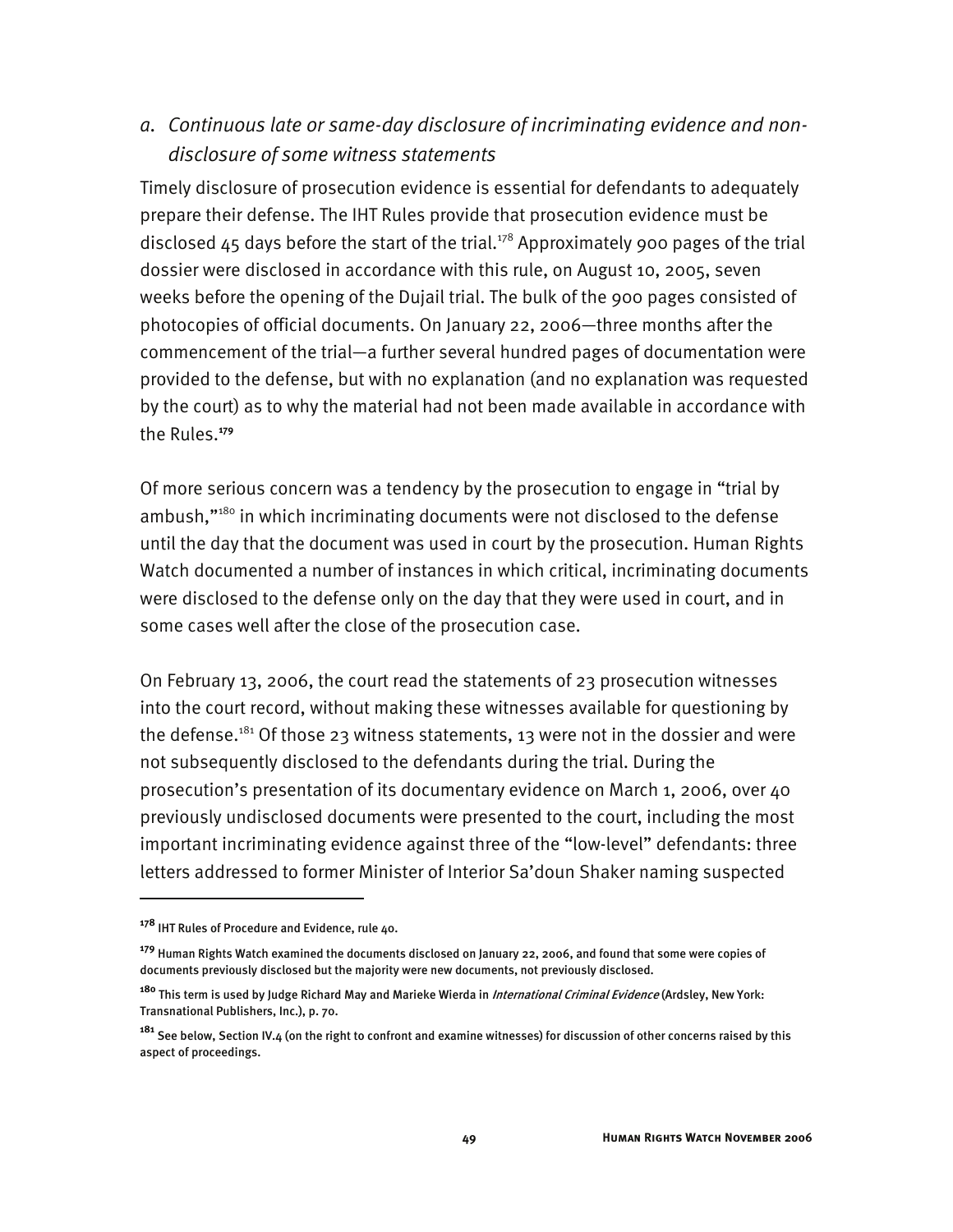Da'wa Party members in Dujail in the aftermath of the 1982 assassination attempt, and allegedly written by 'Ali Dayeh 'Ali, 'Abdullah Kadhim Ruwayid and Mizher 'Abdullah Kadhim Ruwayid. Also presented on that day, but previously undisclosed to the defense, was a compact disc containing a recording of a conversation allegedly between Saddam Hussein and former Ba'th Party Regional Command member Abdel Ghani al-Ghafour, in which the latter refers approvingly to the destruction of orchards in Dujail. The date of the recording was not disclosed, nor its source or means of interception.

The prosecution case effectively closed on March 1, 2006. On March 15, during the taking of statements from the defendants, the prosecutor confronted defendant Taha Yassin Ramadan with a previously undisclosed document concerning the detention of individuals from Dujail, which Ramadan allegedly had signed. As far as Human Rights Watch can ascertain, this document was never actually disclosed in full to Ramadan's defense lawyers, even after it was displayed in court. Further new documents were introduced on April 6 concerning the age of some of those convicted by the Revolutionary Court in connection with the Dujail incident.

On April 24, 2006, the prosecution introduced another compact disc recording, this time purporting to be a conversation between Saddam Hussein and Taha Yassin Ramadan concerning the fate of properties in Dujail. On June 13, 2006—the last day of the *defense* case—the prosecution produced in court a further three undisclosed documents allegedly signed by Taha Yassin Ramadan concerning land seizures in Dujail, and another compact disc recording of a conversation alleged to be between Taha Yassin Ramadan and Saddam Hussein.<sup>182</sup>

The court always retains discretion to permit evidence that has not been disclosed in a timely manner to the defense, where the evidence is clearly probative. However, the exercise of this discretion requires a reasoned process of weighing the value of the evidence against the potential prejudice to the defendant due to late disclosure, and consideration of steps that might mitigate that prejudice (such as granting an

**<sup>182</sup>** The conversation appeared to refer to a town by a code name, although identification of this town as Dujail was never established by evidence.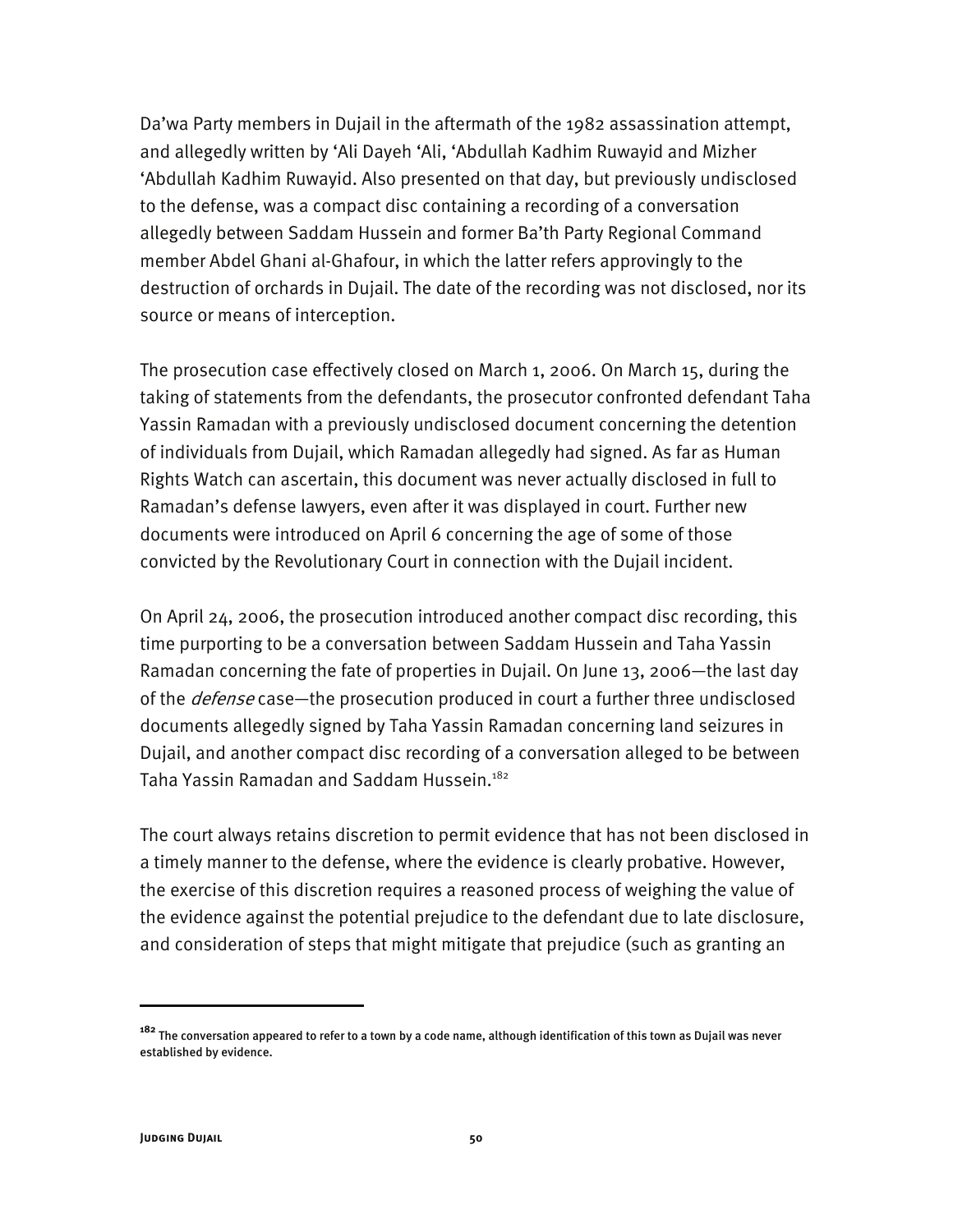adjournment or a delay to permit review of the new evidence).<sup>183</sup> Moreover, international tribunals have emphasized that the prosecution bears the burden of explaining why the evidence was not disclosed earlier or could not reasonably have been made available in time $184$ —in part to ensure that the prosecution does not reap the benefit of failing to comply with court rules.

However, as best Human Rights Watch could determine, the IHT trial chamber did not consider these issues and permitted the prosecution to introduce new evidence as and when it wished. It also did not seek an explanation from the prosecution as to why disclosure was not made earlier, and never undertook a reasoned examination of whether permitting the evidence would be prejudicial to the defendants or how ensuing prejudice could have been remedied. The court appears to have been essentially indifferent to the potential threat to the defendants' fair trial rights flowing from consistent late disclosure or non-disclosure. The court also appears to have applied a different standard to defense late disclosure than to the prosecution: on May 30, 2006, the defense sought to have shown in court a compact disc of television footage suggesting that a complainant was not speaking truthfully during some of his in-court statements.<sup>185</sup> Whereas the presiding judge always permitted the prosecution to play its newly introduced recordings in court without consulting the defense, on this occasion he refused to allow the footage to be played until the defense obtained the permission of the prosecution. The judge insisted that all such material must be given in advance to the prosecution before it could be used in court. The prosecution examined the compact disc overnight and gave its consent the next

**<sup>183</sup>** See, for example, Prosecutor v. Bagosora, Case No. ICTR-96-7-T, Decision on the Motion by the Defense Counsel for Disclosure, November 27, 1997; Prosecutor v. Brima et al., Case No. SCSL-04-16-PT, Decision on Application for Leave to File an Interlocutory Appeal Against Decision on Motions for Exclusion of Prosecution Witness Statements and Stay on Filing of Prosecution Statements, February 4, 2005.

**<sup>184</sup>** Prosecutor v. Delalic et al., ICTY, Case No. IT-96-21, Judgment (Appeals Chamber), February 20, 2001, para. 279.

**<sup>185</sup>** The complainant, Ali al-Haydari, had stated in court that the incident at Dujail on July 8, 1982, was "not an assassination attempt" against Saddam Hussein. The footage, shown on Al-Arabiya television channel on May 30, 2005, shows al-Haydari addressing a commemoration ceremony in Dujail in August 2004. Al-Haydari states, "Heroes from the sons of the *mujahid* and heroic city of al-Dujail turned the day of the tyrant Saddam's visit to that city into a historic day in the life of that city, when they tried to kill the most vicious tyrant of modern history, and even the most vicious tyrant known by mankind." See "Al-Arabiya airs video of Saddam prosecution witness contradicting his testimony," BBC Monitoring Middle East – Political, May 30, 2006, 0705 GMT.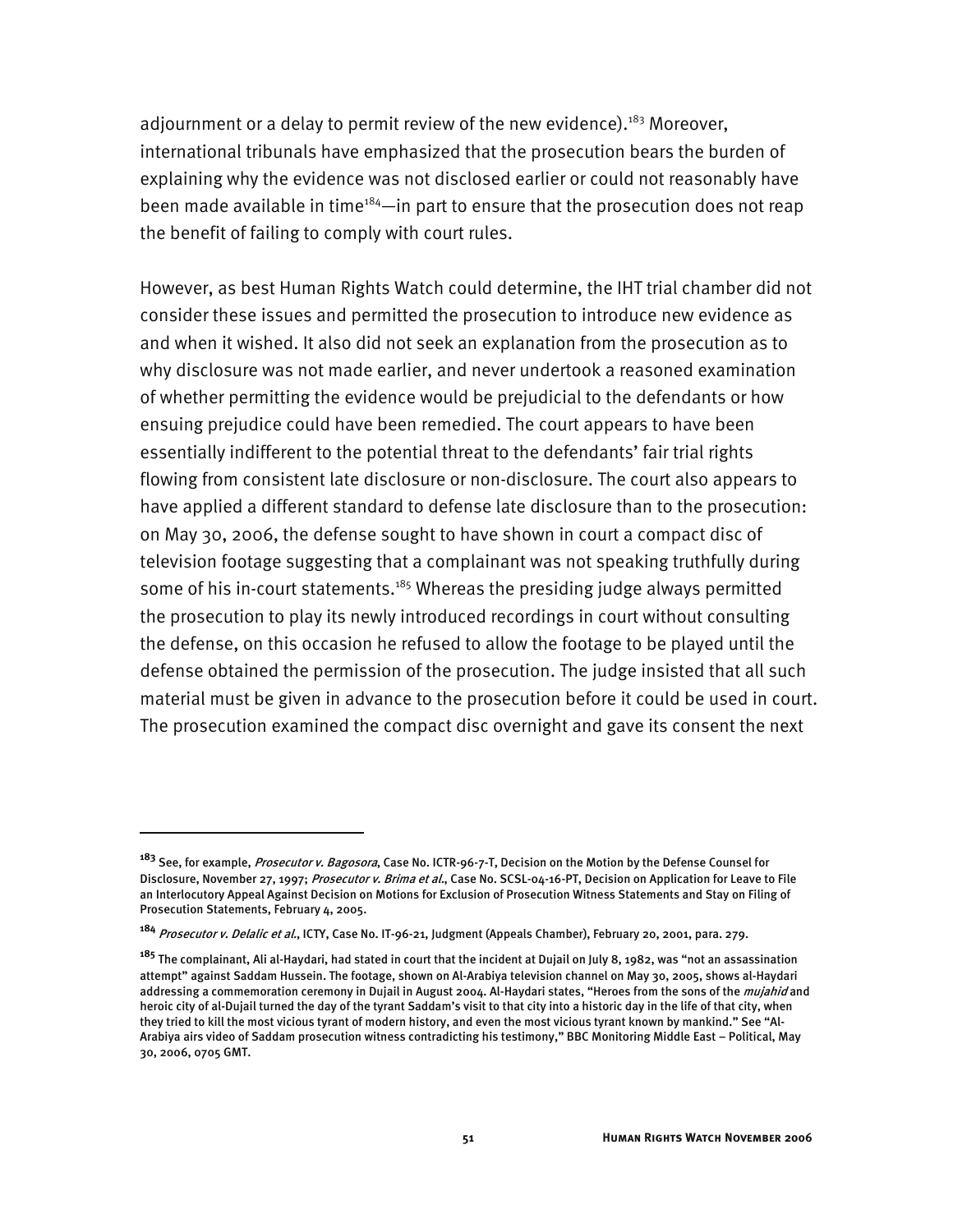day, and the footage was shown on May 31. Treating the two parties unequally in this manner raises concerns that the principle of equality of arms has been violated.<sup>186</sup>

### *b. Non-disclosure of exculpatory evidence*

Rule 42 of the IHT Rules requires the prosecution to disclose, on a continuing basis, any evidence that mitigates the guilt of the accused. The obligation to disclose exculpatory evidence that is within the prosecutor's custody and control is considered as "important as the obligation to prosecute."<sup>187</sup> International tribunals have held that the equivalent obligation in their own rules is "fundamental to the fairness of proceedings before the Tribunal."188

The prosecution does not appear to have exercised due diligence in complying with its obligation under the IHT Rules to disclose exculpatory evidence. On May 29, 2006, while questioning a defense witness, the prosecution showed in court documents apparently issued by a "compensation committee" formed to compensate Dujail residents whose lands had been seized by the government. One of the contentions of the defense case for Saddam Hussein and Taha Yassin Ramadan was that the razing of orchards in Dujail was unrelated to the assassination attempt against Saddam Hussein, but was undertaken pursuant to an agricultural redevelopment program in which compensation was paid to expropriated landowners. Documents suggesting the existence of a "compensation committee" for Dujail clearly tend towards supporting this aspect of the defense case, but were never disclosed to the defendants.

The defendant 'Awwad al-Bandar, the former chief judge of the Revolutionary Court who presided over the 1984 trial and sentencing of men and boys from Dujail, repeatedly claimed that the soundness of the legal procedures he employed could be verified by having regard to the full file of the Revolutionary Court proceedings. Documents in the Dujail trial dossier clearly indicated that the Revolutionary Court file

**<sup>186</sup>** See, for example, Frank Robinson v. Jamaica, Comm. No. 223/1987, U.N. Doc. CCPR/C/35/D/223/1987 (1989), para. 10.4, in which the Human Rights Committee commented, "The refusal of the trial judge to order an adjournment to allow the author to have legal representation, when several adjournments had already been ordered when the prosecution's witnesses were unavailable or unready, raises issues of fairness and equality before the courts. The Committee is of the view that there has been a violation of article 14, paragraph 1, due to inequality of arms between the parties."

**<sup>187</sup>** Blaskic, Judgment (Appeals Chamber), para. 264.

**<sup>188</sup>** Prosecutor v. Krstic, ICTY, Case No. IT-98-33, Judgment (Appeals Chamber), April 19, 2004, para. 180.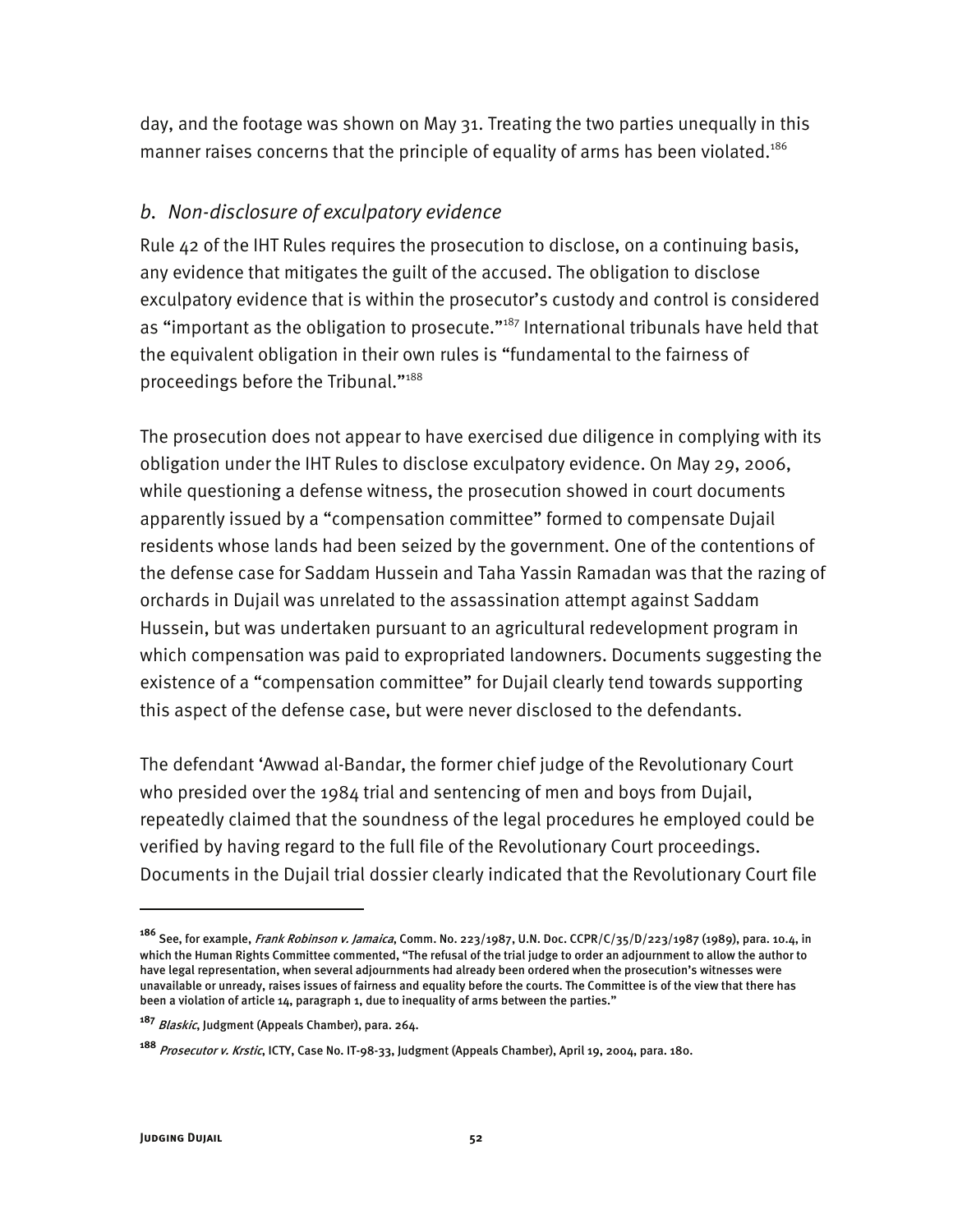consisted of 361 pages, but only four of these pages were extracted in the Dujail trial dossier. Lawyers for al-Bandar repeatedly demanded that the court or the prosecution produce the entire Revolutionary Court file, but the court declined to order the prosecution to do so. Indeed, at one point the court suggested that the defendant al-Bandar should have kept a copy for himself when he left the Revolutionary Court in 1989, and that any failure to find the file was al-Bandar's responsibility.<sup>189</sup>

It appears that the prosecution also took no steps to review documents in its custody and control in order to determine whether the Revolutionary Court file was in its possession. The investigative judge responsible for compiling the Dujail trial dossier, who has an express legal obligation to search out exculpatory evidence, $190$  also does not appear to have sought to locate the file among the millions of pages of documents to which the court has access.<sup>191</sup> The file was, in fact, among those documents within the control of the court, as it was located by a representative of the RCLO shortly before the end of the trial.<sup>192</sup> The file was never produced in open court, and no explanation was proffered by the prosecution—or sought by the court as to why it could not have been located earlier.

## *c. Non-disclosure of trial session notes and late disclosure of defendants' statements made to the investigative judge*

The Dujail trial was conducted without a verbatim written transcript being taken.**<sup>193</sup>** Although the trial was relatively short compared to other major international criminal trials, it nevertheless ran for 40 trial days, with approximately 70 witnesses and over 1,000 pages of documentation. The absence of a transcript makes it exceptionally difficult to determine exactly what a witness or defendant said, and also makes the task of preparing and adjudicating an appeal both imprecise and cumbersome. The court did maintain a video recording of all sessions, but using video footage to

**<sup>189</sup>** Human Rights Watch-ICTJ trial observation notes, April 6, 2006. The judge made a similar statement on June 5, 2006.

**<sup>190</sup>** IHT Rules of Procedure and Evidence, rule 23.

**<sup>191</sup>** The court maintains a "Secure Evidence Unit" overseen by the RCLO, which is responsible for reviewing and cataloging documents seized by investigators. The documents include some of those seized by the US military after the fall of the former government, which were initially transported to Qatar for review as part of the search for weapons of mass destruction.

**<sup>192</sup>** Human Rights Watch interview with RCLO representative, Baghdad, October 2006.

**<sup>193</sup>** Ordinary Iraqi criminal courts do not as a matter of practice maintain a verbatim transcript for court proceedings. Rather, the presiding judge dictates the court record to the clerk.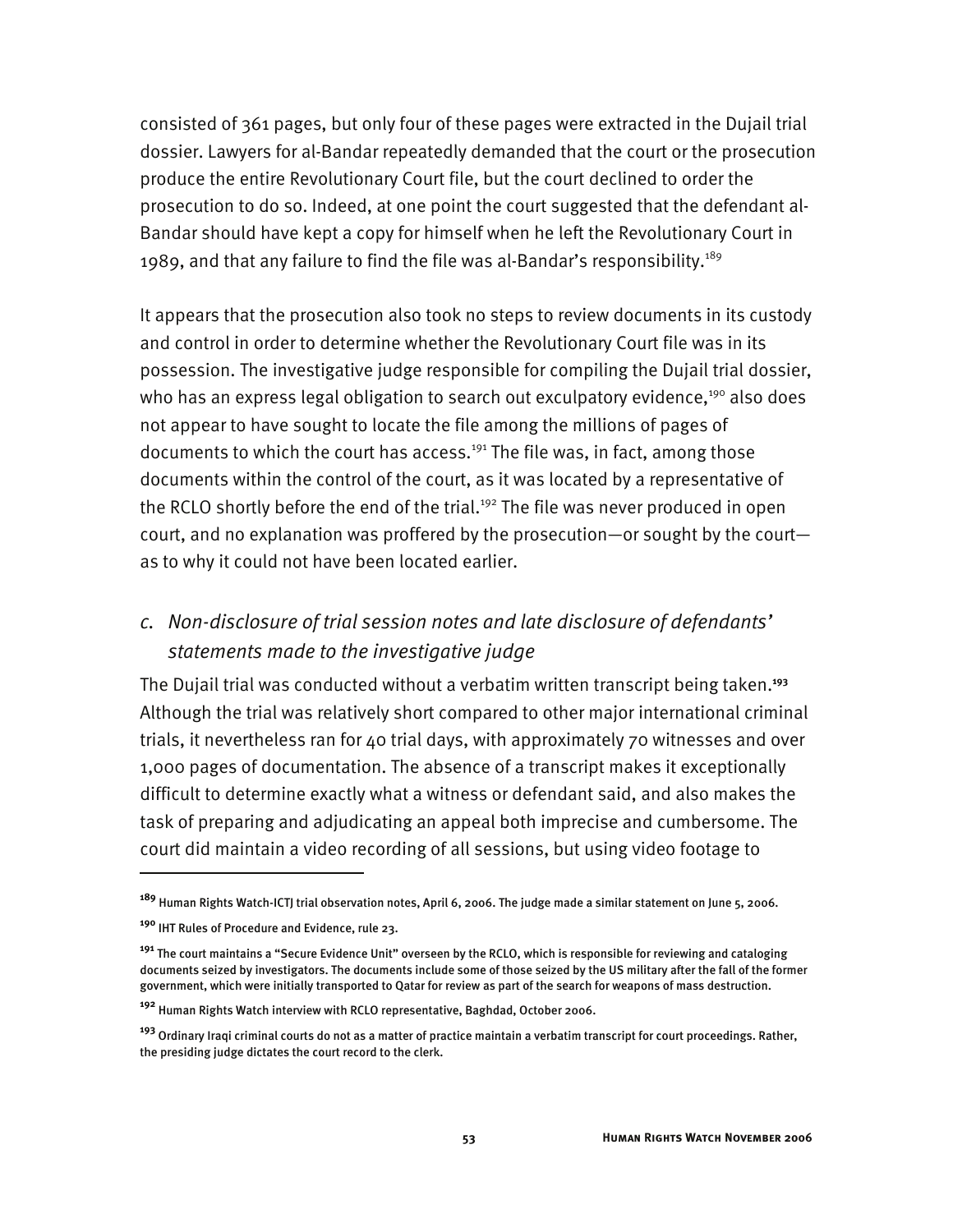pinpoint witness testimony or trial events is significantly more time-consuming than using a verbatim transcript.

In place of a verbatim written transcript, the court maintained a "court record" of trial session notes, written in longhand by court clerks. The trial session notes are essentially a summary of what was said in court (although Human Rights Watch observers frequently noted that the court clerks were writing little or nothing at all as testimony was given). These trial session notes were not made available to private defense counsel, despite repeated in-court requests. When Human Rights Watch raised the issue with an IHT prosecutor, he stated that "Iraqi law" did not require the sharing of trial session notes with defense lawyers.<sup>194</sup> The court itself never made such a ruling, but it failed to respond to requests by the private defense lawyers that copies of the notes be made available to them. In the absence of either a transcript or the trial session notes, the ability of private defense counsel to review evidence and other statements given in court is severely circumscribed, and constrains their opportunity to prepare an adequate defense.

The court did not make available to the defendants copies of their statements given before the investigative judge, until the morning of the trial session at which defendants were to be questioned by the trial chamber concerning those statements.<sup>195</sup> The dossier of evidence handed over in August 2005 did not include these statements,<sup>196</sup> and the statements were also not included in additional documents disclosed by the prosecution in January and early March 2006. When Human Rights Watch raised this with two IHT prosecutors, they both stated (in separate interviews) that "Iraqi law" does not require that copies of defendants' statements be provided to defendants or their counsel.<sup>197</sup> The court did not rule on in-court demands by private defense counsel that copies of the statements be provided. Only shortly before the opening of the trial session of March 12, 2006 (in

**<sup>194</sup>** Human Rights Watch interview with IHT prosecutor, Baghdad, July 2006.

**<sup>195</sup>** Human Rights Watch–ICTJ trial observation notes, March 12, 2006.

**<sup>196</sup>** Human Rights Watch reviewed a copy of the dossier.

**<sup>197</sup>** Human Rights Watch interview with IHT prosecutor, Baghdad, March 2006; Human Rights Watch interview with IHT prosecutor, Baghdad, July 2006. Human Rights Watch's review of the Iraqi Code of Criminal Procedure has not identified any express provisions stating that providing copies of the defendants' statements is not obligatory, so this assertion appears to be based instead on common practice in the Iraqi legal system.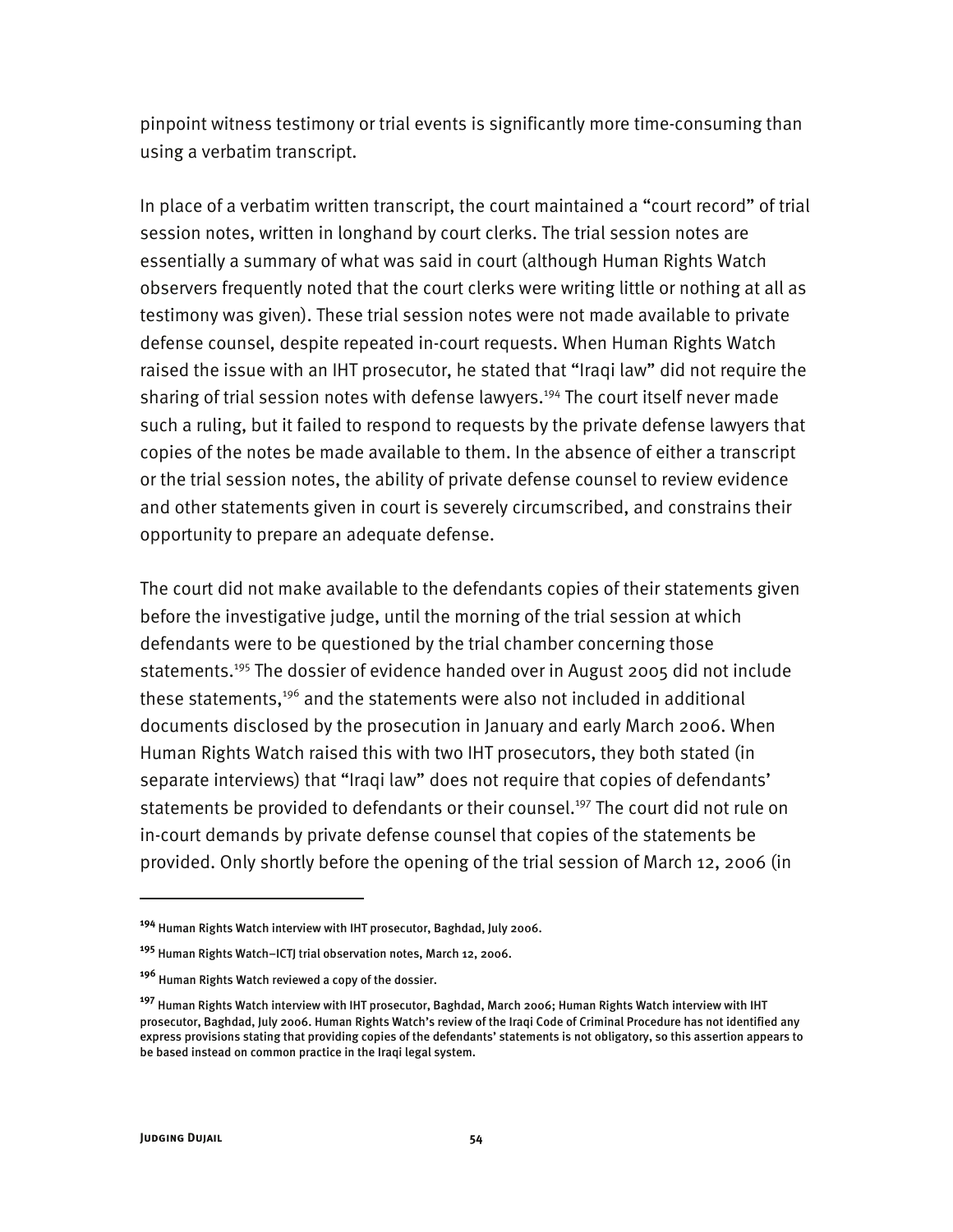which defendants would be questioned by the trial chamber concerning their statements), were copies given to private defense counsel. The late provision of these documents made it effectively impossible for private defense counsel to prepare with their clients for questioning by the trial chamber. It also made it impossible for defense counsel to know exactly what their clients were alleged to have said to the investigative judge. This information must be disclosed prior to trial because it is highly material to the preparation of a defense and in particular if counsel wishes to challenge whether any of what is recorded in the statement was in fact uttered by their client.

The charging documents read in court on May 15, 2006, were also not provided in a timely manner to the defendants. The court did not provide a written copy to private defense counsel on May 15, stating that printed copies were still being prepared. This was despite the fact that the court required the defense to commence their case on May 15, just subsequent to the reading of the charges. Private defense counsel repeated their requests for written copies every day for the next three trial sessions, to no avail, and a copy was only provided after one privately retained lawyer, who was considered more cooperative by the court, intervened informally with the trial chamber and repeated the request. As best Human Rights Watch can determine, a written copy of the charging document for each defendant was not provided to private defense counsel and the defendants until one week after the charging documents were read in court.

## *d. Refusal to require information concerning chain of custody of documentation and refusal to permit defense to nominate own expert for document examination*

The most significant evidence in the Dujail trial came from documents compiled in the trial dossier by the investigative judge and presented by the prosecution at trial. The dossier contains no indication that the investigative judge took any steps to verify any of the documents, or sought out information that would be relevant to determining the authenticity of the documents. The investigative judge also did not indicate how the documents were obtained, from which files or series of files they were extracted, and whether the documents constituted partial or complete extracts from a larger file.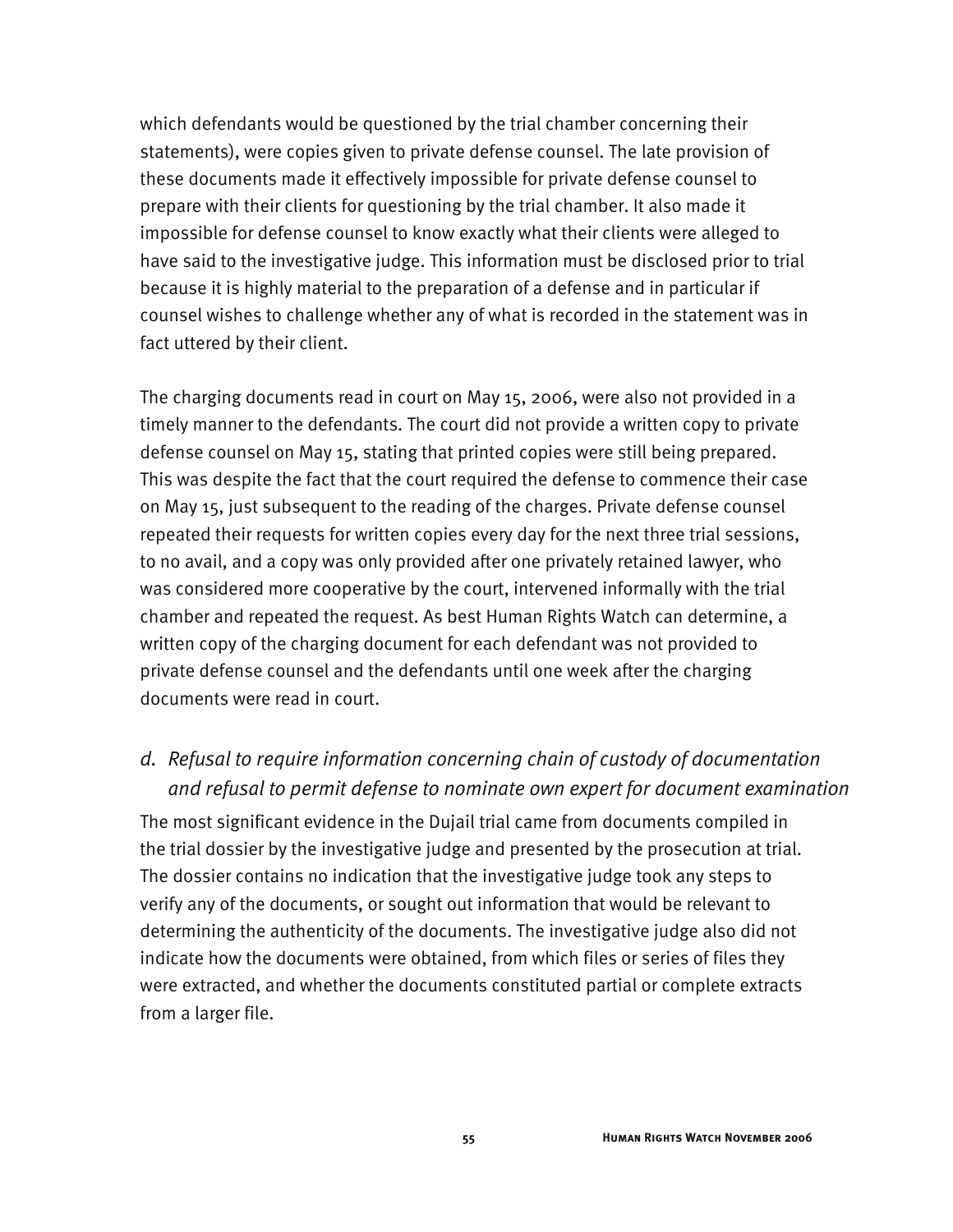Information concerning the source and chain of custody of a document is essential to assess how much weight should be placed on the document.<sup>198</sup> Similarly, it is important to know whether the document constitutes an extract from a larger file (which may well contain documents that cast doubt on the information in the document tendered), in order to assess its weight and in order to enable the other party to demand to inspect the complete file.<sup>199</sup> In the Nuremberg trials, the prosecution provided detailed information concerning how the tendered documents were captured, analyzed, registered, translated, and safeguarded.<sup>200</sup> In the *Hostages* Case, the Nuremberg tribunal went so far as to state that failure to produce the remainder of a document on the part of the prosecution would cause the court to infer that the evidence contained therein was unfavorable to the prosecution.<sup>201</sup>

No information concerning the source and chain of custody of any document in the dossier was ever introduced during the Dujail trial, and the court was indifferent to defense requests that the prosecution produce information concerning the provenance of the documents. Indeed, when on April 5, 2006, private defense counsel demanded information about how the prosecution had obtained the documents in the dossier, the prosecution refused to answer.<sup>202</sup> The court did not react to the prosecution's refusal. When, on April 4, private defense lawyers alleged that the documents were obtained through the Association of Free Prisoners,**<sup>203</sup>** the presiding judge denied the claim but offered no further information on the source of the documents.204 In fact, numerous photocopied documents in the dossier bear the stamp of the Association of Free Prisoners. As discussed above, requests by the

j

**<sup>198</sup>** Prosecutor v. Halilovic, ICTY, Case No. IT-01-48, Judgment (Trial Chamber), November 16, 2005, para. 21; Prosecutor v. Delalic, ICTY, Case No. IT-96-21, Decision on the Motion of the Prosecution for the Admissibility of Evidence, January 19, 1998, para. 20.

**<sup>199</sup>** May and Wierda, International Criminal Evidence, p. 244.

**<sup>200</sup>** Trials of War Criminals Before the Nuernberg Military Tribunals Under Control Council Law No. 10 (1946-1949) (Washington, DC: U.S. Govt Printing Office, 1949-53), vol. 15, pp. 632–72 ("Contemporaneous and Captured Documents").

**<sup>201</sup>** Ibid., vol. 15, pp. 94–96.

**<sup>202</sup>** Human Rights Watch–ICTJ trial observation notes, April 5, 2006.

**<sup>203</sup>** The Association of Free Prisoners comprises a group of former political detainees, Shi'as in the main, who announced their establishment as a nongovernmental organization on April 11, 2003, the day after Baghdad fell to coalition forces. According to its founders, the decision for establishing the Association of Free Prisoners and laying down their plan of action, including for the seizure of Iraqi state documents, was taken soon after the war against Iraq became imminent. Human Rights Watch interview with Ibrahim Ra'uf al-Idrisi, head of the Association of Free Prisoners, Baghdad, July 2003.

**<sup>204</sup>** Human Rights Watch–ICTJ trial observation notes, April 4, 2006.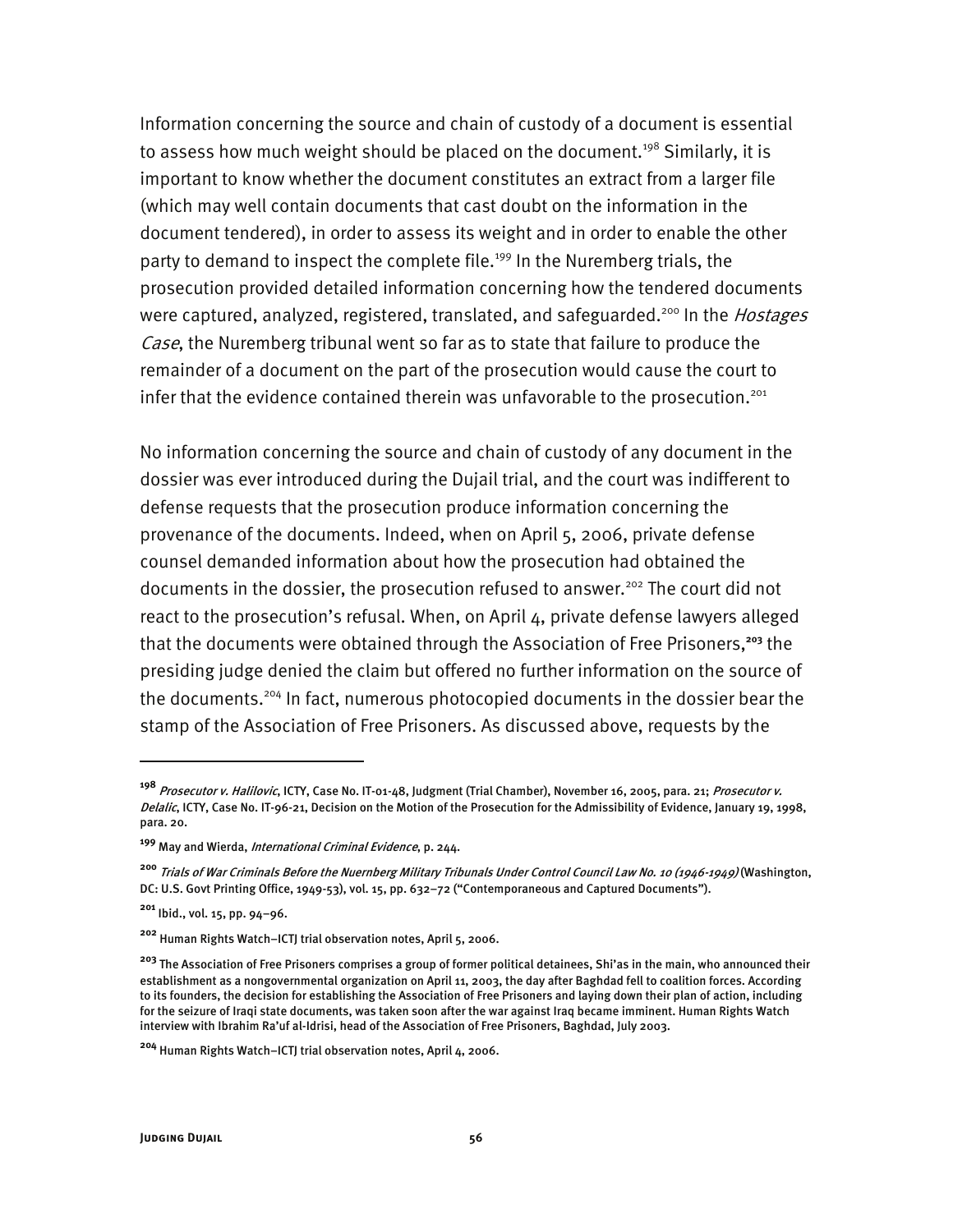defense to produce the full Revolutionary Court file, from which four pages were extracted, were also denied. Overall, the court failed to avail itself of the opportunity to obtain evidence that would be vital to assessing the weight to be given to the documents. It also seemed unaware of the relevant international principles that might guide its approach to this issue.

The only step taken to attempt to verify any of the documents submitted in the court was the retention of "handwriting experts" from the Ministry of Interior to inspect approximately 11 of the several hundred documents in the dossier. The mandate of the handwriting experts—whose identities and qualifications were never disclosed, and who were never made available for questioning—was to evaluate whether signatures on certain documents corresponded with signature samples taken from the defendants Saddam Hussein,<sup>205</sup> Barzan al-Tikriti,<sup>206</sup> 'Abdullah Kadhim Ruwayid,<sup>207</sup> Mizher 'Abdullah Kadhim Ruwayid,<sup>208</sup> and 'Ali Dayeh 'Ali.<sup>209</sup> In addition, a report said to have been authored by Saddam's late son-in-law Hussein Kamel, and dated July 1987, was sent for verification. Two panels (one composed of three experts and the other composed of five experts) examined these documents in March–April 2006. According to the summary of the reports read in court on April 19 and April 24, the panels were able to verify the signatures and handwriting on seven out of the 11 documents, but could not authenticate the documents because they were unable to assess the documents' age.<sup>210</sup> In the summary report read in court, it was stated that

**<sup>205</sup>** The documents submitted for signature verification in relation to Saddam Hussein were: Presidential Decree No. 778 of June 16, 1984 (authorizing the carrying out of the death sentences imposed by the Revolutionary Court); Revolutionary Command Council Resolution 1283 of October 14, 1982 (authorizing the expropriation of lands in Dujail for an "agricultural development" project); and Revolutionary Command Council Resolution 982 of July 31, 1982 (awarding promotions to several General Intelligence Directorate Officers for their role in responding to the incident at Dujail).

**<sup>206</sup>** The documents submitted for signature verification in relation to Barzan al-Tikriti were: General Intelligence Directorate letter addressed to the Revolutionary Command Council regarding honors/awards of General Intelligence Directorate Officers, No. 220 of 21 July 1982; General Intelligence Directorate document No. 5782 of 23 September 1982 regarding Dujail farms; General Intelligence Directorate document No. 6282 of 25 October 1982 regarding Dujail farms, with a list of farm owners attached; and Memo addressed to the Revolutionary Command Council from the head of the General Intelligence Directorate, 13 July 1982, No. 9, concerning progress in the investigation into events at Dujail.

**<sup>207</sup>** The document submitted for signature verification in relation to 'Abdullah Kadhim Ruwayid was the Ba'th Party report allegedly written by him to then-Minister of Interior Sa'doun Shaker, naming Da'wa Party supporters in Dujail, undated.

**<sup>208</sup>** The document submitted for signature verification in relation to Mizher 'Abdullah Kadhim Ruwayid was the Ba'th Party report allegedly written by him to then-Minister of Interior Sa'doun Shaker, naming Da'wa Party supporters in Dujail, undated.

**<sup>209</sup>** The document submitted for signature verification in relation to 'Ali Dayeh 'Ali was the Ba'th Party report allegedly written by him to then-Minister of Interior Sa'doun Shaker, naming Da'wa Party supporters in Dujail, dated July 8, 1982.

**<sup>210</sup>** Human Rights Watch–ICTJ trial observation notes, April 19 and 24, 2006.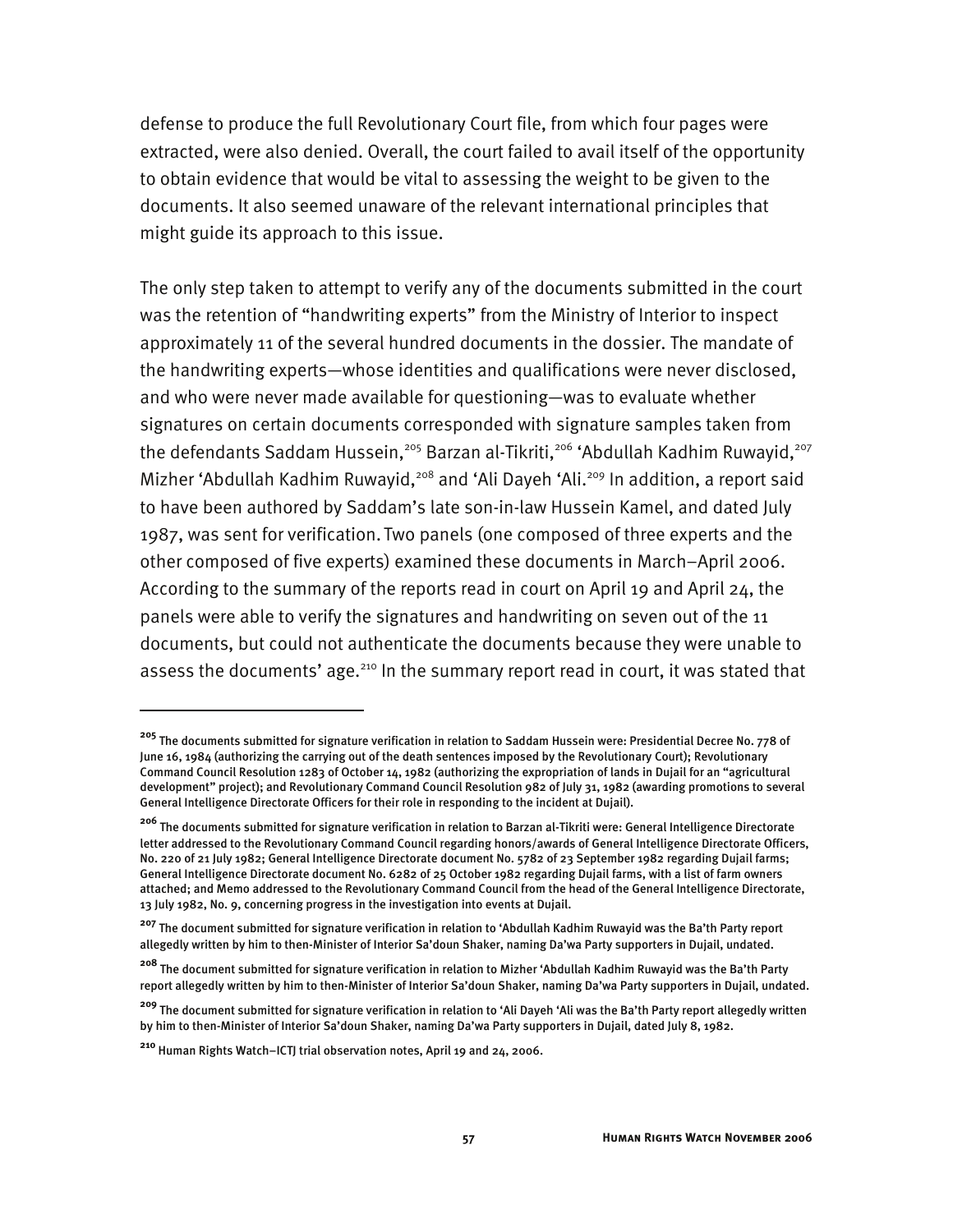both panels reached their conclusions by consensus. The defendants were denied the opportunity to retain their own expert to inspect the documents and submit a view concerning their authenticity. The defense objected to the use of experts from the Ministry of Interior, arguing that the institution was implicated in the activities of Shi'a "death squads" and was dominated by groups hostile to some of the senior defendants. Their objections were rejected out of hand, as was their request for an international document expert to be appointed by the court.

Because the credentials and identities of the experts were never disclosed, and none of them was made available for questioning by the defense, the defense was unable to effectively confront this evidence. Moreover, by denying the defendants the opportunity to call their own expert to offer an opinion, the court does not appear to have considered the requirements of equality of arms, insofar as one party should not be placed at a disadvantage in terms of its opportunity to present evidence.<sup>211</sup> Human Rights Watch has also learned that the second panel of experts did not, in fact, reach their conclusions by consensus, but the differences in opinion between the experts do not appear to have been disclosed to the defendants. This exculpatory evidence should have been disclosed to the defense under rule 42 of the IHT Rules, as noted above, but the court appears to have ignored the rule.

#### *e. Ex parte scheduling of trial sessions and closing of the defense case*

The devising of a trial schedule, known in advance to both sides and created on the basis of an objective evaluation of the preparation needs of both sides, is a basic logistical prerequisite for ensuring that adequate time and facilities have been accorded in long trials.<sup>212</sup> The IHT trial chamber engaged in no process of pre-trial hearings, had no clear timetable for its sessions, and no procedural mechanisms (such as "status conferences") by which it might create one: it simply issued the

<sup>&</sup>lt;sup>211</sup> See, for example, European Court of Human Rights, *Mantovanelli v. France* (App. 21497/93), Judgment of 18 March 1997; (1997) 24 EHRR 370, in which the ECtHR held that, where an expert report is commissioned by the court, the litigants must have an opportunity to be "associated with the process of producing the report, as it consisted in interviewing witnesses and examining documents." Making submissions on the content of the report after it was produced, and in the absence of contributing to it, was not a real opportunity to comment effectively on it (paras. 35–36).

<sup>&</sup>lt;sup>212</sup> For example, rule 73*bis* and rule 73*ter* of the ICTY's Rules of Evidence and Procedure require the trial chamber to hold status conferences before the beginning of the trial, and after the end of the prosecution case, and issue written decisions determining how many witnesses may be called by the prosecution and defense, and how many trial days are to be allocated for each part. The scheduling order may be amended on the application of either party, in the interests of justice.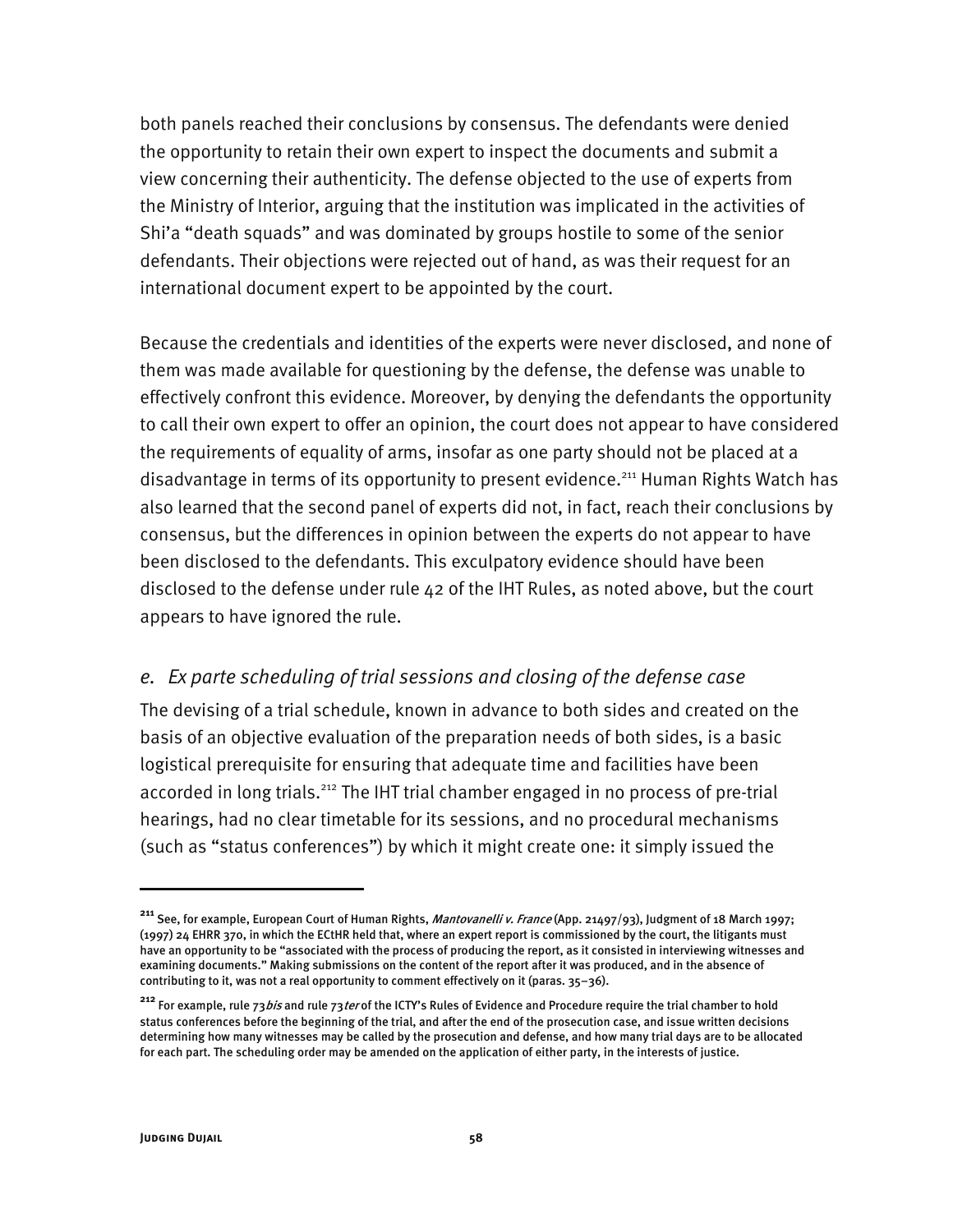dossier and assumed that the defense would be ready within 45 days. Even once the trial had commenced, the court rarely consulted the defense in advance when scheduling sessions and would schedule on a session-by-session basis, creating great uncertainty as to when and for how long it would adjourn. The practice of the IHT trial chamber was to schedule sessions in informal consultation with the prosecution only. This poor trial management helps explain the "stop-start" nature of the proceedings.

The absence of a deliberative and reasoned process in which the court assesses the readiness of each side, and also sets deadlines for various intermediate procedural steps, diminishes the transparency of the trial, while increasing the risk that the court will appear indifferent to the right of the defendants to adequately prepare their defense. While the court did often adjourn for long periods of time, these adjournments were unscheduled and not necessarily related to any requests by the defense, or any reasoned evaluation by the court of the defense's requests for more time to prepare.

The presiding judge moved to close the defense case on June 13, 2006. He did so without issuing a reasoned written decision and with no explanation except that he had decided that he had heard enough witnesses. Courts have an inherent power to control proceedings and to impose limits on the length of time that a party has to present its case. However, the IHT trial chamber imposed its time limit in an essentially arbitrary manner, without previously setting a schedule for the defense and without giving the defense any prior ruling about how many days and court hours they would be permitted to take up. When the defense sought permission to bring additional witnesses, the presiding judge did not inquire into the relevance and materiality of each witness before refusing the request.

The court's power to control the proceedings and the need for expedition must be balanced with the defendant's right to a fair trial. As the ICTY Appeals Chamber noted in Oric,<sup>213</sup>

**<sup>213</sup>** Prosecutor v. Oric, ICTY, Case No. IT-03-68, Interlocutory Decision on Length of Defence Case, July 20, 2005.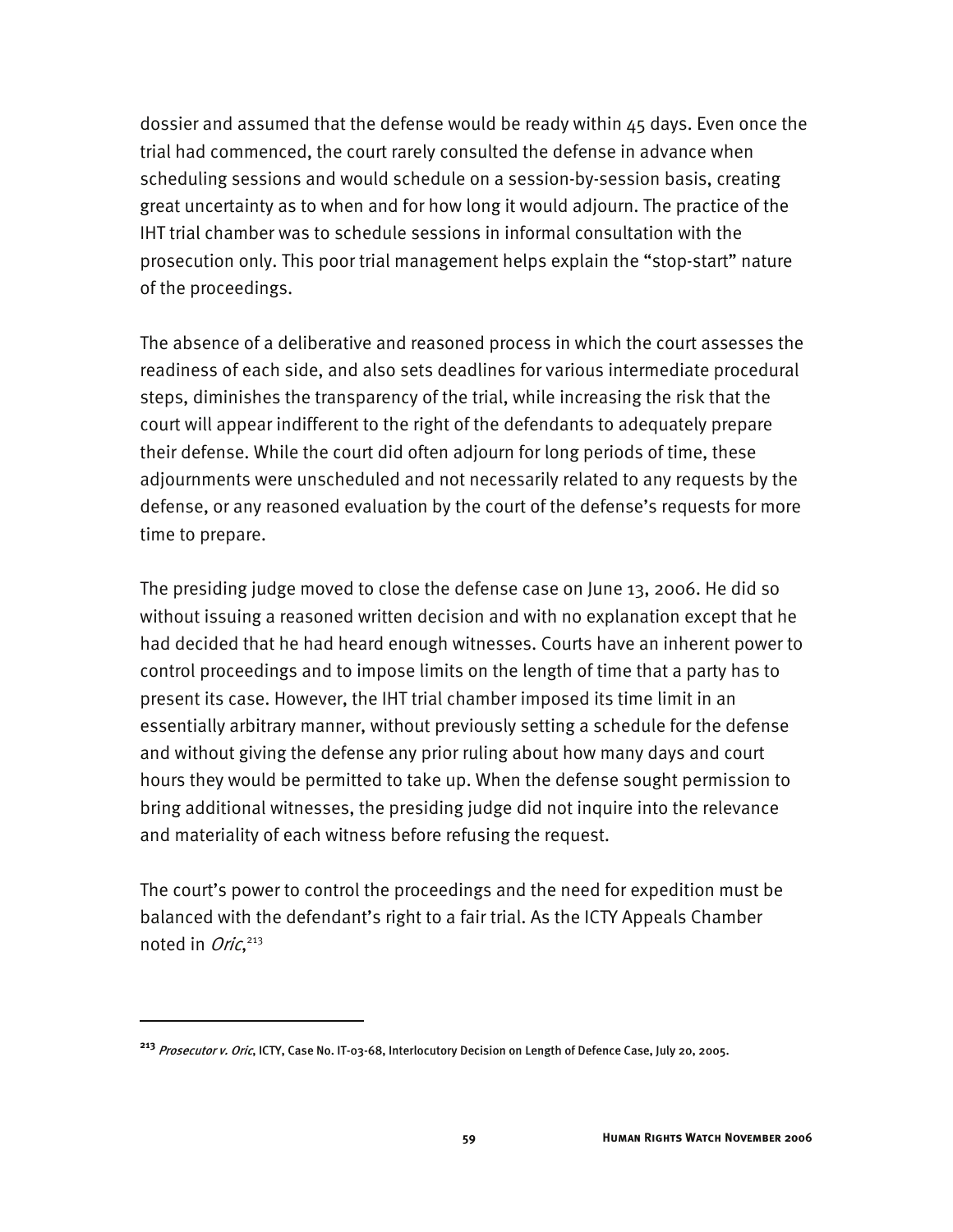[T]he authority to limit the length of time and number of witnesses allocated to the defense case … [is] always subject to the general requirement that the rights of the accused pursuant to Article 21 of the Statute of the International Tribunal<sup>214</sup> be respected. Thus, in addition to the question whether, relative to the time allocated to the Prosecution, the time given to the Accused is reasonably proportional, a Trial Chamber must also consider whether the amount of time is objectively adequate to permit the Accused to set forth his case in a manner consistent with his rights.

The IHT never engaged in the exercise of trying to determine what amount of time would be objectively adequate to permit the defendants to set forth their case in a manner consistent with their rights. It imposed the time limit in an ad hoc manner, and failed to issue any kind of written decision that explained how the time limit was consistent with the defendants' fair trial rights. The court acted in a way that suggested it was indifferent to or ignorant of the relevant procedural principles.

### 4. The Defendants' Right to Confront and Examine Witnesses

The defendant's right to confront and examine witnesses against him or her is a fundamental fair trial guarantee applicable to both common law and civil law systems. It is essential to test the credibility of witnesses and their evidence. The right requires that an accused should be given "adequate and proper opportunity to challenge and question a witness against him, either at the time the witness makes his statement or at some later stage in the proceedings."<sup>215</sup> This does not mean that every witness must be heard and cross-examined, but a conviction cannot be based substantially on the statements of witnesses whom the defense is unable to crossexamine.<sup>216</sup>

**<sup>214</sup>** Article 21 of the ICTY Statute replicates the fair trial guarantees found in article 14 of the ICCPR.

**<sup>215</sup>** European Court of Human Rights, Delta v. France (App. 11444/85), Judgment of 19 December 1990; (1993) 16 EHRR 574, para. 36.

**<sup>216</sup>** European Court of Human Rights, Kostovski v. The Netherlands (App. 11454/85), Judgment of 20 November 1989; (1990) 12 EHRR 434; D.J. Harris, M. O'Boyle and C. Warbrick, *Law of the European Convention on Human Rights* (London: Butterworths, 1995), p. 212.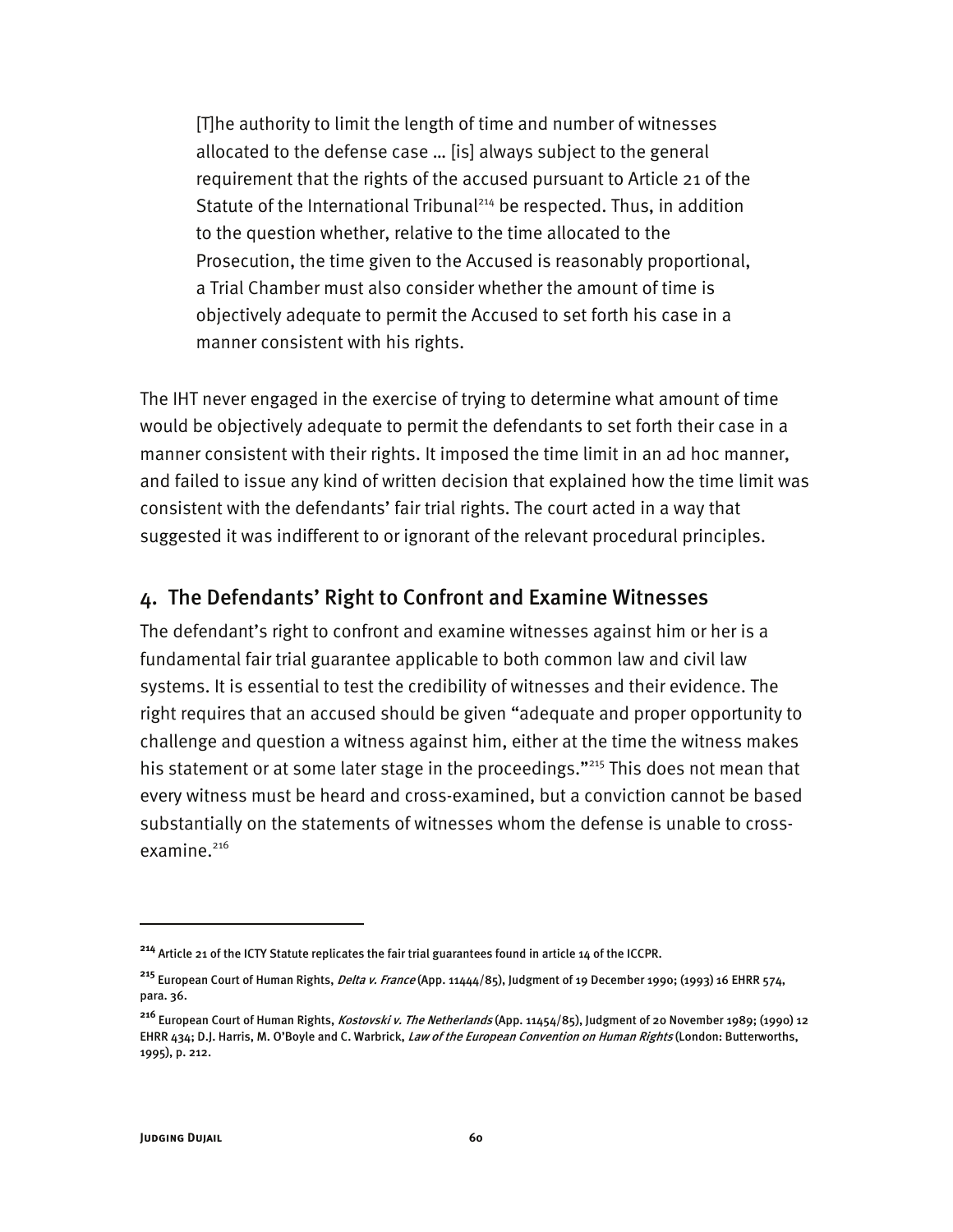Two features of the Dujail trial violated the defendants' right to confront and examine witnesses against them: the reading of 29 prosecution witness statements into the court record without making any of them available for questioning by defense counsel, and the blanket use of protective measures that amounted to "constructive anonymity" for the overwhelming majority of prosecution witnesses who did testify.

#### *a. Reading of 29 witness statements into the court record*

On February 13, 2006, the trial chamber read 23 prosecution witness statements into the court record without any reasoned decision as to why the witnesses would not be required to attend in person to give their testimony. On March 1, a further six prosecution witness statements were read into the record without explanation. As noted above, of the 23 statements read on February 13, 13 had not been previously and were not subsequently disclosed to the defendants and their lawyers.

Many of the witness statements read into the record referred by name to individual defendants and purported to describe specific conduct by certain defendants. The right to question witnesses is often exercised at the investigative phase in civil law systems.<sup>217</sup> However, defense lawyers in the Dujail trial had not been invited to attend the investigative sessions at which witnesses were deposed, and thus had had no opportunity to question those witnesses. Hence, the witnesses whose statements were read into the record were never, at any stage of the proceedings, questioned on behalf of the defendants.

The Defense Office lawyers who were representing all the defendants at that time (due to a boycott by private defense counsel, described above in Section III.5) did not object to the court's conduct. When private defense counsel returned to court, they requested the recall of these witnesses to permit cross-examination.<sup>218</sup> The trial chamber essentially ignored the request, issuing no written decision as to why the witnesses would or would not be recalled and never explaining its decision to read the statements into the record.

**<sup>217</sup>** Caroline Buisman, Ben Gumpert and Martine Hallers, "Trial and Error – How Effective is Legal Representation in International Criminal Proceedings?" International Criminal Law Review, vol. 5, no. 1 (2005), pp. 1-82.

**<sup>218</sup>** Human Rights Watch–ICTJ trial observation notes, March 15, 2006.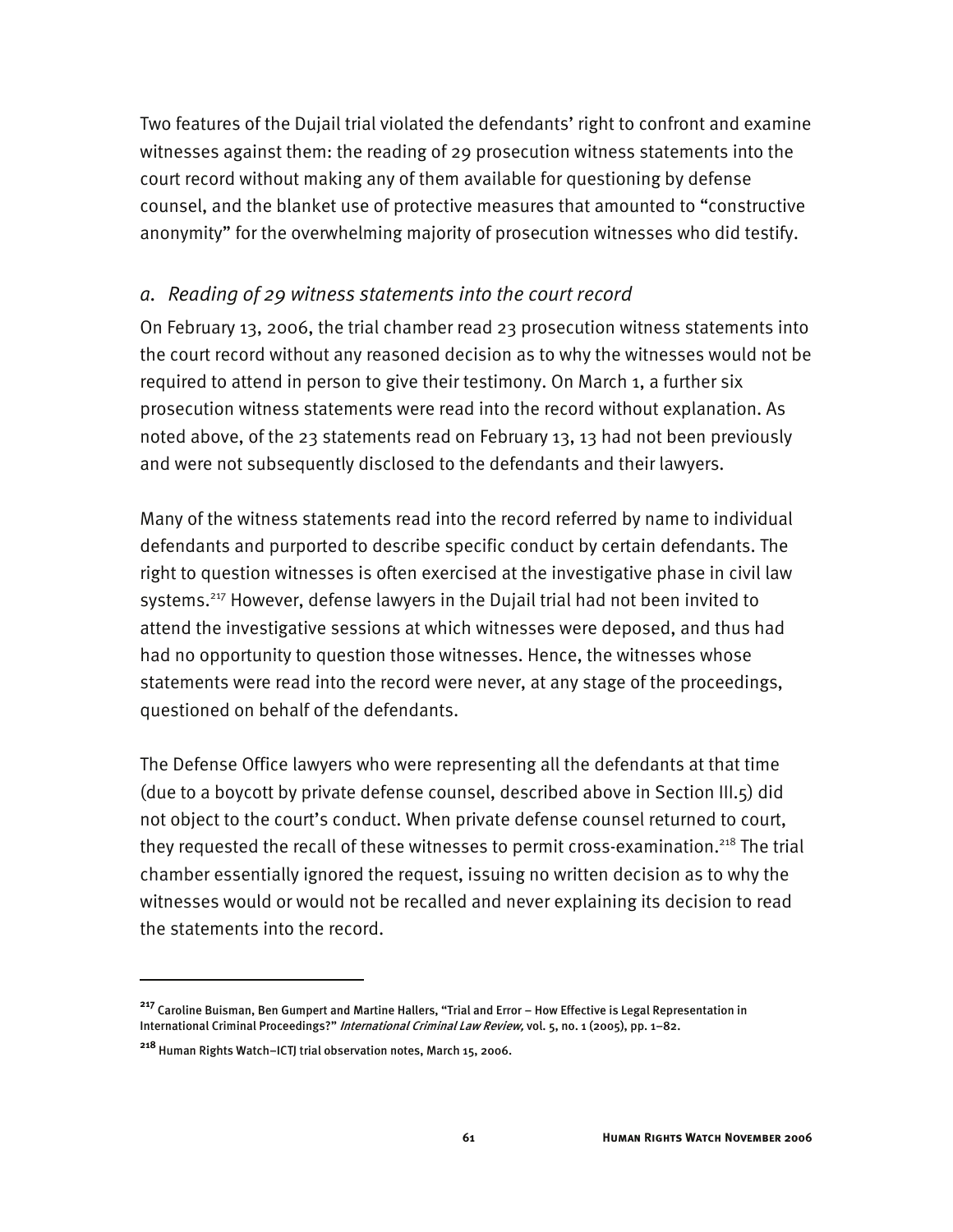The total number of prosecution witnesses and complainants who appeared before the IHT and gave *viva voce* evidence was 29. Thus, the 29 statements read represent half of all witnesses against the defendants. While some of the witness statements might have been of a kind which did not require cross-examination (because they were of a cumulative nature, or concerned background issues), a defendant *must* have the opportunity to question a witness whose statement concerns the defendant's acts and conduct.<sup>219</sup> By reading the statements into the record without differentiating between statements that concern individual defendants' acts and conduct, and those that do not, and by not providing any reasoned response to the private defense lawyers' request to have witnesses recalled, the trial chamber did not adequately safeguard the defendants' right to confront these witnesses.

#### *b. Constructive anonymity and blanket use of protective measures*

In-court "protective measures"—in which a witness is permitted to conceal her or his identity from the public, and in some cases to be shielded from the sight of the defendants in court—are indispensable tools for war crimes prosecutions. They can be instrumental in convincing witnesses that they can be protected from intimidation and retaliation, inside and outside the courtroom. However, protective measures must also be balanced with the defendant's right to confront the witness and test the witness's evidence, and thus must be applied on a witness-by-witness basis.<sup>220</sup> Complete anonymity of witnesses, in which the defendant's lawyer can neither know the name of the witness beforehand nor has the practical possibility of observing the witness under questioning, is not consistent with the right to confront the witness.<sup>221</sup>

**<sup>219</sup>** See, for example, rule 92 bis (A) of the ICTY Rules of Procedure and Evidence, which permits proof of facts by a written witness statement, where the statement goes to proof of a matter other than the acts and conduct of the defendant. See also Prosecutor v. Milosevic, ICTY, Case No. IT-02-54, Decision on Prosecution's Request to have Written Statements Admitted under Rule 92 bis, March 21, 2002; Prosecutor v. Galic, ICTY, Case No. IT-98-29, Decision on Interlocutory Appeal Concerning Rule 92 *bis* (C), June 7, 2002.

**<sup>220</sup>** Prosecutor v. Thomas Lubanga Dyilo, Case No. ICC-01/04-01/06, Decision Establishing General Principles Governing Applications to Restrict Disclosure pursuant to Rule 81(2) and (4) of the Rules of Procedure and Evidence, May 19, 2006, paras. 31-32; Prosecutor v. Brdjanin and Talic, ICTY, Case No. IT-99-36, Decision on Motion by Prosecution for Protective Measures, July 3, 2000, para. 13.

**<sup>221</sup>** European Court of Human Rights, Van Mechelen v. Netherlands (App. 21363/93, 21364/93, 21427/93, 22056/93), Judgment of 23 April 1997; (1998) 25 EHRR 647; ECtHR, P.S. v. Germany (App. 33900/96), Judgment of 20 December 2001. International tribunals have permitted complete anonymity in only one instance, the notorious "Witness L" case in *Prosecutor* v. Tadic (ICTY). "Witness L" lost his protective measures after it was discovered that he was not the person he claimed to be. Prosecutor v. Tadic, Case No. IT-94-1, Decision on Prosecution Motion to Withdraw Protective Measures for Witness L, December 5, 1996. Since that episode, international tribunals have refrained from granting anonymity. See May and Wierda, International Criminal Evidence, p. 283.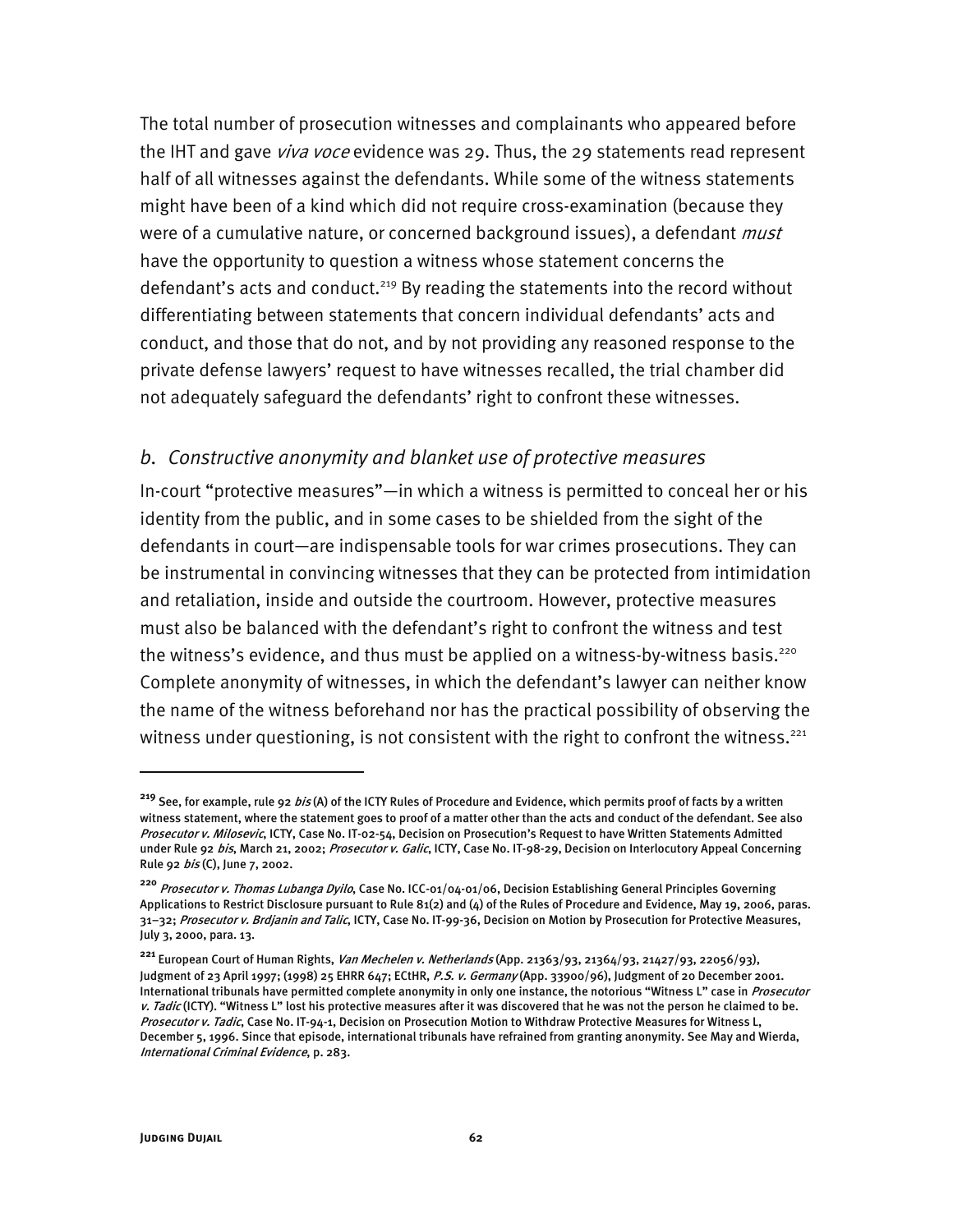Of the 29 prosecution witnesses and complainants testifying against the defendants at trial, at least 23 were "constructively anonymous." That is, their names were deleted from the dossier before it was handed to the defense (indeed, all witness names were deleted) and they testified out of sight of the prosecution, the defense lawyers and the defendants, in a curtained witness box. Defense lawyers would be provided with the names of the witnesses to testify on the morning of the trial session at which the witness would speak. But the design of the courtroom and witness box was such that not all defense lawyers could observe the demeanor of the witness under questioning if the witness testified with the curtains of the witness box drawn.

The purpose of disclosing witness names in advance of the trial is to provide the defense with the opportunity to investigate witnesses in order to properly test their truthfulness and credibility.<sup>222</sup> Disclosing witness names one hour before testimony does not satisfy this purpose as it renders such investigation impossible. The IHT Rules require that the names of prosecution witnesses be disclosed to the defense  $45$  days before trial.<sup>223</sup> Rule  $48$  provides that the court may order protective measures, which include non-disclosure of witness names to the public and the media, but the rule does not refer to withholding of witness names from the defense.

The Dujail trial chamber never issued a single ruling or order setting out the parameters of protective measures for a witness and explaining why the measures were justified. Instead, protective measures amounting to anonymity were applied in a blanket manner. The measures were also sometimes applied in a way that was nonsensical and self-defeating, indicating a lack of understanding of how to use protective measures effectively. For example, on February 13 and 14, 2006, five witnesses were permitted to testify while concealed by the drawn curtains of the witness box, even though their names had been read out in open court.

## 5. No Reasoned Written Decisions on Key Procedural Issues

The transparency of the Dujail trial was greatly diminished by the consistent failure of the court to publicly issue written decisions on key procedural issues, such as on

**<sup>222</sup>** Lubanga, para. 30; Brdjanin and Talic, para. 36.

**<sup>223</sup>** IHT Rules of Procedure and Evidence, rule 41(1)(a).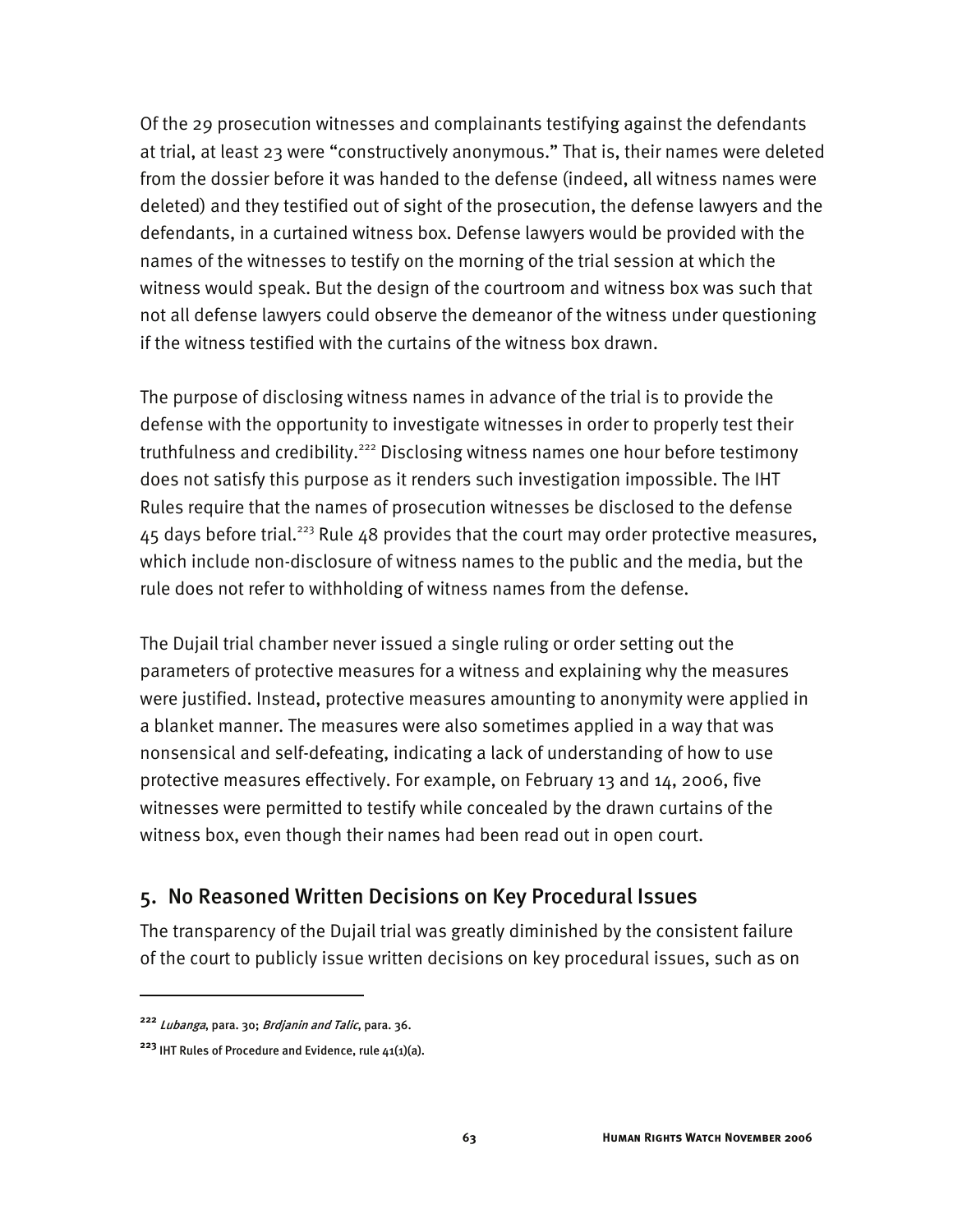its decision to close the defense case, its decision to read 29 witness statements into the record, or in response to defense motions accusing the presiding judge of bias. During sessions observed by Human Rights Watch, at least six written motions—addressing issues such as the time needed for the defense to prepare, security for defense counsel, recall of witnesses, scheduling of trial sessions, and the legality of the court—were submitted by private defense lawyers. No public written response on these issues was provided by the court. While some of the motions, such as the motion concerning the legality of the IHT, could be addressed in a final judgment, most of the motions concerned procedural concerns with bearing on the defendants' fair trial rights. Ignoring them over the course of the trial runs the serious risk that the defendants' rights will be irreversibly prejudiced because of the lack of a timely response by the court. Indeed, the failure of the court to respond with reasoned written opinions reinforces the impression that it was essentially indifferent to or unaware of the fair trial principles discussed above.

### 6. Judicial Turnover and Judicial Demeanor

#### *a. Turnover of sitting judges*

The IHT's first trial chamber, which is responsible for adjudicating all questions of fact and law in the trial, consists of five judges.<sup>224</sup> During the course of the Dujail trial, three members of the trial chamber as originally constituted permanently left the bench: Judge Rizgar Amin and Judge Saeed al-Hammashi (both mentioned above, see Section IV,1), and a third judge who recused himself after November 28, 2005. During the course of the trial, a fourth judge was frequently absent due to illness, and was replaced by an alternate. The IHT assigns alternate judges to each trial chamber, who follow proceedings via video from another room in the court building. It is unclear how many alternates are assigned to each trial chamber.

Substitution of judges is not an unknown occurrence when there is a long-running trial.<sup>225</sup> The Rules of Evidence and Procedure of the ICTY and ICTR explicitly allow the

**<sup>224</sup>** IHT Statute, article 3(4)(B).

**<sup>225</sup>** See, for example, Prosecutor v. Krajisnik, ICTY, Case No. IT-00-39 & 40, Decision Pursuant to Rule 15 bis(D), December 16, 2004; Prosecutor v. Milosevic, ICTY, Case No. IT-02-54, Order Pursuant to Rule 15 bis(D), March 29, 2004; Order Replacing a Judge in a Case Before a Trial Chamber (President of the ICTY), June 10, 2004; Prosecutor v. Nyiramasuhuko et al., ICTR, Case No. ICTR-97-21-T, Decision in the Matter of Proceedings Under Rule 15*bis*(D) (Trial Chamber II), July 15, 2003; *affirmed by* Decision in the Matter of Proceedings Under Rule 15 bis(D) (Appeals Chamber), September 24, 2003.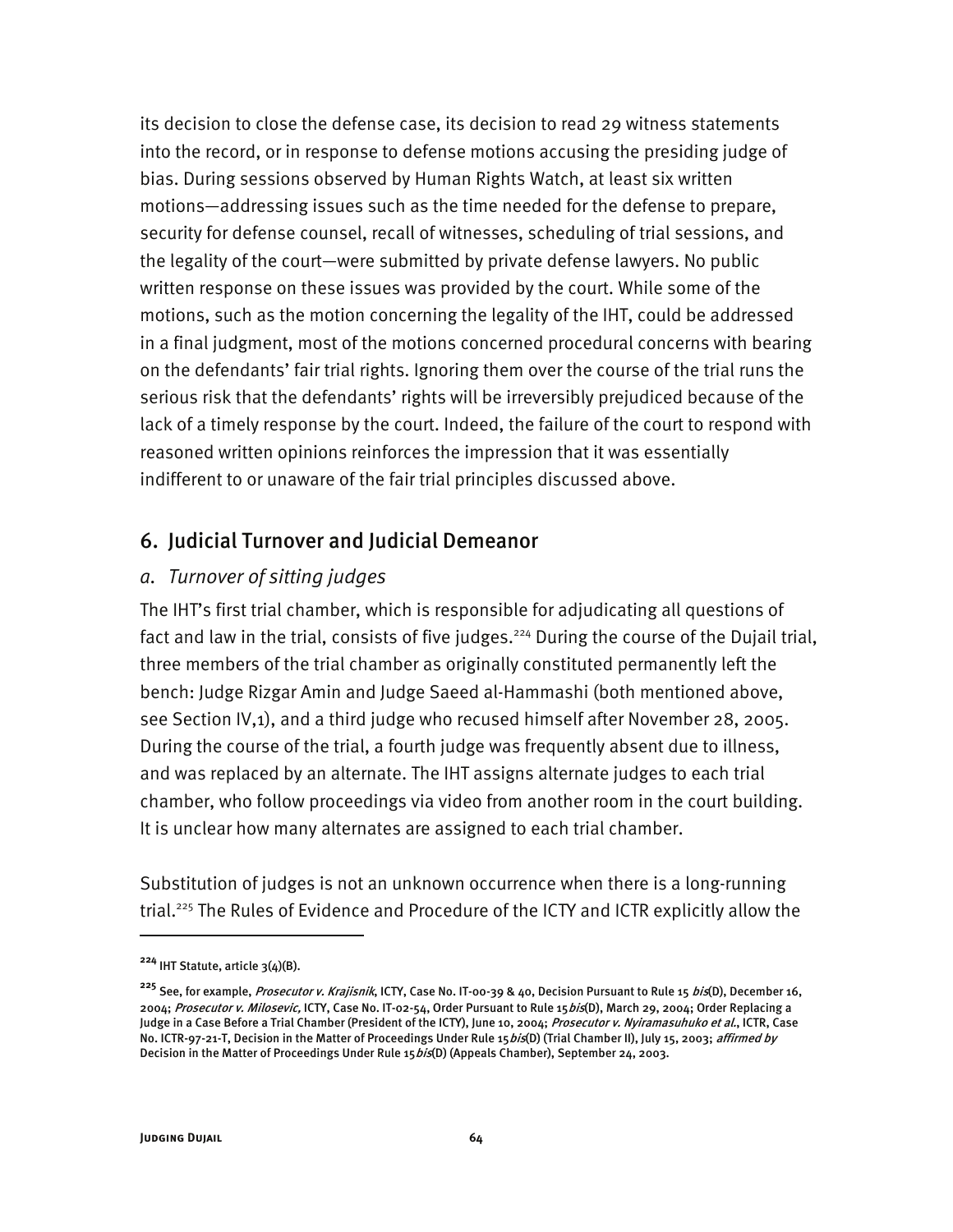substitution of one judge, even if the defendant objects, in order to avoid unnecessary interruption or repetition of proceedings.<sup>226</sup> In deciding whether to continue with the proceedings where one judge leaves the bench, the international tribunals have applied an "interests of justice" test, taking into account a variety of factors including the ability to assess the demeanor and credibility of witnesses from the trial record; the interests of victims and witnesses; the progress of the case; and the financial costs of restarting the trial.<sup>227</sup>

On the other hand, the rules of the international tribunals envisage a one-off substitution, and certainly not a situation in which 80 percent of the trial chamber effectively turns over in the course of the trial. Where the trial chamber is the primary trier of fact, first-hand evaluation by judges of the demeanor of witnesses is of vital importance.<sup>228</sup> While the video-recording of proceedings can be regarded as an acceptable "second-best" in conjunction with transcripts, $229$  in the Dujail case the overwhelming majority of prosecution witnesses testified behind a drawn curtain and thus their demeanor may not be observable by means of the video record of the trial. It is questionable whether a review of video-recorded trial proceedings can, in any event, be considered adequate where not one but four judges were permanently or temporarily replaced over the course of the trial. The turnover of judges in the Dujail trial undermined the integrity of fact-finding by the trial chamber.

#### *b. Lapses in judicial demeanor by the presiding judge*

The presiding judge was the public face of the Dujail trial. He was the only judge whose face was regularly broadcast on television, and had primary responsibility for the conduct of proceedings in court. Presiding judge Ra'uf Abdel Rahman, who replaced Judge Rizgar Amin in January 2006, faced aggressive and unruly defendants, and defense lawyers who engaged in tactics that would sorely try the patience of any

**<sup>226</sup>** ICTY Rules of Procedure and Evidence, rule 15 bis; ICTR Rules of Procedure and Evidence, rule 15 bis.

**<sup>227</sup>** See, for example, Prosecutor v. Krajisnik, Decision Pursuant to Rule 15 bis(D), para. 10.

**<sup>228</sup>** Prosecutor v. Karemera, ICTR, Case No. ICTR-98-44, "Reasons for Decision on Interlocutory Appeals Regarding the Continuation of Proceedings with a Substitute Judge and on Nzirorera's Motion for Leave to Consider New Material," October 22, 2004, paras. 55–61; Nyiramasuhuko, Decision in the Matter of Proceedings Under Rule 15 bis(D) (Trial Chamber II), July 15, 2003, para. 33(e) (allowing substitution of one judge but noting that "the need for every judge to assess demeanor is certainly a very important one…").

**<sup>229</sup>** See, for example, Prosecutor v. Krajisnik, Decision Pursuant to Rule 15 bis(D), para. 14.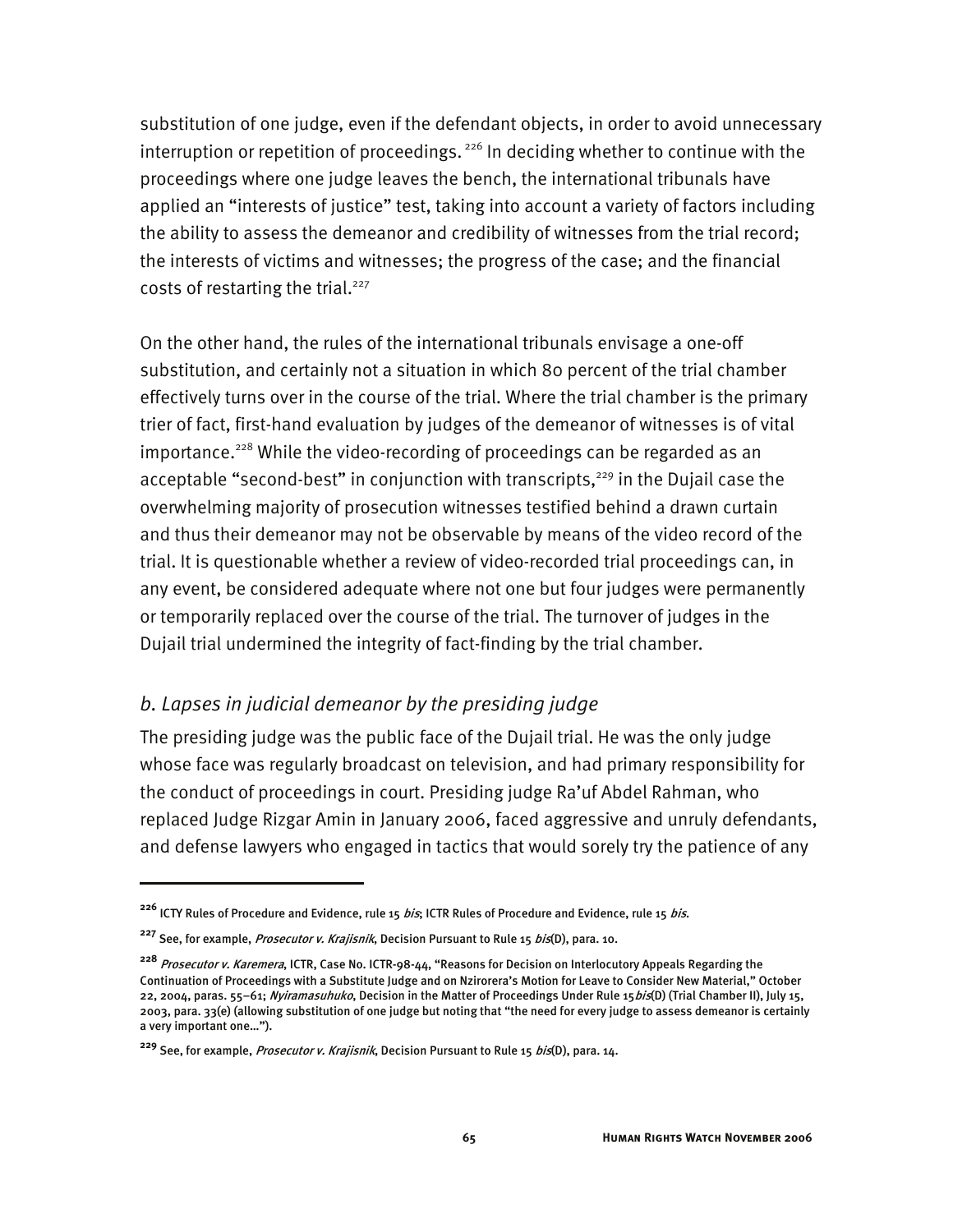court.<sup>230</sup> These strained circumstances led to deterioration in relations between the presiding judge and the privately retained defense lawyers over the course of the trial, for which the defendants and their lawyers bear heavy responsibility. At the same time, a judge remains bound by the obligation to maintain his impartiality, and the appearance of impartiality, throughout the proceedings.<sup>231</sup>

Human Rights Watch is concerned that, during the course of the trial, the presiding judge committed a number of lapses of judicial demeanor that undermined his appearance of impartiality. He appears to have lost his temper numerous times, leading to exchanges of insults with the defendants, or erratic and often unexplained decisions limiting the rights of defense counsel to question witnesses.

During his questioning of defendant 'Awwad al-Bandar on March 13, 2006, when al-Bandar was making his statement as a defendant, the presiding judge adopted a hostile tone, frequently interrupting the defendant and ultimately refusing to allow him to finish his statement, although it was clearly related to the case against him.<sup>232</sup> On June 5, the presiding judge made a statement to al-Bandar that suggested that the judge had closed his mind to a key fact in issue, namely, the duration of proceedings before the Revolutionary Court. The prosecution had alleged that al-Bandar had conducted the trial of the 148 accused men and boys from Dujail in less than an hour, while al-Bandar maintained that he had conducted the trial over 16 days:

Judge: Asking for dossiers [of the Revolutionary Court's file] is the work of the defense but don't ask us to do it.

Al-Bandar: The Americans have seized all the documents of the Iraqi government, and the court can ask them to bring it, but if you want to litigate me without knowing the truth …

**<sup>230</sup>** The conduct of private defense counsel is discussed further below.

**<sup>231</sup>** See, for example, IHT Rules of Procedure and Evidence, rule 7(4), which requires a judge to withdraw from a case if his independence or impartiality "might reasonably be in doubt." It is an established principle of most legal systems that impartiality implies not only actual freedom from bias, but also the appearance of freedom from bias. See, for example, Prosecutor v. Furundzija, ICTY, Case No. IT-95-17/1, Judgment (Appeals Chamber), July 21, 2000, paras. 189-190; European Court of Human Rights, Piersack v. Belgium (App. 8692/79), Judgment of 1 October 1982; (1983) 5 EHRR 169, para. 30.

**<sup>232</sup>** Human Rights Watch–ICTJ trial observation notes, March 13, 2006.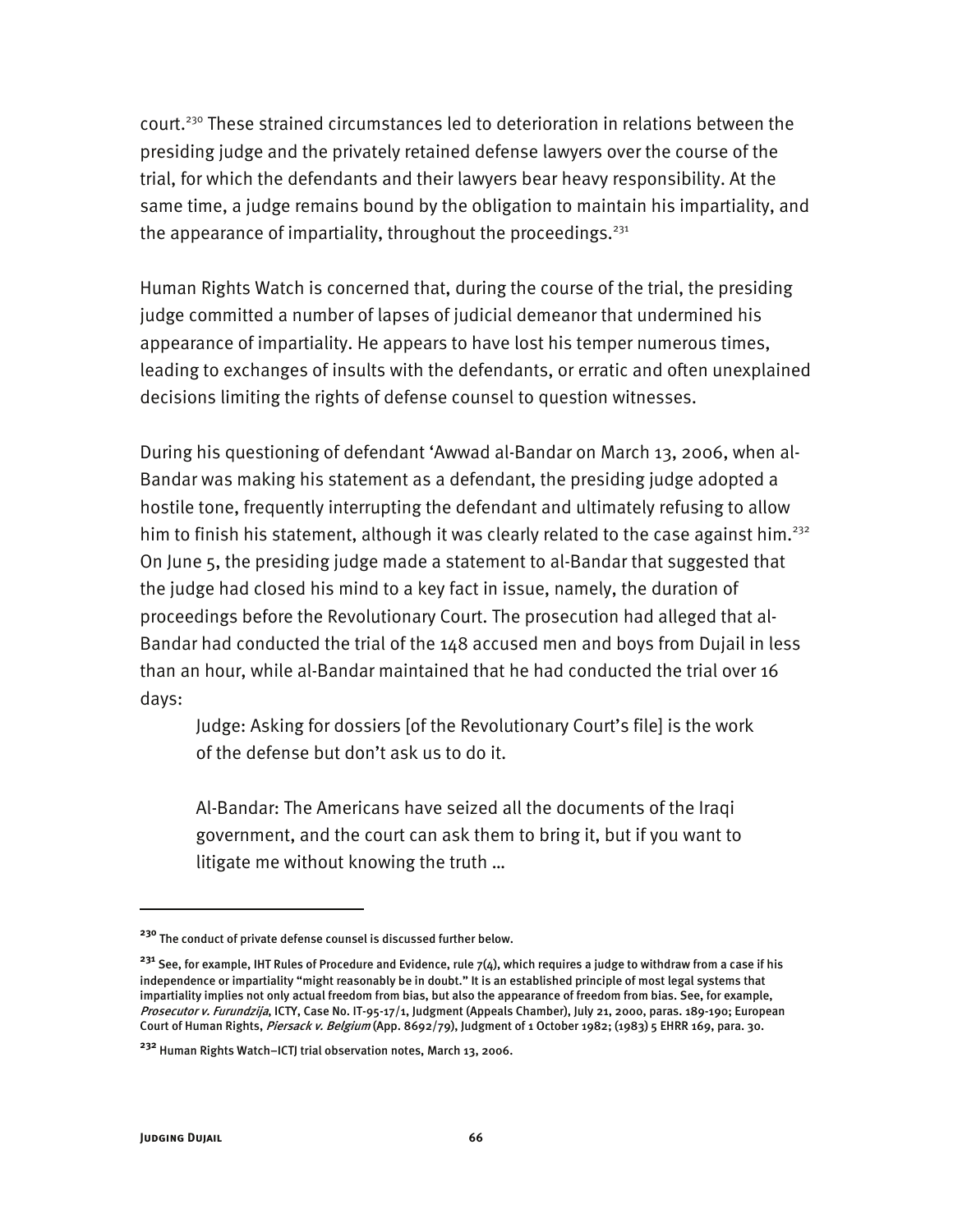Judge: I don't do that, this is not a special court, I am not prosecuting you without fulfilling my conscience, I won't issue a sentence on 148 within one hour, I am not this type.<sup>233</sup>

(As noted in the Introduction to this report, whether the 148 men and boys charged over Dujail actually all stood trial is uncertain. The official record says 148 were tried and convicted, but a document dated July 5, 1987, and addressed by Saddam Hussein's son-in-law, Hussein Kamel, to Saddam Hussein states that 46 of the 148 accused had already died in detention by the time they were referred to trial. Another document produced in court in the Dujail trial was an extract of a court verdict from 1986 against an interrogator who had worked on the Dujail case and who had been convicted of misconduct. This document also stated that 46 persons died during interrogation, and that the interrogators sought to conceal the deaths for fear of reprimand.)

On May 15, 2006, the judge refused to allow defendants all to be present when defense witnesses gave evidence. For example, when a witness for defendant Ali Dayeh Ali gave evidence, the judge did not allow the other defendants to be present. This did not appear to be based on any misconduct by the other defendants, and no reasons were given. This continued for another trial day before the judge changed his mind, without explanation. Similarly, also on May 15, in a seemingly erratic manner, the judge refused to allow a defense lawyer to question his own witness, but later in the day permitted it without explanation. On May 24 the judge refused to allow defense lawyers to direct any questions to defense witness Tariq Aziz, exclaiming that "the defense team's aim is to insult the court,"<sup>234</sup> although defense lawyers had not yet had a chance to pose any questions to Aziz before the judge reached this view. After the lunch recess, the judge reversed himself and permitted Aziz to be recalled for questioning, but with no explanation as to why he had disallowed questioning in the first place.

**<sup>233</sup>** Human Rights Watch–ICTJ trial observation notes, June 5, 2006.

**<sup>234</sup>** Human Rights Watch-ICTJ trial observation notes, May 24, 2006.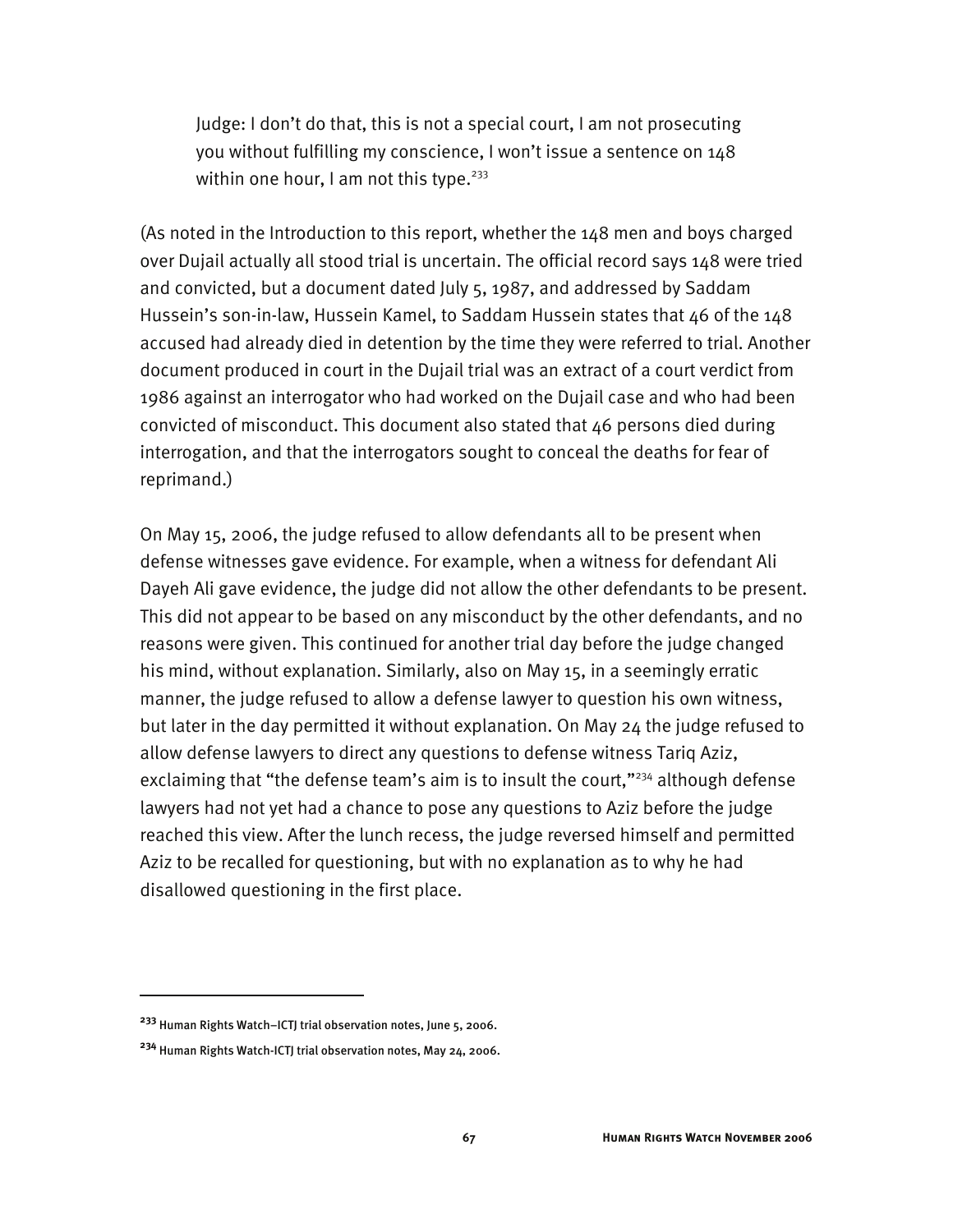On June 12, 2006, the judge entered into an exchange of insults with defendant Barzan al-Tikriti before ordering the latter's removal from the chamber. Al-Tikriti had complained that witnesses for him were scared to come forward to testify:

Judge: Afraid of Whom? Ghosts? Al-Tikriti: Afraid of the terrifying court. Judge: You're terrifying! Al-Tikriti: No, you're terrifying!

Judge: Why do you always have to be the hero? Get him out of here.<sup>235</sup>

On June 13, 2006, the judge derided a member of Saddam Hussein's defense team from the United States, Curtis Doebbler. When Doebbler rose to object to the closing of the defense case, the judge was observed to sneer at him and said (in Arabic), "We know his purpose. He comes here to hear his own voice and claim that he is an international lawyer."**<sup>236</sup>** On July 24, during the closing statement for Barzan al-Tikriti, the judge exclaimed to al-Tikriti, "Since you were a child, you were drowned in blood."237 On July 26 the judge stated to defendant Saddam Hussein (whose lawyers were boycotting the closing sessions of the trial after the June assassination of their colleague Khamis al-Obeidi—see Section III.3, above), "Where are your lawyers? They incite violence, they took millions [of dinars] from Iraq and now they are outside Iraq. They are not lawyers, they incite violence."<sup>238</sup> On July 27 the judge called 'Awwad al-Bandar "stupid" as he ordered him to resume his seat, after al-Bandar tried to interject in the reading of a defense statement on his behalf by a court-appointed Defense Office lawyer.

j

**<sup>235</sup>** Human Rights Watch-ICTJ trial observation notes, June 12, 2006.

**<sup>236</sup>** Cited in "Judge Declares End to Hearing of Defense Witnesses in Saddam Trial," Associated Press, June 14, 2006.

**<sup>237</sup>** Human Rights Watch–ICTJ trial observation notes, July 24, 2006.

**<sup>238</sup>** Human Rights Watch–ICTJ trial observation notes, July 26, 2006.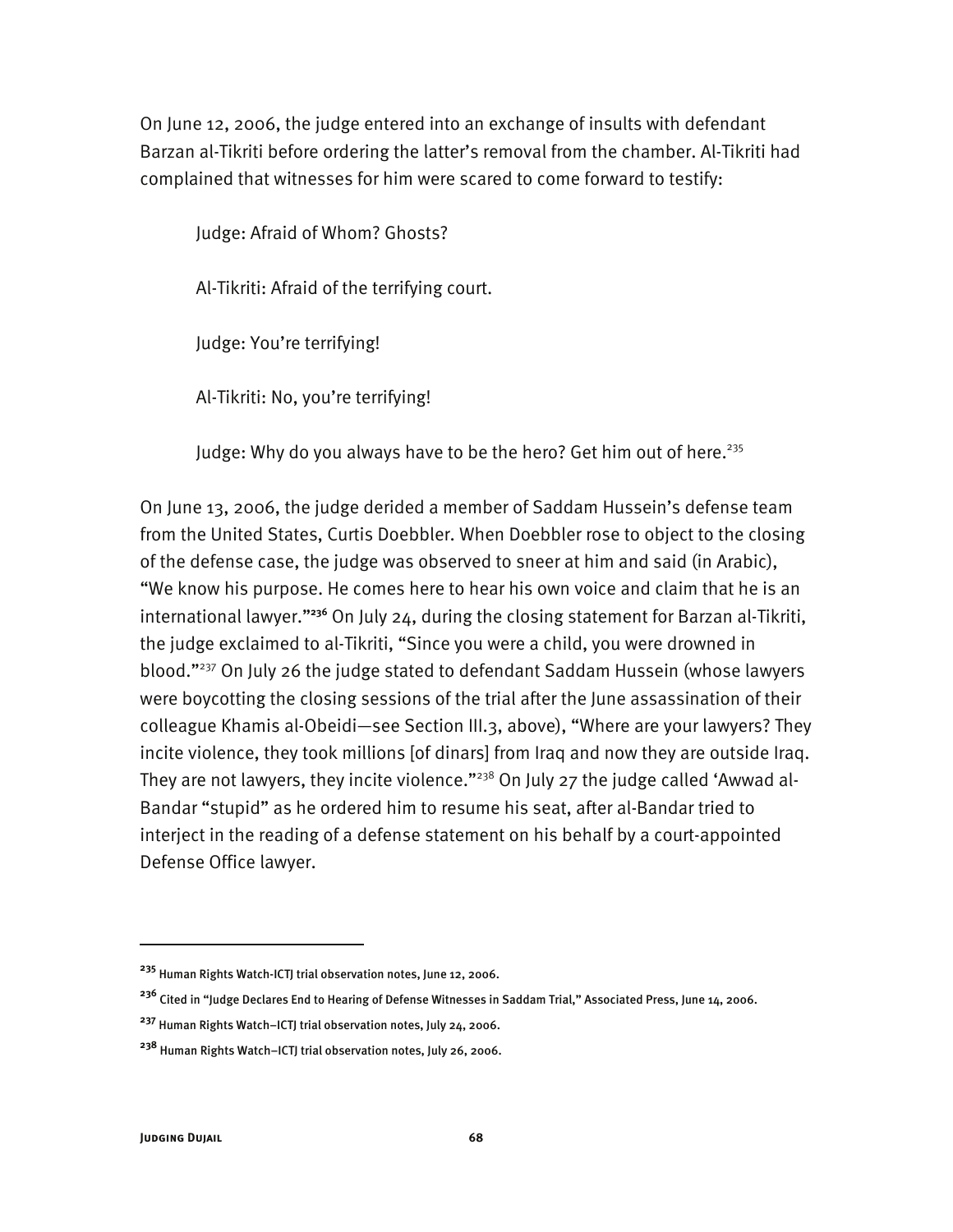While none of these statements compels the conclusion that the judge was in fact biased against the defendants, they do not reflect well on the court's appearance of impartiality. At the very least, these outbursts suggest that relations between the presiding judge and the defendants and their retained lawyers had become so poisoned that the judge had considerable difficulty detaching his own feelings towards some of them from the conduct of the case.<sup>239</sup>

## 7. Conduct of Defense Counsel

I

The observed performance of Iraqi defense counsel—whether privately retained or appointed by the Defense Office—was generally poor. The absence of any training or instruction in international criminal law was evident in the failure of defense counsel to raise or discuss any relevant international criminal law principles during the course of the trial.<sup>240</sup> As already noted, defense lawyers were not provided with international criminal law texts in Arabic until several months into the trial. Given that a trial of this kind was entirely outside the experience of Iraqi criminal lawyers, and in the absence of any attempt to build capacity through training, it is unsurprising that Iraqi defense counsel floundered. The observed level of preparation by private defense counsel and Defense Office counsel for questioning of witnesses was also poor, although this could in part be attributed to same-day disclosure of witness names and same-day notification of which witnesses would testify.

Some private defense counsel seemed more concerned to make political statements through their questioning of witnesses than to serve the interests of their clients by addressing the substance of the case against them. Combined with the tactic of boycotting proceedings (discussed below), the result was that it was difficult to discern any coherent defense case developed by private defense lawyers for each defendant, either factually or legally: no consistent and identifiable argument as to why the prosecution case was wrong or flawed was developed.

**<sup>239</sup>** See, for example, the discussion in Kyprianou v. Cyprus (App. 73797/01), Judgment of 15 December 2005, paras. 129-131, in which the European Court of Human Rights found that the "emphatic language" used by judges in response to a contemptuous remark by defense counsel in a criminal case contributed to the conclusion that the judges had become "personally embroiled" in the case.

**<sup>240</sup>** As noted above, the Defense Office lawyers did make substantive international criminal law arguments during the closing statements for the defendants, but these arguments were written on behalf of the Defense Office lawyers by the Defense Office's international advisor, and thus do not reflect the underlying capacity of the Defense Office counsel.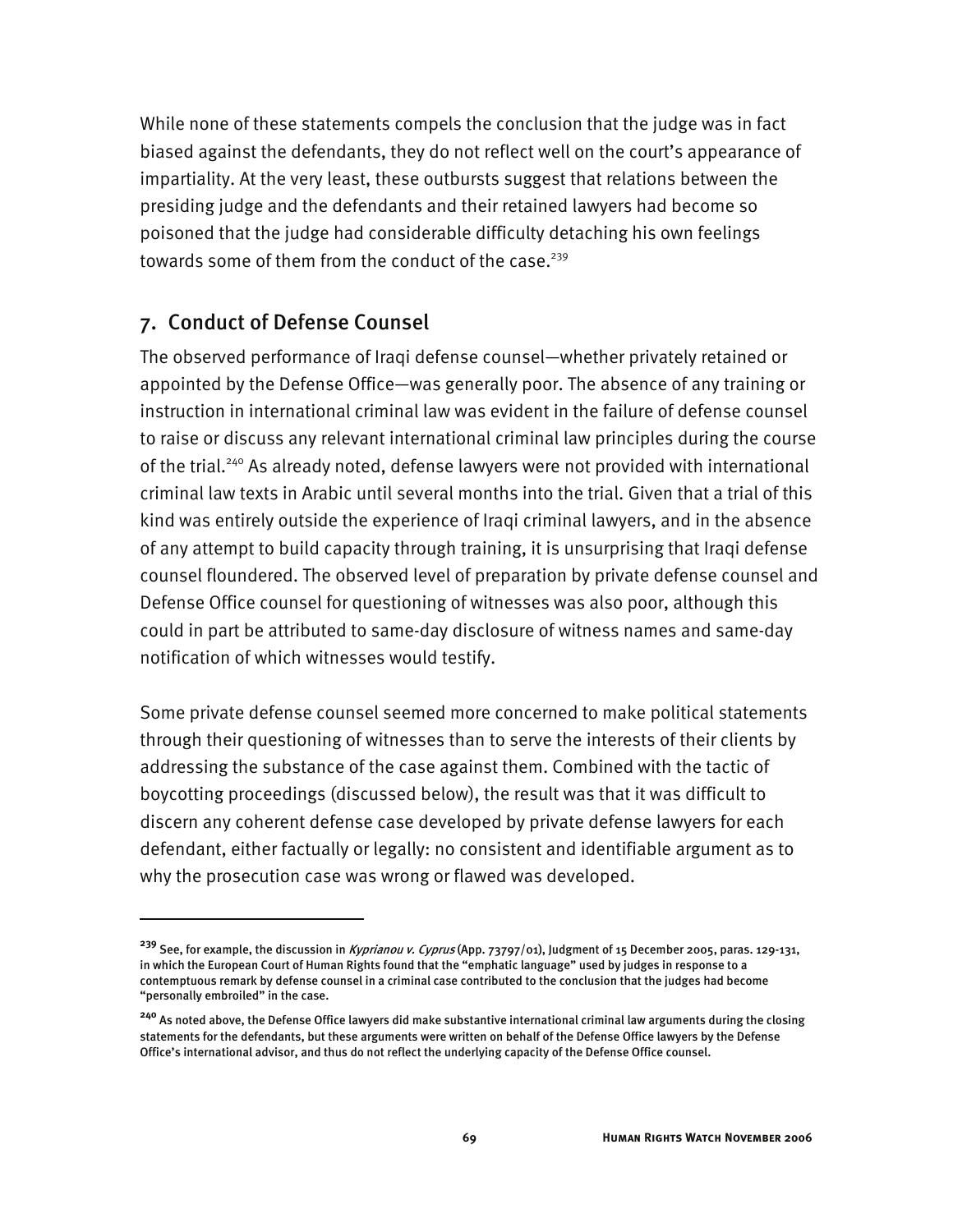The use of boycotts became a common practice among some privately retained counsel.241 Iraqi law requires that lawyers practicing in Iraqi courts must be respectful towards the court and not obstruct the course of justice or cause unreasonable delays.242 The Iraqi code of legal professional ethics states that lawyers must appear in court on the set dates, should not try to delay the resolution of a case, and must facilitate the task of the judge.<sup>243</sup> In the Dujail case, the defendants' lawyers' statement that they would boycott the case unless certain demands were met (such as the resignation of the new presiding judge) would appear to contravene their professional obligations under Iraqi law. It is also difficult to envisage a situation in which it would advance the interests of the lawyers' clients. The repeated threat and use of the tactic created the strong impression that some counsel deliberately sought to delay or obstruct the course of the trial. This tactic in fact greatly diminished the ability of privately retained counsel to raise legitimate and serious procedural concerns that did persist in relation to the trial.

During the course of the defense case, private defense lawyers for Saddam Hussein were accused of procuring the perjury of four defense witnesses.**<sup>244</sup>** The witnesses had testified on May 30 and 31, 2006. Two had claimed that the chief prosecutor in the Dujail case had tried to bribe them into giving false testimony against Saddam Hussein. Another claimed that some of the individuals alleged by the prosecution to have been executed were in fact alive and living in Dujail, while the fourth witness claimed that a person whom he believed to be the chief prosecutor had attended a celebration in Dujail marking the anniversary of the assassination attempt against Saddam Hussein and that some attendees at that anniversary celebration had taken responsibility for the assassination attempt. The witnesses were detained after the end of the court hearing on May 31 on suspicion of perjury, and were interrogated by an investigative judge in the presence of court-appointed counsel. They are alleged to have confessed to having knowingly fabricated their testimony due to threats and inducements by one of Saddam Hussein's defense counsel, who allegedly had

j

**<sup>241</sup>** Privately retained counsel for Ali Dayeh Ali and for 'Abdullah Kadhim Ruwayid and Mizher 'Abdullah Kadhim Ruwayid did not participate in the boycotts to the same extent.

**<sup>242</sup>** Law of the Legal Profession, No. 173 of 1965, art. 50.

**<sup>243</sup>** Lawyer's Professional Code of Conduct, June 16, 1987 (annexed to the Law of the Legal Profession), art. 9.

**<sup>244</sup>** "Four witnesses in Saddam trial held," Associated Press, June 1, 2006.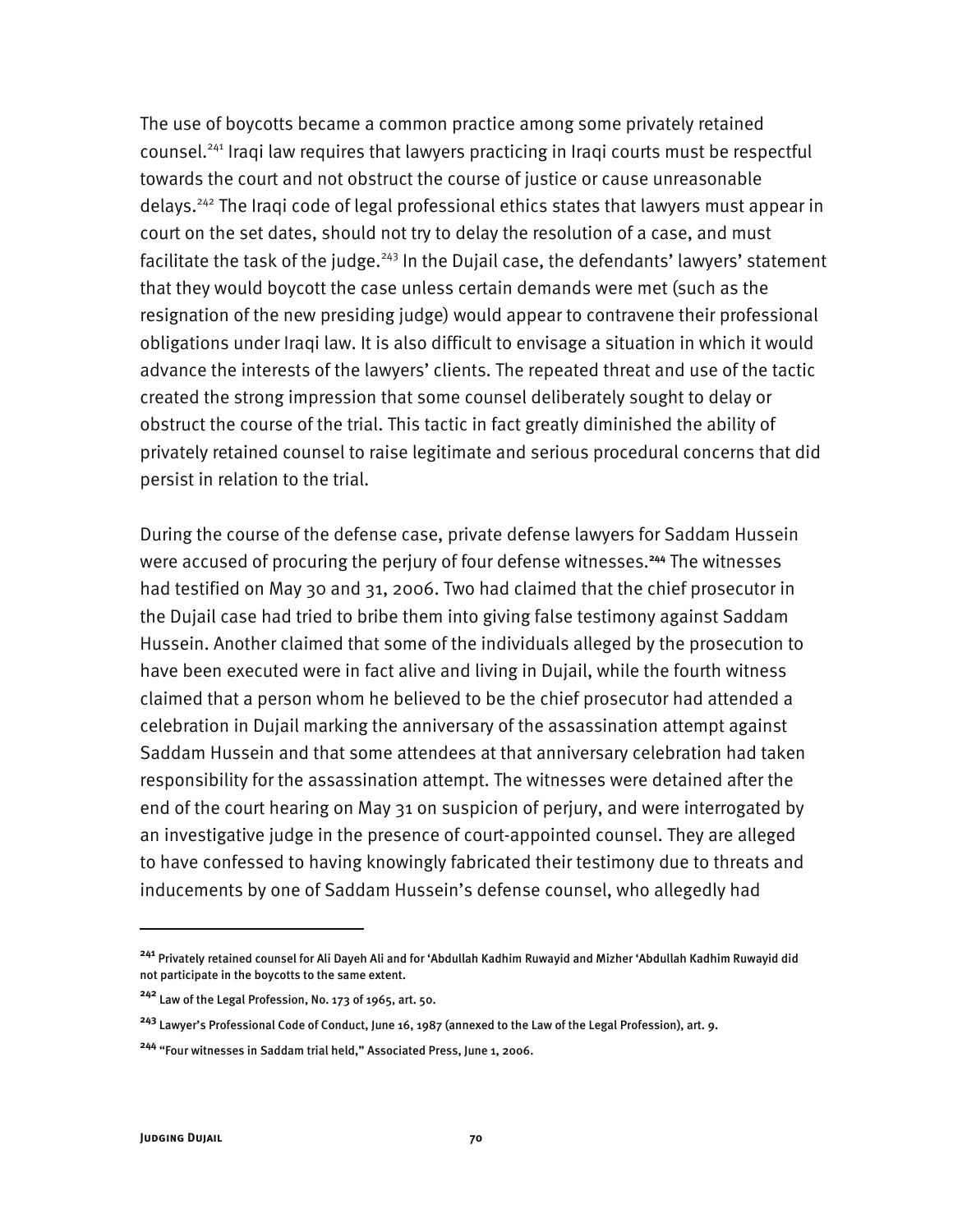coached them on what to say.**<sup>245</sup>** Defense lawyers for Saddam Hussein claimed that the witnesses had been assaulted and detained incommunicado and that their confessions to perjury were coerced.**<sup>246</sup>** The witnesses' confessions were read in court in the Dujail trial on June 5. Human Rights Watch has been unable to independently investigate the allegation that the detained witnesses were coerced into confessing perjury, but the confessions raise grave concerns about serious professional misconduct on the part of the implicated defense counsel.

The Defense Office lawyer appointed to represent Dujail defendant Muhammad 'Azzawi in September 2005 did not meet with his client before the opening of the trial, nor for a month after it opened.<sup>247</sup> The court-appointed Defense Office lawyer failed to appear, without prior notice, on at least two occasions,  $248$  and in all the sessions observed between October 2005 and January 29, 2006, the courtappointed Defense Office lawyer asked no questions. The role of Defense Office lawyers was dramatically enlarged upon the first boycott of the privately retained defense lawyers, which commenced on January 29, 2006, and lasted for three sessions (February 1, 13 and 14).<sup>249</sup> On the first day that Defense Office lawyers were brought in to replace boycotting private counsel, the lawyers asked no questions of any of the three witnesses who testified for the prosecution. In the next three sessions, the Defense Office lawyers became more active, and did ask relevant questions, but generally showed little evidence of preparation. For example, when the former head of the Office of the President, Ahmed Hussein Samarra'i, gave evidence concerning the workings of that office—a critical issue in terms of identifying reporting lines of information and establishing what defendant Saddam Hussein knew about the abuses committed against residents of Dujail—the Defense Office lawyers did not ask a single question of the witness.<sup>250</sup> On the same day, the

j

**<sup>245</sup>** Paul Schemm, "Key Saddam Witnesses Say They Were Bribed, Coerced," Agence France-Presse, June 12, 2006. The perjury cases against the four witnesses appear to have been referred to ordinary Iraqi criminal courts for prosecution, and Human Rights Watch is unaware of the status of these cases.

**<sup>246</sup>** Sinan Salaheddin, "Saddam Defense Protests Witnesses' Arrests," Associated Press, June 5, 2006.

**<sup>247</sup>** Human Rights Watch interview with Defense Office lawyers, November 2005.

**<sup>248</sup>** November 28, 2005, and March 13, 2006.

**<sup>249</sup>** For a discussion of the relevant legal principles governing circumstances in which the court can impose lawyers against the will of defendants, see Human Rights Watch, *The Iraqi High Tribunal and Representation of the Accused*, February 2006.

**<sup>250</sup>** Human Rights Watch–ICTJ trial observation notes, February 13, 2006.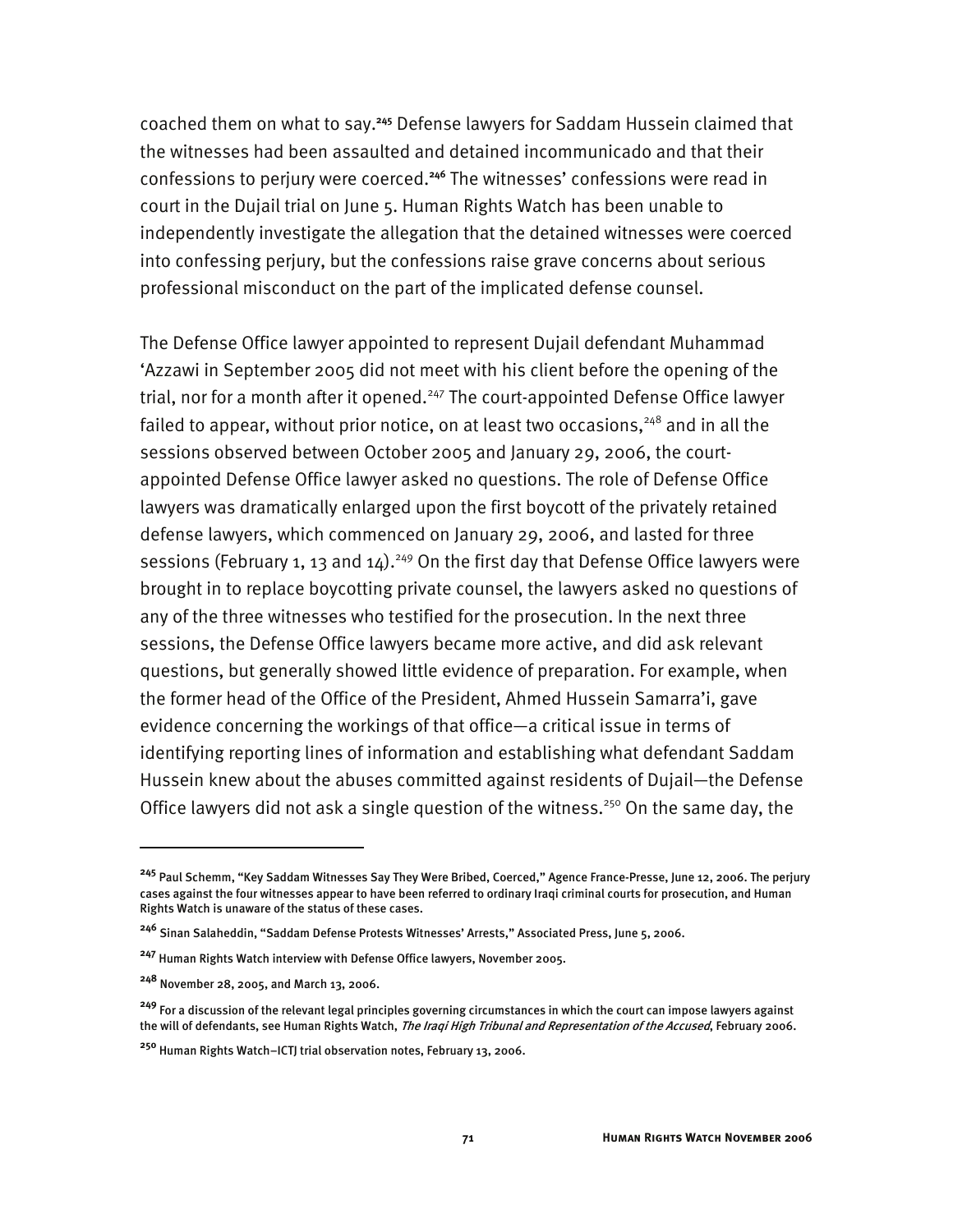court read the 23 witness statements into the court record without notice (mentioned above). No objection was raised by any Defense Office lawyer, although some of the witness statements pertained to the acts of individual defendants. When asked by Human Rights Watch why they did not object to the reading of the statements, a Defense Office lawyer responded that they did not wish to risk a reprimand from the judge.<sup>251</sup>

**<sup>251</sup>** Human Rights Watch-ICTJ trial observation notes, February 13, 2006. The fear of antagonizing the court was underlined by another Defense Office lawyer interviewed by Human Rights Watch in October 2006: The lawyer noted that the Defense Office lawyers were dependent on the court for their security, and were for that reason reluctant to do anything that might incur the hostility or ire of the court. Human Rights Watch interview with Defense Office lawyer, Baghdad, October 2006.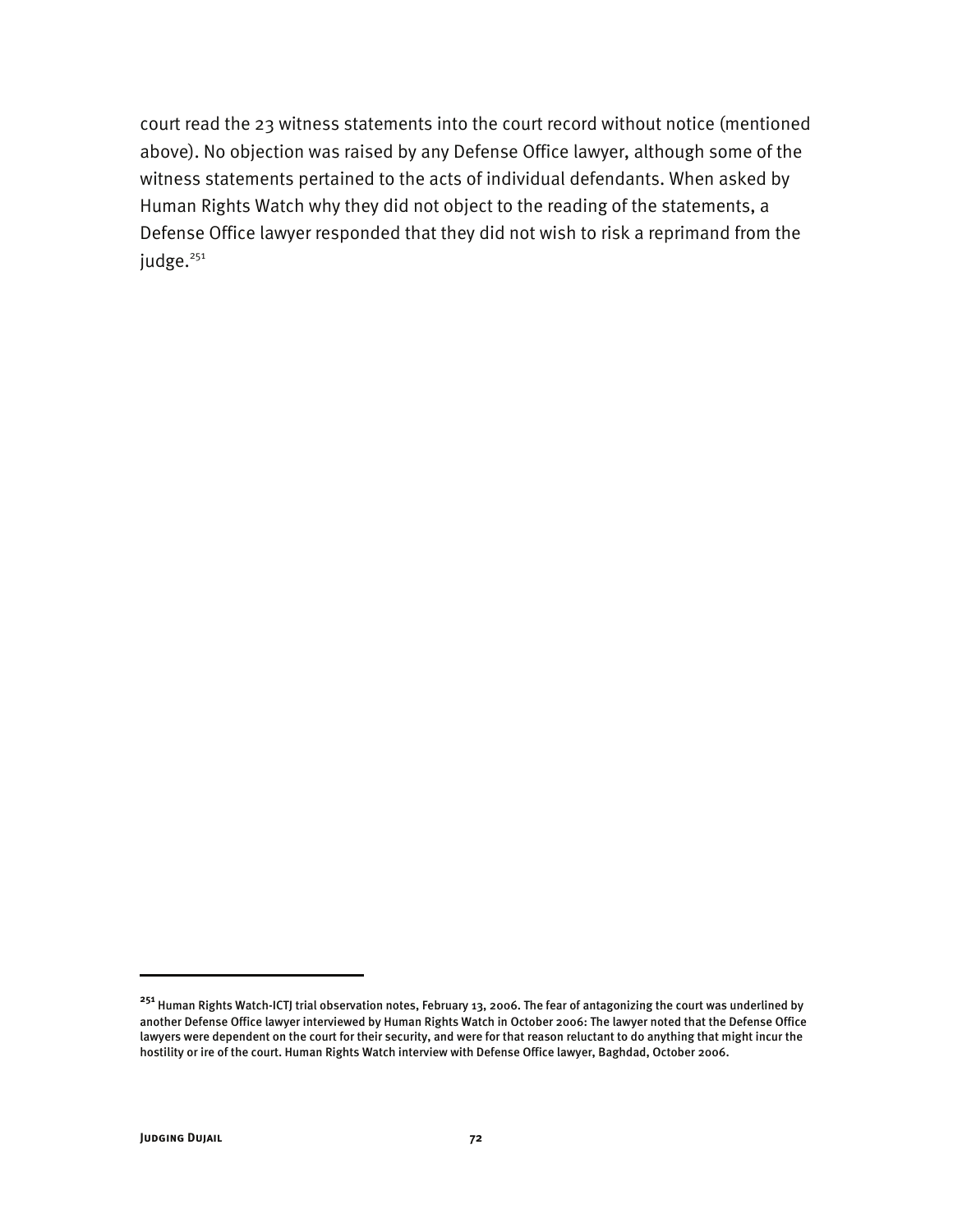## **V. Substantive Concerns**

The brutality of the former Ba'thist government in Iraq was notorious, but the internal functioning of the "bureaucracy of repression" has not been systematically examined and documented. One of the significant incidental outcomes of attempting to establish individual criminal responsibility for systematic human rights violations is that, in order to link an accused individual with the crime, it is usually necessary to carefully reconstruct the functioning of the "criminal system" in which the individual acted.

The scale of criminal conduct implied in crimes such as crimes against humanity usually means that the "underlying acts" of the crime—mass killing, forced displacement, mass arrests—will be difficult to deny. However, attributing individual criminal responsibility for these acts further up the chain of political and military responsibility can be complicated by the fact that "system crimes … are generally characterized by a division of labour between planners and executants, as well as arrangements in structure and execution that tend to make connections between these two levels difficult to establish."252

The challenge of successfully prosecuting individuals who are alleged to be "planners" is that describing the events of the crime ("crime-base") will generally not be enough: it will be necessary to "elucidate the elements of the operation of the machinery"<sup>253</sup> by showing how political and security institutions regularly functioned, to whom information flowed as a matter of course, and what was known or reasonably knowable to those higher up in the system. Unless the orders or instructions given were patently criminal on their face,<sup>254</sup> this kind of evidence is essential to showing that an accused person knew and intended that the criminal acts would be committed by persons under his or her control or acting in conjunction with him or her. Proving knowledge and intent is necessary to prove that an accused person is individually liable for a criminal act.

**<sup>252</sup>** Office of the High Commissioner for Human Rights, Rule-of-Law Tools for Post-Conflict States: Prosecution Initiatives (United Nations, New York and Geneva, 2006), p. 12.

**<sup>253</sup>** Ibid.

**<sup>254</sup>** An example of such an order would be "torture all detainees," or "kill all men and boys."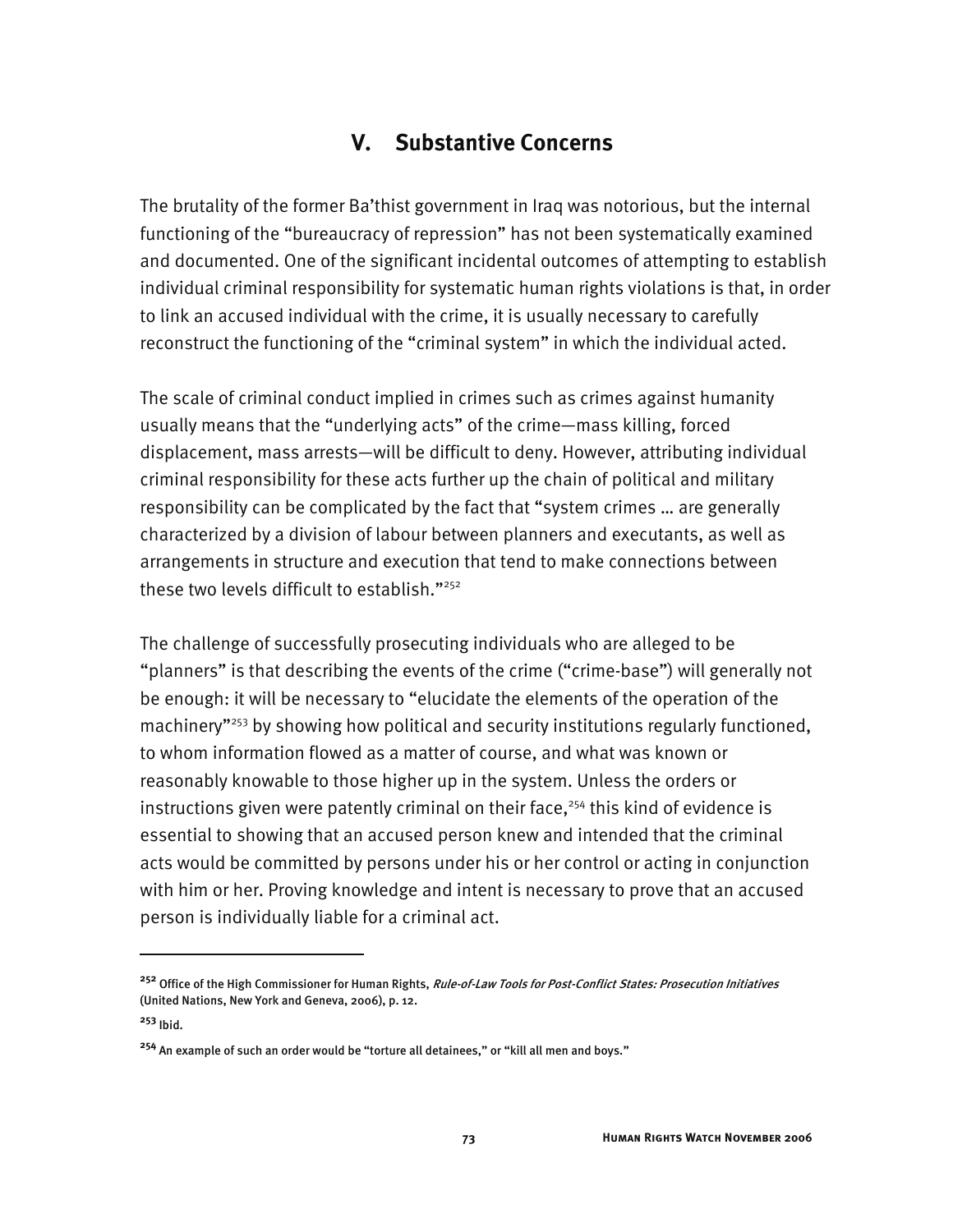Based on our review of the dossier of evidence in the Dujail case, and our observation of proceedings, Human Rights Watch is concerned that neither the investigative judge nor the prosecution in the Dujail case paid sufficient attention to gathering evidence that would prove the required kinds of knowledge and intention on the part of the defendants in the Dujail case to commit the crimes alleged. In particular, the case against the senior defendants was marred by a striking lack of "linkage evidence." That is, an almost total lack of evidence establishing:

- the legal and practical authority of the numerous security organizations and political institutions implicated in the events at Dujail;
- structures of command and internal organization of these security organizations and political institutions;**<sup>255</sup>**
- the internal reporting lines and flows of information within these organizations, and how information could be expected to flow to individual defendants;
- the general context of human rights practices (such as the systematic use of torture) and violence by security organizations; and
- the nature of the historical relationship between the political institutions (such as the Office of the President and the Revolutionary Command Council) and the legal institution (the Revolutionary Court) implicated in the crime.

The absence of these kinds of evidence diminishes the persuasiveness of the prosecution case, because it makes it harder to establish that the high-level defendants knew or had reason to know that crimes would be committed as a result of orders that might have been legal on their face, or in the absence of explicit orders at all. These kinds of evidence are generally essential to reconstruct the political context

-

**<sup>255</sup>** The doctrine of judicial notice has been applied by international criminal courts to permit judges to take notice of certain laws and public documents as "facts of common knowledge." It might have been permissible for the IHT trial chamber to take judicial notice of Iraqi laws establishing the legal authority and structure of some political institutions and security organizations implicated in the events at Dujail. However, the practical functioning and exercise of authority by these organizations and institutions would still have to be established by evidence. Moreover, the court would still have to inform the prosecution and defense teams in respect of what exactly it intends to take judicial notice, so that both sides have an opportunity to comment or object. Judicial notice cannot be taken of a fact that would amount to an essential element of a crime, such as the intent and knowledge (*mens rea*) of the accused. The prosecution did not invite the court to take judicial notice of any facts not in evidence. See Prosecutor v. Semanza, Case No. ICTR-97-20, Decision on the Prosecutor's Motion for Judicial Notice and Presumptions of Facts Pursuant to Rules 94 and 54, Nov. 3, 2000; Prosecutor v. Karemera, Case No. ICTR-97-24, Decision on Prosecutor's Interlocutory Appeal of Decision on Judicial Notice, June 16, 2006, para. 47; Semanza v. Prosecutor, Judgment (Appeals Chamber), para. 192; Prosecutor v. Fofana, SCSL, Decision on Appeal Against "Decision on Prosecution's Motion for Judicial Notice and Admission of Evidence", May 16, 2005, paras. 28-31 and separate concurring opinion of Justice Robertson, para. 16.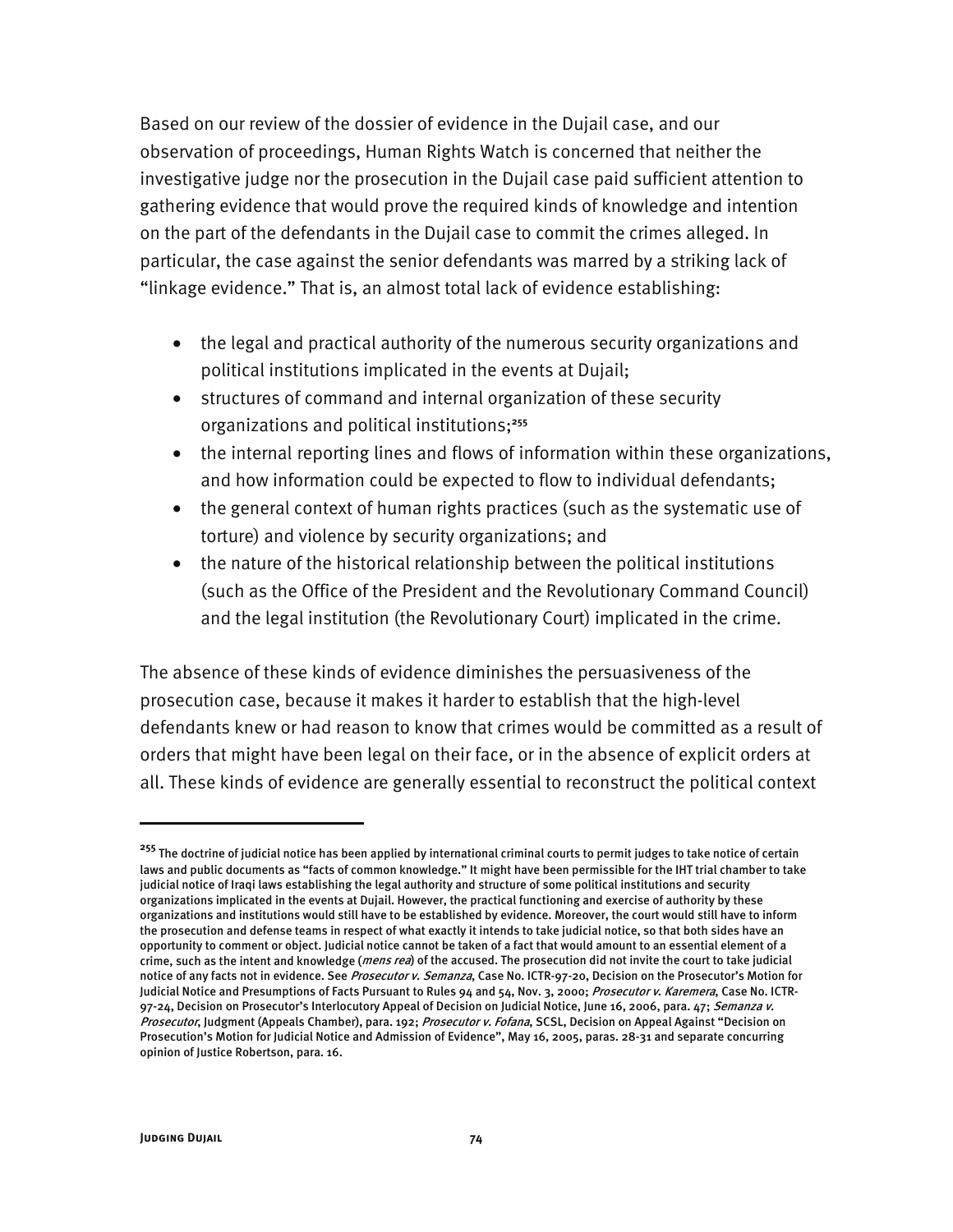in which the crimes took place, thus allowing the credible inference that senior political figures authorized, or had an unspoken agreement approving, the crimes.

#### 1. Relevant Legal Principles

-

The defendants were charged uniformly with committing murder, torture, forced displacement, and unlawful imprisonment as a crime against humanity under article 12 of the IHT Statute.<sup>256</sup> A crime against humanity is defined in the IHT Statute as "any of the following acts [in this case, murder, torture, forced displacement, and unlawful imprisonment] when committed as part of a widespread or systematic attack directed against any civilian population, with knowledge of the attack." A person has the necessary intention to commit a crime against humanity when he or she has the intention to commit the underlying  $act<sup>257</sup>$  (for example, murder), and when he or she knows that there is an attack on the civilian population and that his or her acts form part of that attack.<sup>258</sup>

**<sup>256</sup>** As noted in Section IV.2, above, these charges were expanded without notice to include enforced disappearance and other inhumane acts intentionally causing great suffering, after the close of the prosecution case. For the purposes of this discussion, the original charges will be considered.

<sup>&</sup>lt;sup>257</sup> The elements of each underlying offense must also be proved. Thus, a person charged with murder as a crime against humanity must have had the necessary intention and engaged in the necessary acts constituting the offense of murder, namely: an act or omission by the accused (or person for whom the accused has criminal responsibility) causing the death of the victim, and done with the intention to kill or cause serious injury. Prosecutor v. Blagojevic and Jokic, ICTY, Case No. IT-02-60, Judgment (Trial Chamber), January 17, 2005, para. 556; Prosecutor v. Brdjanin, ICTY, Case No. IT-99-36, Judgment (Trial Chamber), September 1, 2004, paras. 381–382.

A person charged with torture as a crime against humanity must have had the intention to commit torture, and know that his or her act forms part of an attack on a civilian population. Torture occurs under international criminal law when there is the intentional infliction, by act or omission, of severe pain or suffering, whether physical or mental. The act or omission must aim at obtaining information or a confession, or at punishing, intimidating or coercing the victim or a third person, or at discriminating, on any ground, against the victim or a third person. Prosecutor v. Kunarac et al., ICTY, Case No. IT-96-23&23/1, Judgment (Appeals Chamber), June 12, 2002, para. 142.

Forcible displacement of a population occurs under international criminal law when there is an intentional relocation or removal of persons from the territory in which they lawfully reside, involuntarily and without grounds permitted under international law. Relocation or removal is involuntary if it is the result of threat of force or coercion. Prosecutor v. Simic et al., ICTY, Case No. IT-95-9, Judgment (Trial Chamber), October 17, 2003, para. 125.

Unlawful imprisonment occurs under international criminal law where an individual is deprived of his or her liberty without legal basis and with the intention by the accused (or persons for whom the accused bears criminal responsibility) of arbitrarily depriving the person of his or her liberty, or in the reasonable knowledge that his or her act or omission is likely to cause the arbitrary deprivation of physical liberty. Simic, para. 64.

**<sup>258</sup>** See Kordic and Cerkez, Judgment (Appeals Chamber), para. 99.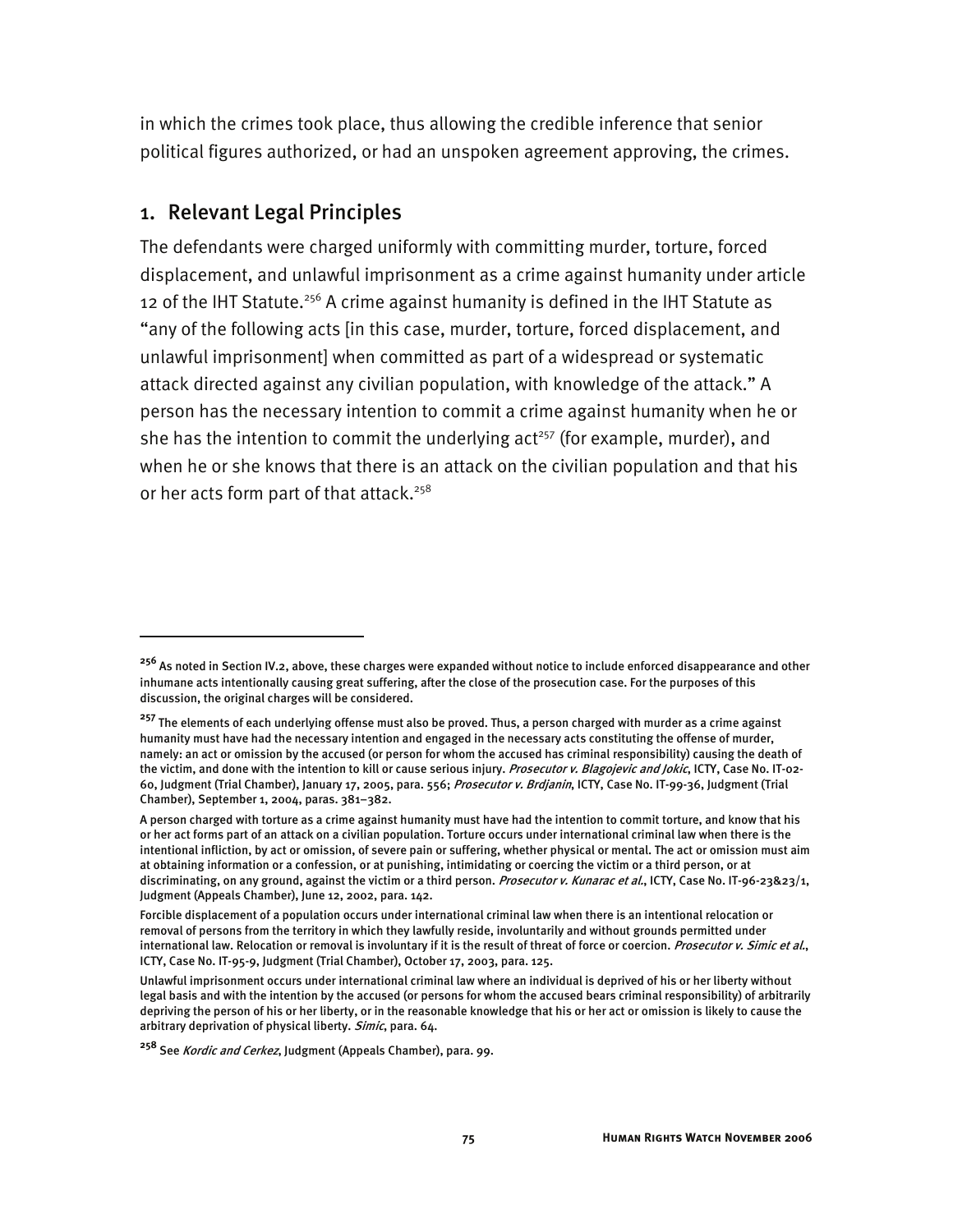Because of the vagueness of the notice of charges (as discussed above, Section IV.2), it is unclear what "mode of responsibility" is alleged against each of the defendants.<sup>259</sup> However, based on the prosecution's in-court statements, it seems to be that the four senior defendants (Saddam Hussein, Barzan al-Tikriti, Taha Yassin Ramadan, and 'Awwad al-Bandar) were accused of having committed a crime against humanity by participation in a "joint criminal enterprise." The four lower-level defendants ('Abdullah Kadhim Ruwayid, Mizher 'Abdullah Kadhim Ruwayid, 'Ali Dayeh 'Ali, and Muhammad 'Azzawi<sup>260</sup>) appear to have been accused of "aiding and abetting" a crime against humanity by naming suspected Da'wa Party members to the then-minister of interior on July 8, 1982, and allegedly leading security forces to the homes of some individuals, who were then arrested, and some of them later executed.

A "joint criminal enterprise" is a means of committing<sup>261</sup> the crime alleged, namely, a crime against humanity. It is a "theory of liability" that, if its elements are proved, means that an accused is individually responsible for the underlying crime (the elements of which must also be proved). There are three kinds of joint criminal enterprise in international criminal law:<sup>262</sup> "basic," "systemic," and "extended." Only the "basic" and "extended" forms are relevant to the events concerning Dujail.<sup>263</sup>

A "basic" joint criminal enterprise exists where all co-perpetrators, acting pursuant to a common criminal purpose, possess the same criminal intention.<sup>264</sup> For example, participants in a joint criminal enterprise formulate a common plan to kill and each of them has the intent to kill, although each may carry out a different role. An "extended" joint criminal enterprise entails a situation where there is a common

**<sup>259</sup>** Article 15(2) of the IHT Statute sets six modes of responsibility: direct commission; ordering, soliciting or inducing; facilitation, assistance or aiding and abetting; joint criminal enterprise; incitement (for genocide only); and attempting.

**<sup>260</sup>** In its closing statement, the prosecution recommended the acquittal of 'Azzawi.

**<sup>261</sup>** Prosecutor v. Kvocka et al., ICTY, Case No. IT-98-30/1, Judgment (Appeals Chamber), February 28, 2005, para. 91.

**<sup>262</sup>** Prosecutor v. Vasiljevic, ICTY, Case No. IT-98-32, Judgment (Appeals Chamber), February 25, 2004, para. 96; Kvocka, Judgment (Appeals Chamber), para. 82.

**<sup>263</sup>** "Systemic" joint criminal enterprise is applied to "an organized system of ill-treatment. An example is extermination or concentration camps, in which the prisoners are killed or mistreated pursuant to the joint criminal enterprise [of running the camp]." Vasiljevic, Judgment (Appeals Chamber), para. 98.

**<sup>264</sup>** Vasiljevic, Judgment (Appeals Chamber), para. 97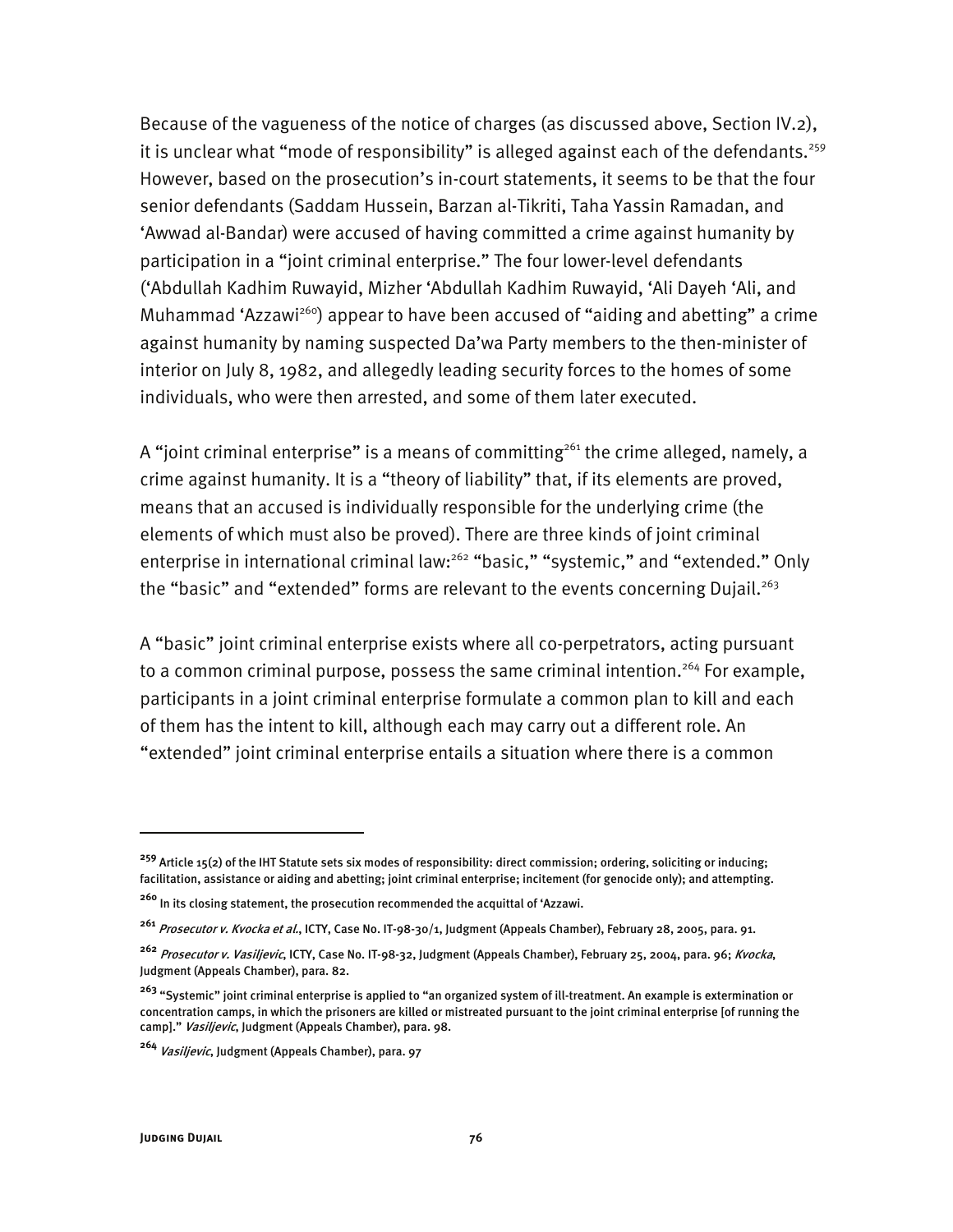criminal purpose, but additional crimes outside the common criminal purpose are a natural and foreseeable consequence of carrying out the common purpose.<sup>265</sup>

The *criminal intent* that must be shown to prove guilt as a member of a "basic" joint criminal enterprise is the individual's intention to perpetrate a certain crime (for example, murder, torture, or displacement), with this intent being shared by all other co-perpetrators.<sup>266</sup> The criminal intent that must be shown to prove guilt as a member of an "extended" joint criminal enterprise is an intention to participate and further the common criminal purpose of a group. Responsibility for a crime other than one that was part of the common design arises if it was foreseeable that such a crime might be perpetrated by another member of the group, and the accused willingly took that risk.<sup>267</sup> The intention of the accused can be determined either by manifest evidence, or by inference, where the inference of the accused's intention is the *only reasonable inference* from the evidence.<sup>268</sup> The fact that an accused holds a command role does not give rise to the presumption that he or she knew about the criminal acts of subordinates. $269$ 

The *acts* that must be established to prove guilt as a member of a joint criminal enterprise are the same irrespective of whether it is a "basic" or "extended" joint criminal enterprise. It must be proved that: a plurality of persons were involved; there was a common design or purpose involving the commission of a prosecutable crime; and the accused actually participated in this common design or purpose. $270$ The "common design or purpose" to commit the crime (in this case, a crime against humanity) need not be express, but can be an unspoken understanding inferred from the fact that a plurality of persons *acted in unison* to effect the criminal purpose.<sup>271</sup> However, an unspoken understanding among the members of the joint criminal enterprise should only be inferred if it is the *only reasonable inference* from the

**<sup>265</sup>** Kvocka, Judgment (Appeals Chamber), para. 83.

**<sup>266</sup>** Vasiljevic, Judgment (Appeals Chamber), para. 101.

**<sup>267</sup>** Ibid.

**<sup>268</sup>** Ibid., paras. 129–132.

**<sup>269</sup>** Blaskic, Judgment (Appeals Chamber), para. 62.

**<sup>270</sup>** Kvocka, Judgment (Appeals Chamber), para. 96.

**<sup>271</sup>** Vasiljevic, Judgment (Appeals Chamber), paras. 108–9.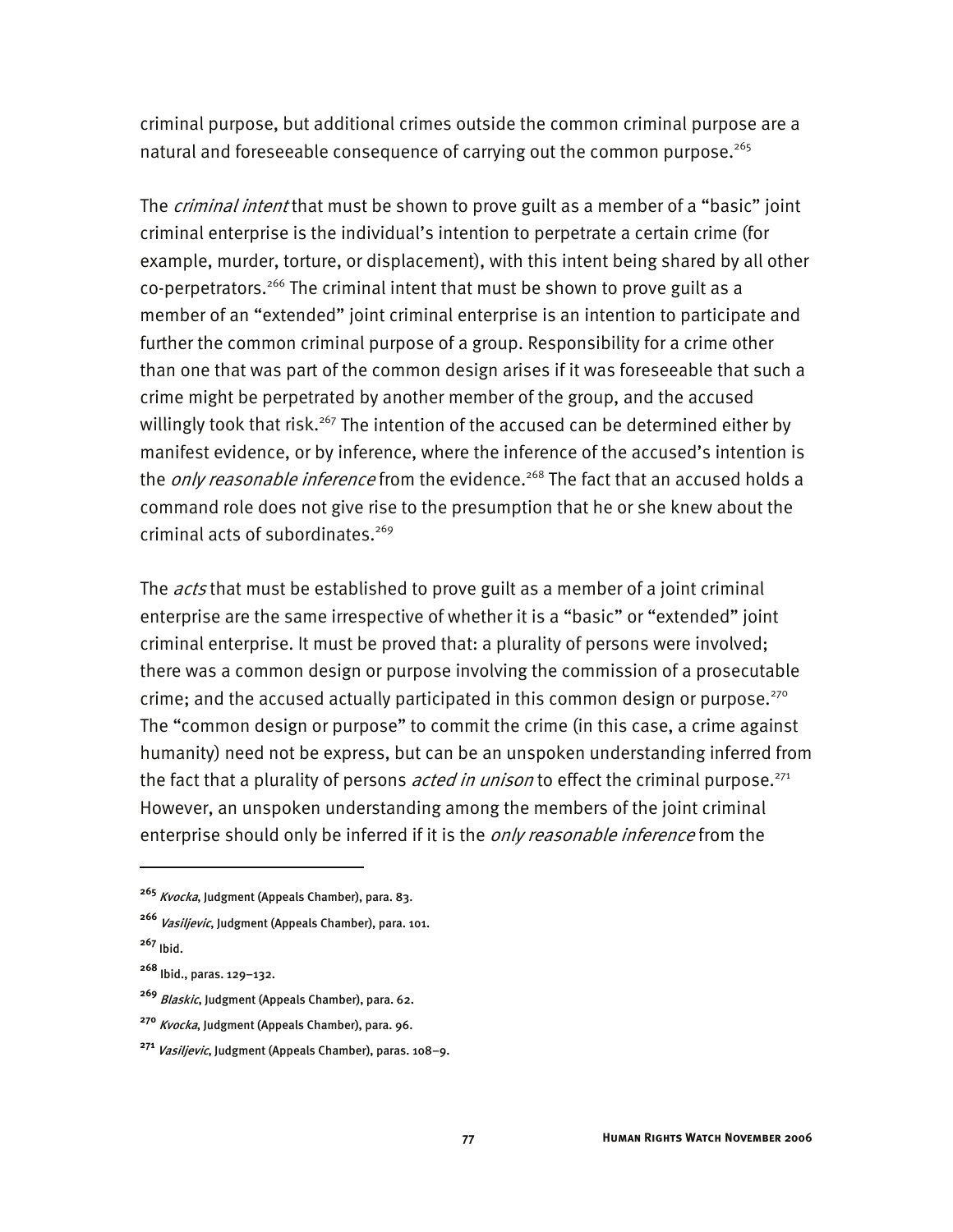evidence.<sup>272</sup> "Participation" in the common plan or purpose does not require physical perpetration of any of the underlying acts of the crime (such as murder or torture), but may take the form of assistance or contribution.<sup>273</sup>

### 2. Lack of 'Linkage' Evidence Relating to Knowledge and Intention

The documentary evidence collected by the investigative judge clearly establishes the parameters of the "underlying acts" constituting a crime against humanity: largescale and prolonged arbitrary detention of a civilian population; torture and harsh conditions in detention leading to numerous deaths; and a summary trial followed by execution of over 100 individuals. Where the documentary evidence is largely silent is in respect of proving either an explicit or unspoken common purpose among senior defendants to commit these crimes, and that each defendant knowingly committed acts in furtherance of the common criminal purpose of committing a crime against humanity. It is here that expert and other evidence concerning the structure, internal organization, and past practice of the Ba'thist government security and political apparatuses was necessary to fill in the gaps and show the links between the "crime-base" and the leadership. "Linkage" evidence can be provided by experts in the politics, history, or military affairs of the country concerned, who can provide detailed contextual information to show how the individual accused fits into a chain of command, how his or her authority was exercised, and what level of knowledge he or she may be expected to have in the circumstances. In the Dujail case, no such expert evidence was presented.

The importance of compiling evidence that addresses the state of knowledge and intent of the defendants can be illustrated by considering the key documents relied upon by the prosecution to make its case against Saddam Hussein. The evidence collected by the investigative judge established that, in the immediate aftermath of the assassination attempt, Saddam Hussein ordered an investigation. The precise parameters of the order were never established by the evidence. On October 14, 1982, the Revolutionary Command Council issued an order, signed by Saddam Hussein, authorizing the expropriation of lands in Dujail for the purposes of an "agricultural

**<sup>272</sup>** Brdjanin, Judgment (Trial Chamber), para. 353.

**<sup>273</sup>** Prosecutor v. Krnojelac, ICTY, Case No. IT-97-25, Judgment (Appeals Chamber), September 17, 2003, para. 31; Kvocka, Judgment (Appeals Chamber), para. 263.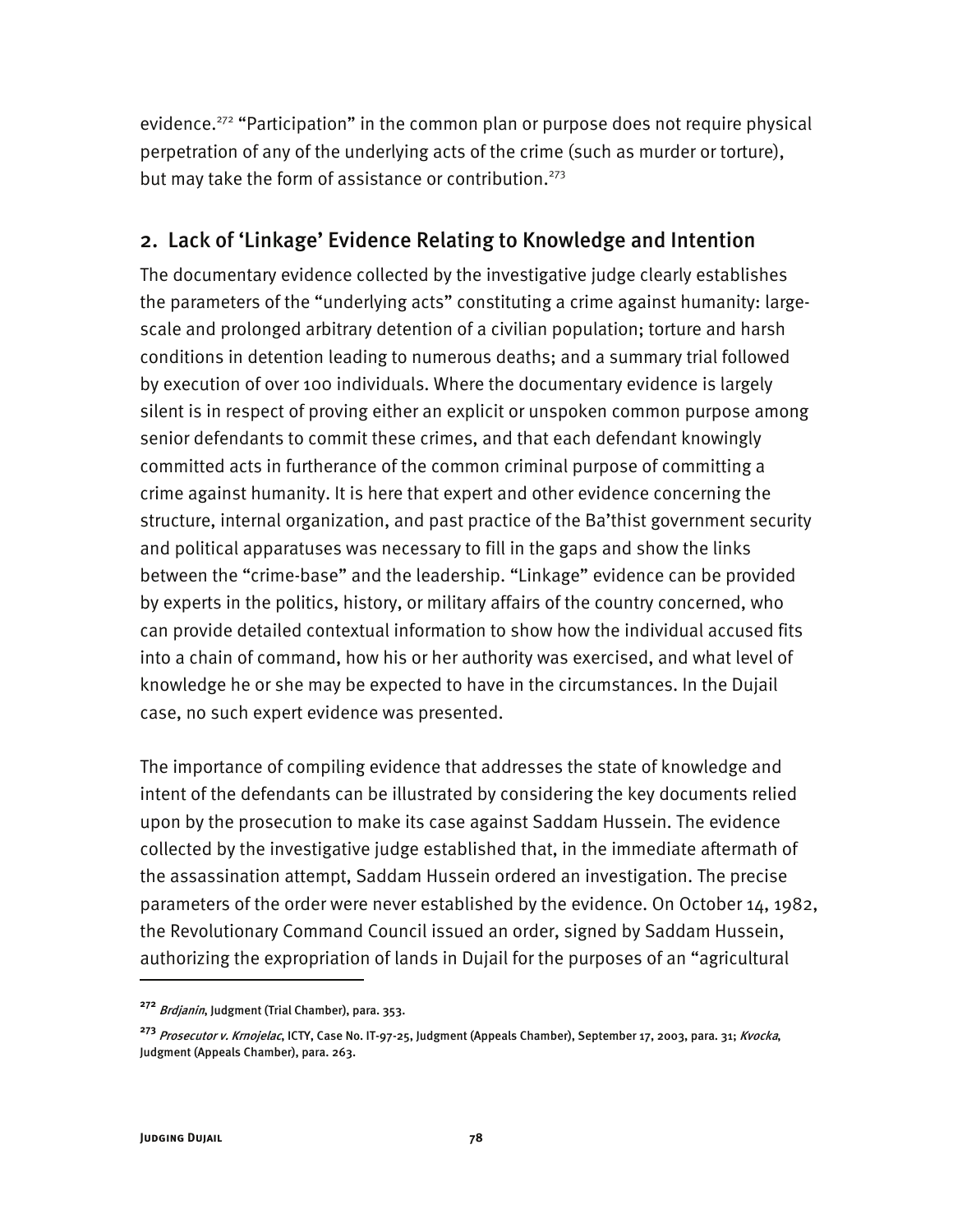redevelopment" project and requiring compensation to be paid to the expropriated (except for certain persons detained in relation to the assassination attempt).<sup>274</sup> On May 27, 1984, Saddam Hussein signed a document referring the cases of 148 individuals accused of involvement in the assassination attempt $275$  to trial before the Revolutionary Court; $276$  the referral was based upon the recommendation of legal advisors who reviewed a 361-page dossier of evidence compiled against the 148 individuals. The decision of the Revolutionary Court, convicting all 148 individuals and sentencing them to death by hanging, was issued on June 14, 1984, and on June 16, 1984, Saddam Hussein signed an order ratifying the death sentences.**<sup>277</sup>** The death sentences appear to have been implemented in March 1985. The haste with which the accused persons were tried and convicted, and with which the death sentences were ratified, clearly raises real suspicions that the process was no more than part of a de facto plan to carry out extrajudicial executions.

However, no evidence was presented from which the intent and state of knowledge of Saddam Hussein could be discerned or inferred in relation to these actions. The critical issue to be resolved in deciding whether this amounted to committing a crime against humanity is whether Saddam Hussein knew and intended that referring 148 persons to the Revolutionary Court would result in their conviction and execution. In the absence of direct incriminating evidence that Saddam Hussein and Revolutionary Court judge 'Awwad al-Bandar expressly colluded with each other, evidence establishing that Saddam Hussein had knowledge about the way in which the Revolutionary Court functioned or that he directly controlled its proceedings would be needed. One would expect this evidence to set out the structure and actual functioning of the Revolutionary Court, its legal and practical relationship with the Office of the President, its legal and practical non-independence from the policies and will of the president, and its historical treatment of persons alleged to be a

**<sup>274</sup>** The order refers to a list of names of these individuals appended to the order, but the list was not attached to the order produced in court.

**<sup>275</sup>** The accused persons referred to the Revolutionary Court were charged under articles 156 and 175(2) of the Iraqi Penal Code of 1969, which criminalize intentional attempts to violate the independence, unity or security of Iraq.

**<sup>276</sup>** The power of the then-president of Iraq to refer to the Revolutionary Court cases concerning threats to the internal or external security of the state was provided for in Revolutionary Command Council Decision No. 1016 of August 1, 1978, promulgated in Al-Waqa'i al-Iraqiya No. 1096 of August 14, 1978.

**<sup>277</sup>** For the evident contradiction between the official record of 148 accused having been tried and sentenced, and reports that up to 46 had already died in custody prior to the trial, see Section IV,6.b, above.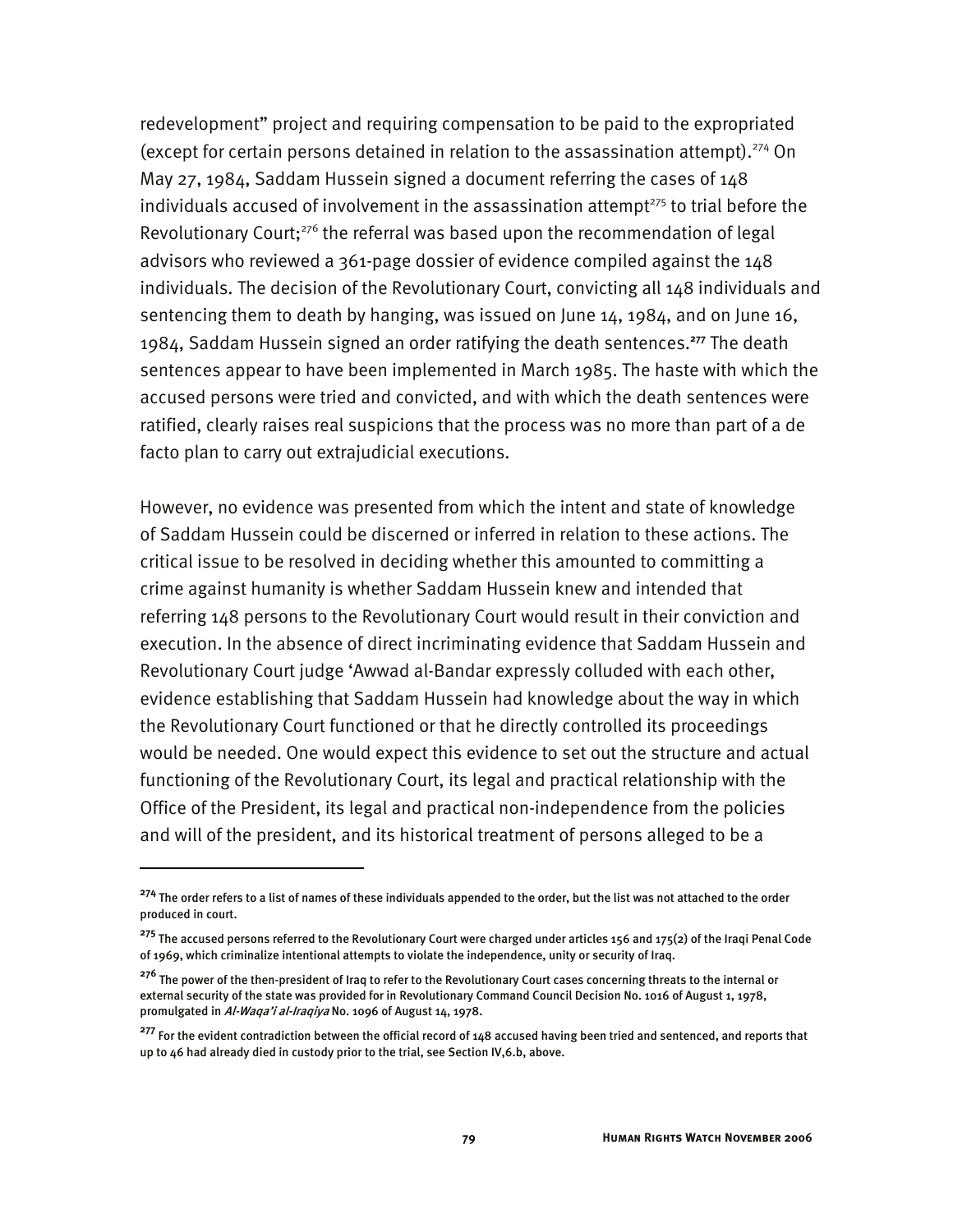"security threat" against the state. As a corollary, to prove that former Revolutionary Court judge 'Awwad al-Bandar was guilty of participating in a joint criminal enterprise to murder persons from Dujail, evidence establishing that he knowingly acted in furtherance of the then-president's criminal plan or policy must be shown. One way of showing this would be to demonstrate that the Revolutionary Court (along with other exceptional courts in Iraq under the former Ba'thist government) regularly acted as an extension of state policy and its judges were not independent of the then-president. Thus, in the famous Altstotter Case before the Nuremberg Tribunal, certain judges who worked in Nazi Germany's legal system were held criminally responsible for certain judicial decisions implementing National Socialist laws because the judges were proved to have knowingly and deliberately contributed towards the effectuation of a criminal plan of racial persecution directed by the Nazi Party and the state. As part of proving its case, the prosecution in Altstotter traced the degeneration of the German legal system under Nazism and the corrosion of judicial independence, and showed how the defendant judges had a history of taking instructions from the Nazi leadership in regard to specific cases.<sup>278</sup>

Neither the investigative judge nor the prosecution gathered any evidence concerning these issues. The laws creating the jurisdiction of the Revolutionary Court, its procedures, the methods of appointing its judges, and other relevant information were never put before the IHT trial chamber. The history of the use of special and exceptional courts by the former Ba'thist government to effect state policy, which was extensive, was also not the subject of evidence. These absences suggest that neither the investigative judge nor the prosecution had an adequate grasp of what international criminal law requires to be proved in order to convict a person accused of a crime against humanity, in the context of these actions.

In a similar vein, no evidence was presented concerning the structure and internal organization of the several governmental institutions and security apparatuses that

-

**<sup>278</sup>** The Trial of Josef Altstotter and Others, United States Military Tribunal at Nuremberg, 17 February to 4 December 1947, reported in Law Reports of Trials of War Criminals (Buffalo, NY: W.S. Hein & Co., 1997), Vol. VI, pp. 1-110. The investigative judge and the prosecution in the Dujail case focused on the unfairness of the trial before the Revolutionary Court, and the evidence indeed suggests that the trial was summary and highly unfair. However, subjecting a person to an unfair trial is not listed as one of the underlying acts that can amount to a crime against humanity under article 12 of the IHT Statute. As the court in Alstotter pointed out, showing arbitrary behavior by the judge in the courtroom is not sufficient; rather it must be proved that the arbitrary behavior amounted to participation in a criminal policy or plan. Ibid., p. 81.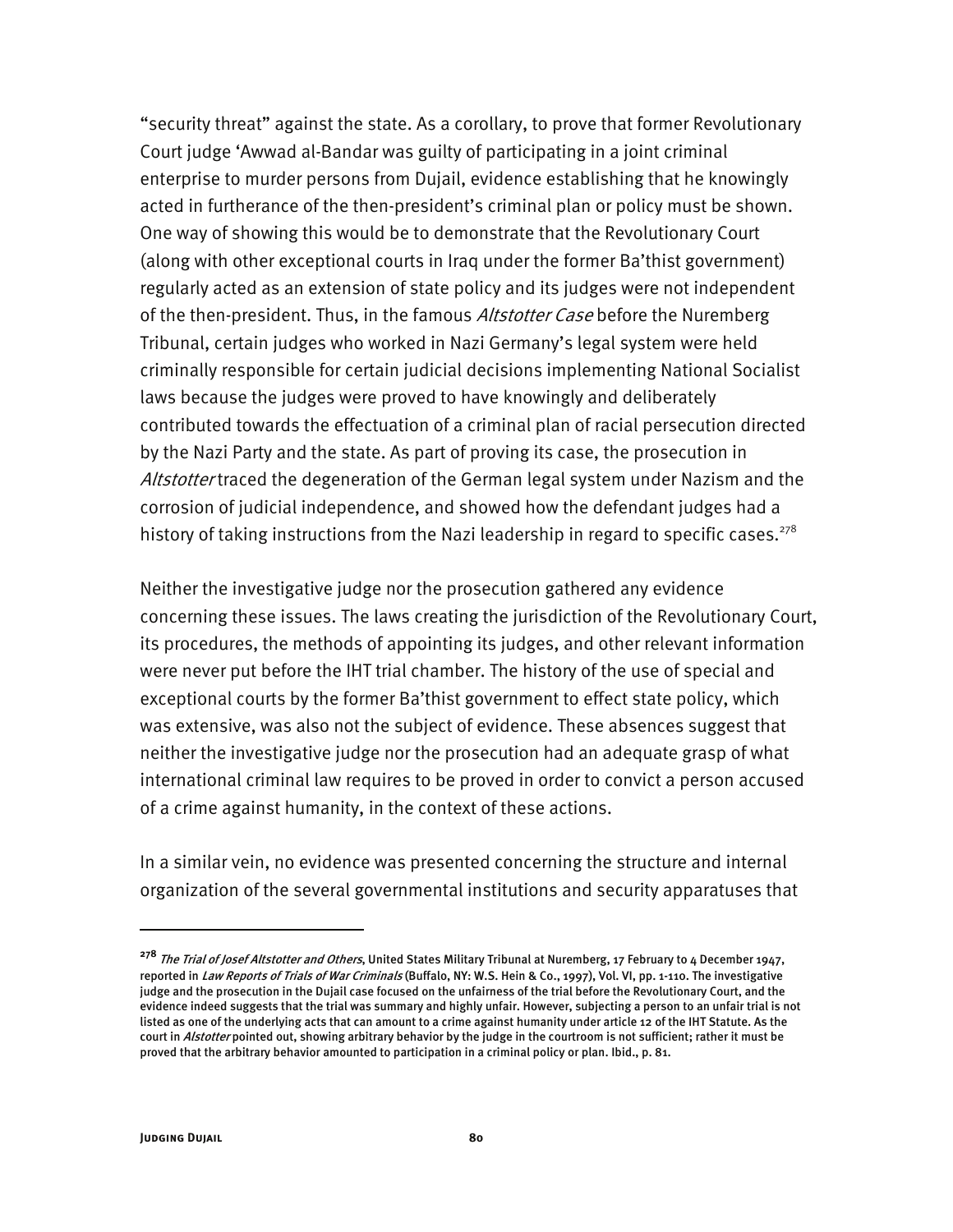played a role in the events concerning Dujail, and what the leaders of these various institutions knew or could have been expected to know concerning the actions of their subordinates. For example, the Ba'th Party's "Popular Army" militia was alleged to have played a role in the response to the assassination attempt against Saddam Hussein, by arresting suspects and delivering them to the custody of the General Intelligence Directorate and the General Security Directorate (Mudiriyyat al-Amn al-'Amm) and in subsequently razing orchards in Dujail.<sup>279</sup> Taha Yassin Ramadan was the national commander of the Popular Army, and appears to have been accused of having command responsibility<sup>280</sup> for the acts of the Popular Army in Dujail. Yet no evidence was ever presented concerning the command structure of the Popular Army, the actual and legal authority of Ramadan as commander, who were his subordinates or who had actual command of the Popular Army in Dujail, and what the reporting lines were between Ramadan and his subordinates. Ramadan was also alleged to have been a member of an ad hoc committee comprising representatives of security agencies that was responsible for coordinating the response to the assassination attempt at Dujail, but the powers, membership, and structure of this committee were never the subject of any evidence.

Important political organs such as the Revolutionary Command Council, the National Security Council, and the Office of the President all appear to have played a role in the response to the assassination attempt at Dujail. However, the membership, powers, and internal organization of these political organs was not the subject of any evidence, making it impossible to determine whether, for example, a report submitted to the National Security Council concerning the fact that nearly 800 persons from Dujail had been detained<sup>281</sup> would have come to the attention of Saddam Hussein, Taha Yassin Ramadan, or Barzan al-Tikriti. The paths through which information flowed from the security apparatus to the political leadership, and

**<sup>279</sup>** The wanton destruction of property is not one of the underlying crimes that can form part of a crime against humanity under article 12 of the IHT Statute. Hence, it is puzzling that the prosecution focused mostly on Ramadan's alleged role in supervising the razing of the orchards in Dujail, as even if this was proved, it would not amount to a crime against humanity unless it was proved to be part of the crime of persecution—something with which Ramadan was never charged.

**<sup>280</sup>** Due to the vagueness of the charges, it is unclear whether Ramadan was in fact alleged to have had command responsibility for the acts of the Popular Army, or whether he was primarily accused of being a participant in the joint criminal enterprise of the leadership group.

**<sup>281</sup>** Report from then-Minister of Interior Sa'doun Shaker to the National Security Council, dated December 28, 1982, stating that 393 men over age 19 and 394 women and children from Balad and Dujail were in detention.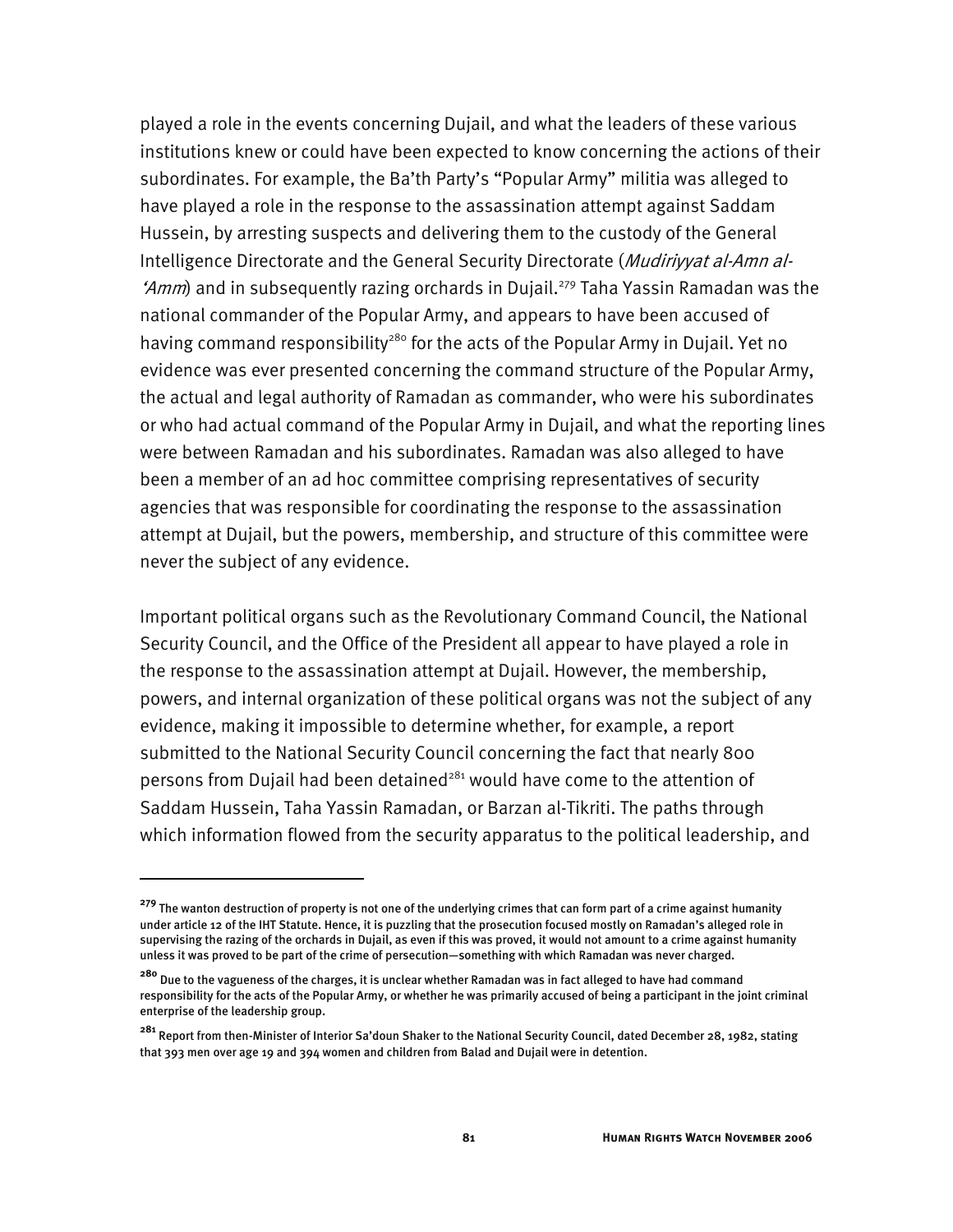the kinds of information that could be expected to reach the political leadership about the security apparatuses' response to Dujail, were not part of the evidence compiled by the investigative judge.

The systematic use of torture in interrogation in Iraq, and the history of disproportionate violence on the part of the former Ba'thist government's security forces, was also never the subject of any evidence. If the use of torture and excessive force can be shown to be a common practice by security forces, and has been previously brought to the attention of the political leadership (for example, by reports submitted by human rights nongovernmental organizations or through the human rights organs of the United Nations), it becomes harder for senior government officials to claim that they did not know that torture would occur under interrogation by personnel of the intelligence and security agencies.

In respect of the four lower-level defendants, charged with "aiding and abetting" crimes against humanity in Dujail, no evidence was presented concerning their state of knowledge and their intent when allegedly participating in the arrest operations. In order to be found guilty of "aiding and abetting," an accused must be proved to: know that the acts he or she is committing will assist in the commission of the specific crime by the principal; $282$  be aware of the essential elements of the crime including the principal's intention to commit the crime;<sup>283</sup> and be aware that one of a number of crimes will probably be committed, and one of those crimes is in fact committed.284 Thus, the lower-level defendants in the Dujail case (who were charged with aiding and abetting murder, torture, forced displacement, and unlawful imprisonment as a crime against humanity) must be shown to have known that their acts would assist in the commission of murder, torture, forced displacement, and unlawful imprisonment; have been aware of the principals' intention to commit these crimes; and have been aware that one of the crimes will probably be committed. Neither the investigative judge nor the prosecution produced evidence relevant to proving these issues: for example, no evidence addressing the question of whether the lower-level defendants knew or reasonably would have known that

**<sup>282</sup>** Blaskic, Judgment (Appeals Chamber), para. 45.

**<sup>283</sup>** Prosecutor v. Aleksovski, ICTY, Case No. IT-95-14/1, Judgment (Appeals Chamber), March 24, 2000, para. 162.

**<sup>284</sup>** Blaskic, Judgment (Appeals Chamber), para. 50.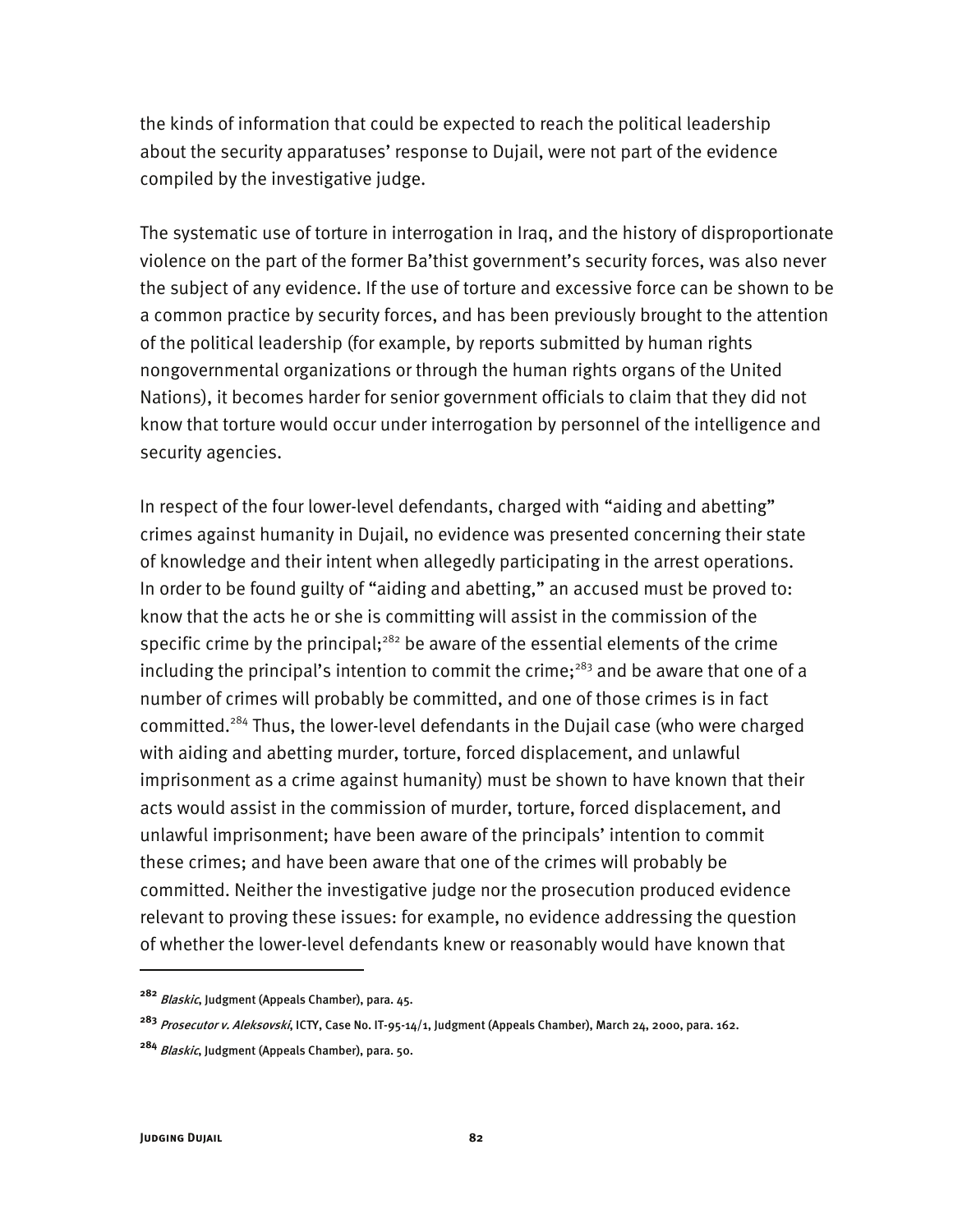their acts would assist in the commission of murder or torture or other crimes was ever introduced. Indeed, during their interrogation by the investigative judge, the defendants were not even questioned about what they knew or believed would happen to those individuals who were arrested during the aftermath of the assassination attempt in Dujail.<sup>285</sup>

Overall, the case prepared by the investigative judge in relation to the events in Dujail in 1982 suffered from important gaps in terms of the kinds of evidence necessary to prove intent, knowledge, and criminal responsibility on the part of the defendants. When preparing the case, it appears that neither the prosecution nor the investigative judge paid sufficient attention to the requirements of what must be proved under international criminal law in order to establish specific, individual criminal responsibility of each defendant for the abuses that were committed against the people of Dujail.

Some of the evidentiary gaps may also be explained by the intense pressure placed on the IHT by the Iraqi government to move forward with a trial of Saddam Hussein as early as possible.<sup>286</sup> According to a judge with knowledge of internal deliberations of the IHT trial chamber, when the Dujail case was first referred to trial in July 2005, the trial chamber judges found the dossier of evidence to be insufficient to move forward with a trial and remitted it to the investigative judge for further investigation.<sup>287</sup> The investigative judge appealed, and the Appeals Chamber, under what the judge described as "intense political pressure,"<sup>288</sup> ruled that the trial should proceed.

-

**<sup>285</sup>** Statement of 'Abdullah Kadhim Ruwayid Fandi al-Mashaikh, February 21 and 28, 2005; Statement of Ali Dayeh Ali al-Zubeidi, May 5, 2005; Statement of Mohammad 'Azzawi 'Ali al-Marsumi, April 27 and June 1, 2005; Statement of Mizhir 'Abdullah Kadhim Ruwayid Fandi al-Mashaikh, February 21 and 28, 2005.

**<sup>286</sup>** Over the course of 2004 and 2005, senior figures in the Iraqi government made numerous statements demanding that the trial of Saddam Hussein start quickly, or promising that the trial was imminent. See "Talabani: Saddam to Stand Trial within Two Months", Al-Sabah al-Jadeed, June 1, 2005, as reported in Institute for War and Peace Reporting, *Iraqi Press Monitor*, No. 253, October 1, 2005; "Barzani Calls for Speedy Trial for Saddam," Al-Mutamar, June 8, 2005, as reported in Institute for War and Peace Reporting, Iraqi Press Monitor, No. 258, October 1, 2005; "Speed Up Saddam's Trial, Allawi Tells Court," Reuters, August 16, 2004; "Former Saddam Henchmen to Face Trial from Next Week: PM," Agence France-Presse, December 15, 2004; "Iraqi FM Hopes for Saddam Trial by Year's End," Agence France-Presse, June 21, 2005; "Iraqi leader says judges wasting time on Saddam case," AFX News Ltd, June 24, 2005; and "Talabani: Saddam likely to face trial soon," Associated Press, May 31, 2005.

**<sup>287</sup>** Human Rights Watch Interview with IHT judge, Baghdad, March 2006.

**<sup>288</sup>** Ibid.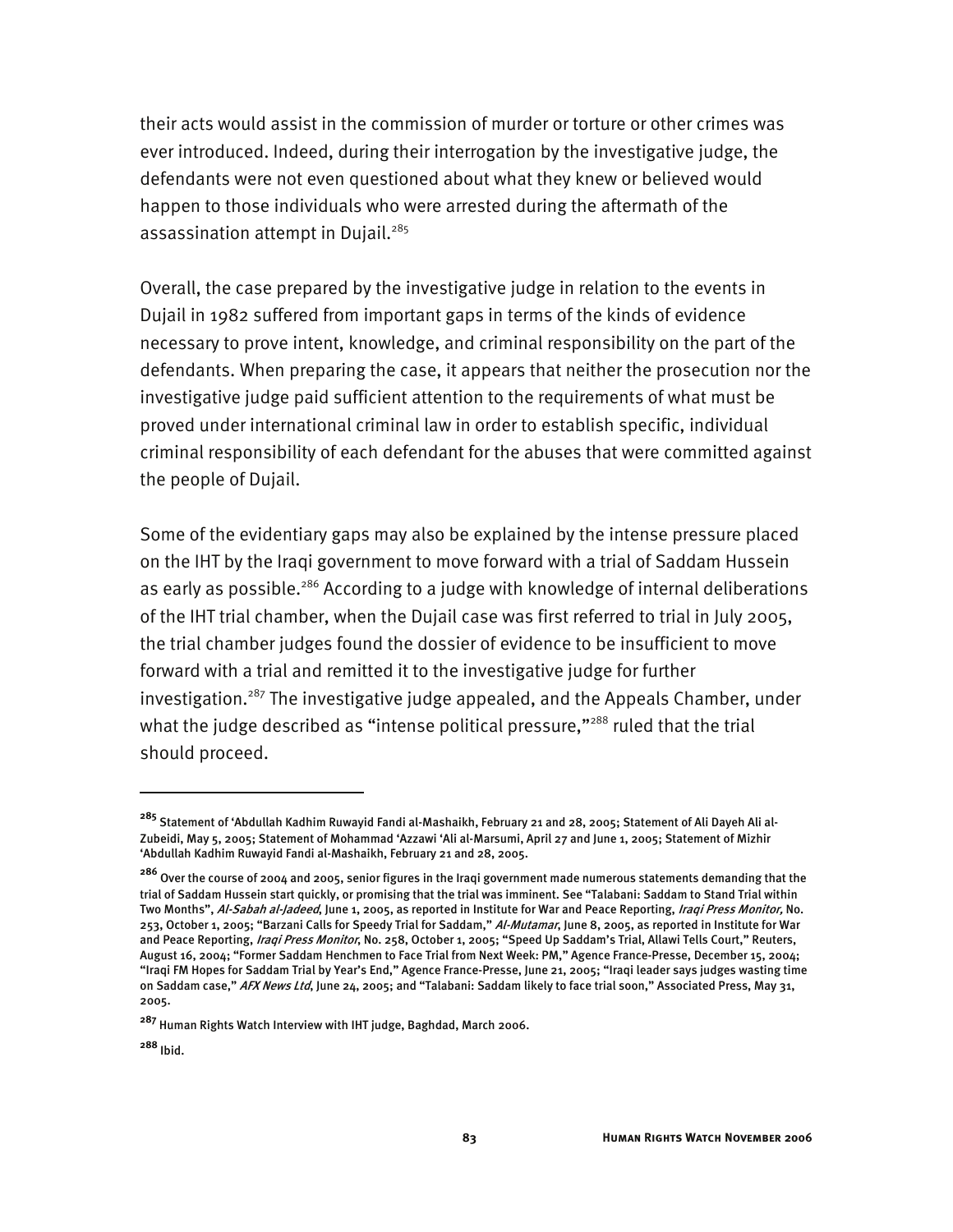## **VI. The Role of International Advisors**

The institutional design of the IHT makes the non-binding advice of international advisors the principal mechanism to address the underlying lack of capacity of the Iraqi legal system in respect of trying international crimes. The IHT Statute envisages advisors in each of the branches of the court-judicial, prosecutorial, and defense<sup>289</sup> (but not the administration)—as an alternative to direct participation of international personnel. In reality, the RCLO has been the only source of international advisors to the investigative judges and the prosecution, and the RCLO has frequently been forced to step in and resolve gaps left by the poor administration of the court (such as witness protection and defense counsel security). As a result, the already significant role of the RCLO<sup>290</sup> expanded to the oversight of key logistical and administrative requirements for the conduct of the Dujail trial. As one IHT judge put it, the RCLO functioned at times as the "executive authority" of the IHT.<sup>291</sup>

Apart from RCLO personnel, only two other individuals have been appointed as advisors to the court: one to the IHT trial chamber during the Dujail trial, and the other to the IHT Defense Office from April 2006. Both of these individuals have very significant experience and expertise in international criminal law and procedure, and do appear to have had some impact in preventing even more serious defects in the trial than those documented in this report. Ultimately, however, advisors have not been able to correct or prevent the significant fair trial concerns that arose over the course of the trial.<sup>292</sup>

A further concern with relying on advisors as the only mechanism for international expertise is the lack of transparency concerning the extent of the advisors' role. As previously noted, the closing statements for the Defense Office lawyers in the Dujail trial (the privately retained defense lawyers then staging a boycott) were substantially

j

**<sup>289</sup>** See above, Section II, "Background."

**<sup>290</sup>** See Human Rights Watch, The Former Iraqi Government on Trial, p. 17.

**<sup>291</sup>** Human Rights Watch interview with IHT judge, Baghdad, November 2005.

**<sup>292</sup>** The advisor to the trial chamber has left the court and no replacement for him has yet been found, leaving the trial chamber in the Anfal trial currently without a non-RCLO international advisor.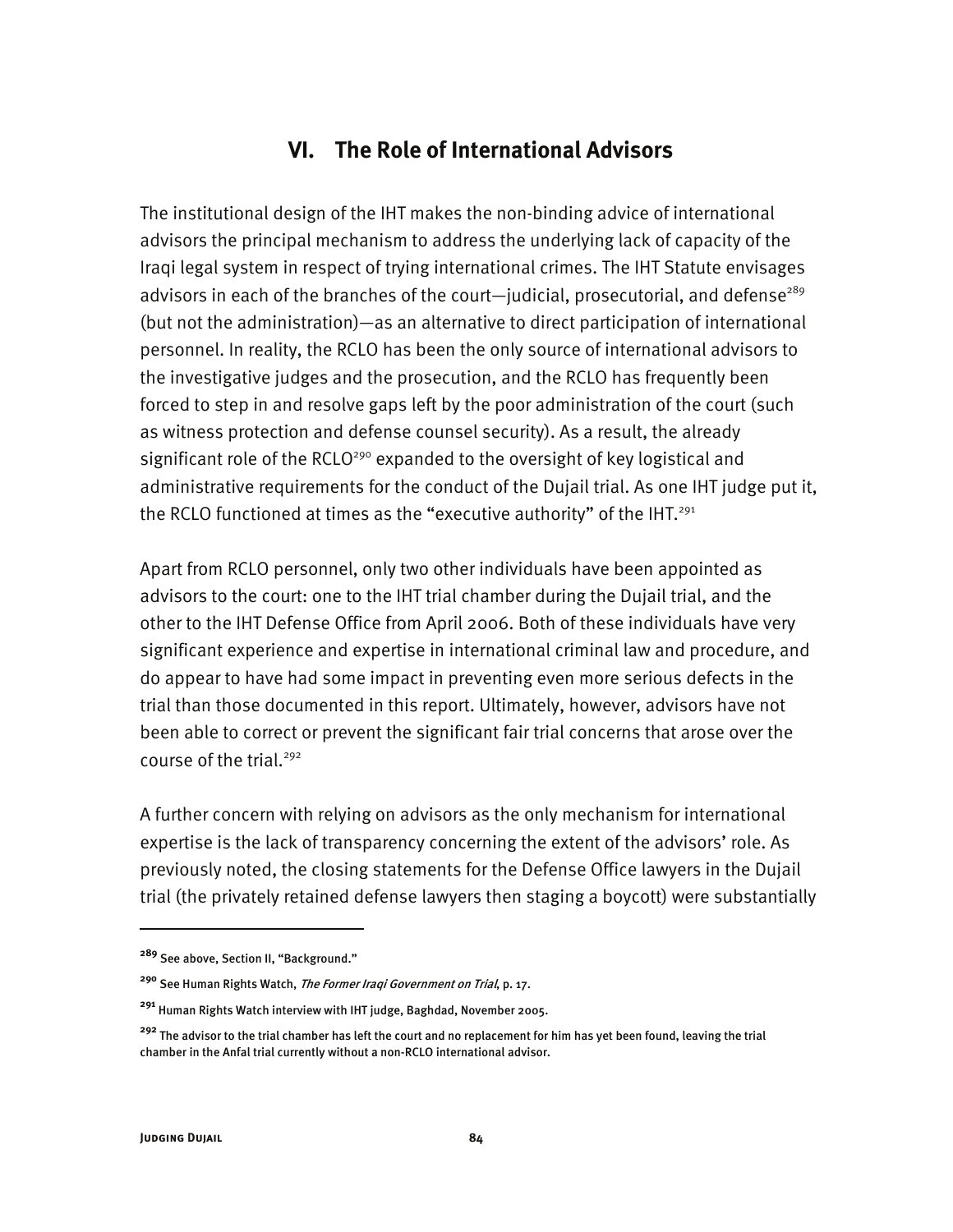written by the Defense Office international advisor. When some defendants made this claim in court, the presiding judge flatly denied it. The court's false denial creates the unfortunate impression that the court is trying to hide or conceal the advisor's role, and encourages the perception that the advisors "stage manage" the proceedings.

A direct and significant role by international personnel is to be welcomed and encouraged, but must be transparent. Advisors have proven a poor substitute for direct international involvement as co-counsel, judges, and administrators, such as occurs in the War Crimes Chamber for Bosnia-Herzegovina.<sup>293</sup>

The lack of other non-RCLO advisors can be attributed to several factors. The cost of maintaining an advisor (who stays at either the UK or US Embassy) runs between US\$20,000 and \$70,000 per month, and European governments other than the UK have not provided significant financial assistance to the IHT because of the likelihood that the court will apply the death penalty in its sentencing (all EU donor countries are abolitionist). Another factor appears to be the reluctance to be involved in what is perceived as a US-dominated process. Any international personnel directly assisting the IHT will be heavily dependent on the RCLO and the US military to facilitate their entry and exit from Iraq, and to provide logistical support (and potentially accommodation) while in Iraq. No entity with an arms-length relationship from both the US and Iraqi government currently serves as the practical vehicle for channeling, managing, and supporting potential international assistance to the IHT.294 Given the serious problems in the administration of the court, the IHT administration has no capacity to directly manage and support international advisors.<sup>295</sup> Indeed, the then-president of the IHT generally declined to make written requests for further international advisors, even though as president he had primary

**<sup>293</sup>** International involvement in the War Crimes Chamber is subject to a planned phase-out over several years, to ensure both that sufficient expertise is available to conduct trials that meet international standards, *and* that local ownership is achieved over time. See Human Rights Watch, *Looking for Justice*, p. 7.

**<sup>294</sup>** The International Bar Association was the nongovernmental organization that provided some training support to the IHT judges and facilitated the recruitment of the non-RCLO trial chamber advisor. However, the advisor, once recruited, depends on the US and UK Embassies for day-to-day support in Iraq.

**<sup>295</sup>** This can be contrasted with the Registry of the War Crimes Chamber of Bosnia-Herzegovina, which is "internationalized" through the appointment of experienced international staff persons as registrar and in other key posts such as witness protection and head of the defense office. The Registry oversees the recruitment and management of international staff, and is also the recipient of donor funds for the court as a whole. The international personnel of the Registry are then gradually phased out once the institution is able to function effectively and has gained the confidence of donors.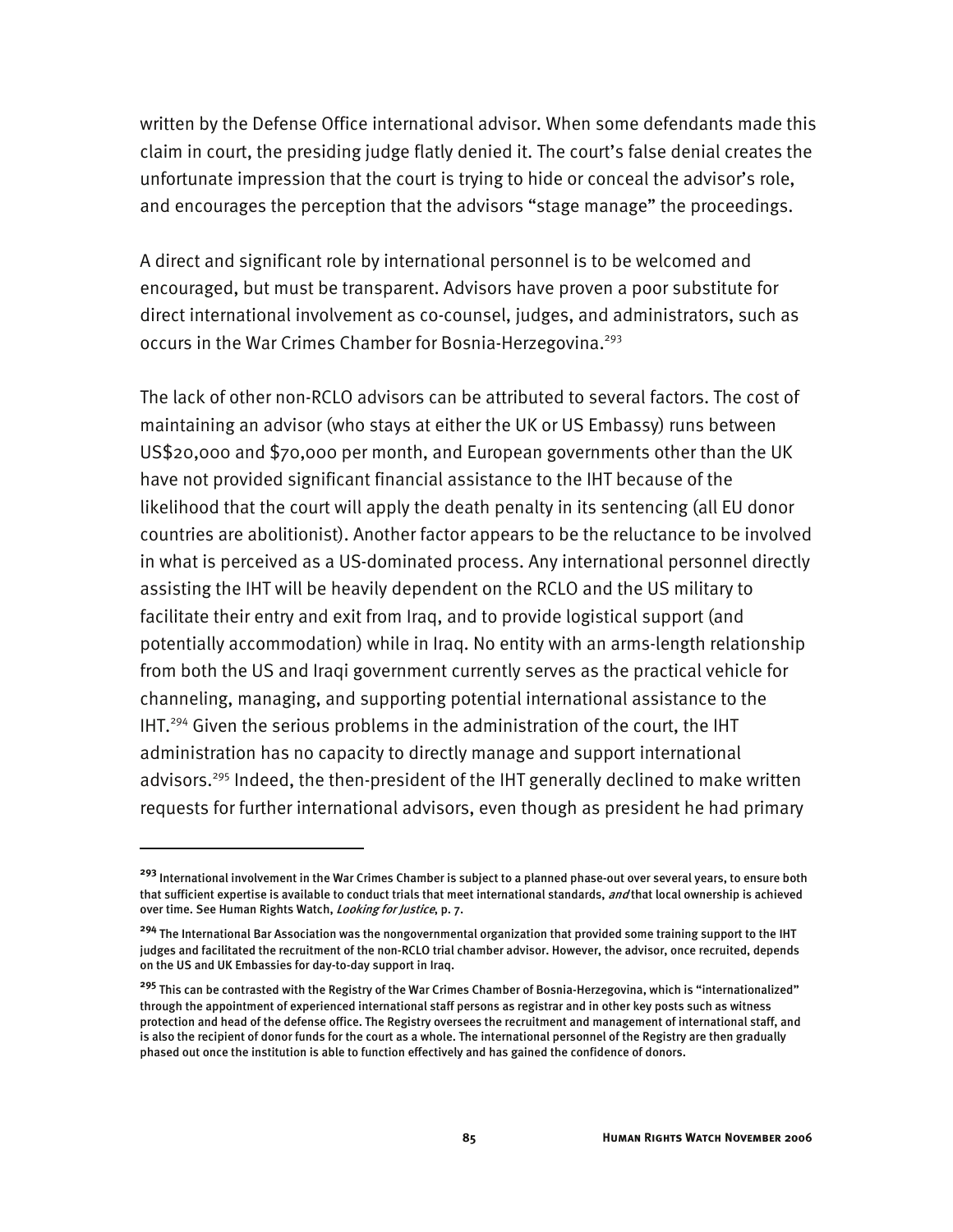responsibility for authorizing advisors to assist the court.<sup>296</sup> Finally, the grave and deteriorating security conditions in Baghdad over the course of 2005 and 2006 have deterred potential international advisors.

**<sup>296</sup>** IHT Statute, arts. 7(2), 8(9), 9(7).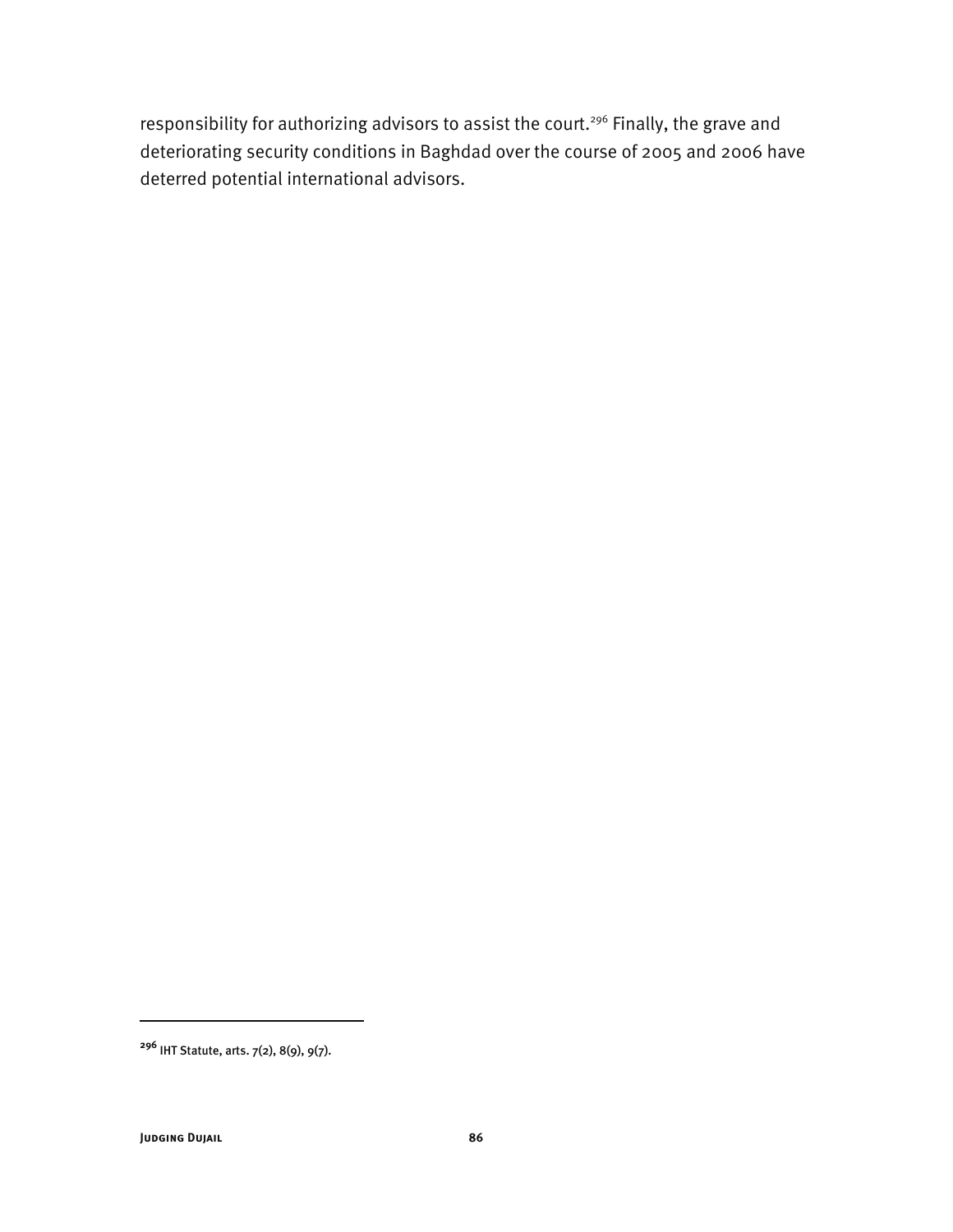### **VII. Death Penalty**

Human Rights Watch opposes the death penalty as an inherently cruel and inhumane punishment. As noted above, the death penalty will be widely applicable for crimes tried before the IHT.**<sup>297</sup>** Human Rights Watch expresses its grave concern that article 27(2) of the IHT Statute makes the carrying out of death sentences handed down by the tribunal mandatory, by prohibiting the commutation of death sentences by any government official. The mandatory application of the death penalty, without any opportunity for clemency, directly violates Iraq's human rights obligations under the ICCPR. Article  $6(4)$ of the ICCPR states that "anyone sentenced to death shall have the right to seek pardon or commutation of the sentence. Amnesty, pardon or commutation of the sentence of death may be granted in all cases." The Iraqi constitution provides that the President of the Republic is required to ratify death sentences before they are implemented,<sup>298</sup> and thus the IHT Statute's prohibition on amnesty or commutation appears to infringe upon the constitutional authority of the president.

Article 27(2) also requires that a sentence be executed no later than 30 days after a final decision is handed down. This creates the possibility that a person charged in several cases can be tried, convicted, and executed for one of those cases before any other cases are subject to public trial, and as such is likely to deprive victims, witnesses, and the Iraqi people as a whole of the opportunity to conclusively establish which individuals were legally responsible for some of the worst human rights violations in Iraq's history. The execution of convicted individuals while other charges are pending against them means that there may never be a public accounting of the evidence for and against them in relation to these events.

-

**<sup>297</sup>** See note 39, above, concerning the history of the application of the death penalty in Iraq after 2003.

**<sup>298</sup>** Constitution of Iraq, art. 72(h).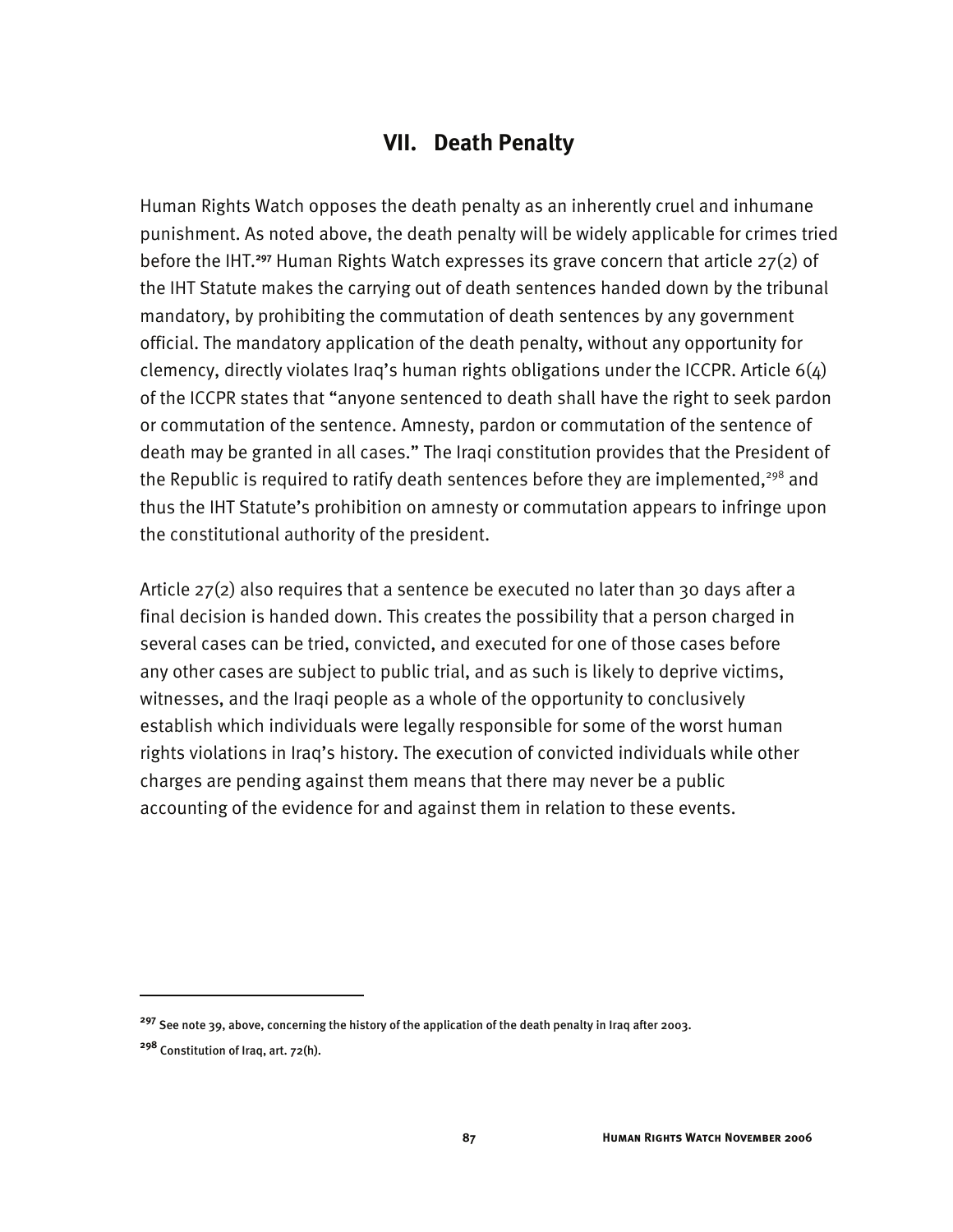# **VIII. Conclusion**

This report has documented serious procedural flaws in the IHT's conduct of the Dujail trial. These included:

- government actions that undermined the independence and perceived impartiality of the court;
- a failure to ensure adequately detailed notice of the charges against the defendants;
- numerous shortcomings in the timely disclosure of incriminating evidence, exculpatory evidence and important court documents;
- violations of the defendants' basic fair trial right to confront witnesses against them; and
- lapses of judicial demeanor that undermined the apparent impartiality of the presiding judge.

The court's conduct, as documented in this report, reflects a basic lack of understanding of fundamental fair trial principles, and how to uphold them in the conduct of a relatively complex trial. The result is a trial that did not meet key fair trial standards. Under such circumstances, the soundness of the verdict is questionable. In addition, the imposition of the death penalty—an inherently cruel and inhumane punishment—in the wake of an unfair trial is indefensible.

Apart from the conduct of the trial itself, this report has shown that the IHT as an institution has struggled to competently perform administrative functions that are essential to a fair and effective trial. The tribunal lacks a functioning outreach program, a competent witness protection program, and a Defense Office that could effectively ensure a vigorous defense for the accused. Some of these administrative failings have been exacerbated by the sharp deterioration in the security environment from 2004, but poor security conditions do not adequately explain the deficiencies in the functioning of the court. Rather, the facts gathered by Human Rights Watch point to a fundamental lack of capacity on the part of administrators, judges, prosecutors, and defense lawyers. Some of the failings of the court highlighted in this report, such as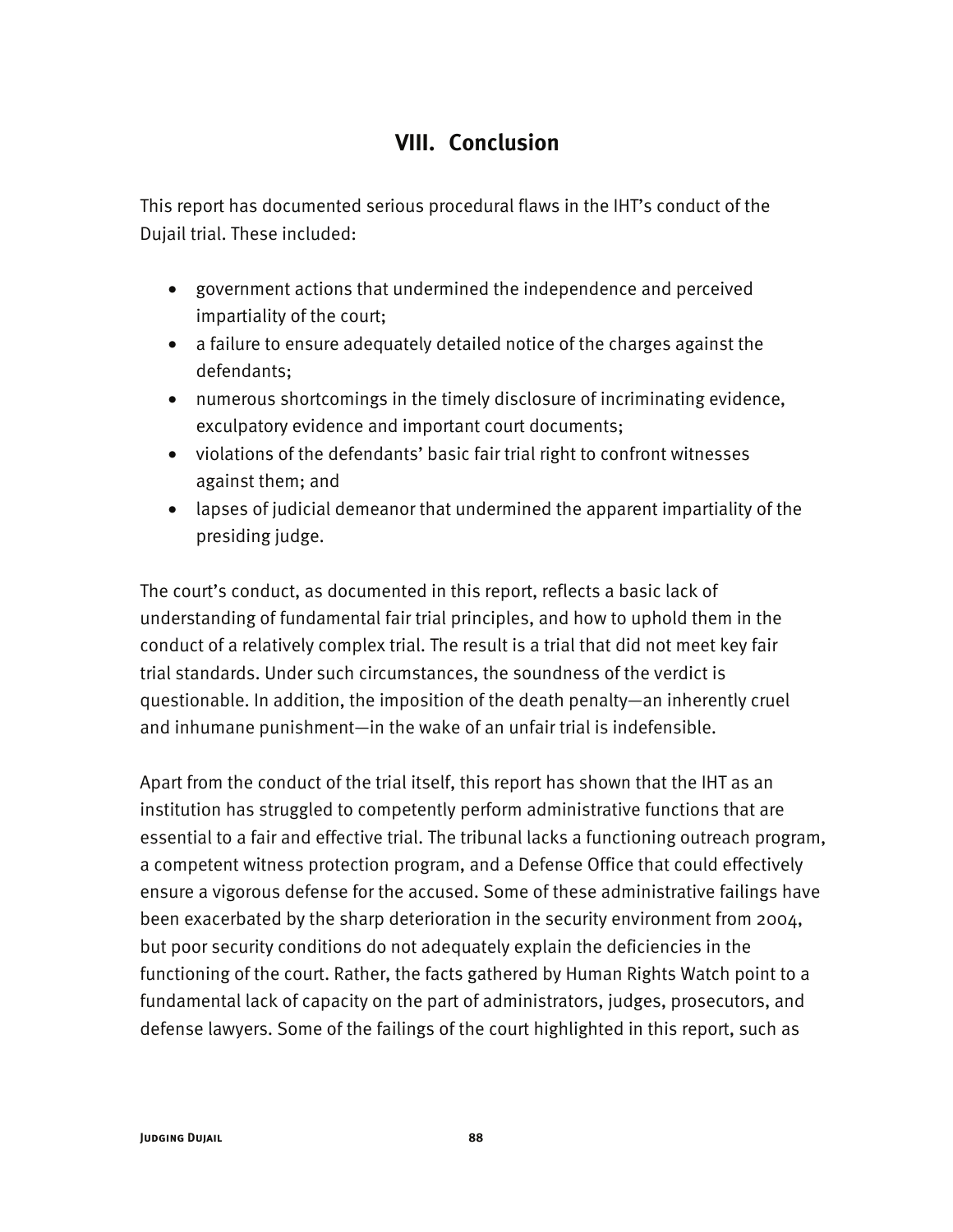the complete absence of an outreach and communications strategy, are now much harder to correct due to the security situation, but the court failed to take the opportunity to develop a program when security conditions were more permissive.

The concerns documented in this report point to the need for significant reforms in the structure and functioning of the IHT if it is to have a real chance of conducting subsequent trials that are fair and credible. The current design of the IHT is not conducive to effective international assistance in the conduct of the trial. The court's structure needs to be revised to ensure international participation at all levels, and the creation of an effective and independent court administration to oversee the integrity of the institution as a whole. In the absence of these reforms, the credibility of the IHT as an independent, fair, and effective judicial institution is fundamentally doubtful.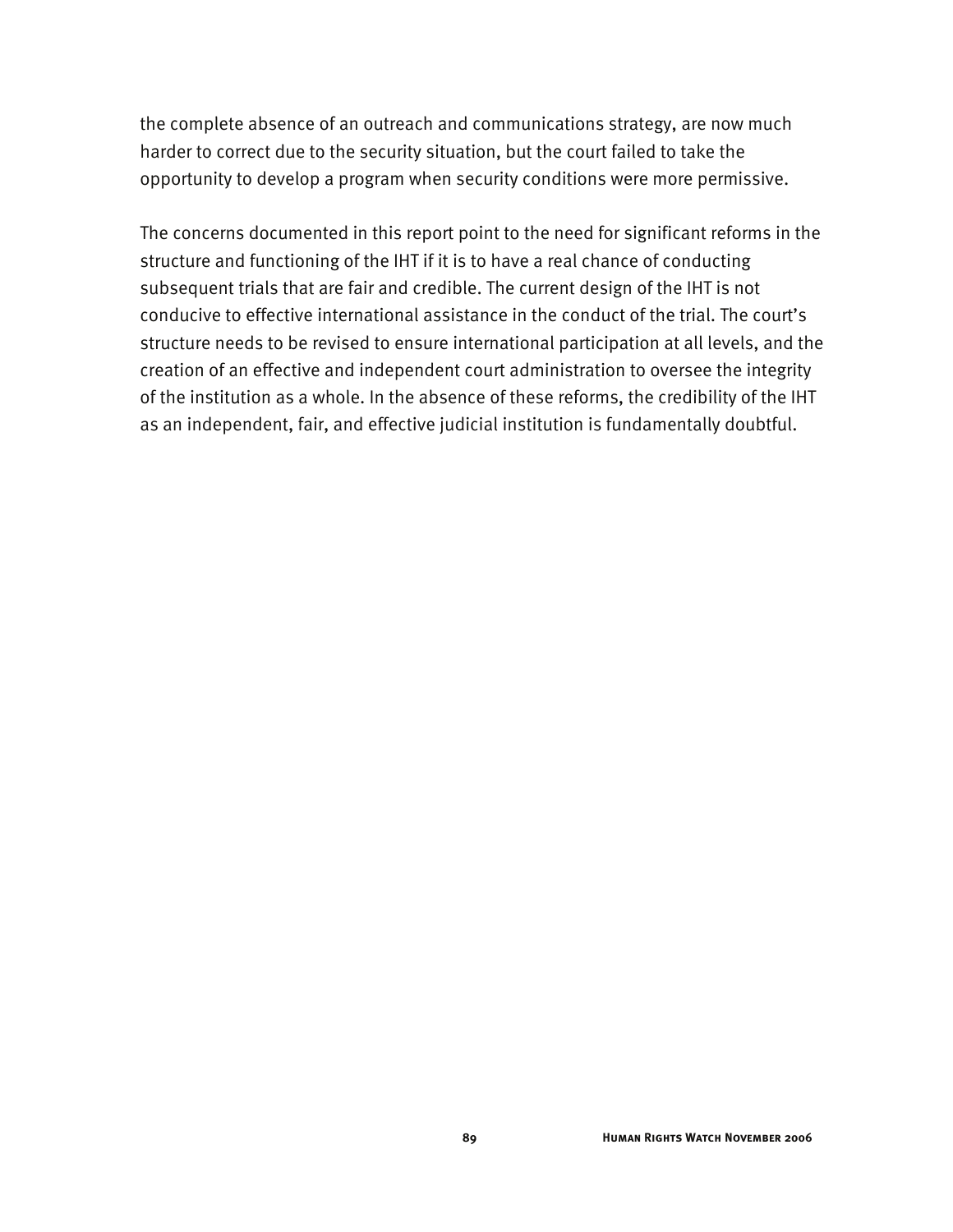# **IX. Recommendations**

### To the Iraqi Government

- Desist from using article  $4(4)$  of the IHT Statute to remove or relocate sitting trial judges. All questions of bias must be left to the Appeals Chamber of the IHT pursuant to its rules.
- Discourage statements by government officials and political figures concerning the guilt or innocence of defendants before the IHT, concerning the courtroom conduct of judges, or concerning the substance of any ongoing trial.
- Discourage statements by government officials that could in any way be seen as attempts to bring public pressure on the IHT and its judicial decision making.
- Uphold security arrangements agreed upon by government officials with the IHT and private defense lawyers, regarding the provision of salaries for armed guards for defense lawyers.

### To the Iraqi Parliament and the IHT

- Revise the IHT Statute to permit individuals with experience in international criminal trials to participate directly in the trial process as judges, coprosecutors and co-defense counsel, alongside Iraqi personnel.
- Revise the IHT Statute to create the Administrative Department as an independent entity, led by an individual experienced in managing complex criminal trials and judicial institutions, and tasked with servicing the requirements of the defense as well as the prosecution and judiciary.
- Revise the IHT Statute to reduce the administrative role of the president of the court.
- Revise the IHT Statute to delete article  $4(4)$  of the IHT Statute and to amend article 33 concerning former membership of the Ba'th Party. Dismissal of judges on the grounds of former membership of the Ba'th Party should only occur after an individualized assessment of the past conduct of the judge, that assessment to be undertaken by the disciplinary procedures established under the IHT Statute.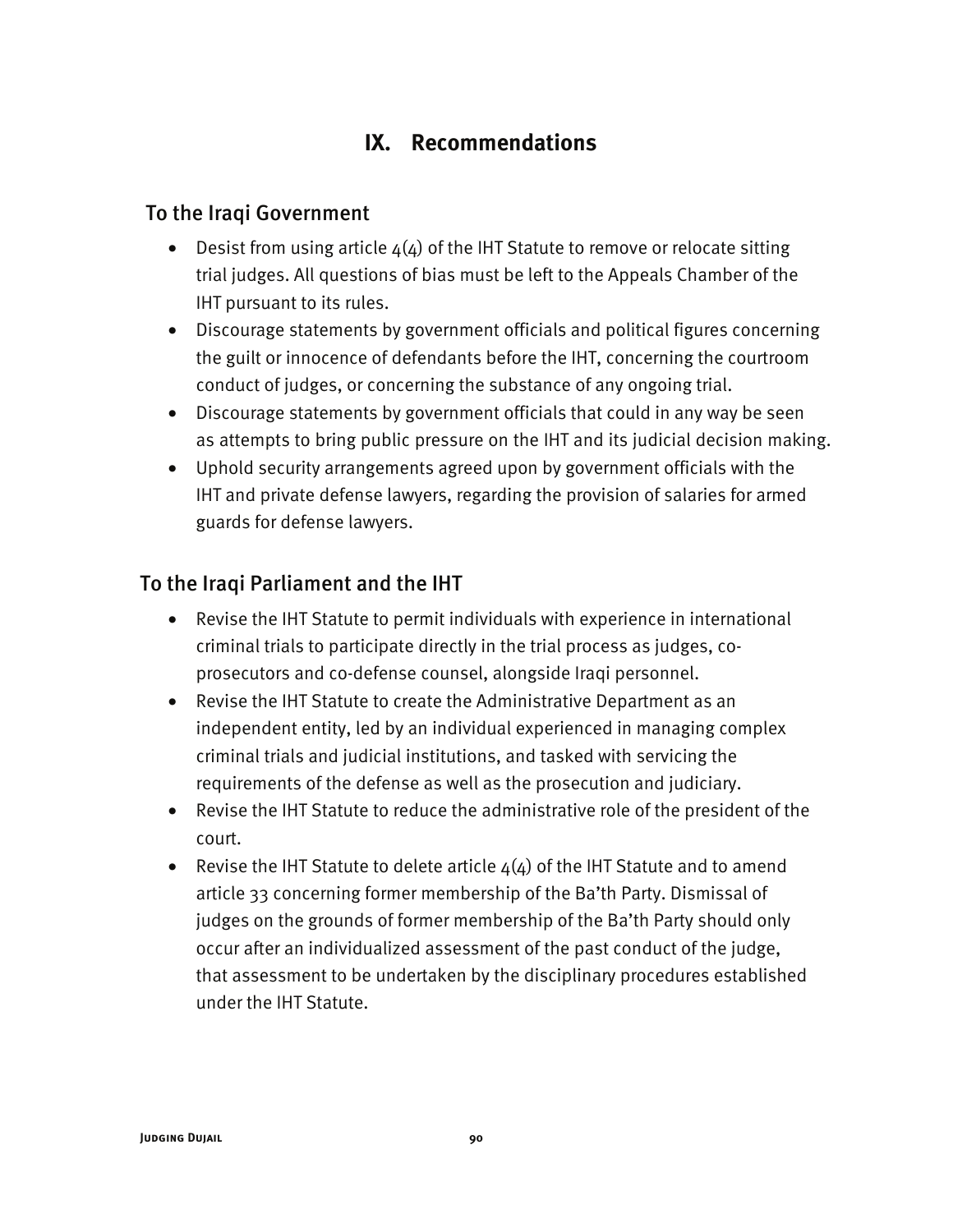- Revise the IHT Statute to remove the requirement that a judge or prosecutor be a spokesperson for the court.
- Abolish the death penalty.

### To the IHT

- Immediately institute an outreach program administered by a person with expertise in communications.
- Establish a protocol for communications with private defense counsel, and devise methods of verifying delivery of documents and motions, while taking into account difficulties faced by counsel in reaching the court offices out of court sessions.
- Develop training programs for administrative staff.
- Recruit an experienced professional in witness protection to develop and manage a comprehensive witness protection program.
- Institute a protocol for due diligence in the review of evidence and documents held by the court, to ensure thorough and complete disclosure of exculpatory evidence under the IHT Rules.
- Supervise disclosure of evidence by the prosecution to minimize or avoid late or same-day disclosure of incriminating evidence.
- Ensure timely disclosure of witness identities to the defense.
- Develop a reasoned approach to the application of in-court protective measures.
- Appoint an official, with necessary support staff, responsible for ensuring security arrangements for defense counsel. Develop and implement a comprehensive and well supervised security plan for defense counsel.
- Respond to motions concerning fundamental procedural issues in a timely manner and with reasons.
- Institute a practice of maintaining a verbatim written transcript of court proceedings, to be disclosed on a regular basis to all parties to the case.
- Develop a practice of regularly scheduling status conferences well before the beginning of the trial to objectively assess the readiness of both sides for trial, and issue scheduling orders setting out a timetable for hearing.
- Ensure the proper legibility and adequate organization of the dossier of evidence when provided to the defense, and ensure disclosure of defendants' interrogation statements to the defense.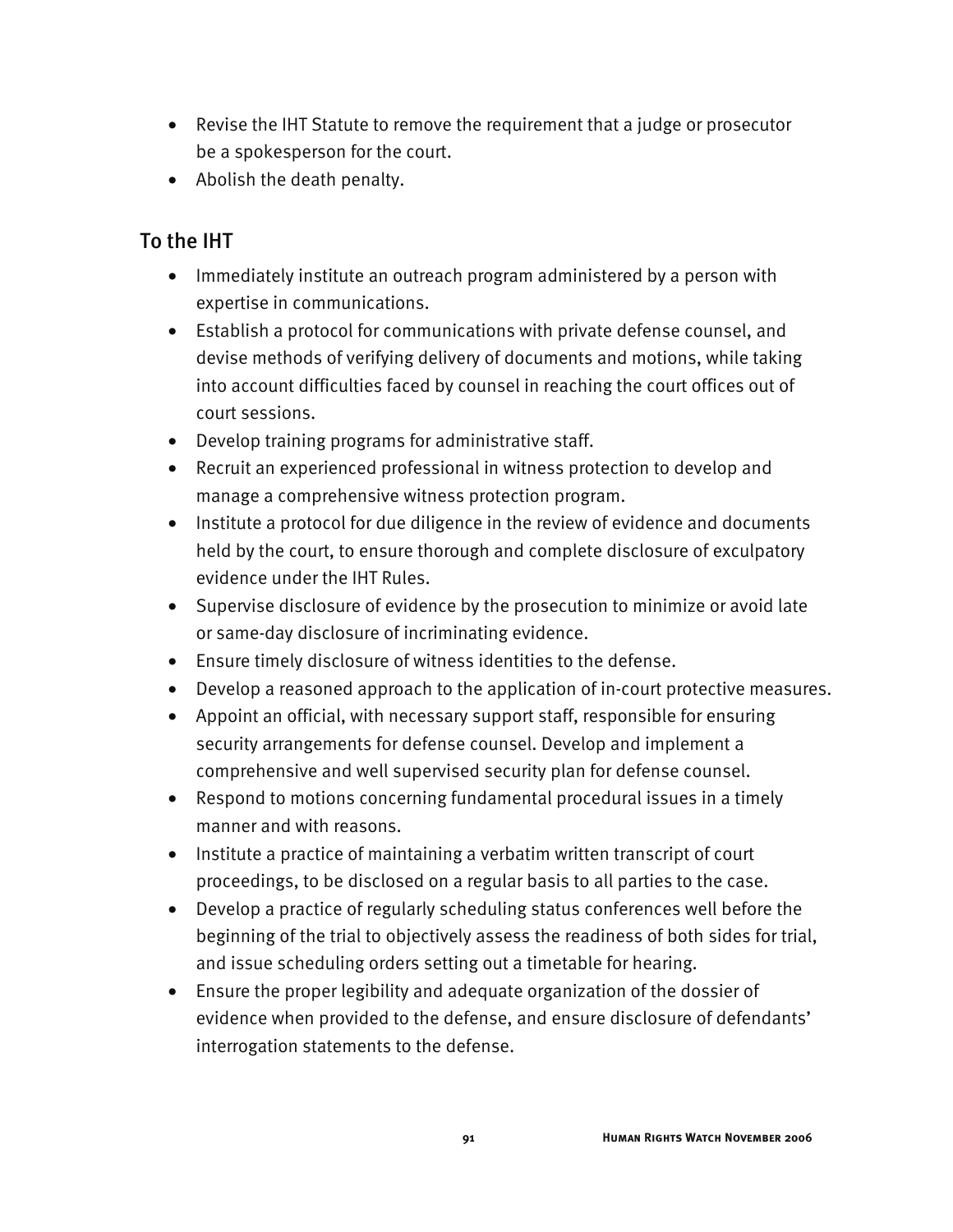- Institute intensive and ongoing training for Defense Office lawyers in international criminal law and procedure. Appoint an experienced international criminal lawyer as an advisor to the head of the Defense Office.
- Ensure the provision of logistical and other administrative support to private defense lawyers, through the Defense Office.